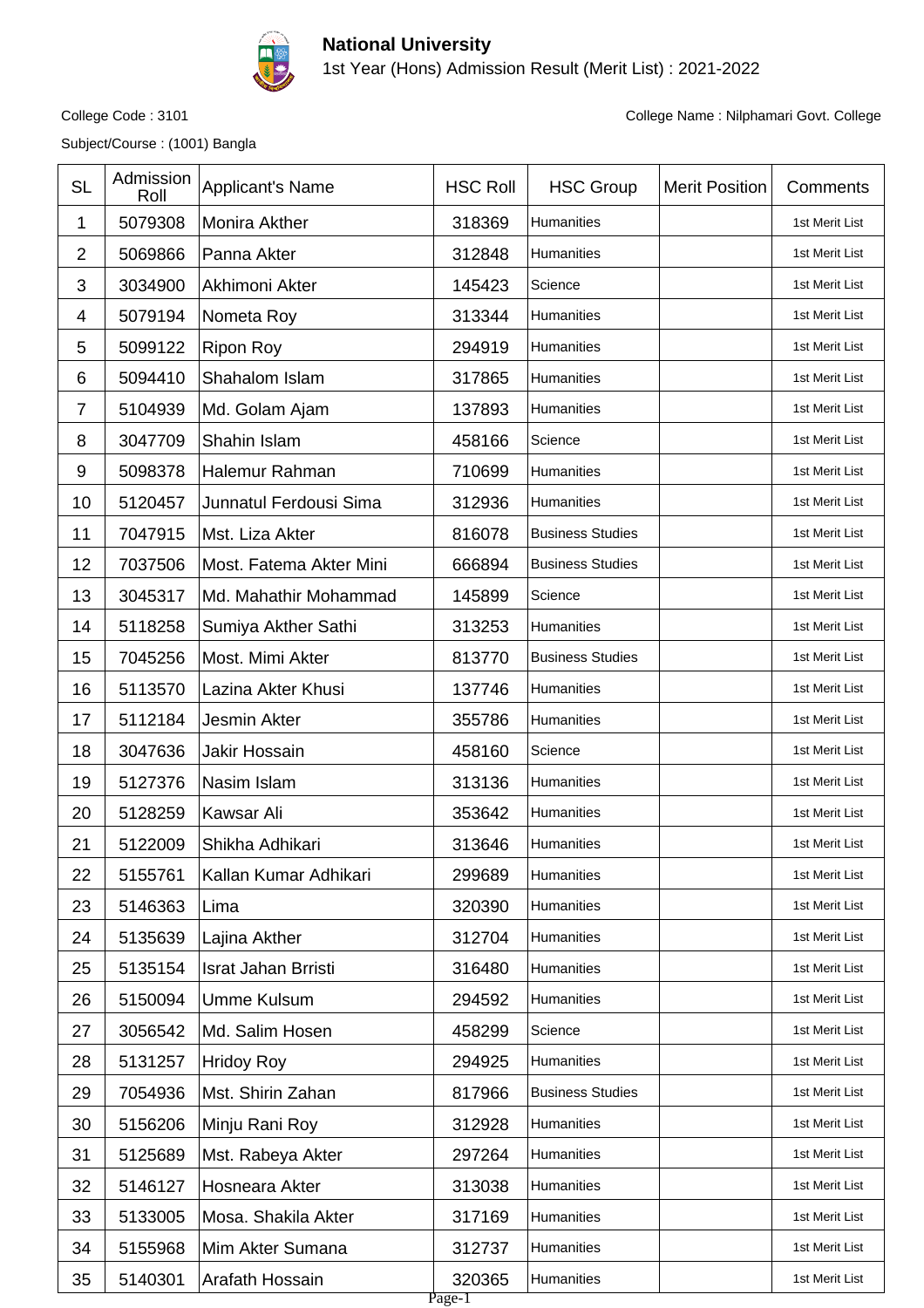

1st Year (Hons) Admission Result (Merit List) : 2021-2022

Subject/Course : (1001) Bangla

| <b>SL</b> | Admission<br>Roll | Applicant's Name             | <b>HSC Roll</b>  | <b>HSC Group</b>        | <b>Merit Position</b> | Comments       |
|-----------|-------------------|------------------------------|------------------|-------------------------|-----------------------|----------------|
| 36        | 7064316           | Monowara                     | 818559           | <b>Business Studies</b> |                       | 1st Merit List |
| 37        | 5152902           | Konika Rani                  | 316218           | Humanities              |                       | 1st Merit List |
| 38        | 5147886           | Kuhely Akter Kemy            | 316223           | Humanities              |                       | 1st Merit List |
| 39        | 5145414           | Rani Akter                   | 320608           | Humanities              |                       | 1st Merit List |
| 40        | 3063758           | Taazdida Akhter Khushi       | 203638           | Science                 |                       | 1st Merit List |
| 41        | 5155699           | Most. Jannatun Mim           | 313229           | Humanities              |                       | 1st Merit List |
| 42        | 3072344           | Ridoy Kumar Ray              | 458014           | Science                 |                       | 1st Merit List |
| 43        | 5148718           | Jarin                        | 315789           | Humanities              |                       | 1st Merit List |
| 44        | 5153757           | Most. Shamoly Akter          | 314279           | Humanities              |                       | 1st Merit List |
| 45        | 3072371           | Sibu Chandra Roy             | 458007           | Science                 |                       | 1st Merit List |
| 46        | 5150281           | Md. Minnur Rahman            | 299258           | <b>Humanities</b>       |                       | 1st Merit List |
| 47        | 5170660           | <b>Sharmin Akther Shirin</b> | 318329           | Humanities              |                       | 1st Merit List |
| 48        | 5166653           | Md. Mehedi Hasan             | 290865           | Humanities              |                       | 1st Merit List |
| 49        | 3071876           | Sumon Kumar Roy              | 458005           | Science                 |                       | 1st Merit List |
| 50        | 5171701           | Saiyedatun-nesa Jharna       | 137827           | Humanities              |                       | 1st Merit List |
| 51        | 5215053           | Laboni Akter                 | 315506           | Humanities              |                       | 1st Merit List |
| 52        | 5171829           | Rupsana Akhter               | 137839           | Humanities              |                       | 1st Merit List |
| 53        | 5173636           | Monifa Akter                 | 138157           | Humanities              |                       | 1st Merit List |
| 54        | 5198524           | <b>Sreete Roy</b>            | 315450           | Humanities              |                       | 1st Merit List |
| 55        | 5193940           | Sagor Chandra Roy            | 319717           | Humanities              |                       | 1st Merit List |
| 56        | 7070715           | Dipali Rani Roy              | 813772           | <b>Business Studies</b> |                       | 1st Merit List |
| 57        | 5169042           | Mst. Arefa Akter             | 318270           | Humanities              |                       | 1st Merit List |
| 58        | 5180708           | Mst Rowjatun Aktar           | 313207           | Humanities              |                       | 1st Merit List |
| 59        | 5222565           | Ashadul Islam                | 320185           | Humanities              |                       | 1st Merit List |
| 60        | 3082578           | Md. Manik Rahman             | 145783           | Science                 |                       | 1st Merit List |
| 61        | 3112991           | <b>Biplob Roy</b>            | 148142           | Science                 |                       | 1st Merit List |
| 62        | 5175810           | Md. Mahfujar Rahman          | 313693           | Humanities              |                       | 1st Merit List |
| 63        | 5192434           | Md. Al Mehedi Hasan          | 343402           | Humanities              |                       | 1st Merit List |
| 64        | 5198945           | Tinne Akter                  | 316327           | Humanities              |                       | 1st Merit List |
| 65        | 5223576           | Tajmin Jannat Khushi         | 312883           | Humanities              |                       | 1st Merit List |
| 66        | 5188251           | Shimu Akther                 | 316466           | Humanities              |                       | 1st Merit List |
| 67        | 7091590           | Monira Akter                 | 817887           | <b>Business Studies</b> |                       | 1st Merit List |
| 68        | 5176598           | Most. Momota Banu Shatu      | 300447           | Humanities              |                       | 1st Merit List |
| 69        | 5177501           | Tasmim Khatun                | 312887           | Humanities              |                       | 1st Merit List |
| 70        | 5194407           | Prithi Roy                   | 294775<br>Page-2 | Humanities              |                       | 1st Merit List |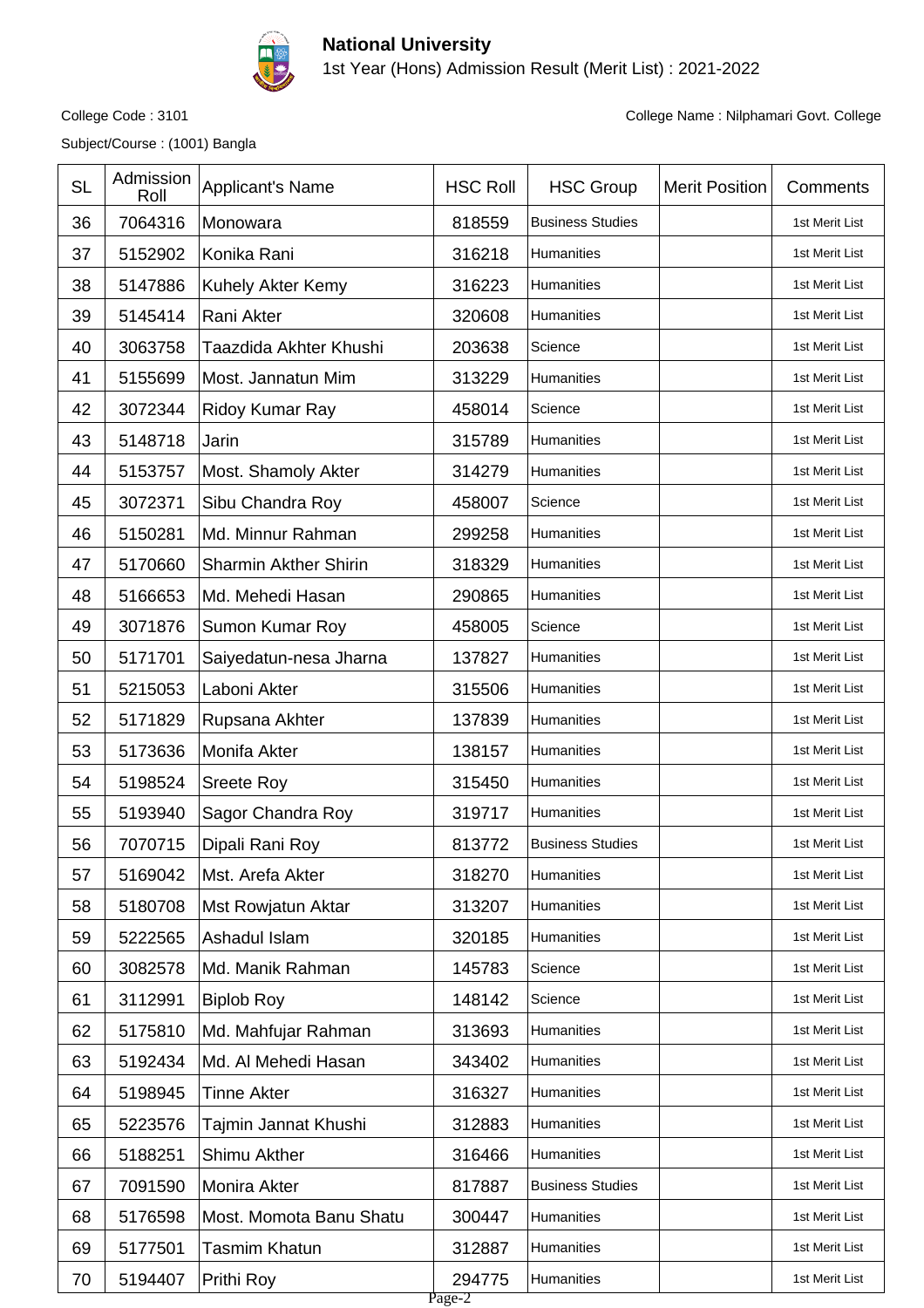

1st Year (Hons) Admission Result (Merit List) : 2021-2022

Subject/Course : (1001) Bangla

| <b>SL</b> | Admission<br>Roll | Applicant's Name             | <b>HSC Roll</b>  | <b>HSC Group</b>        | <b>Merit Position</b> | Comments       |
|-----------|-------------------|------------------------------|------------------|-------------------------|-----------------------|----------------|
| 71        | 3080776           | Akhi Moni                    | 147497           | Science                 |                       | 1st Merit List |
| 72        | 7071573           | Md. Nahid Parves             | 814674           | <b>Business Studies</b> |                       | 1st Merit List |
| 73        | 7071580           | Jannatun Mawa                | 421587           | <b>Business Studies</b> |                       | 1st Merit List |
| 74        | 5203169           | Nur Alom Islam               | 294901           | Humanities              |                       | 1st Merit List |
| 75        | 3080134           | Mst. Nuraiya Jannati Nipa    | 142259           | Science                 |                       | 1st Merit List |
| 76        | 5192977           | Tania Farhana Tithy          | 312962           | Humanities              |                       | 1st Merit List |
| 77        | 5217020           | Md. Habibur Rahman           | 355618           | Humanities              |                       | 1st Merit List |
| 78        | 5190580           | Habiba Akther                | 320232           | Humanities              |                       | 1st Merit List |
| 79        | 5231907           | <b>Shiuly Akter</b>          | 294717           | Humanities              |                       | 1st Merit List |
| 80        | 5169265           | Luma-farhana Toma            | 294557           | Humanities              |                       | 1st Merit List |
| 81        | 7093985           | Sagor Chandro Ray            | 818572           | <b>Business Studies</b> |                       | 1st Merit List |
| 82        | 5213036           | <b>Bishal Sharma</b>         | 355640           | Humanities              |                       | 1st Merit List |
| 83        | 7098151           | Hiramoni Roy                 | 811522           | <b>Business Studies</b> |                       | 1st Merit List |
| 84        | 3122329           | Siraz Uddin                  | 141792           | Science                 |                       | 1st Merit List |
| 85        | 5224145           | Md. Masud Rana               | 313093           | Humanities              |                       | 1st Merit List |
| 86        | 5213027           | Saiada Akter                 | 138462           | Humanities              |                       | 1st Merit List |
| 87        | 3085074           | <b>Sweety Akthe</b>          | 457955           | Science                 |                       | 1st Merit List |
| 88        | 7084731           | Alomgir Hossain              | 815270           | <b>Business Studies</b> |                       | 1st Merit List |
| 89        | 5168516           | Soma Akter Munny             | 313208           | Humanities              |                       | 1st Merit List |
| 90        | 5181976           | Anika Afrose Azme            | 312781           | Humanities              |                       | 1st Merit List |
| 91        | 5212138           | Suborna Akter                | 313061           | Humanities              |                       | 1st Merit List |
| 92        | 5208943           | <b>Mariom Akter</b>          | 312735           | Humanities              |                       | 1st Merit List |
| 93        | 3129699           | Mst. Mosrafa Akther          | 147423           | Science                 |                       | 1st Merit List |
| 94        | 7082866           | <b>Rathindro Nath Sarker</b> | 810132           | <b>Business Studies</b> |                       | 1st Merit List |
| 95        | 5202997           | Sree. Radha Rani Roy         | 318201           | Humanities              |                       | 1st Merit List |
| 96        | 7077032           | <b>Uttom Chandra</b>         | 815010           | <b>Business Studies</b> |                       | 1st Merit List |
| 97        | 5210839           | Mst. Sweety Akter            | 313033           | Humanities              |                       | 1st Merit List |
| 98        | 5240570           | Protima Rani Roy             | 312662           | Humanities              |                       | 1st Merit List |
| 99        | 3100625           | Kajal Sarkar                 | 146015           | Science                 |                       | 1st Merit List |
| 100       | 5268692           | Sumona Rani Roy              | 335596           | Humanities              |                       | 1st Merit List |
| 101       | 5296129           | Mst. Mishu Akther            | 292252           | Humanities              |                       | 1st Merit List |
| 102       | 5273477           | Mostakima Akther             | 312905           | Humanities              |                       | 1st Merit List |
| 103       | 5269805           | Rashida Akther Nayon         | 292243           | Humanities              |                       | 1st Merit List |
| 104       | 5248138           | Suzan Islam Safik            | 299221           | Humanities              |                       | 1st Merit List |
| 105       | 5297907           | <b>Bishnu Ray</b>            | 343399<br>Page-3 | Humanities              |                       | 1st Merit List |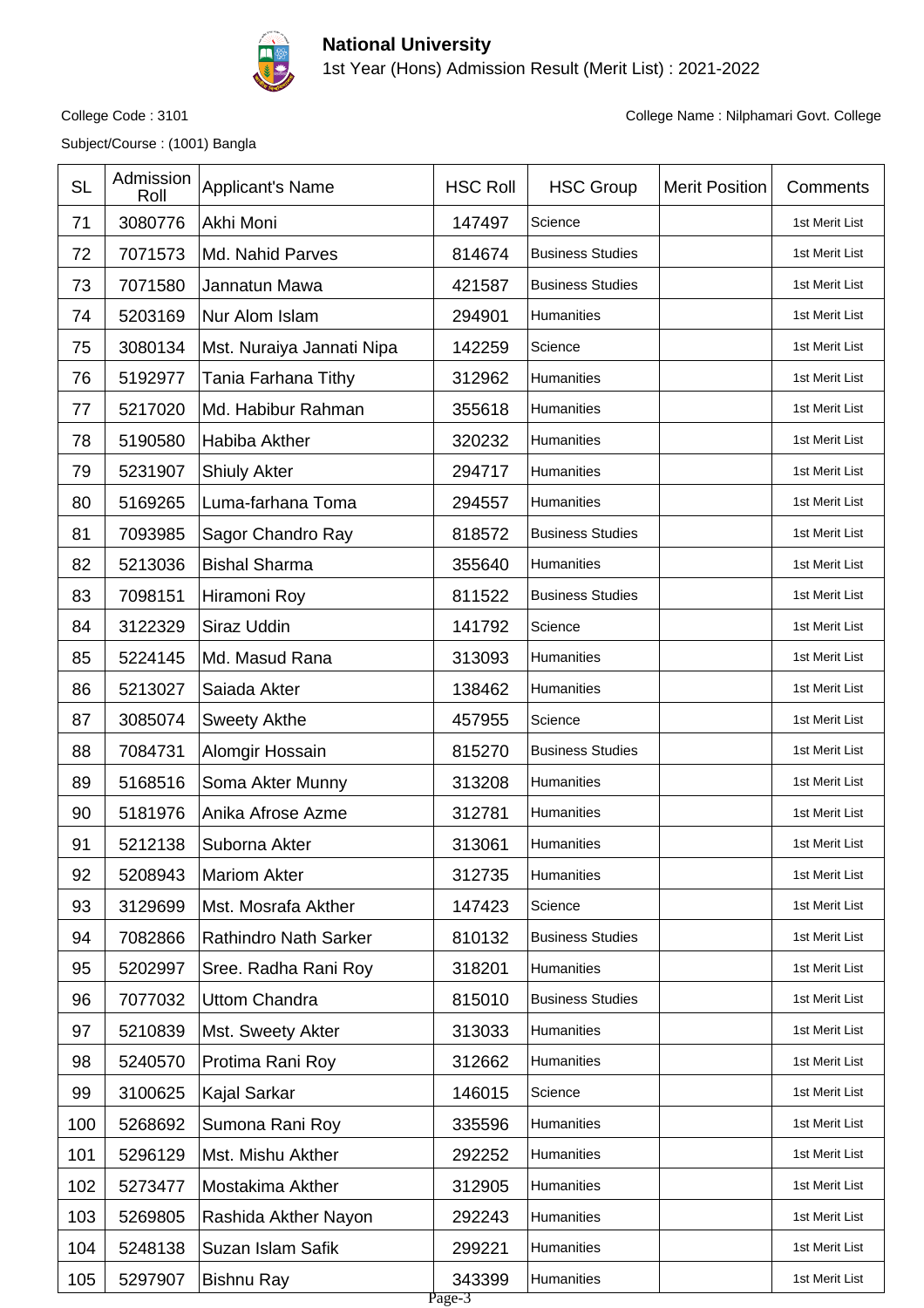

1st Year (Hons) Admission Result (Merit List) : 2021-2022

Subject/Course : (1001) Bangla

| <b>SL</b> | Admission<br>Roll | Applicant's Name       | <b>HSC Roll</b>  | <b>HSC Group</b>        | <b>Merit Position</b> | Comments       |
|-----------|-------------------|------------------------|------------------|-------------------------|-----------------------|----------------|
| 106       | 5296829           | Boishakhi Das          | 313211           | Humanities              |                       | 1st Merit List |
| 107       | 5245500           | Mousume Aktar Mou      | 315777           | Humanities              |                       | 1st Merit List |
| 108       | 5015818           | Asraful Islam          | 312504           | Humanities              |                       | 1st Merit List |
| 109       | 5004525           | <b>Nasira</b>          | 137808           | Humanities              |                       | 1st Merit List |
| 110       | 3154594           | Mst. Shabli Akter      | 142188           | Science                 |                       | 1st Merit List |
| 111       | 3001854           | <b>Binoy Roy</b>       | 145706           | Science                 |                       | 1st Merit List |
| 112       | 7100859           | Hanifa Akter Maya      | 809974           | <b>Business Studies</b> |                       | 1st Merit List |
| 113       | 5008423           | Mst. Atikatun Zannat   | 317163           | Humanities              |                       | 1st Merit List |
| 114       | 7001797           | Ruba Akhter            | 421898           | <b>Business Studies</b> |                       | 1st Merit List |
| 115       | 5010821           | Mintu Ram Ray          | 319756           | Humanities              |                       | 1st Merit List |
| 116       | 3009946           | Md. Rana Islam         | 458267           | Science                 |                       | 1st Merit List |
| 117       | 3004699           | Md. Kamruzzaman        | 458265           | Science                 |                       | 1st Merit List |
| 118       | 7009042           | Amol Chandro Ray       | 814912           | <b>Business Studies</b> |                       | 1st Merit List |
| 119       | 7012937           | Arju Akter             | 815389           | <b>Business Studies</b> |                       | 1st Merit List |
| 120       | 5022630           | <b>Goutam Roy</b>      | 320129           | Humanities              |                       | 1st Merit List |
| 121       | 3013189           | Motmainnahi Mukti      | 137204           | Science                 |                       | 1st Merit List |
| 122       | 3013600           | Md. Nukul Islam        | 148481           | Science                 |                       | 1st Merit List |
| 123       | 5033110           | Momota Rani            | 320229           | Humanities              |                       | 1st Merit List |
| 124       | 5043118           | Raton Chandro Ray      | 315675           | Humanities              |                       | 1st Merit List |
| 125       | 3013211           | Most. Suriaya Akther   | 145524           | Science                 |                       | 1st Merit List |
| 126       | 5032008           | Israt Jahan Khushi     | 315802           | <b>Humanities</b>       |                       | 1st Merit List |
| 127       | 5038688           | Md. Hosen Ali          | 137358           | Humanities              |                       | 1st Merit List |
| 128       | 5033582           | Afsana Yeasmin         | 312986           | Humanities              |                       | 1st Merit List |
| 129       | 5048343           | Md. Maynuddin          | 300092           | <b>Humanities</b>       |                       | 1st Merit List |
| 130       | 5040645           | Runa Akther            | 312858           | Humanities              |                       | 1st Merit List |
| 131       | 5064525           | Ripon Chandro Ray      | 313165           | <b>Humanities</b>       |                       | 1st Merit List |
| 132       | 7025909           | Prosenjit Roy          | 810134           | <b>Business Studies</b> |                       | 1st Merit List |
| 133       | 5046006           | Simi Roy               | 312876           | Humanities              |                       | 1st Merit List |
| 134       | 5062556           | Milon Roy              | 320156           | Humanities              |                       | 1st Merit List |
| 135       | 7027453           | Mim Akter              | 811362           | <b>Business Studies</b> |                       | 1st Merit List |
| 136       | 7027443           | <b>Halimatus Sadin</b> | 819114           | <b>Business Studies</b> |                       | 1st Merit List |
| 137       | 5068906           | Ferdousi Prodhan       | 318304           | Humanities              |                       | 1st Merit List |
| 138       | 5271109           | Most. Jannati Akther   | 313320           | Humanities              |                       | 1st Merit List |
| 139       | 5270443           | Md. Mahmudul Hasan     | 315282           | Humanities              |                       | 1st Merit List |
| 140       | 7112436           | Mst. Ruma Khatun       | 815118<br>Page-4 | <b>Business Studies</b> |                       | 1st Merit List |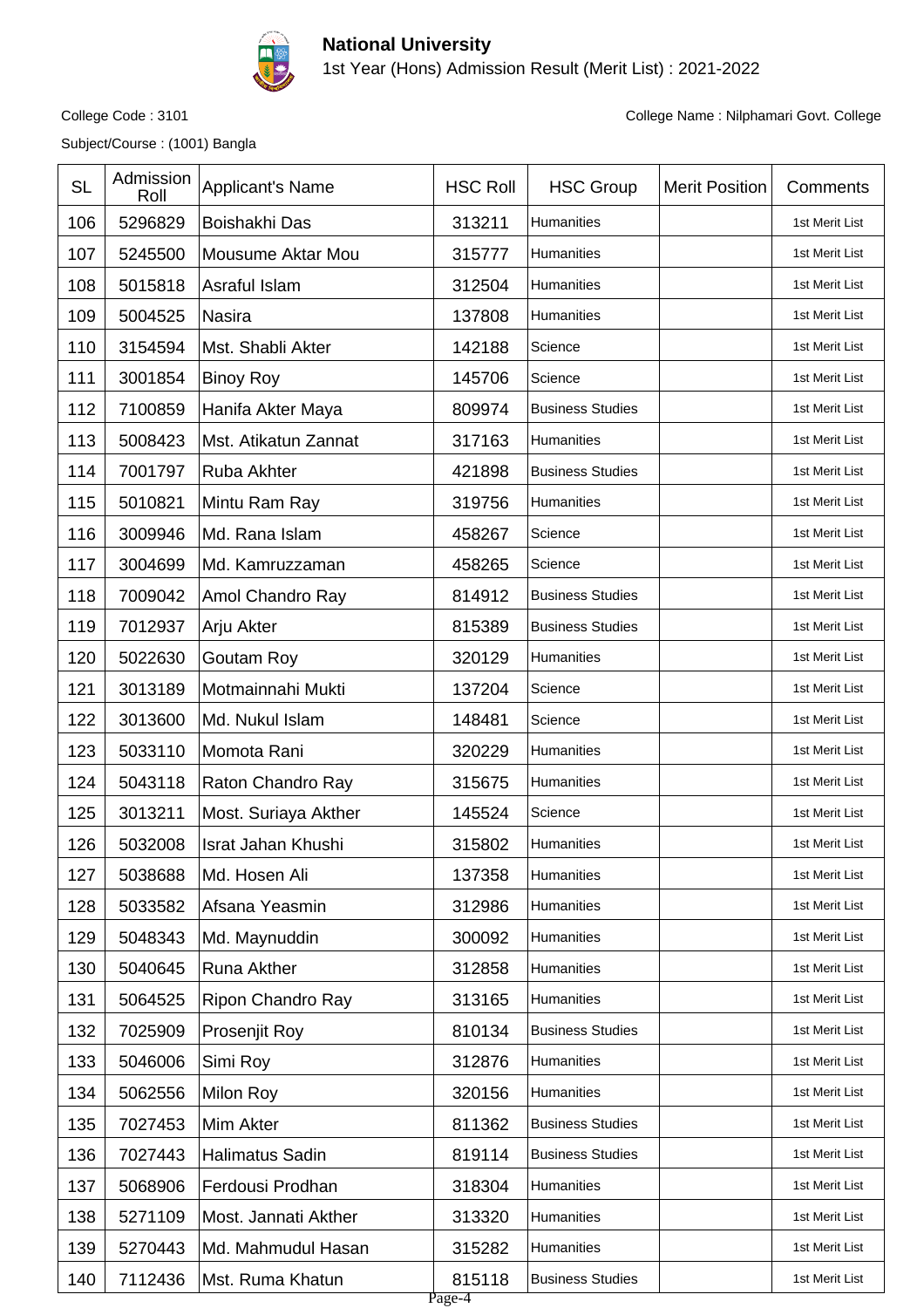

1st Year (Hons) Admission Result (Merit List) : 2021-2022

Subject/Course : (1001) Bangla

| <b>SL</b> | Admission<br>Roll | Applicant's Name          | <b>HSC Roll</b> | <b>HSC Group</b>        | <b>Merit Position</b> | Comments       |
|-----------|-------------------|---------------------------|-----------------|-------------------------|-----------------------|----------------|
| 141       | 5274904           | Sujon Chandro Ray         | 320327          | Humanities              |                       | 1st Merit List |
| 142       | 7109086           | Most. Laboni Akter        | 816368          | <b>Business Studies</b> |                       | 1st Merit List |
| 143       | 5286689           | Shakila Akter             | 138167          | Humanities              |                       | 1st Merit List |
| 144       | 5286721           | Md. Shoriful Islam        | 315702          | Humanities              |                       | 1st Merit List |
| 145       | 5268372           | Chandona Rani Prieanka    | 301128          | <b>Humanities</b>       |                       | 1st Merit List |
| 146       | 5272687           | Laylatul Jannat           | 138379          | Humanities              |                       | 1st Merit List |
| 147       | 5270549           | <b>Kobita Akter</b>       | 314174          | Humanities              |                       | 1st Merit List |
| 148       | 5263882           | Lizana Sarmin Hera        | 312980          | Humanities              |                       | 1st Merit List |
| 149       | 5295563           | Rumi Akter                | 316520          | Humanities              |                       | 1st Merit List |
| 150       | 5301879           | Arfina Aktar              | 319886          | Humanities              |                       | 1st Merit List |
| 151       | 5300799           | Ponkoj Chandro Roy        | 313181          | Humanities              |                       | 1st Merit List |
| 152       | 5289563           | Shopon Chandro Ray        | 300729          | Humanities              |                       | 1st Merit List |
| 153       | 7123331           | Saider Rahman             | 814988          | <b>Business Studies</b> |                       | 1st Merit List |
| 154       | 5287324           | Dony Adhikary             | 313331          | Humanities              |                       | 1st Merit List |
| 155       | 5284496           | Md. Arif Islam            | 138543          | Humanities              |                       | 1st Merit List |
| 156       | 3148406           | Md. Rana Islam            | 140442          | Science                 |                       | 1st Merit List |
| 157       | 5291722           | Mst. Khadiza Akter Beauty | 318276          | Humanities              |                       | 1st Merit List |
| 158       | 5295030           | Md. Jakir Hossen          | 336008          | Humanities              |                       | 1st Merit List |
| 159       | 3101283           | Md. Ariful Islam          | 458028          | Science                 |                       | 1st Merit List |
| 160       | 5152280           | Abu Taleb                 | 313197          | Humanities              |                       | 1st Merit List |
| 161       | 7108175           | Md. Salman Shah           | 801912          | <b>Business Studies</b> |                       | 1st Merit List |
| 162       | 5280923           | Abdur Rahim               | 296690          | Humanities              |                       | 1st Merit List |
| 163       | 5158393           | Md. Mamun Hossain         | 319381          | <b>Humanities</b>       |                       | 1st Merit List |
| 164       | 5142487           | Mst. Khadiza Aktar Smriti | 312840          | Humanities              |                       | 1st Merit List |
| 165       | 5147385           | Md. Mehedi Hasan          | 314776          | Humanities              |                       | 1st Merit List |
| 166       | 5156742           | Marufa Akter              | 137708          | Humanities              |                       | 1st Merit List |
| 167       | 5130804           | Md. Nahid Islam           | 317875          | Humanities              |                       | 1st Merit List |
| 168       | 5223524           | Mst. Anonna Aktar         | 314902          | Humanities              |                       | 1st Merit List |
| 169       | 5007950           | Md. Golam Rabbani         | 314107          | Humanities              |                       | 1st Merit List |
| 170       | 7116166           | Sourovi Akter             | 419865          | <b>Business Studies</b> |                       | 1st Merit List |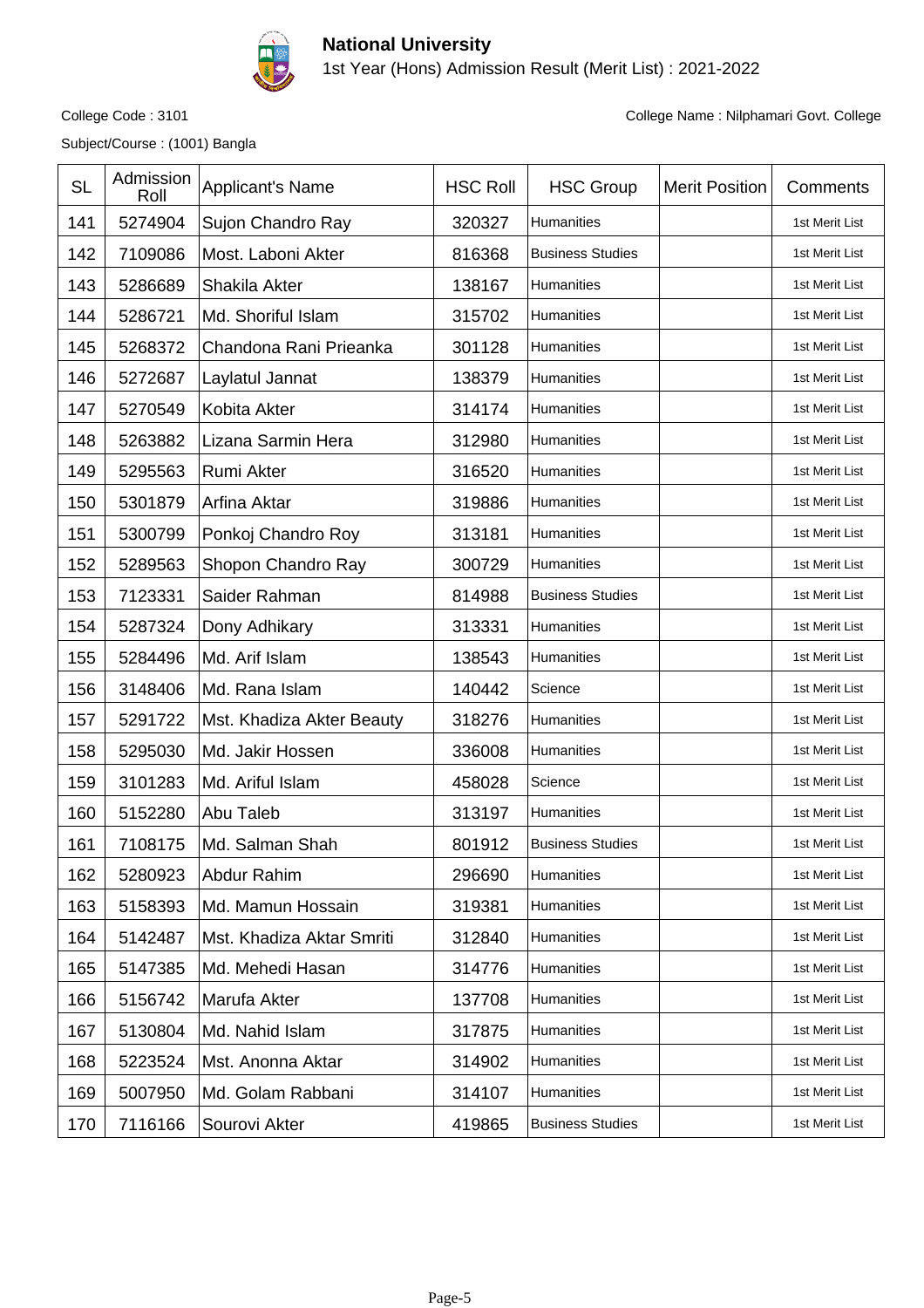

1st Year (Hons) Admission Result (Merit List) : 2021-2022

Subject/Course : (1101) English

| <b>SL</b>      | Admission<br>Roll | Applicant's Name               | <b>HSC Roll</b>  | <b>HSC Group</b>        | <b>Merit Position</b> | Comments       |
|----------------|-------------------|--------------------------------|------------------|-------------------------|-----------------------|----------------|
| 1              | 7040356           | Ismail Islam                   | 815120           | <b>Business Studies</b> |                       | 1st Merit List |
| $\overline{2}$ | 7031711           | Most. Sabikunnahar             | 422653           | <b>Business Studies</b> |                       | 1st Merit List |
| 3              | 5098687           | Shamima Akther                 | 319897           | Humanities              |                       | 1st Merit List |
| 4              | 7041679           | Obaydur Rahman                 | 818296           | <b>Business Studies</b> |                       | 1st Merit List |
| 5              | 7040881           | <b>Victor Roy</b>              | 818970           | <b>Business Studies</b> |                       | 1st Merit List |
| 6              | 5092965           | Mitali Rani                    | 711077           | Humanities              |                       | 1st Merit List |
| $\overline{7}$ | 3037385           | Mst. Sumiya Akter              | 142057           | Science                 |                       | 1st Merit List |
| 8              | 3043741           | Raisul Islam Tonmoy            | 136156           | Science                 |                       | 1st Merit List |
| 9              | 5100217           | Md. Ferdous Ahmed              | 329985           | Humanities              |                       | 1st Merit List |
| 10             | 5109861           | <b>Bithika Ray</b>             | 319240           | Humanities              |                       | 1st Merit List |
| 11             | 5117978           | <b>Ritu Aktar</b>              | 313302           | Humanities              |                       | 1st Merit List |
| 12             | 5117963           | Sukhi Akther Situ              | 312804           | Humanities              |                       | 1st Merit List |
| 13             | 5113036           | Sohel Rana                     | 314087           | Humanities              |                       | 1st Merit List |
| 14             | 5104973           | Jannatul Ferdaus               | 167110           | Humanities              |                       | 1st Merit List |
| 15             | 5110452           | Lajli Botson Liza              | 319218           | Humanities              |                       | 1st Merit List |
| 16             | 7047434           | Md. Masud Rana Masum           | 825688           | <b>Business Studies</b> |                       | 1st Merit List |
| 17             | 3048190           | Nowsin Masrika Lubna           | 140392           | Science                 |                       | 1st Merit List |
| 18             | 7049949           | Rajibul Hasan Rajib            | 814028           | <b>Business Studies</b> |                       | 1st Merit List |
| 19             | 5110356           | Md. Raisul Saleheen Shams      | 294875           | Humanities              |                       | 1st Merit List |
| 20             | 5122366           | Abdullah Al-hossain            | 124999           | <b>Humanities</b>       |                       | 1st Merit List |
| 21             | 5117897           | Hasna Hena                     | 313301           | Humanities              |                       | 1st Merit List |
| 22             | 5134679           | Arfin Sultana Rifa             | 138455           | Humanities              |                       | 1st Merit List |
| 23             | 5148865           | Hamidul Islam                  | 313155           | <b>Humanities</b>       |                       | 1st Merit List |
| 24             | 5154170           | Most. Morsalina Akter Bely     | 298620           | Humanities              |                       | 1st Merit List |
| 25             | 3055311           | Most. Moriom Binta Ayaj Bristi | 140106           | Science                 |                       | 1st Merit List |
| 26             | 7052693           | Al Hadis                       | 818856           | <b>Business Studies</b> |                       | 1st Merit List |
| 27             | 5150045           | Tanha Islam Ritu               | 316314           | Humanities              |                       | 1st Merit List |
| 28             | 5146549           | Noushin Tabassum               | 710401           | Humanities              |                       | 1st Merit List |
| 29             | 5146451           | Mst. Sukhi Akter               | 312831           | Humanities              |                       | 1st Merit List |
| 30             | 5137623           | Mamota Akhter                  | 315807           | Humanities              |                       | 1st Merit List |
| 31             | 7057373           | Md. Tanjim Ahmmed Mister       | 814692           | <b>Business Studies</b> |                       | 1st Merit List |
| 32             | 5139501           | Farzana Farha Feha             | 314825           | Humanities              |                       | 1st Merit List |
| 33             | 5137885           | Milon Islam                    | 296189           | Humanities              |                       | 1st Merit List |
| 34             | 5140731           | Jannatul Ferdousi              | 314572           | Humanities              |                       | 1st Merit List |
| 35             | 7057987           | Mormi Roy                      | 814566<br>Page-1 | <b>Business Studies</b> |                       | 1st Merit List |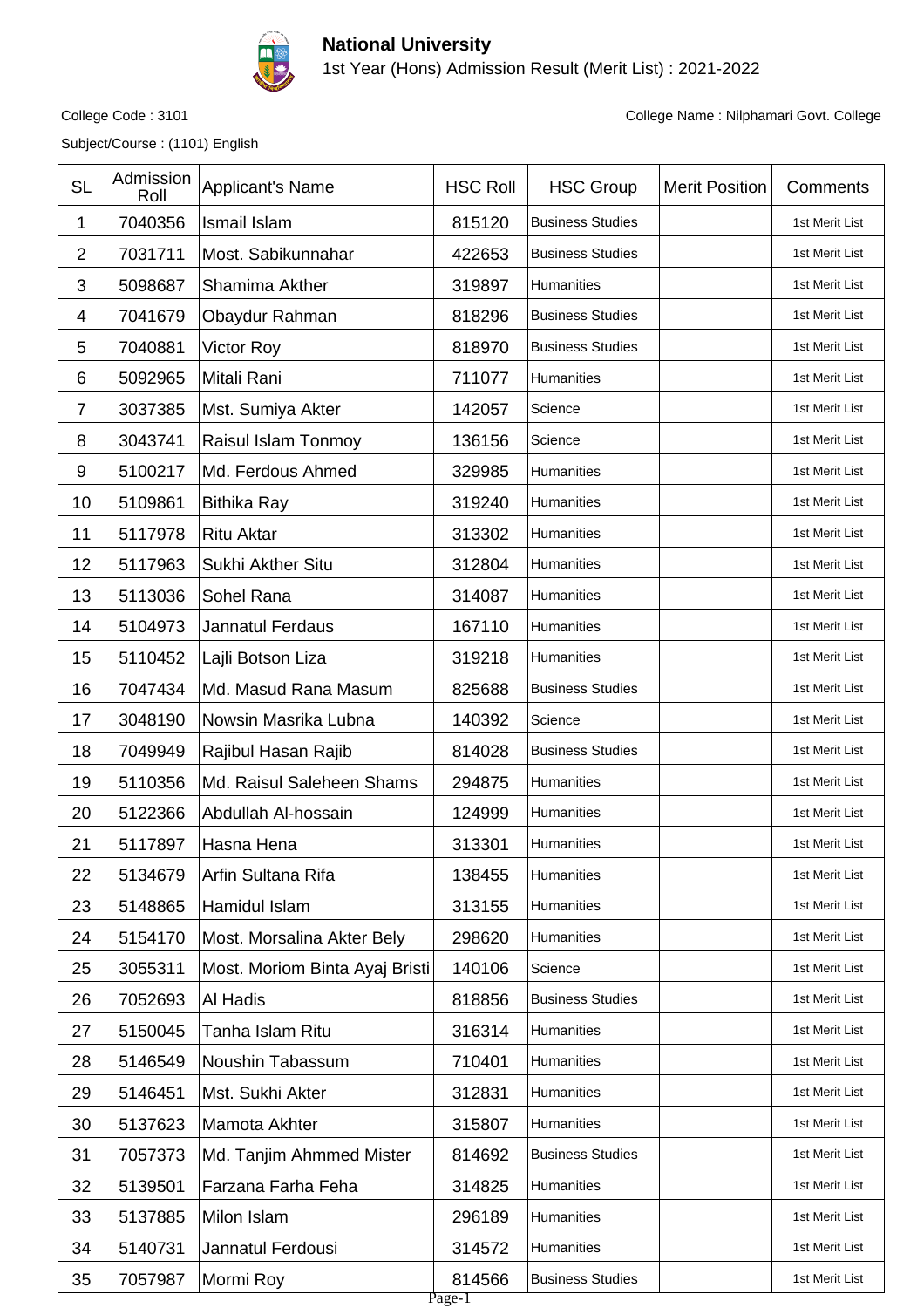

1st Year (Hons) Admission Result (Merit List) : 2021-2022

Subject/Course : (1101) English

| <b>SL</b> | Admission<br>Roll | Applicant's Name               | <b>HSC Roll</b> | <b>HSC Group</b>        | <b>Merit Position</b> | Comments       |
|-----------|-------------------|--------------------------------|-----------------|-------------------------|-----------------------|----------------|
| 36        | 5148630           | Mithun Chandra Roy             | 312600          | Humanities              |                       | 1st Merit List |
| 37        | 5155974           | Mst. Liza Khatun               | 344051          | Humanities              |                       | 1st Merit List |
| 38        | 5150617           | Sohodeb Roy                    | 312613          | Humanities              |                       | 1st Merit List |
| 39        | 7060941           | Md. Moniruzzaman               | 606087          | <b>Business Studies</b> |                       | 1st Merit List |
| 40        | 7061557           | Mst. Arsheda Helen Tanu        | 800356          | <b>Business Studies</b> |                       | 1st Merit List |
| 41        | 3071163           | Farhana Yasmin                 | 146844          | Science                 |                       | 1st Merit List |
| 42        | 5158428           | <b>Nasrin Akter</b>            | 346019          | Humanities              |                       | 1st Merit List |
| 43        | 5163736           | Most. Sirazum Monira           | 313242          | Humanities              |                       | 1st Merit List |
| 44        | 3080513           | Md. Arifuzzaman Arif           | 141378          | Science                 |                       | 1st Merit List |
| 45        | 5155979           | <b>Israt Jahan</b>             | 316869          | Humanities              |                       | 1st Merit List |
| 46        | 3081477           | Rafia Jannat                   | 145804          | Science                 |                       | 1st Merit List |
| 47        | 5155712           | Jhumka Rani Roy                | 312899          | Humanities              |                       | 1st Merit List |
| 48        | 5177432           | Md. Nur Mohammad               | 137763          | Humanities              |                       | 1st Merit List |
| 49        | 5183408           | Tajmin Akter Moni              | 319430          | Humanities              |                       | 1st Merit List |
| 50        | 5198005           | Md. Manjurul Islam.            | 315657          | Humanities              |                       | 1st Merit List |
| 51        | 5222905           | <b>Trisha Roy</b>              | 313312          | Humanities              |                       | 1st Merit List |
| 52        | 5204351           | Farjana Akter                  | 295017          | Humanities              |                       | 1st Merit List |
| 53        | 5224176           | Md. Rakib Hasan                | 313398          | Humanities              |                       | 1st Merit List |
| 54        | 3080000           | Md. Mehedi Hasan               | 152158          | Science                 |                       | 1st Merit List |
| 55        | 5240772           | Md. Abdullah Al Masud<br>Ankan | 201397          | Humanities              |                       | 1st Merit List |
| 56        | 5175647           | Imtiaz Ahmed Sojol             | 288362          | <b>Humanities</b>       |                       | 1st Merit List |
| 57        | 3124231           | Md. Abdur Rahim                | 146699          | Science                 |                       | 1st Merit List |
| 58        | 5211114           | Borsha Roy                     | 313291          | Humanities              |                       | 1st Merit List |
| 59        | 5218727           | Md. Mostafijar Rahman          | 300905          | Humanities              |                       | 1st Merit List |
| 60        | 7085112           | Md. Rizu Mia                   | 817738          | <b>Business Studies</b> |                       | 1st Merit List |
| 61        | 3075767           | Mst. Munni Begum               | 140124          | Science                 |                       | 1st Merit List |
| 62        | 5236902           | Masud Rana                     | 312477          | Humanities              |                       | 1st Merit List |
| 63        | 5232133           | Zobaydul Islam                 | 297090          | Humanities              |                       | 1st Merit List |
| 64        | 5218671           | Soheli Akter Jahan             | 313293          | Humanities              |                       | 1st Merit List |
| 65        | 7070616           | Kazi Hridoy                    | 817329          | <b>Business Studies</b> |                       | 1st Merit List |
| 66        | 5231153           | Laion Roy                      | 314779          | Humanities              |                       | 1st Merit List |
| 67        | 3115952           | Akhi Akter                     | 146668          | Science                 |                       | 1st Merit List |
| 68        | 5229594           | Nurun Nahar                    | 320287          | Humanities              |                       | 1st Merit List |
| 69        | 5241922           | Mst. Mostakina Hasnat          | 312710          | Humanities              |                       | 1st Merit List |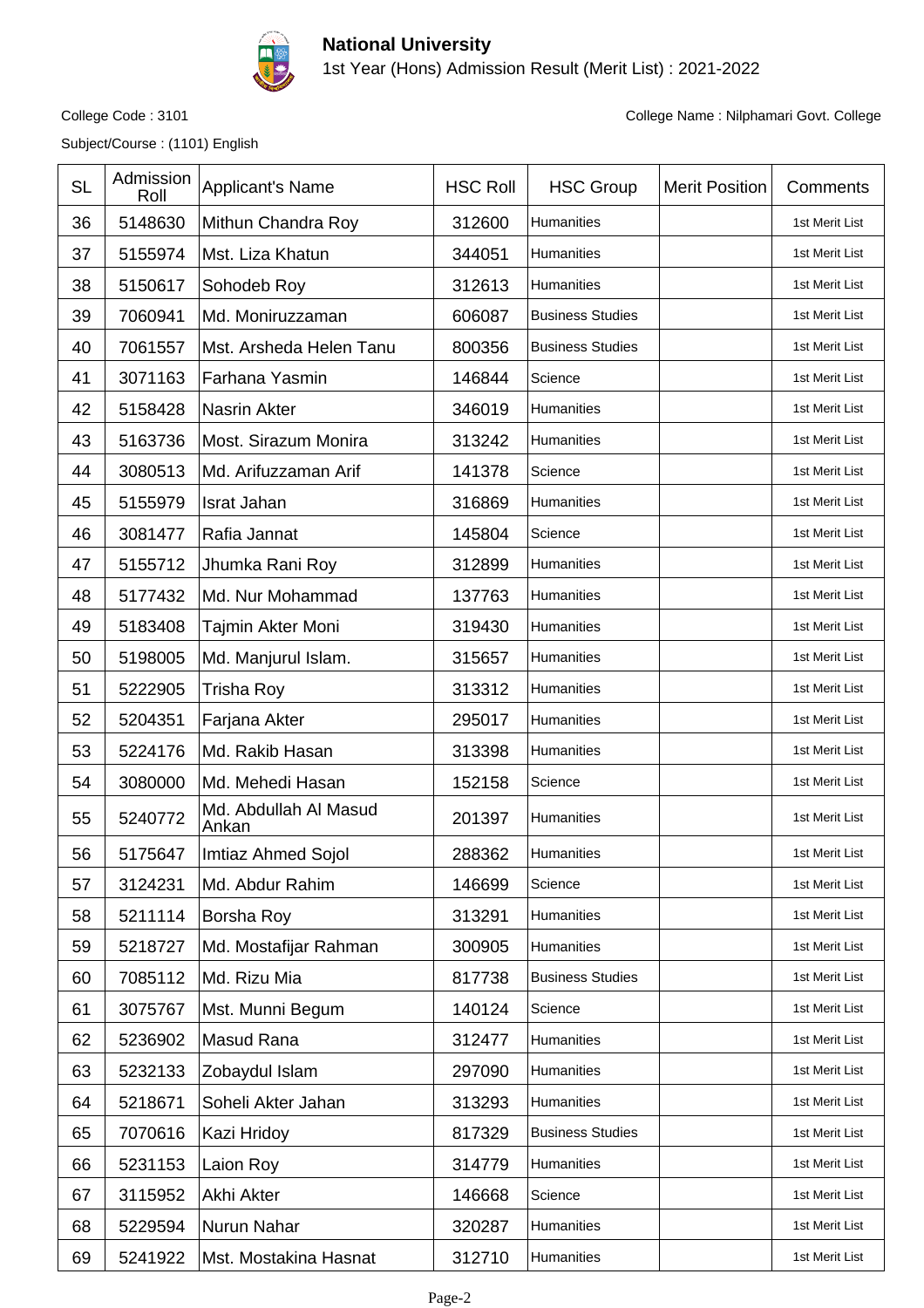

1st Year (Hons) Admission Result (Merit List) : 2021-2022

Subject/Course : (1101) English

| <b>SL</b> | Admission<br>Roll | <b>Applicant's Name</b>          | <b>HSC Roll</b> | <b>HSC Group</b>        | <b>Merit Position</b> | Comments       |
|-----------|-------------------|----------------------------------|-----------------|-------------------------|-----------------------|----------------|
| 70        | 3127271           | Md. Masud Rana                   | 458169          | Science                 |                       | 1st Merit List |
| 71        | 7097415           | Md. Sopon Babu                   | 827873          | <b>Business Studies</b> |                       | 1st Merit List |
| 72        | 5171399           | Jesmin Akter                     | 124960          | Humanities              |                       | 1st Merit List |
| 73        | 3095659           | Rukaiya Islam Rama               | 145806          | Science                 |                       | 1st Merit List |
| 74        | 5182573           | Most. Tonika Israt Kotha         | 312755          | Humanities              |                       | 1st Merit List |
| 75        | 5182866           | Most. Akhi Khatun                | 315179          | Humanities              |                       | 1st Merit List |
| 76        | 5226088           | Shamima Akter                    | 312810          | Humanities              |                       | 1st Merit List |
| 77        | 5184748           | Md. Samiul Islam                 | 294898          | Humanities              |                       | 1st Merit List |
| 78        | 5179679           | Sima Akther                      | 315551          | Humanities              |                       | 1st Merit List |
| 79        | 5197025           | Rima Akter Rubi                  | 313206          | Humanities              |                       | 1st Merit List |
| 80        | 5243049           | Sraboni Rani                     | 313283          | Humanities              |                       | 1st Merit List |
| 81        | 5270458           | Nargis Jahan                     | 316278          | <b>Humanities</b>       |                       | 1st Merit List |
| 82        | 5241611           | Lipi Rani Roy                    | 313635          | Humanities              |                       | 1st Merit List |
| 83        | 7096258           | Nur Banu                         | 815569          | <b>Business Studies</b> |                       | 1st Merit List |
| 84        | 5286304           | Md. Hasan Ali                    | 312472          | Humanities              |                       | 1st Merit List |
| 85        | 5246614           | Ayesha Siddika Neha Mony         | 313233          | Humanities              |                       | 1st Merit List |
| 86        | 5269569           | Sajiya Akter Sima                | 313280          | Humanities              |                       | 1st Merit List |
| 87        | 3179302           | Syed Fuad-uz-zaman Shah<br>Fakir | 136874          | Science                 |                       | 1st Merit List |
| 88        | 5269054           | <b>Hrisikesh Roy</b>             | 312452          | Humanities              |                       | 1st Merit List |
| 89        | 5278139           | Md. Shahinur Islam               | 313109          | Humanities              |                       | 1st Merit List |
| 90        | 5009367           | Liya Akter                       | 343280          | Humanities              |                       | 1st Merit List |
| 91        | 5261673           | Khayrul Islam                    | 336006          | Humanities              |                       | 1st Merit List |
| 92        | 5042062           | Nafrin Jahan                     | 317176          | Humanities              |                       | 1st Merit List |
| 93        | 3010496           | Saif Ali Chowdhury               | 140230          | Science                 |                       | 1st Merit List |
| 94        | 7014361           | Suraiya Sopnil                   | 421878          | <b>Business Studies</b> |                       | 1st Merit List |
| 95        | 5025569           | Abir Chowdhury                   | 296179          | Humanities              |                       | 1st Merit List |
| 96        | 7014594           | Monibur Rahman Mamun             | 814017          | <b>Business Studies</b> |                       | 1st Merit List |
| 97        | 5029174           | Ayesha Siddika Srity             | 294760          | Humanities              |                       | 1st Merit List |
| 98        | 5025808           | Shibu Das                        | 318676          | Humanities              |                       | 1st Merit List |
| 99        | 5054298           | Md. Mostakin Islam               | 318548          | Humanities              |                       | 1st Merit List |
| 100       | 5052493           | Setu Roy                         | 290195          | Humanities              |                       | 1st Merit List |
| 101       | 3025936           | Mithila Farjana                  | 148132          | Science                 |                       | 1st Merit List |
| 102       | 5062430           | Rubel Islam                      | 315621          | Humanities              |                       | 1st Merit List |
| 103       | 5079506           | Jannatul Ferdhousi Sohana        | 313238          | Humanities              |                       | 1st Merit List |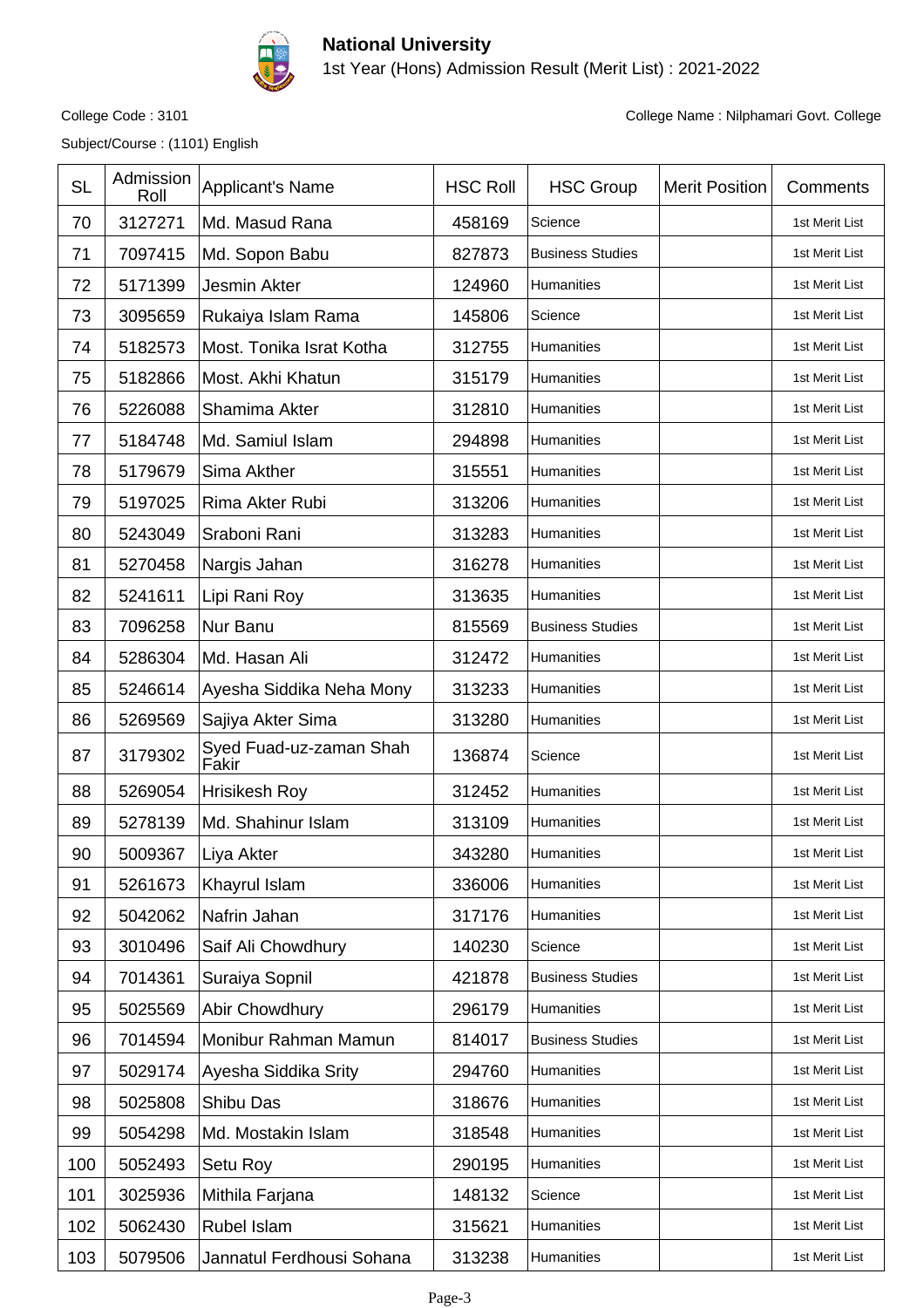

#### **National University** 1st Year (Hons) Admission Result (Merit List) : 2021-2022

Subject/Course : (1101) English

| <b>SL</b> | Admission<br>Roll | Applicant's Name          | <b>HSC Roll</b> | <b>HSC Group</b>        | <b>Merit Position</b> | Comments       |
|-----------|-------------------|---------------------------|-----------------|-------------------------|-----------------------|----------------|
| 104       | 7033561           | Md. Shahadot Hossain      | 827536          | <b>Business Studies</b> |                       | 1st Merit List |
| 105       | 5072200           | Umme Habiba Risha         | 314730          | Humanities              |                       | 1st Merit List |
| 106       | 5071723           | Md. Arifuzzaman           | 125651          | Humanities              |                       | 1st Merit List |
| 107       | 5280752           | Subha Sadik Sristy        | 313219          | Humanities              |                       | 1st Merit List |
| 108       | 5296111           | Most. Shamima Akther      | 296363          | Humanities              |                       | 1st Merit List |
| 109       | 5089326           | Jainab                    | 240626          | Humanities              |                       | 1st Merit List |
| 110       | 7121557           | Md. Fazla Rabby           | 814360          | <b>Business Studies</b> |                       | 1st Merit List |
| 111       | 3161368           | Morseda Akter             | 147499          | Science                 |                       | 1st Merit List |
| 112       | 5269735           | Rajoni Akter              | 312884          | Humanities              |                       | 1st Merit List |
| 113       | 3131042           | Most. Tuba Akter          | 141250          | Science                 |                       | 1st Merit List |
| 114       | 5295960           | Marzia Akther Mony        | 312754          | Humanities              |                       | 1st Merit List |
| 115       | 5265609           | Masum Islam               | 316618          | Humanities              |                       | 1st Merit List |
| 116       | 5269865           | Syed Rezwan Siddique      | 313116          | Humanities              |                       | 1st Merit List |
| 117       | 3162075           | Jogodish Chandro Roy      | 140467          | Science                 |                       | 1st Merit List |
| 118       | 5273114           | Mst. Raziya Khatun        | 312839          | Humanities              |                       | 1st Merit List |
| 119       | 3162982           | Md. Sahad Bin Wahab Nibir | 145678          | Science                 |                       | 1st Merit List |
| 120       | 5288757           | Nisha Rani Roy            | 313262          | Humanities              |                       | 1st Merit List |
| 121       | 5295379           | Indrojit Roy              | 316612          | Humanities              |                       | 1st Merit List |
| 122       | 5249085           | Anika Tabassum            | 316865          | Humanities              |                       | 1st Merit List |
| 123       | 5265087           | Most. Masuma Akter        | 284778          | <b>Humanities</b>       |                       | 1st Merit List |
| 124       | 5280091           | Rimon Chandra Roy         | 313078          | Humanities              |                       | 1st Merit List |
| 125       | 5294606           | Md. Ashaduzzaman          | 355622          | Humanities              |                       | 1st Merit List |
| 126       | 5292138           | Mahabuba Akter            | 312738          | <b>Humanities</b>       |                       | 1st Merit List |
| 127       | 5299800           | Md. Al-amin Islam         | 259587          | Humanities              |                       | 1st Merit List |
| 128       | 7116930           | Md. Shariful Islam Sharif | 814619          | <b>Business Studies</b> |                       | 1st Merit List |
| 129       | 5281344           | Priyanka Roy              | 312742          | Humanities              |                       | 1st Merit List |
| 130       | 5232630           | Md. Nuruzzaman            | 313081          | Humanities              |                       | 1st Merit List |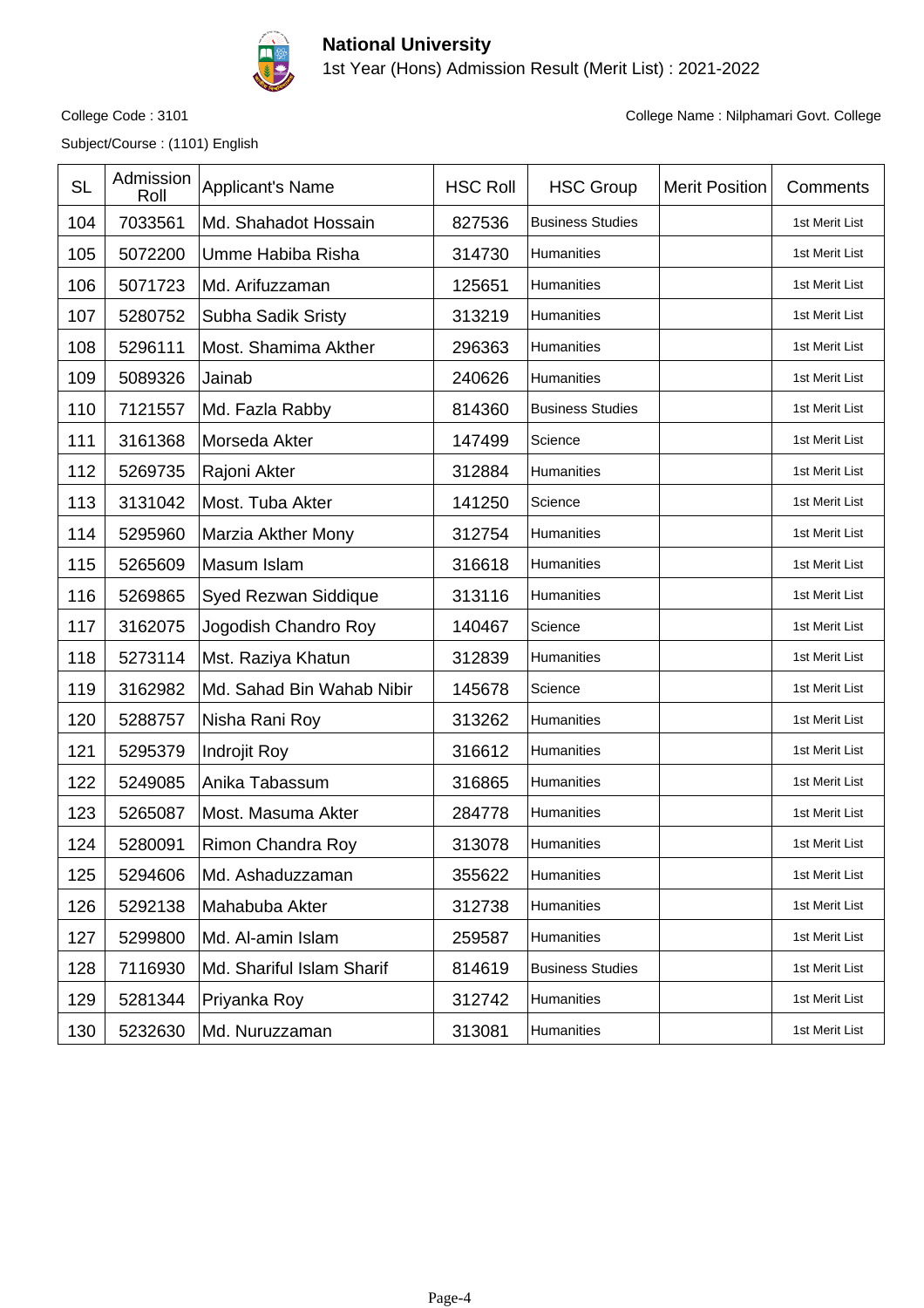

1st Year (Hons) Admission Result (Merit List) : 2021-2022

Subject/Course : (1501) History

| <b>SL</b>      | Admission<br>Roll | <b>Applicant's Name</b>         | <b>HSC Roll</b> | <b>HSC Group</b>  | <b>Merit Position</b> | Comments       |
|----------------|-------------------|---------------------------------|-----------------|-------------------|-----------------------|----------------|
| 1              | 5084563           | Mollika Parvin                  | 319434          | Humanities        |                       | 1st Merit List |
| $\overline{2}$ | 5072383           | <b>Hridoy Roy</b>               | 316591          | Humanities        |                       | 1st Merit List |
| 3              | 5087963           | <b>Srity Banu</b>               | 312872          | Humanities        |                       | 1st Merit List |
| 4              | 5078934           | Ashmira Akter Najira            | 312657          | Humanities        |                       | 1st Merit List |
| 5              | 5087565           | Mst. Munni Akter                | 312828          | Humanities        |                       | 1st Merit List |
| 6              | 5082359           | Most. Shahariay Akter           | 314562          | Humanities        |                       | 1st Merit List |
| $\overline{7}$ | 5084394           | Md. Anisur Rahman               | 319821          | Humanities        |                       | 1st Merit List |
| 8              | 5091770           | Sar-min Akhter                  | 318959          | Humanities        |                       | 1st Merit List |
| 9              | 5108139           | Kailash Roy                     | 315646          | Humanities        |                       | 1st Merit List |
| 10             | 5097885           | Md. Rayhan Haque                | 336005          | <b>Humanities</b> |                       | 1st Merit List |
| 11             | 5108081           | Md. Minhaz Morshed              | 355597          | Humanities        |                       | 1st Merit List |
| 12             | 5108082           | Md. Ramzan Ali                  | 316205          | Humanities        |                       | 1st Merit List |
| 13             | 5099234           | Modhusudon Chandra Ray          | 315707          | Humanities        |                       | 1st Merit List |
| 14             | 5099114           | Md. Nazmul Hossain              | 312431          | Humanities        |                       | 1st Merit List |
| 15             | 5091123           | Parboti Ray                     | 319868          | Humanities        |                       | 1st Merit List |
| 16             | 5107274           | Suchona Akhter                  | 313345          | Humanities        |                       | 1st Merit List |
| 17             | 5109854           | Shorna Akter                    | 312811          | Humanities        |                       | 1st Merit List |
| 18             | 5099324           | Md. Golam Saroar Pappu          | 276548          | Humanities        |                       | 1st Merit List |
| 19             | 5100277           | Apon Kumar Ray                  | 315706          | Humanities        |                       | 1st Merit List |
| 20             | 5108737           | Md. Habibur Rahman              | 319370          | Humanities        |                       | 1st Merit List |
| 21             | 5114050           | Most. Rafia Mahajabin<br>Rumpa  | 313236          | Humanities        |                       | 1st Merit List |
| 22             | 5117281           | Mst. Umme Habiba Akter<br>Resmi | 315544          | Humanities        |                       | 1st Merit List |
| 23             | 5123410           | Meer Shimu Akter                | 710703          | Humanities        |                       | 1st Merit List |
| 24             | 5109682           | Md. Rashed Islam                | 317001          | Humanities        |                       | 1st Merit List |
| 25             | 5117454           | Md. Sohel Rana                  | 317884          | Humanities        |                       | 1st Merit List |
| 26             | 5128353           | Md. Motiur Rahman               | 315682          | Humanities        |                       | 1st Merit List |
| 27             | 5144307           | Arnika Tabassum Aorpa           | 316313          | Humanities        |                       | 1st Merit List |
| 28             | 5116055           | Najmin Akhter                   | 317470          | Humanities        |                       | 1st Merit List |
| 29             | 5133476           | Mijanur Rahman                  | 314118          | Humanities        |                       | 1st Merit List |
| 30             | 5123352           | Most. Arfana Akter              | 316807          | Humanities        |                       | 1st Merit List |
| 31             | 5130385           | Md. Rakib Islam                 | 312091          | Humanities        |                       | 1st Merit List |
| 32             | 5118714           | Sushanto Kumar Ray              | 315730          | Humanities        |                       | 1st Merit List |
| 33             | 5124547           | Rukaiya Akteh Rima              | 312873          | Humanities        |                       | 1st Merit List |
| 34             | 5140862           | Monsura Akhter                  | 315765          | Humanities        |                       | 1st Merit List |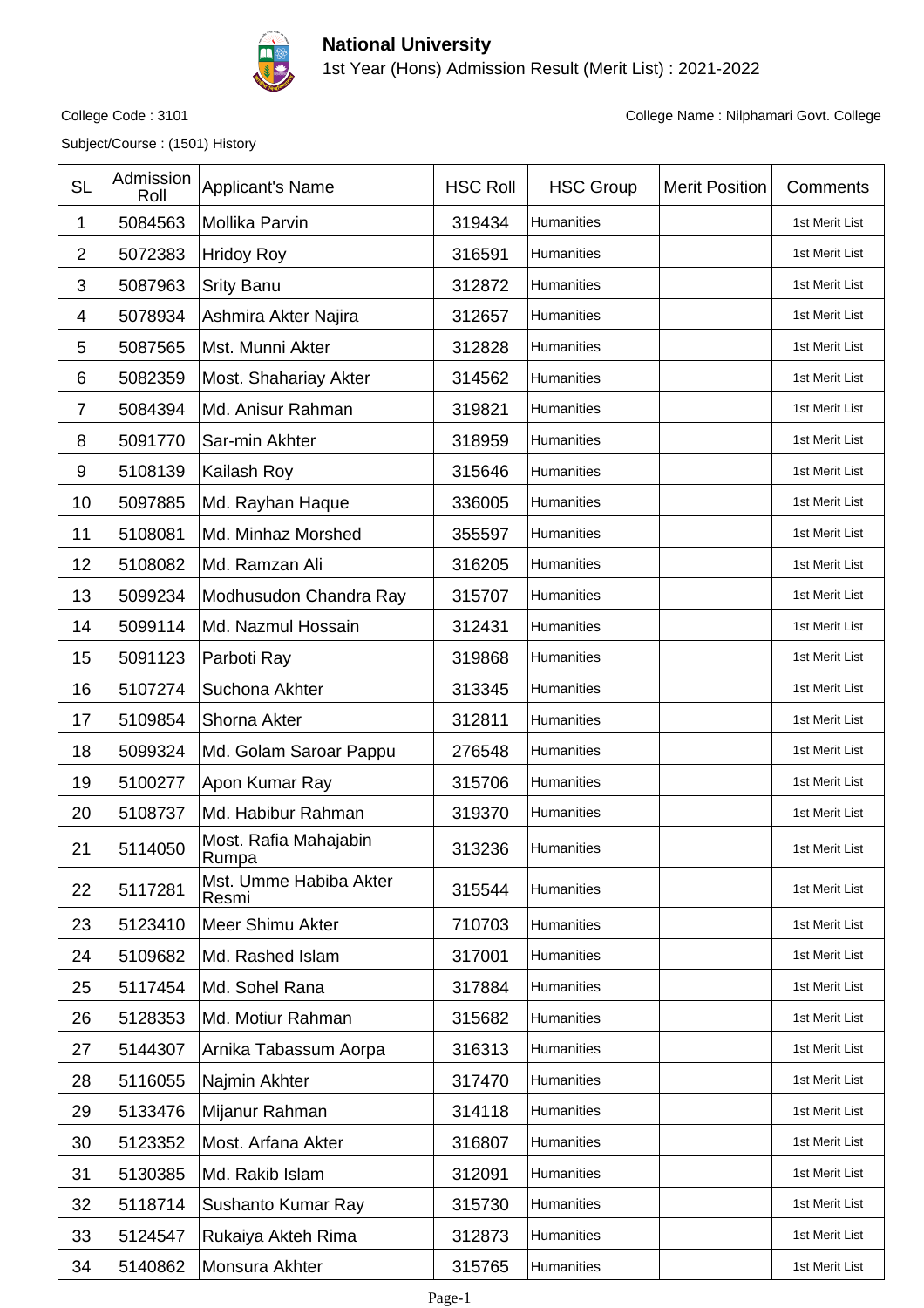

1st Year (Hons) Admission Result (Merit List) : 2021-2022

Subject/Course : (1501) History

| <b>SL</b> | Admission<br>Roll | <b>Applicant's Name</b>        | <b>HSC Roll</b> | <b>HSC Group</b> | <b>Merit Position</b> | Comments       |
|-----------|-------------------|--------------------------------|-----------------|------------------|-----------------------|----------------|
| 35        | 5132339           | Rakibul Islam Riad             | 299215          | Humanities       |                       | 1st Merit List |
| 36        | 5134996           | Moni Akter                     | 314519          | Humanities       |                       | 1st Merit List |
| 37        | 5136417           | Rupsana Akther                 | 312789          | Humanities       |                       | 1st Merit List |
| 38        | 5135777           | Esahuk Kobir Rimon             | 275702          | Humanities       |                       | 1st Merit List |
| 39        | 5131929           | Most. Brishti Akter            | 320422          | Humanities       |                       | 1st Merit List |
| 40        | 5132061           | Shohana Akther Sujiya          | 315766          | Humanities       |                       | 1st Merit List |
| 41        | 5147386           | <b>Hriday Roy</b>              | 313586          | Humanities       |                       | 1st Merit List |
| 42        | 5124250           | <b>Tauhid Islam</b>            | 319766          | Humanities       |                       | 1st Merit List |
| 43        | 5125446           | Md. Hashan Ali                 | 138180          | Humanities       |                       | 1st Merit List |
| 44        | 5138720           | Sumi Akter                     | 315441          | Humanities       |                       | 1st Merit List |
| 45        | 5142523           | Mamun Islam                    | 315693          | Humanities       |                       | 1st Merit List |
| 46        | 5133498           | Ayesha Siddika                 | 313334          | Humanities       |                       | 1st Merit List |
| 47        | 5139874           | Md. Firoz Islam                | 315945          | Humanities       |                       | 1st Merit List |
| 48        | 5158557           | <b>Rishad Sarkar</b>           | 317077          | Humanities       |                       | 1st Merit List |
| 49        | 5150627           | Lisha Akhter                   | 319862          | Humanities       |                       | 1st Merit List |
| 50        | 5163283           | Farjana Akter Riya             | 343915          | Humanities       |                       | 1st Merit List |
| 51        | 5154325           | Most. Fahmida Ahmed<br>Sharmin | 317457          | Humanities       |                       | 1st Merit List |
| 52        | 5160156           | Tanmay Roy                     | 312640          | Humanities       |                       | 1st Merit List |
| 53        | 5147354           | Sumaya Akter                   | 315798          | Humanities       |                       | 1st Merit List |
| 54        | 5147094           | Alo Rani                       | 316471          | Humanities       |                       | 1st Merit List |
| 55        | 5155912           | Arpita Kundu                   | 312765          | Humanities       |                       | 1st Merit List |
| 56        | 5142561           | Surovi Akter                   | 315755          | Humanities       |                       | 1st Merit List |
| 57        | 5150034           | Mahafuja Akter                 | 312815          | Humanities       |                       | 1st Merit List |
| 58        | 5159719           | Md. Mominul Islam              | 712778          | Humanities       |                       | 1st Merit List |
| 59        | 5156318           | Mimnura Begum                  | 355863          | Humanities       |                       | 1st Merit List |
| 60        | 5152427           | Anjuman Nisa                   | 318312          | Humanities       |                       | 1st Merit List |
| 61        | 5160394           | Mst. Shahena Akter             | 318266          | Humanities       |                       | 1st Merit List |
| 62        | 5157295           | Rumaysa Aktar                  | 343819          | Humanities       |                       | 1st Merit List |
| 63        | 5161356           | Hridoy Islam                   | 295352          | Humanities       |                       | 1st Merit List |
| 64        | 5156517           | Md. Masum Billah               | 319108          | Humanities       |                       | 1st Merit List |
| 65        | 5169806           | Md. Rubel Hossain              | 319716          | Humanities       |                       | 1st Merit List |
| 66        | 5154710           | Forida Akter                   | 312914          | Humanities       |                       | 1st Merit List |
| 67        | 5160158           | Md. Al-amin Haque              | 312329          | Humanities       |                       | 1st Merit List |
| 68        | 5293261           | Mosfida Momotaj                | 298077          | Humanities       |                       | 1st Merit List |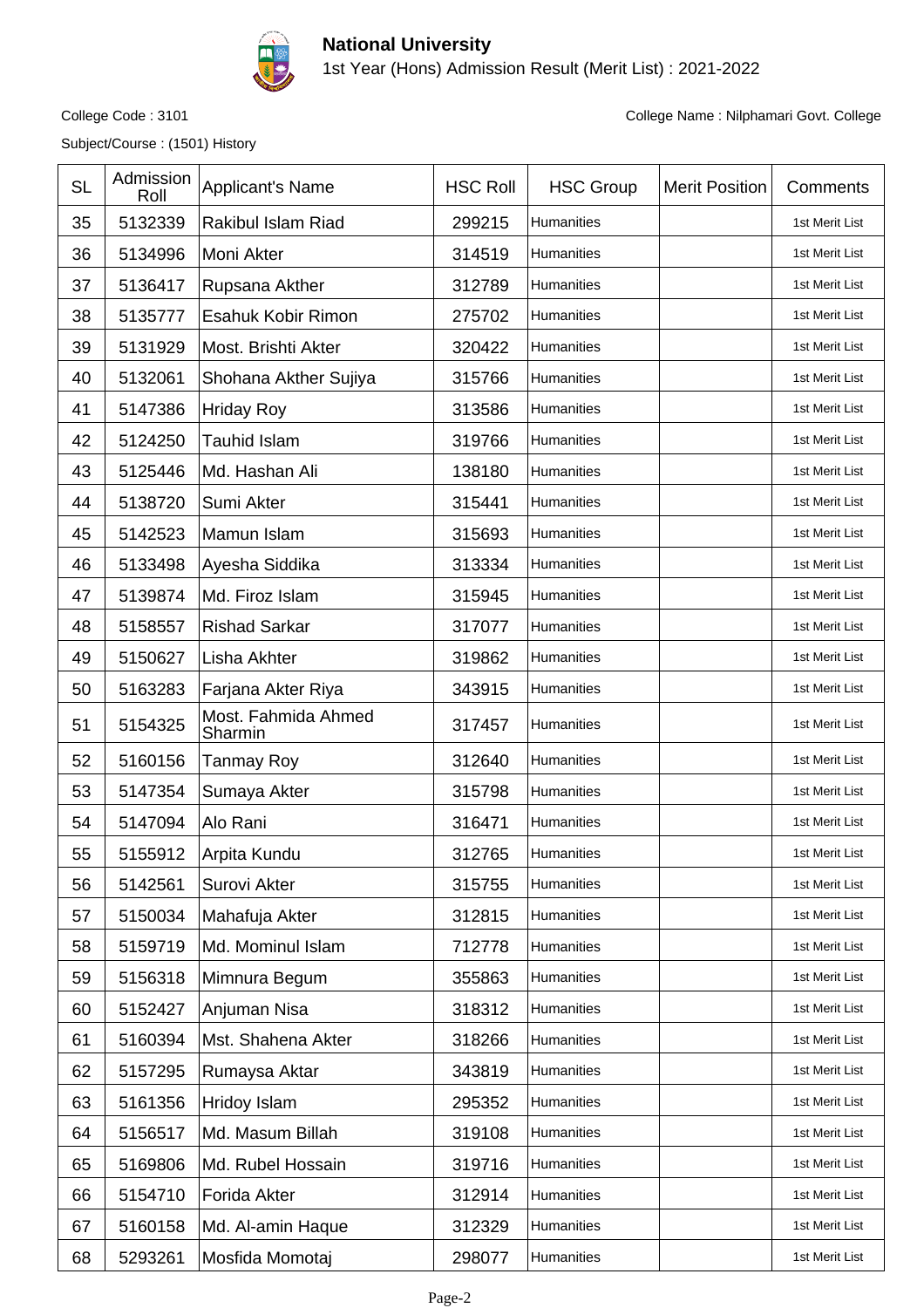

1st Year (Hons) Admission Result (Merit List) : 2021-2022

Subject/Course : (1501) History

College Code : 3101 College Name : Nilphamari Govt. College

| <b>SL</b> | Admission<br>Roll | <b>Applicant's Name</b>    | <b>HSC Roll</b>     | <b>HSC Group</b>  | <b>Merit Position</b> | Comments       |
|-----------|-------------------|----------------------------|---------------------|-------------------|-----------------------|----------------|
| 69        | 5206359           | Jannatun Akter             | 313056              | Humanities        |                       | 1st Merit List |
| 70        | 5175120           | Rezoana Akter Akhy         | 316866              | Humanities        |                       | 1st Merit List |
| 71        | 5176618           | Miftahun Jannat Esha       | 312882              | Humanities        |                       | 1st Merit List |
| 72        | 5174809           | Mst. Afsana Jahan Mimi     | 312918              | Humanities        |                       | 1st Merit List |
| 73        | 5208586           | Jakiya Sultana Joba        | 344019              | Humanities        |                       | 1st Merit List |
| 74        | 5163912           | Md. Nazmul Islam           | 343357              | Humanities        |                       | 1st Merit List |
| 75        | 5211503           | Rozina Akter               | 313998              | Humanities        |                       | 1st Merit List |
| 76        | 5196403           | Sirajum Eira               | 314704              | Humanities        |                       | 1st Merit List |
| 77        | 5232273           | Mst. Maymuna Akter         | 291948              | Humanities        |                       | 1st Merit List |
| 78        | 5182880           | Puja Rani Ray              | 322265              | Humanities        |                       | 1st Merit List |
| 79        | 5227988           | Arshi Akhter               | 315528              | Humanities        |                       | 1st Merit List |
| 80        | 5207638           | Mst. Reshma Aktar          | 312154              | Humanities        |                       | 1st Merit List |
| 81        | 5231484           | Dipok Chandra Roy          | 312593              | Humanities        |                       | 1st Merit List |
| 82        | 5237557           | Most. Murshida Akter       | 348418              | Humanities        |                       | 1st Merit List |
| 83        | 5169977           | Amina Khatun               | 312861              | Humanities        |                       | 1st Merit List |
| 84        | 5177480           | Yeaduzzaman Bipu           | 315644              | Humanities        |                       | 1st Merit List |
| 85        | 5195794           | Md. Payel Mia              | 319713              | Humanities        |                       | 1st Merit List |
| 86        | 5193700           | Md. Rabbani Islam          | 315954              | Humanities        |                       | 1st Merit List |
| 87        | 5234838           | Md. Dulu Mia               | 319715              | Humanities        |                       | 1st Merit List |
| 88        | 5200034           | Most. Dilruba Khatun       | 343831              | Humanities        |                       | 1st Merit List |
| 89        | 5234115           | Mamun Islam                | 711069              | Humanities        |                       | 1st Merit List |
| 90        | 5199617           | Md. Ruhul Amin             | 201227              | Humanities        |                       | 1st Merit List |
| 91        | 5178178           | Nisha Akter Nishe          | 316063              | Humanities        |                       | 1st Merit List |
| 92        | 5189208           | Md. Ruhul Amin             | 299216              | <b>Humanities</b> |                       | 1st Merit List |
| 93        | 5234913           | Halima Khatun              | 343329              | Humanities        |                       | 1st Merit List |
| 94        | 5231618           | Most. Sirajum Munira Mauni | 296227              | Humanities        |                       | 1st Merit List |
| 95        | 5176832           | Farjana Akter              | 314941              | <b>Humanities</b> |                       | 1st Merit List |
| 96        | 5231830           | Sohely Akter               | 312983              | Humanities        |                       | 1st Merit List |
| 97        | 5219239           | Razia Sultana              | 312850              | Humanities        |                       | 1st Merit List |
| 98        | 5234681           | Shilpi Rani Ray            | 343316              | Humanities        |                       | 1st Merit List |
| 99        | 5220858           | Abu Shahim Islam           | 313464              | Humanities        |                       | 1st Merit List |
| 100       | 5240056           | Md. Khalekuzzaman Suzon    | 320299              | Humanities        |                       | 1st Merit List |
| 101       | 5186024           | Umme Kulsoom               | 295027              | Humanities        |                       | 1st Merit List |
| 102       | 5190047           | Md. Majedul Islam.         | 315659              | Humanities        |                       | 1st Merit List |
| 103       | 5171095           | Md. Kuyel Islam            | 314097<br>$P$ age-3 | Humanities        |                       | 1st Merit List |

ւչյ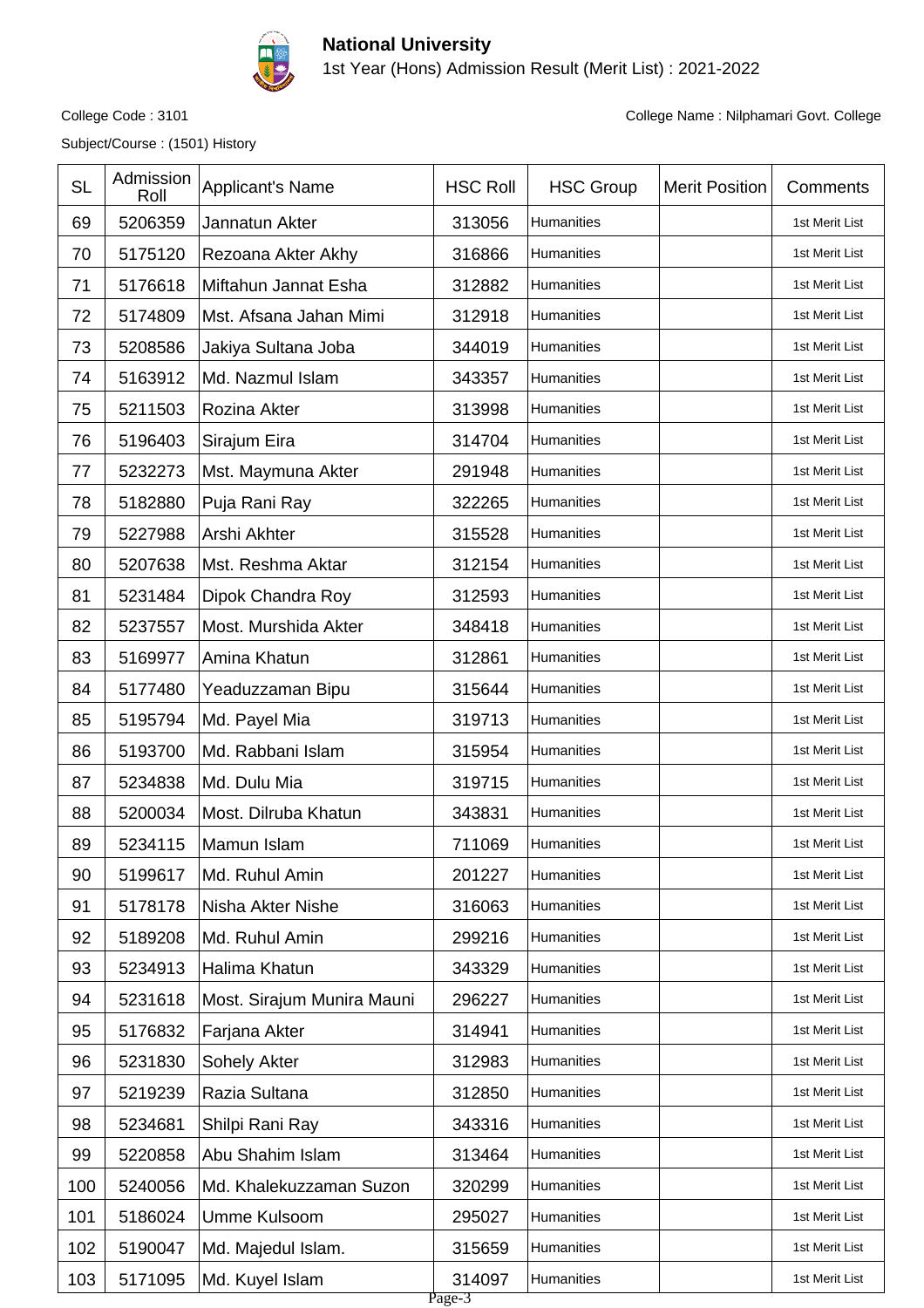

1st Year (Hons) Admission Result (Merit List) : 2021-2022

Subject/Course : (1501) History

| <b>SL</b> | Admission<br>Roll | Applicant's Name         | <b>HSC Roll</b>  | <b>HSC Group</b>  | <b>Merit Position</b> | Comments       |
|-----------|-------------------|--------------------------|------------------|-------------------|-----------------------|----------------|
| 104       | 5213227           | Shova Rani Ray           | 320248           | Humanities        |                       | 1st Merit List |
| 105       | 5188503           | <b>Likhon Sarkar</b>     | 274345           | Humanities        |                       | 1st Merit List |
| 106       | 5233919           | Md. Sifat Hossen         | 334901           | Humanities        |                       | 1st Merit List |
| 107       | 5176350           | Sahida Akhter Sathi      | 313273           | Humanities        |                       | 1st Merit List |
| 108       | 5179939           | Ranzit Kumar Roy         | 355629           | Humanities        |                       | 1st Merit List |
| 109       | 5191616           | Abu Shayed               | 294954           | Humanities        |                       | 1st Merit List |
| 110       | 5213935           | Most. Mou Moni Akter     | 297307           | Humanities        |                       | 1st Merit List |
| 111       | 5231607           | Mitro Roy                | 313427           | Humanities        |                       | 1st Merit List |
| 112       | 5265803           | Moon Jarin Mimi          | 313216           | Humanities        |                       | 1st Merit List |
| 113       | 5268996           | Zorna                    | 137470           | <b>Humanities</b> |                       | 1st Merit List |
| 114       | 5229108           | Trishandha Rani          | 316414           | Humanities        |                       | 1st Merit List |
| 115       | 5275188           | Nargish Tamanna          | 314509           | Humanities        |                       | 1st Merit List |
| 116       | 5241302           | Md. Habibur Rahman Habib | 319471           | Humanities        |                       | 1st Merit List |
| 117       | 5277024           | Most. Rumana Akter       | 318337           | Humanities        |                       | 1st Merit List |
| 118       | 5012516           | Milon                    | 316193           | Humanities        |                       | 1st Merit List |
| 119       | 5025207           | Md. Mominur Islam        | 312114           | Humanities        |                       | 1st Merit List |
| 120       | 5001808           | <b>Rubel Haque</b>       | 315654           | Humanities        |                       | 1st Merit List |
| 121       | 5016117           | Most. Rajia Akter        | 317987           | Humanities        |                       | 1st Merit List |
| 122       | 5016129           | Most. Khusi Akter        | 317986           | Humanities        |                       | 1st Merit List |
| 123       | 5025445           | Md. Mehedi Hasan         | 314089           | Humanities        |                       | 1st Merit List |
| 124       | 5019042           | <b>Rupaton Roy</b>       | 318409           | <b>Humanities</b> |                       | 1st Merit List |
| 125       | 5009491           | Md. Kaosar Ali           | 313198           | Humanities        |                       | 1st Merit List |
| 126       | 5003701           | Jahida                   | 137801           | Humanities        |                       | 1st Merit List |
| 127       | 5004253           | Shamim Islam             | 313465           | Humanities        |                       | 1st Merit List |
| 128       | 5014383           | <b>Ripon Roy</b>         | 312614           | Humanities        |                       | 1st Merit List |
| 129       | 5014308           | Babu Ram Roy             | 313105           | Humanities        |                       | 1st Merit List |
| 130       | 5012271           | <b>Tohidul Islam</b>     | 316194           | Humanities        |                       | 1st Merit List |
| 131       | 5032068           | Jannati Akter            | 315344           | Humanities        |                       | 1st Merit List |
| 132       | 5034515           | <b>Bijli Akter</b>       | 343242           | <b>Humanities</b> |                       | 1st Merit List |
| 133       | 5035629           | Mst. Ronjona Akter       | 318593           | Humanities        |                       | 1st Merit List |
| 134       | 5022914           | Morsalin Islam           | 315669           | Humanities        |                       | 1st Merit List |
| 135       | 5043820           | Chayon Das               | 313147           | Humanities        |                       | 1st Merit List |
| 136       | 5042968           | Md. Arifuzzaman          | 314220           | Humanities        |                       | 1st Merit List |
| 137       | 5051588           | Mst. Irin Akter          | 316328           | Humanities        |                       | 1st Merit List |
| 138       | 5051312           | Md. Al-amin              | 355628<br>Page-4 | Humanities        |                       | 1st Merit List |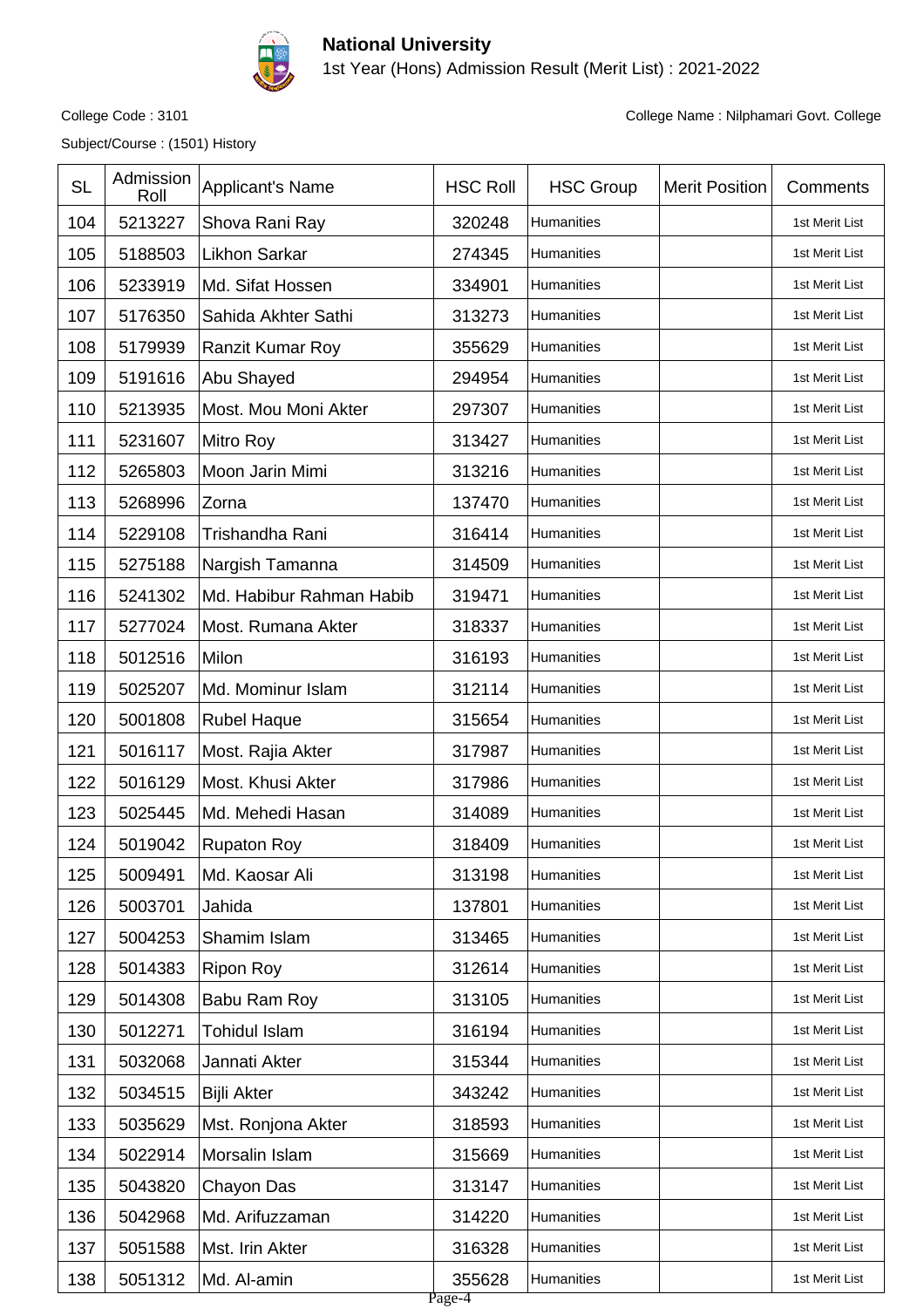

1st Year (Hons) Admission Result (Merit List) : 2021-2022

Subject/Course : (1501) History

| <b>SL</b> | Admission<br>Roll | Applicant's Name        | <b>HSC Roll</b>  | <b>HSC Group</b>  | <b>Merit Position</b> | Comments       |
|-----------|-------------------|-------------------------|------------------|-------------------|-----------------------|----------------|
| 139       | 5053728           | Mst. Masuma Akter       | 315829           | Humanities        |                       | 1st Merit List |
| 140       | 5054658           | Md. Shariful Islam      | 315681           | Humanities        |                       | 1st Merit List |
| 141       | 5043972           | Lily Roy                | 312871           | Humanities        |                       | 1st Merit List |
| 142       | 5063849           | Md. Dudul Islam         | 320177           | Humanities        |                       | 1st Merit List |
| 143       | 5045932           | Sohag Hossen            | 315692           | Humanities        |                       | 1st Merit List |
| 144       | 5055640           | Ruhana Islam Eva        | 319409           | Humanities        |                       | 1st Merit List |
| 145       | 5061926           | Romen Chandra Roy       | 317055           | Humanities        |                       | 1st Merit List |
| 146       | 5047000           | Md. Tawfik Hasan        | 137891           | Humanities        |                       | 1st Merit List |
| 147       | 5064303           | Sattojit Ray            | 319764           | Humanities        |                       | 1st Merit List |
| 148       | 5069409           | Mahamuda Akter          | 312847           | Humanities        |                       | 1st Merit List |
| 149       | 5071206           | Md. Mohir Uddin         | 312502           | Humanities        |                       | 1st Merit List |
| 150       | 5065427           | Md. Habibur Rahman Rana | 299219           | Humanities        |                       | 1st Merit List |
| 151       | 5085743           | Md. Rabbi Hossen        | 319368           | Humanities        |                       | 1st Merit List |
| 152       | 5077871           | Dipu Roy                | 312628           | Humanities        |                       | 1st Merit List |
| 153       | 5065580           | Rabeya Bosury           | 312891           | Humanities        |                       | 1st Merit List |
| 154       | 5066526           | Tushar Chandra Ray      | 319733           | Humanities        |                       | 1st Merit List |
| 155       | 5066572           | <b>Faruk Hossen</b>     | 312422           | Humanities        |                       | 1st Merit List |
| 156       | 5079674           | Most. Semu Akter        | 319421           | Humanities        |                       | 1st Merit List |
| 157       | 5089602           | Rumaiya Aktar Asha Moni | 312964           | Humanities        |                       | 1st Merit List |
| 158       | 5284808           | Arif                    | 313194           | Humanities        |                       | 1st Merit List |
| 159       | 5285757           | <b>Rumke Akther</b>     | 315790           | <b>Humanities</b> |                       | 1st Merit List |
| 160       | 5297361           | Md. Rupam Mia           | 317379           | Humanities        |                       | 1st Merit List |
| 161       | 5283037           | Md. Tuhin Alam          | 313682           | Humanities        |                       | 1st Merit List |
| 162       | 5246986           | Adittyo Roy Liton       | 313152           | Humanities        |                       | 1st Merit List |
| 163       | 5263990           | Labu Islam              | 265572           | Humanities        |                       | 1st Merit List |
| 164       | 5265921           | Jubayria Parvin Ringki  | 313274           | Humanities        |                       | 1st Merit List |
| 165       | 5265872           | Sumona Khatun           | 312705           | Humanities        |                       | 1st Merit List |
| 166       | 5247215           | Md. Rokibul Islam       | 355639           | Humanities        |                       | 1st Merit List |
| 167       | 5131853           | Suronjon Roy            | 274001           | Humanities        |                       | 1st Merit List |
| 168       | 5146151           | Nurajannat Mim          | 312757           | Humanities        |                       | 1st Merit List |
| 169       | 5152526           | Keya Moni               | 313275           | Humanities        |                       | 1st Merit List |
| 170       | 5298007           | Megla Roy               | 312689           | Humanities        |                       | 1st Merit List |
| 171       | 5135667           | Raseda Akter            | 137530           | Humanities        |                       | 1st Merit List |
| 172       | 5245416           | Afsana Akter Mitu       | 312879           | Humanities        |                       | 1st Merit List |
| 173       | 5204590           | Most. Sukria Akter Tuky | 320413<br>Page-5 | Humanities        |                       | 1st Merit List |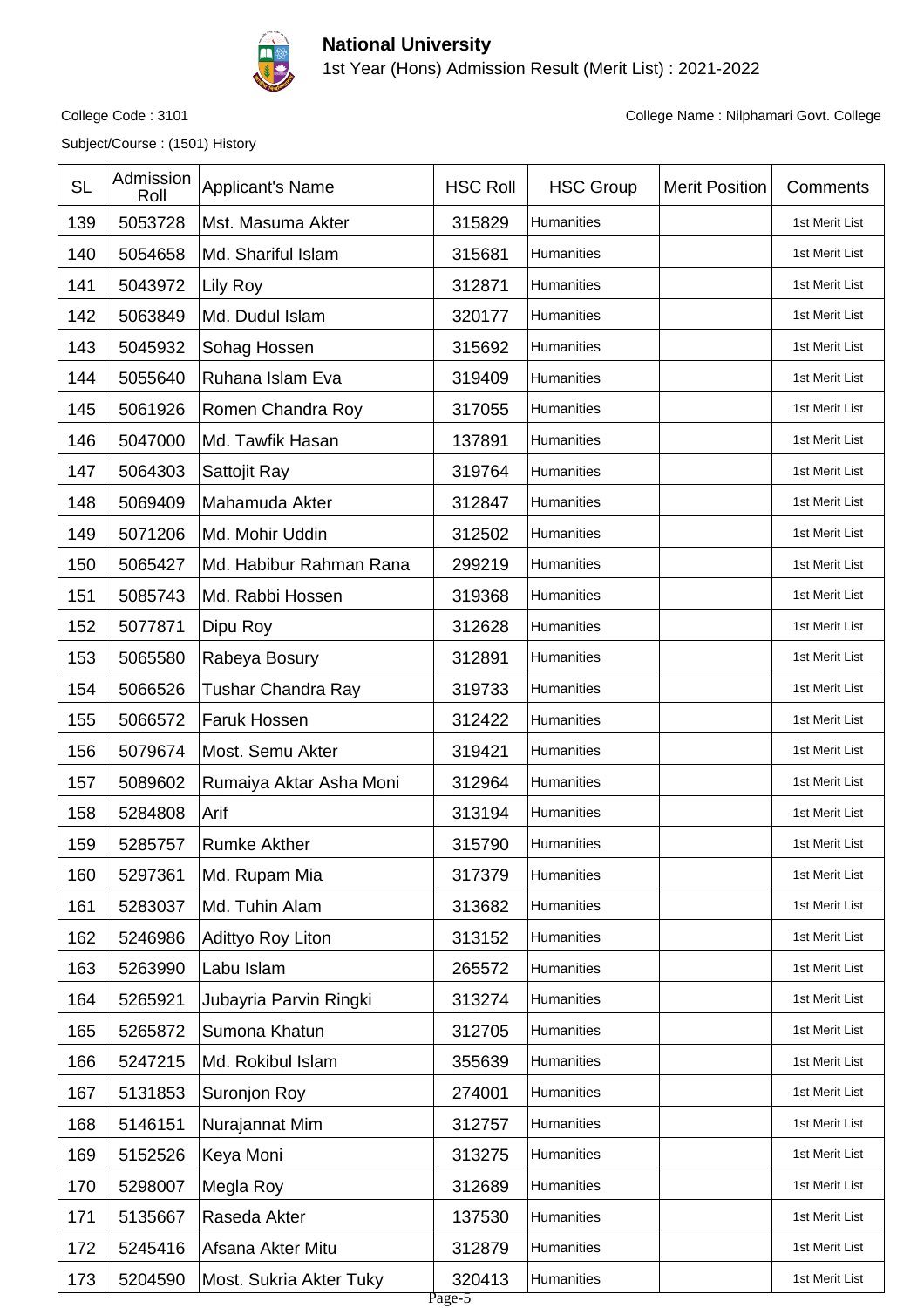

1st Year (Hons) Admission Result (Merit List) : 2021-2022

Subject/Course : (1501) History

| -SL | Admission  <br>Roll | Applicant's Name             | <b>HSC Roll</b> | <b>HSC Group</b> | Merit Position   Comments |                |
|-----|---------------------|------------------------------|-----------------|------------------|---------------------------|----------------|
| 174 |                     | 5265976   Md. Rashidul Islam | 319475          | l Humanities     |                           | 1st Merit List |
| 175 |                     | 5005452   Moriyom Akter      | 313064          | l Humanities     |                           | 1st Merit List |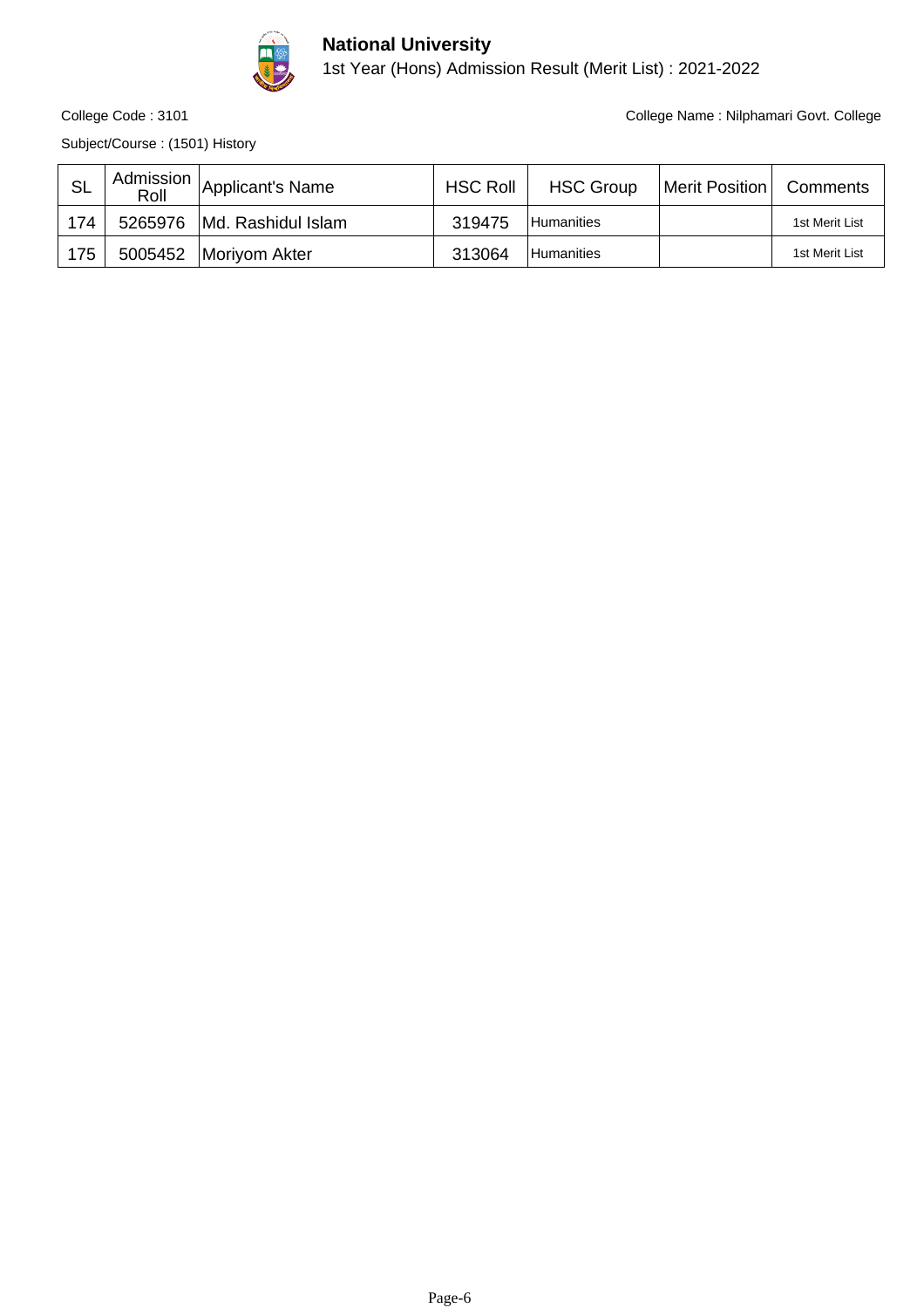

1st Year (Hons) Admission Result (Merit List) : 2021-2022

College Code : 3101 College Name : Nilphamari Govt. College

| <b>SL</b>      | Admission<br>Roll | <b>Applicant's Name</b>         | <b>HSC Roll</b> | <b>HSC Group</b>  | <b>Merit Position</b> | Comments       |
|----------------|-------------------|---------------------------------|-----------------|-------------------|-----------------------|----------------|
| 1              | 5084509           | Habibur Rahman                  | 315625          | <b>Humanities</b> |                       | 1st Merit List |
| $\overline{2}$ | 5071652           | <b>Nihat Akter</b>              | 312960          | Humanities        |                       | 1st Merit List |
| 3              | 5073794           | Md. Shah Alam                   | 314769          | Humanities        |                       | 1st Merit List |
| 4              | 5071499           | Most. Shamima Sharmin<br>Shammi | 312958          | Humanities        |                       | 1st Merit List |
| 5              | 5086847           | Md. Limon Mia                   | 317868          | Humanities        |                       | 1st Merit List |
| 6              | 5086928           | Most. Arfina Hossain Rimu       | 317942          | Humanities        |                       | 1st Merit List |
| $\overline{7}$ | 5094511           | Mitu Akter                      | 320717          | Humanities        |                       | 1st Merit List |
| 8              | 5101505           | Mini Akter                      | 312940          | Humanities        |                       | 1st Merit List |
| 9              | 5095670           | Md. Tousik Ahmmed               | 318126          | Humanities        |                       | 1st Merit List |
| 10             | 5090409           | Md. Morshedul Islam             | 343360          | Humanities        |                       | 1st Merit List |
| 11             | 5114972           | <b>Khadiza Akter</b>            | 313053          | Humanities        |                       | 1st Merit List |
| 12             | 5110451           | Umme Saraban Tohura Esha        | 316317          | <b>Humanities</b> |                       | 1st Merit List |
| 13             | 5095292           | Kamrun Naher Kemi               | 318353          | Humanities        |                       | 1st Merit List |
| 14             | 5102280           | Md. Imam Uddin                  | 137998          | Humanities        |                       | 1st Merit List |
| 15             | 5120846           | Md. Sujan Hossain               | 317373          | Humanities        |                       | 1st Merit List |
| 16             | 5101839           | Md. Hakibul Hasan               | 317376          | Humanities        |                       | 1st Merit List |
| 17             | 5118015           | Zakia Akter                     | 318492          | Humanities        |                       | 1st Merit List |
| 18             | 5109159           | Mutmainna Nur Mishu             | 710492          | Humanities        |                       | 1st Merit List |
| 19             | 5126113           | Asadujjaman Asad                | 314116          | <b>Humanities</b> |                       | 1st Merit List |
| 20             | 5126028           | Moksedul Islam                  | 314117          | Humanities        |                       | 1st Merit List |
| 21             | 5109377           | Al-mahmud Hasan                 | 315686          | Humanities        |                       | 1st Merit List |
| 22             | 5127401           | Md. Mostakim Hosen              | 313494          | Humanities        |                       | 1st Merit List |
| 23             | 5127111           | Md. Sakibul Islam Siyam         | 291800          | Humanities        |                       | 1st Merit List |
| 24             | 5124636           | Mst. Rasheda Aktar              | 710316          | Humanities        |                       | 1st Merit List |
| 25             | 5115413           | Khushi Akter                    | 313215          | Humanities        |                       | 1st Merit List |
| 26             | 5138318           | Zannatun Ferdus Borsa           | 343824          | Humanities        |                       | 1st Merit List |
| 27             | 5124822           | Lavlu Islam                     | 315687          | Humanities        |                       | 1st Merit List |
| 28             | 5123417           | Md. Manoar Hossain              | 317381          | Humanities        |                       | 1st Merit List |
| 29             | 5140470           | Most. Laboni Akhter Jui         | 296383          | Humanities        |                       | 1st Merit List |
| 30             | 5148913           | Md. Noyon Ali                   | 318158          | Humanities        |                       | 1st Merit List |
| 31             | 5152063           | Md. Salim Hossain               | 315942          | Humanities        |                       | 1st Merit List |
| 32             | 5137522           | Md. Antajul Islam Pramanik      | 314773          | Humanities        |                       | 1st Merit List |
| 33             | 5140429           | Most. Tania Begum               | 316842          | Humanities        |                       | 1st Merit List |
| 34             | 5159524           | Md. Fajlay Rabby Islam          | 299229          | Humanities        |                       | 1st Merit List |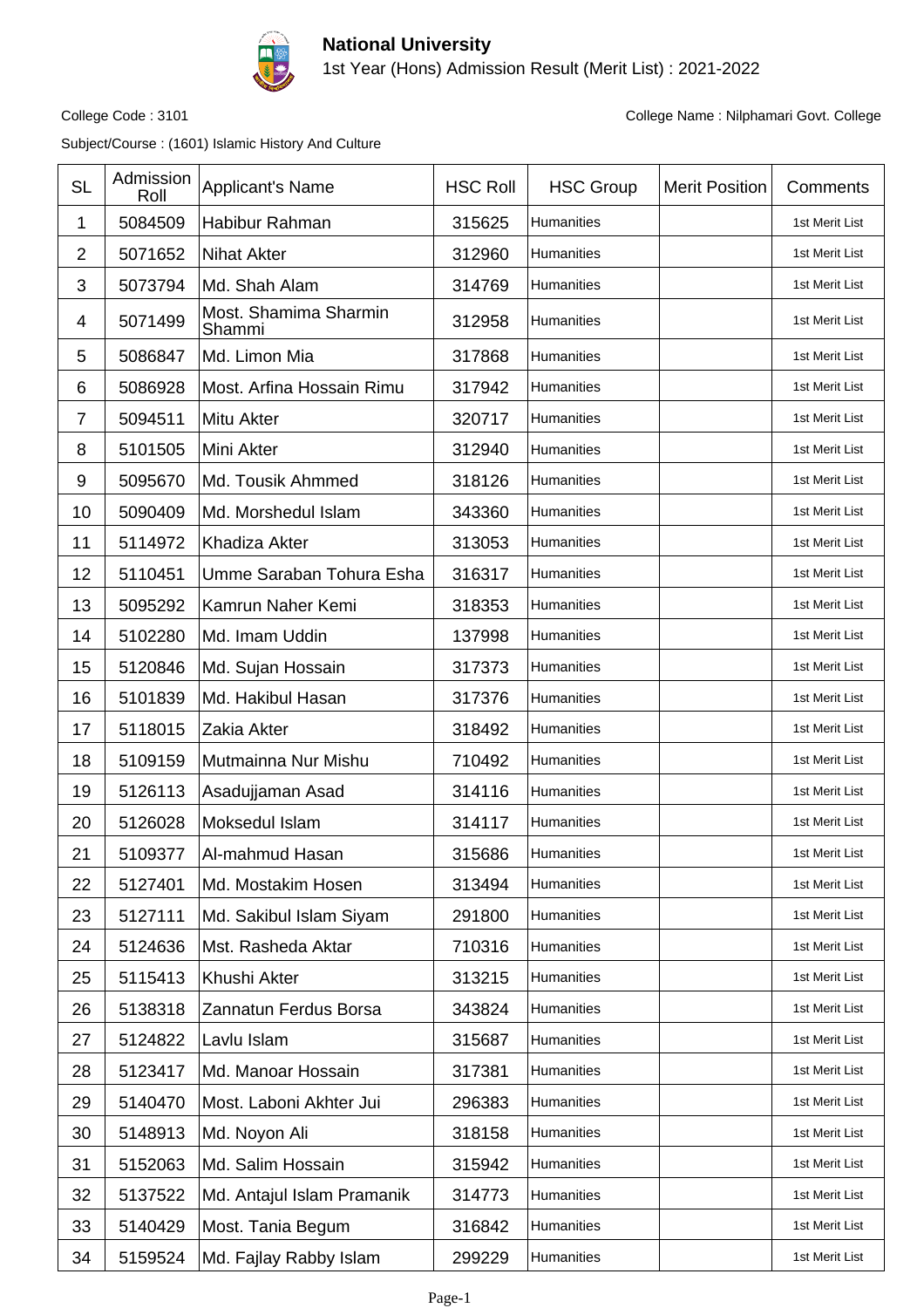

1st Year (Hons) Admission Result (Merit List) : 2021-2022

College Code : 3101 College Name : Nilphamari Govt. College

| <b>SL</b> | Admission<br>Roll | <b>Applicant's Name</b>    | <b>HSC Roll</b>  | <b>HSC Group</b>  | <b>Merit Position</b> | Comments       |
|-----------|-------------------|----------------------------|------------------|-------------------|-----------------------|----------------|
| 35        | 5157897           | Md. Bulbul Islam           | 313416           | <b>Humanities</b> |                       | 1st Merit List |
| 36        | 5146042           | Habiba Akter               | 315772           | Humanities        |                       | 1st Merit List |
| 37        | 5138904           | Mst. Arifa Sulthana Dristy | 314823           | Humanities        |                       | 1st Merit List |
| 38        | 5154835           | Most. Mousumi Akter        | 317458           | <b>Humanities</b> |                       | 1st Merit List |
| 39        | 5159562           | Mst. Shahajadi Yesmin      | 312826           | Humanities        |                       | 1st Merit List |
| 40        | 5160074           | Md. Labu Islam Bijoy       | 317899           | Humanities        |                       | 1st Merit List |
| 41        | 5157275           | Md. Zahid Hasan            | 318642           | Humanities        |                       | 1st Merit List |
| 42        | 5234449           | Md. Alamgir Hossain Somrat | 313141           | Humanities        |                       | 1st Merit List |
| 43        | 5156686           | Sumaiya Akter              | 294669           | Humanities        |                       | 1st Merit List |
| 44        | 5177409           | Md. Abdul Alim             | 315963           | Humanities        |                       | 1st Merit List |
| 45        | 5177504           | Mostakin                   | 137776           | Humanities        |                       | 1st Merit List |
| 46        | 5213989           | Md. Nur Islam              | 138339           | Humanities        |                       | 1st Merit List |
| 47        | 5190943           | Mst. Joba Akter            | 317417           | Humanities        |                       | 1st Merit List |
| 48        | 5169857           | Sharmila Akther            | 317455           | Humanities        |                       | 1st Merit List |
| 49        | 5205847           | Sumaya Akther              | 343827           | Humanities        |                       | 1st Merit List |
| 50        | 5205925           | Sajol Ahmmed               | 312115           | Humanities        |                       | 1st Merit List |
| 51        | 5233343           | Mst. Meheruba Sarkar       | 338934           | Humanities        |                       | 1st Merit List |
| 52        | 5218171           | Soma Akhter Shati          | 281696           | Humanities        |                       | 1st Merit List |
| 53        | 5230418           | Muzahid Islam              | 313444           | Humanities        |                       | 1st Merit List |
| 54        | 5196402           | Amena Akter                | 312896           | Humanities        |                       | 1st Merit List |
| 55        | 5231145           | Md. Jamal Uddin            | 138150           | Humanities        |                       | 1st Merit List |
| 56        | 5223552           | Md. Ahsan Habib            | 297431           | Humanities        |                       | 1st Merit List |
| 57        | 5174491           | Arju Akter                 | 125331           | Humanities        |                       | 1st Merit List |
| 58        | 5176208           | Md. Mosfiqur Rahman        | 296208           | Humanities        |                       | 1st Merit List |
| 59        | 5233554           | Sharmin Akther             | 320098           | Humanities        |                       | 1st Merit List |
| 60        | 5231004           | Md. Mostafizur Rahman      | 317014           | Humanities        |                       | 1st Merit List |
| 61        | 5188485           | Md. Ruhul Islam Sagor      | 318037           | Humanities        |                       | 1st Merit List |
| 62        | 5218145           | Md. Mahamudul Islam        | 316012           | Humanities        |                       | 1st Merit List |
| 63        | 5229881           | Poly Akter                 | 312542           | Humanities        |                       | 1st Merit List |
| 64        | 5237043           | Most. Sweety Akhter Arzu   | 312726           | Humanities        |                       | 1st Merit List |
| 65        | 5182967           | <b>Bilkis Akter</b>        | 316551           | Humanities        |                       | 1st Merit List |
| 66        | 5230481           | Md. Kamal Uddin            | 138151           | Humanities        |                       | 1st Merit List |
| 67        | 5209210           | Md. Mirfaruq Islam         | 343377           | Humanities        |                       | 1st Merit List |
| 68        | 5209081           | Md. Abul Kalam             | 317883           | Humanities        |                       | 1st Merit List |
| 69        | 5205760           | <b>Most. Moriom Akther</b> | 318895<br>Page-2 | Humanities        |                       | 1st Merit List |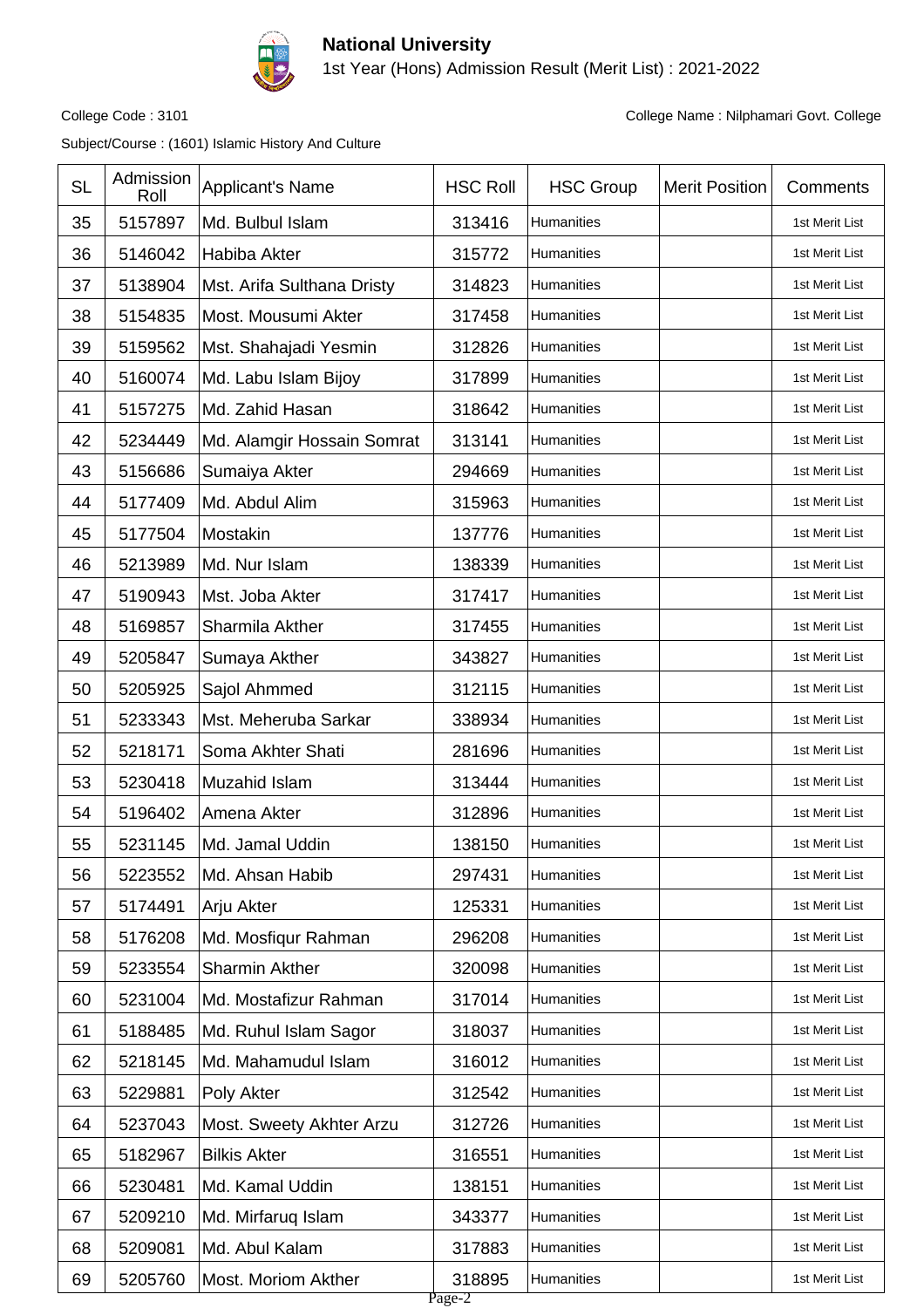

1st Year (Hons) Admission Result (Merit List) : 2021-2022

College Code : 3101 College Name : Nilphamari Govt. College

| <b>SL</b> | Admission<br>Roll | Applicant's Name            | <b>HSC Roll</b>  | <b>HSC Group</b> | <b>Merit Position</b> | Comments       |
|-----------|-------------------|-----------------------------|------------------|------------------|-----------------------|----------------|
| 70        | 5185798           | Mst. Lima Akhter            | 292258           | Humanities       |                       | 1st Merit List |
| 71        | 5180503           | Kamrun Nahar                | 316406           | Humanities       |                       | 1st Merit List |
| 72        | 5226847           | Md. Abdul Khalek            | 319398           | Humanities       |                       | 1st Merit List |
| 73        | 5175252           | <b>Bable Akter</b>          | 312708           | Humanities       |                       | 1st Merit List |
| 74        | 5230694           | Morseda Akter Mausumi       | 314555           | Humanities       |                       | 1st Merit List |
| 75        | 5169550           | Md. Joy Islam               | 319589           | Humanities       |                       | 1st Merit List |
| 76        | 5197429           | Md. Limon Mia               | 275581           | Humanities       |                       | 1st Merit List |
| 77        | 5231187           | Sofikul Islam               | 318107           | Humanities       |                       | 1st Merit List |
| 78        | 5190335           | Farhin Ahmed Riya           | 316322           | Humanities       |                       | 1st Merit List |
| 79        | 5233155           | Md. Ajinur Rahman           | 319155           | Humanities       |                       | 1st Merit List |
| 80        | 5240334           | Sufia Akter                 | 318961           | Humanities       |                       | 1st Merit List |
| 81        | 5204001           | Swapna Khatun               | 296098           | Humanities       |                       | 1st Merit List |
| 82        | 5222066           | Most. Monira Akther         | 318903           | Humanities       |                       | 1st Merit List |
| 83        | 5205582           | Nargis Akther Nijhum        | 312805           | Humanities       |                       | 1st Merit List |
| 84        | 5229925           | Md. Insan Ali               | 320369           | Humanities       |                       | 1st Merit List |
| 85        | 5234382           | Monira Akther               | 312907           | Humanities       |                       | 1st Merit List |
| 86        | 5230628           | Mousumi Akter               | 315507           | Humanities       |                       | 1st Merit List |
| 87        | 5217609           | Rehena Akhtar               | 124928           | Humanities       |                       | 1st Merit List |
| 88        | 5209048           | Most. Meskat Zahan Boby     | 312959           | Humanities       |                       | 1st Merit List |
| 89        | 5236111           | Mst. Jakiya Aktar           | 275762           | Humanities       |                       | 1st Merit List |
| 90        | 5275980           | Munni Akter                 | 355870           | Humanities       |                       | 1st Merit List |
| 91        | 5276760           | Most. Afroza Bristy         | 313296           | Humanities       |                       | 1st Merit List |
| 92        | 5012864           | Md. Soharab Islam           | 315941           | Humanities       |                       | 1st Merit List |
| 93        | 5015028           | Saiful Islam                | 319144           | Humanities       |                       | 1st Merit List |
| 94        | 5014008           | Mosa. Mithila Afsana Khanom | 273467           | Humanities       |                       | 1st Merit List |
| 95        | 5020469           | Khokon Mia                  | 315860           | Humanities       |                       | 1st Merit List |
| 96        | 5005472           | Hanif Iqbal                 | 355658           | Humanities       |                       | 1st Merit List |
| 97        | 5013530           | Sahinur Rahman              | 319153           | Humanities       |                       | 1st Merit List |
| 98        | 5005054           | Peyal Islam                 | 319723           | Humanities       |                       | 1st Merit List |
| 99        | 5008380           | Md. Monjurul Islam          | 317909           | Humanities       |                       | 1st Merit List |
| 100       | 5020497           | Mst. Lisa Akther            | 294794           | Humanities       |                       | 1st Merit List |
| 101       | 5010310           | Md. Ezaz Uddin              | 340817           | Humanities       |                       | 1st Merit List |
| 102       | 5036938           | <b>Ummay Kulsum</b>         | 315808           | Humanities       |                       | 1st Merit List |
| 103       | 5036751           | Khuse Akther                | 312857           | Humanities       |                       | 1st Merit List |
| 104       | 5124209           | Sohel Rana                  | 315719<br>Page-3 | Humanities       |                       | 1st Merit List |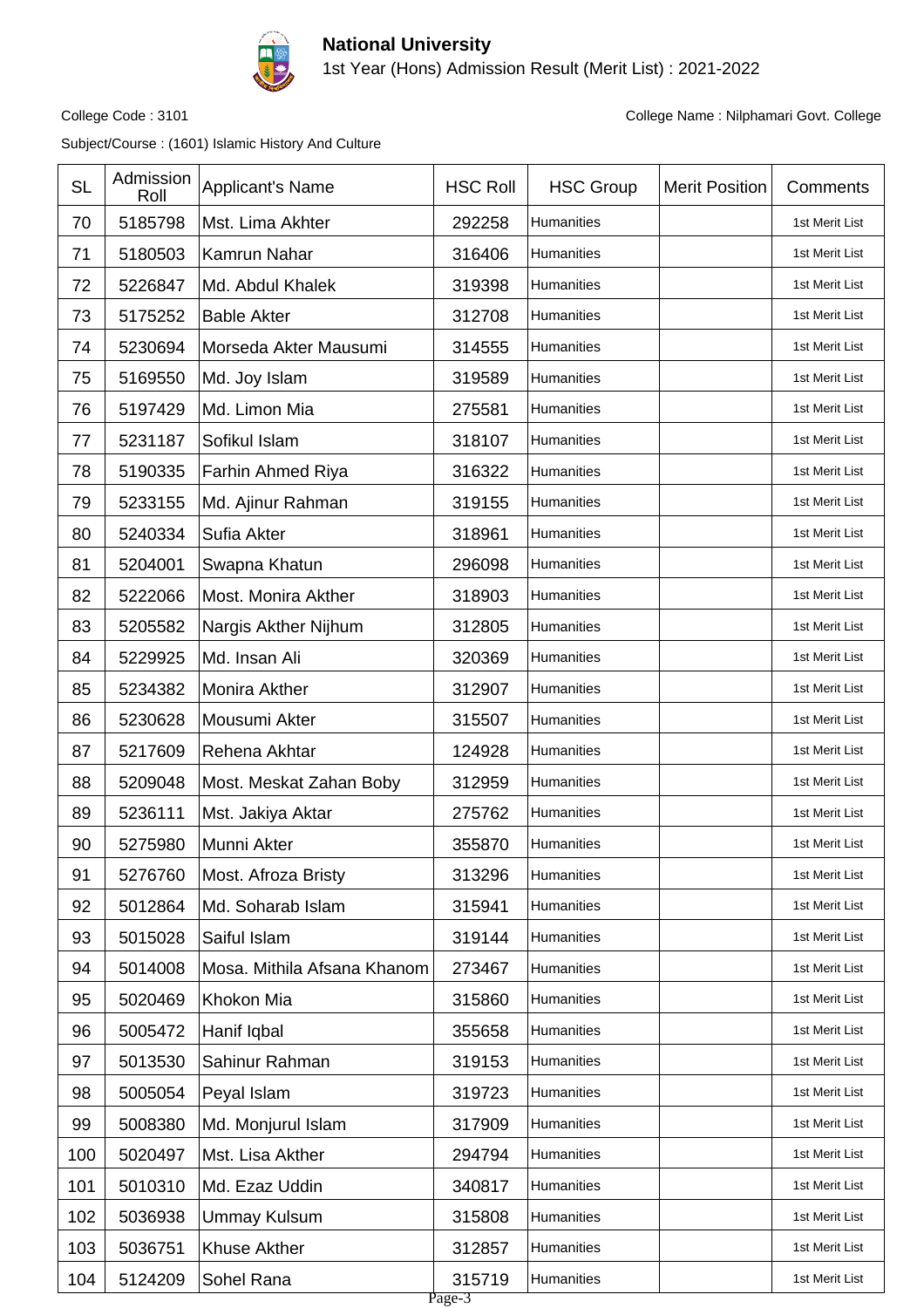

1st Year (Hons) Admission Result (Merit List) : 2021-2022

College Code : 3101 College Name : Nilphamari Govt. College

| <b>SL</b> | Admission<br>Roll | Applicant's Name      | <b>HSC Roll</b>  | <b>HSC Group</b>  | <b>Merit Position</b> | Comments       |
|-----------|-------------------|-----------------------|------------------|-------------------|-----------------------|----------------|
| 105       | 5035982           | Md. Rasel Islam       | 312508           | Humanities        |                       | 1st Merit List |
| 106       | 5025435           | Aysha Siddika         | 315835           | Humanities        |                       | 1st Merit List |
| 107       | 5037356           | Mst. Sanzida Mohona   | 312829           | Humanities        |                       | 1st Merit List |
| 108       | 5024819           | Rifa Akhtar           | 315834           | Humanities        |                       | 1st Merit List |
| 109       | 5019610           | Md. Mahmud Hossen     | 315285           | Humanities        |                       | 1st Merit List |
| 110       | 5052186           | Md. Monirujjaman      | 319789           | Humanities        |                       | 1st Merit List |
| 111       | 5042472           | Rana Parvez           | 299676           | <b>Humanities</b> |                       | 1st Merit List |
| 112       | 5032283           | Fatema Khatun         | 137541           | Humanities        |                       | 1st Merit List |
| 113       | 5030699           | Payari Akther         | 315754           | Humanities        |                       | 1st Merit List |
| 114       | 5040168           | Md. Hasanur Rahman    | 298683           | <b>Humanities</b> |                       | 1st Merit List |
| 115       | 5026723           | Ayesha Siddiqua       | 138941           | Humanities        |                       | 1st Merit List |
| 116       | 5052901           | Md. Salim Mia         | 319788           | Humanities        |                       | 1st Merit List |
| 117       | 5052206           | Purnima Rani          | 315828           | Humanities        |                       | 1st Merit List |
| 118       | 5054122           | Hasanur Rahman        | 316735           | Humanities        |                       | 1st Merit List |
| 119       | 5053175           | Md. Golam Rabbani     | 319804           | Humanities        |                       | 1st Merit List |
| 120       | 5057545           | Delwar Hossoin Billah | 137843           | Humanities        |                       | 1st Merit List |
| 121       | 5043660           | Meheruba Akther Mim   | 312904           | Humanities        |                       | 1st Merit List |
| 122       | 5043231           | Motahara Aktar        | 313637           | Humanities        |                       | 1st Merit List |
| 123       | 5051903           | Shiuly Khatun         | 343931           | <b>Humanities</b> |                       | 1st Merit List |
| 124       | 5031661           | Kamrun Nahar Moni     | 313065           | Humanities        |                       | 1st Merit List |
| 125       | 5042189           | Mst. Shafaly Akther   | 312968           | <b>Humanities</b> |                       | 1st Merit List |
| 126       | 5068348           | Taslima Akter         | 312889           | Humanities        |                       | 1st Merit List |
| 127       | 5055059           | Suraya Yeasmin Mim    | 312862           | Humanities        |                       | 1st Merit List |
| 128       | 5065083           | Md. Arifujjaman       | 319338           | Humanities        |                       | 1st Merit List |
| 129       | 5059984           | Rayhan Kabir          | 316163           | Humanities        |                       | 1st Merit List |
| 130       | 5073626           | Al-amin Islam         | 125250           | Humanities        |                       | 1st Merit List |
| 131       | 5062143           | Md. Imran Islam       | 312092           | Humanities        |                       | 1st Merit List |
| 132       | 5052162           | Amena Akter           | 313918           | Humanities        |                       | 1st Merit List |
| 133       | 5070140           | Most. Munny Akther    | 320410           | Humanities        |                       | 1st Merit List |
| 134       | 5076265           | Habib Islam           | 343388           | Humanities        |                       | 1st Merit List |
| 135       | 5061350           | Nasir Uddin           | 137849           | Humanities        |                       | 1st Merit List |
| 136       | 5062651           | Md. Abid Hasan        | 312418           | Humanities        |                       | 1st Merit List |
| 137       | 5079534           | <b>Shakil Ahamed</b>  | 275566           | Humanities        |                       | 1st Merit List |
| 138       | 5070062           | Md. Habibullah        | 313900           | Humanities        |                       | 1st Merit List |
| 139       | 5071164           | Most. Jannati Akther  | 320414<br>Page-4 | Humanities        |                       | 1st Merit List |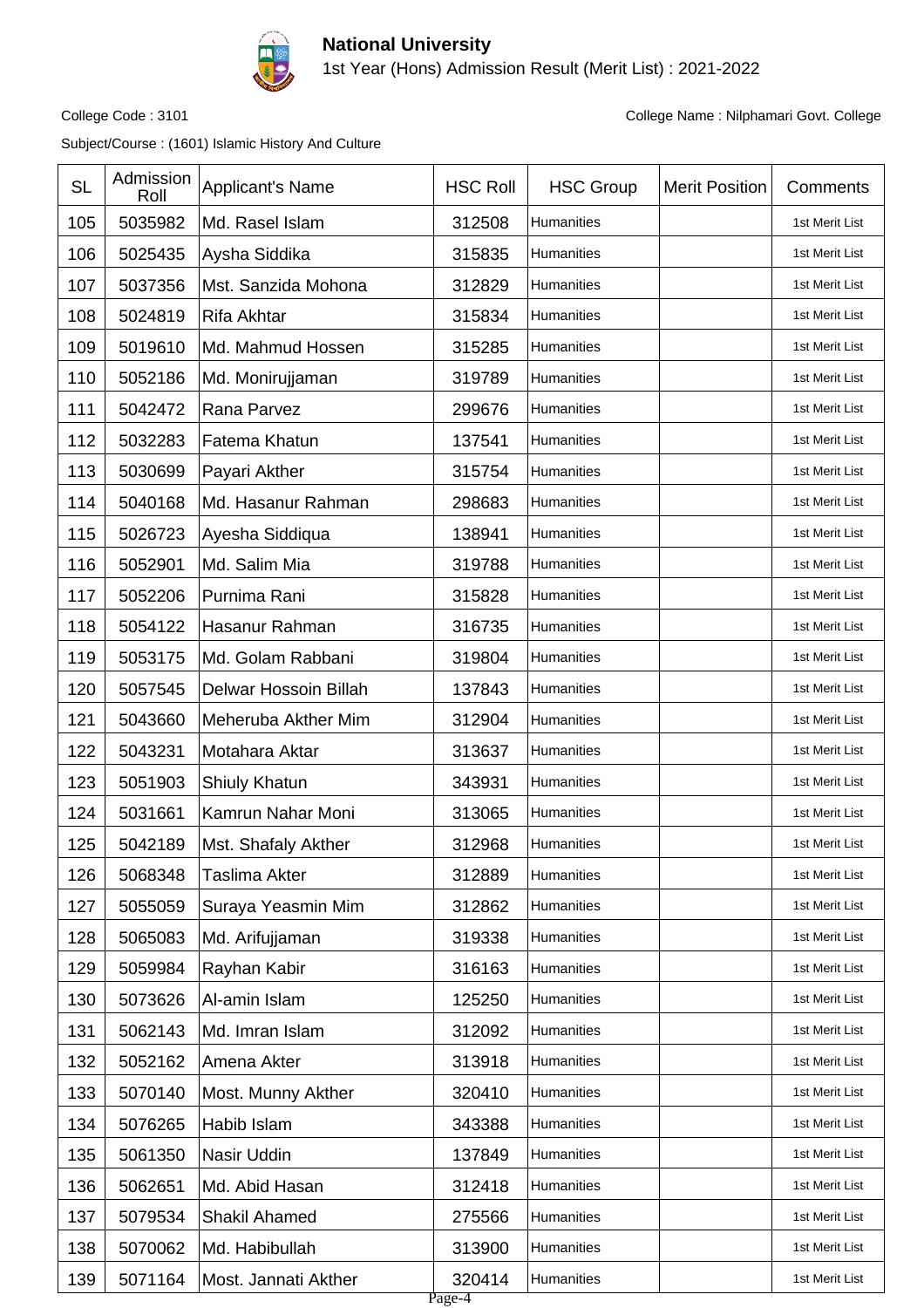

1st Year (Hons) Admission Result (Merit List) : 2021-2022

College Code : 3101 College Name : Nilphamari Govt. College

| <b>SL</b> | Admission<br>Roll | Applicant's Name                 | <b>HSC Roll</b> | <b>HSC Group</b> | <b>Merit Position</b> | Comments       |
|-----------|-------------------|----------------------------------|-----------------|------------------|-----------------------|----------------|
| 140       | 5286507           | Mst. Jannatun Ferdousi<br>Arzuna | 344050          | Humanities       |                       | 1st Merit List |
| 141       | 5267789           | Md. Lalon Hossain                | 314627          | Humanities       |                       | 1st Merit List |
| 142       | 5267109           | Md. Samim Islam                  | 297437          | Humanities       |                       | 1st Merit List |
| 143       | 5092470           | Md. Rahim Badsha                 | 137996          | Humanities       |                       | 1st Merit List |
| 144       | 5289679           | Saju Mamud                       | 315268          | Humanities       |                       | 1st Merit List |
| 145       | 5299643           | Md. Rashedun Nabi                | 281585          | Humanities       |                       | 1st Merit List |
| 146       | 5283479           | Kahtheja Akther                  | 313222          | Humanities       |                       | 1st Merit List |
| 147       | 5284852           | Md. Ali Hasan Mozahid            | 137888          | Humanities       |                       | 1st Merit List |
| 148       | 5276670           | Mst. Mishu Akhter                | 312775          | Humanities       |                       | 1st Merit List |
| 149       | 5269178           | Kohinur Akter                    | 314026          | Humanities       |                       | 1st Merit List |
| 150       | 5281168           | Lovly Akter                      | 125039          | Humanities       |                       | 1st Merit List |
| 151       | 5283932           | Mst. Sumi Akter                  | 355277          | Humanities       |                       | 1st Merit List |
| 152       | 5302157           | <b>Tasnim Akter</b>              | 294599          | Humanities       |                       | 1st Merit List |
| 153       | 5270438           | Sumona Akter                     | 137949          | Humanities       |                       | 1st Merit List |
| 154       | 5282027           | Gawsul Islam Ajom                | 312506          | Humanities       |                       | 1st Merit List |
| 155       | 5295428           | Md. Riad Islam                   | 137997          | Humanities       |                       | 1st Merit List |
| 156       | 5204792           | Md. Sohel Rana                   | 297281          | Humanities       |                       | 1st Merit List |
| 157       | 5290542           | Kanij Fatema Hira                | 340880          | Humanities       |                       | 1st Merit List |
| 158       | 5241758           | Shamim Hossain                   | 317039          | Humanities       |                       | 1st Merit List |
| 159       | 5193724           | Md. Ismail Hossain               | 315953          | Humanities       |                       | 1st Merit List |
| 160       | 5096416           | Md. Abdul Mannan                 | 318882          | Humanities       |                       | 1st Merit List |
| 161       | 5297837           | Irin Akhter                      | 315810          | Humanities       |                       | 1st Merit List |
| 162       | 5009360           | Suja Mia                         | 319725          | Humanities       |                       | 1st Merit List |
| 163       | 5009615           | Mehedi Hasan Sakil               | 125068          | Humanities       |                       | 1st Merit List |
| 164       | 5010607           | Md. Habibullah Bashar            | 314091          | Humanities       |                       | 1st Merit List |
| 165       | 5036967           | Israt Jahan.                     | 318479          | Humanities       |                       | 1st Merit List |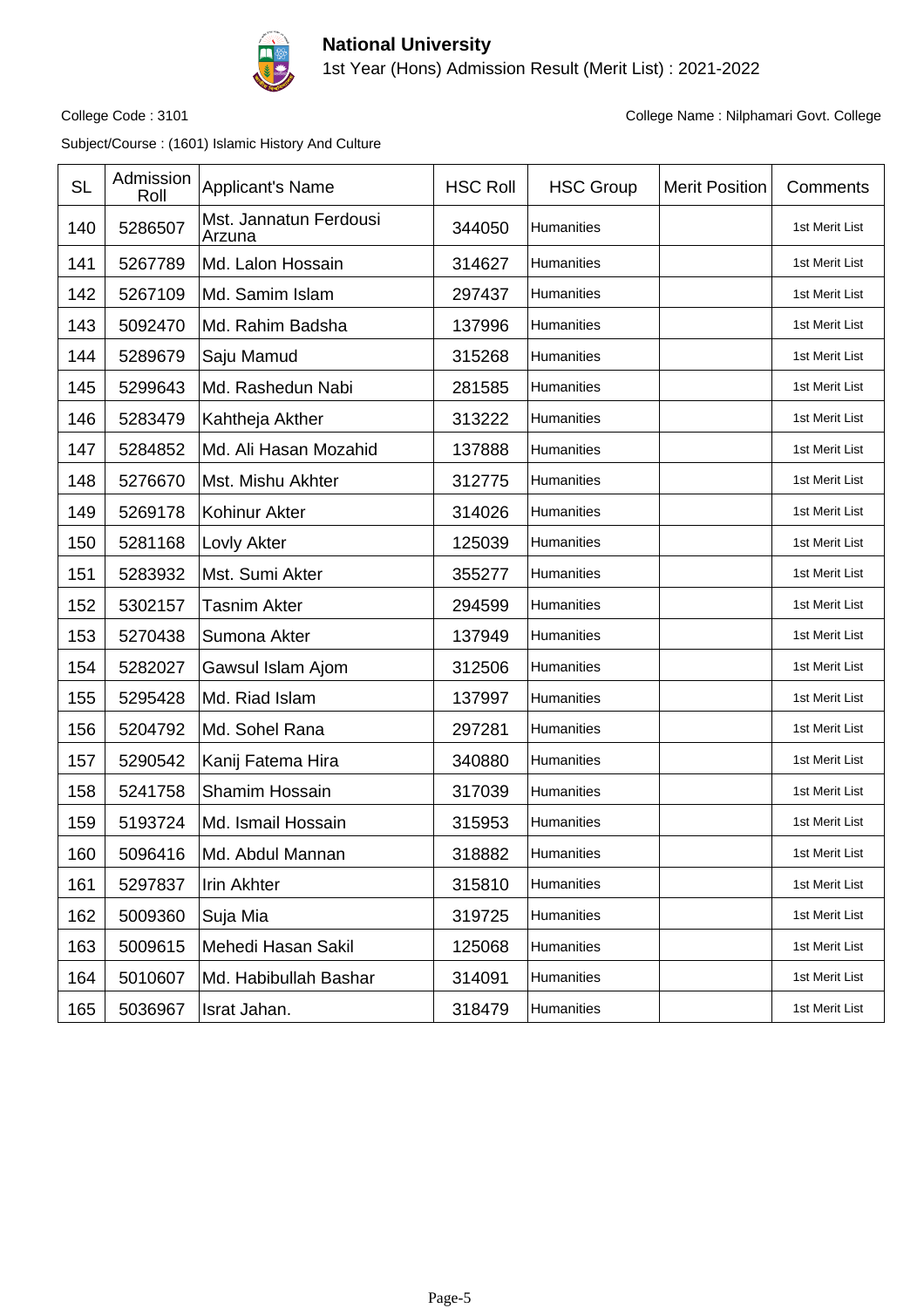

1st Year (Hons) Admission Result (Merit List) : 2021-2022

Subject/Course : (1701) Philosophy

| 1              | 5070790 |                          |                  |            | Comments       |
|----------------|---------|--------------------------|------------------|------------|----------------|
|                |         | Md. Layon Islam          | 316634           | Humanities | 1st Merit List |
| $\overline{2}$ | 5088264 | Akhi Akter               | 314496           | Humanities | 1st Merit List |
| 3              | 5081782 | Moumita Rani Das         | 314533           | Humanities | 1st Merit List |
| 4              | 5094358 | Nargis Akther            | 313955           | Humanities | 1st Merit List |
| 5              | 5109678 | Mst. Jannatun Akter      | 343453           | Humanities | 1st Merit List |
| $\,6$          | 5087080 | Zahan Akter Jami         | 137752           | Humanities | 1st Merit List |
| $\overline{7}$ | 5080310 | Md. Ripon Islam          | 313472           | Humanities | 1st Merit List |
| 8              | 5086613 | Mst. Rukaya Akter Rumki  | 314526           | Humanities | 1st Merit List |
| 9              | 5093572 | Aroti Rani               | 316776           | Humanities | 1st Merit List |
| 10             | 5092778 | Most. Monalisa Akter Mim | 296211           | Humanities | 1st Merit List |
| 11             | 5101023 | Ananta Sharma            | 313590           | Humanities | 1st Merit List |
| 12             | 5096788 | Md. Sakib                | 355627           | Humanities | 1st Merit List |
| 13             | 5095631 | Most. Roksana Akter      | 314834           | Humanities | 1st Merit List |
| 14             | 5091416 | Md. Sohel Rana           | 312384           | Humanities | 1st Merit List |
| 15             | 5101922 | Dipty Rani               | 316444           | Humanities | 1st Merit List |
| 16             | 5101382 | <b>Matin Mia</b>         | 298949           | Humanities | 1st Merit List |
| 17             | 5105083 | Anjoli Rani              | 312881           | Humanities | 1st Merit List |
| 18             | 5123388 | Joynti                   | 320387           | Humanities | 1st Merit List |
| 19             | 5101105 | Md. Dukhu Mia            | 282186           | Humanities | 1st Merit List |
| 20             | 5111352 | Md. Tarajul Islam        | 289806           | Humanities | 1st Merit List |
| 21             | 5096796 | Nironjon Ray             | 313726           | Humanities | 1st Merit List |
| 22             | 5116959 | Vabna Rani Roy           | 317283           | Humanities | 1st Merit List |
| 23             | 5110116 | Mst. Sona Moni Akter     | 316337           | Humanities | 1st Merit List |
| 24             | 5106892 | Md. Mamun Islam          | 355632           | Humanities | 1st Merit List |
| 25             | 5113961 | Manik Chandra Ray        | 315635           | Humanities | 1st Merit List |
| 26             | 5105473 | Sharmin Akter            | 312566           | Humanities | 1st Merit List |
| 27             | 5138822 | Md. Amir Hamza           | 320340           | Humanities | 1st Merit List |
| 28             | 5122664 | Habibur Rahman           | 317551           | Humanities | 1st Merit List |
| 29             | 5122517 | Sagor Roy                | 318677           | Humanities | 1st Merit List |
| 30             | 5132326 | Mst. Samina Akter        | 313518           | Humanities | 1st Merit List |
| 31             | 5136682 | Jibon Chandra            | 315661           | Humanities | 1st Merit List |
| 32             | 5127253 | Sahajahan Badsha         | 319964           | Humanities | 1st Merit List |
| 33             | 5126328 | Dilip Ray                | 300734           | Humanities | 1st Merit List |
| 34             | 5151524 | Tumpa Rani Roy           | 313036           | Humanities | 1st Merit List |
| 35             | 5127007 | <b>Mishat Harun</b>      | 314102<br>Page-1 | Humanities | 1st Merit List |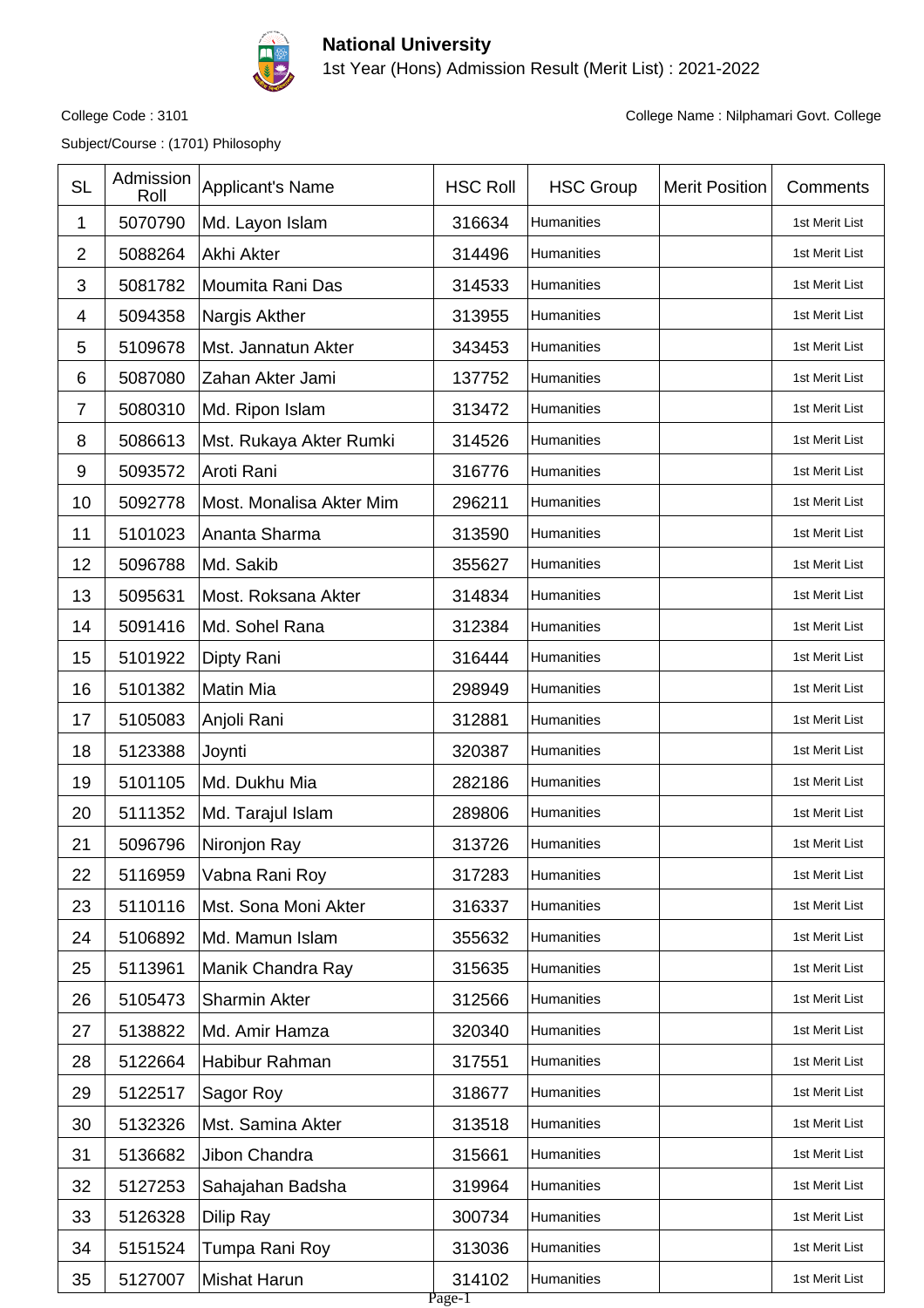

1st Year (Hons) Admission Result (Merit List) : 2021-2022

Subject/Course : (1701) Philosophy

| <b>SL</b> | Admission<br>Roll | Applicant's Name        | <b>HSC Roll</b>  | <b>HSC Group</b>  | <b>Merit Position</b> | Comments       |
|-----------|-------------------|-------------------------|------------------|-------------------|-----------------------|----------------|
| 36        | 5125985           | Lotifur Rahman          | 316159           | Humanities        |                       | 1st Merit List |
| 37        | 5145877           | Borsha Roy              | 316326           | <b>Humanities</b> |                       | 1st Merit List |
| 38        | 5137096           | Shamima Akther          | 318476           | Humanities        |                       | 1st Merit List |
| 39        | 5144103           | Nasrin Akter            | 315373           | Humanities        |                       | 1st Merit List |
| 40        | 5150608           | Monira Aktar            | 312897           | <b>Humanities</b> |                       | 1st Merit List |
| 41        | 5136534           | Md. Nahiduzzaman        | 312097           | Humanities        |                       | 1st Merit List |
| 42        | 5151288           | Md. Shadhin Mia         | 298762           | Humanities        |                       | 1st Merit List |
| 43        | 5132890           | Md. Rafizul Islam       | 318425           | Humanities        |                       | 1st Merit List |
| 44        | 5164297           | Shapla Roy              | 312929           | Humanities        |                       | 1st Merit List |
| 45        | 5153606           | <b>Rikta Akhter</b>     | 137986           | Humanities        |                       | 1st Merit List |
| 46        | 5158876           | <b>Biplob Roy</b>       | 317071           | Humanities        |                       | 1st Merit List |
| 47        | 5158677           | <b>Biplob Kumar Ray</b> | 320187           | Humanities        |                       | 1st Merit List |
| 48        | 5149903           | <b>Airin Akter</b>      | 314831           | Humanities        |                       | 1st Merit List |
| 49        | 5160391           | Nandini Rani Roy        | 312157           | Humanities        |                       | 1st Merit List |
| 50        | 5159973           | Md. Arifuzzaman         | 300367           | Humanities        |                       | 1st Merit List |
| 51        | 5177803           | Naymur Rahman           | 337400           | Humanities        |                       | 1st Merit List |
| 52        | 5158471           | Shuvo Chandro Ray       | 320186           | Humanities        |                       | 1st Merit List |
| 53        | 5157265           | Md. Mamun Mia           | 318127           | Humanities        |                       | 1st Merit List |
| 54        | 5158811           | Suraiya Akter           | 313052           | Humanities        |                       | 1st Merit List |
| 55        | 5167542           | Md. Musha Aman          | 314766           | Humanities        |                       | 1st Merit List |
| 56        | 5157003           | Shanjida Akter          | 315169           | Humanities        |                       | 1st Merit List |
| 57        | 5174022           | Gaury Rani Roy          | 319950           | Humanities        |                       | 1st Merit List |
| 58        | 5152602           | Dayal Roy               | 314100           | Humanities        |                       | 1st Merit List |
| 59        | 5156908           | Md. Morsalin Islam      | 313415           | Humanities        |                       | 1st Merit List |
| 60        | 5169359           | Liza Akhter             | 319866           | Humanities        |                       | 1st Merit List |
| 61        | 5158293           | Arun Roy                | 312442           | Humanities        |                       | 1st Merit List |
| 62        | 5170347           | Popy Rani Roy           | 319518           | Humanities        |                       | 1st Merit List |
| 63        | 5207483           | Sanaton Chandro Roy     | 343743           | Humanities        |                       | 1st Merit List |
| 64        | 5203985           | Md. Abdur Rajjak        | 318100           | Humanities        |                       | 1st Merit List |
| 65        | 5157872           | Md. Arifuzzaman         | 141839           | Humanities        |                       | 1st Merit List |
| 66        | 5161728           | Md. Anwar Hossain       | 312379           | Humanities        |                       | 1st Merit List |
| 67        | 5214616           | Krishnokomol Roy        | 315556           | Humanities        |                       | 1st Merit List |
| 68        | 5202227           | Lutfa Akther Lata       | 315801           | Humanities        |                       | 1st Merit List |
| 69        | 5159683           | Zannatul Furdus         | 319231           | Humanities        |                       | 1st Merit List |
| 70        | 5159787           | Shahinur Rahman         | 313842<br>Page-2 | Humanities        |                       | 1st Merit List |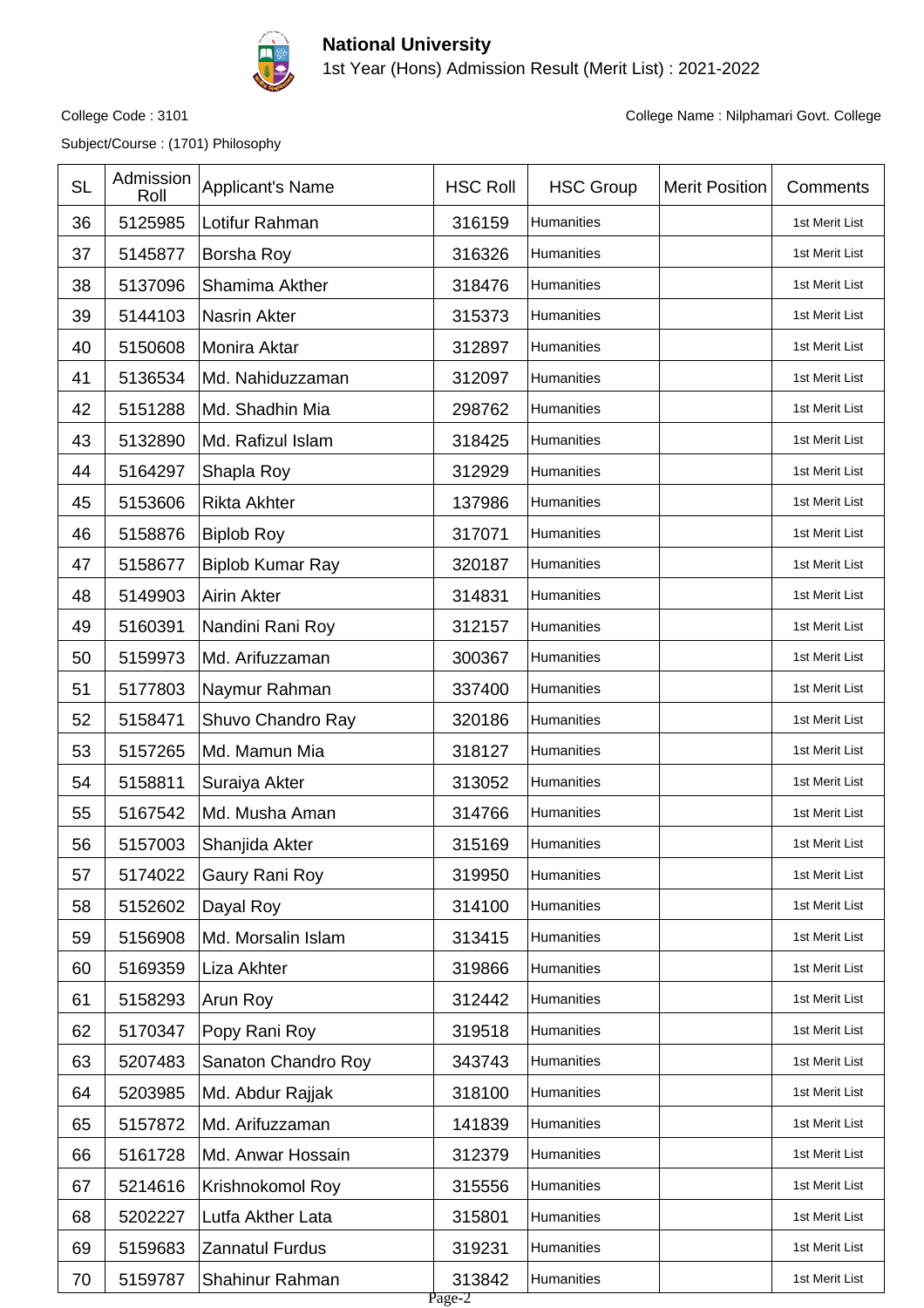

1st Year (Hons) Admission Result (Merit List) : 2021-2022

Subject/Course : (1701) Philosophy

| <b>SL</b> | Admission<br>Roll | <b>Applicant's Name</b>   | <b>HSC Roll</b> | <b>HSC Group</b> | <b>Merit Position</b> | Comments       |
|-----------|-------------------|---------------------------|-----------------|------------------|-----------------------|----------------|
| 71        | 5172037           | Zaba Rani Adhikari        | 320231          | Humanities       |                       | 1st Merit List |
| 72        | 5159085           | Md. Abdur Rob             | 343185          | Humanities       |                       | 1st Merit List |
| 73        | 5218918           | Md. Rakib Hassan          | 315468          | Humanities       |                       | 1st Merit List |
| 74        | 5203251           | Alo Rani                  | 318193          | Humanities       |                       | 1st Merit List |
| 75        | 5231713           | <b>Tillok Chandro Roy</b> | 312650          | Humanities       |                       | 1st Merit List |
| 76        | 5183584           | Md. Hazrat Ali            | 137963          | Humanities       |                       | 1st Merit List |
| 77        | 5182497           | Md. Rakib Hasan           | 275701          | Humanities       |                       | 1st Merit List |
| 78        | 5221107           | Md. Shakil Islam          | 284450          | Humanities       |                       | 1st Merit List |
| 79        | 5227834           | Aduri Khatun              | 315497          | Humanities       |                       | 1st Merit List |
| 80        | 5182909           | Mst. Nishat Ferdoushi     | 275742          | Humanities       |                       | 1st Merit List |
| 81        | 5206150           | Md. Ataur Rahman          | 290808          | Humanities       |                       | 1st Merit List |
| 82        | 5203055           | Palloby Rani Ray          | 318311          | Humanities       |                       | 1st Merit List |
| 83        | 5238969           | <b>Bhobani Roy</b>        | 312629          | Humanities       |                       | 1st Merit List |
| 84        | 5219719           | Gobinda Roy               | 312441          | Humanities       |                       | 1st Merit List |
| 85        | 5200432           | Eti Rani                  | 343982          | Humanities       |                       | 1st Merit List |
| 86        | 5197507           | Md. Anarul Islam          | 315708          | Humanities       |                       | 1st Merit List |
| 87        | 5176444           | Md. Ariful Islam          | 312104          | Humanities       |                       | 1st Merit List |
| 88        | 5175239           | Mossa. Bristi Akter       | 300890          | Humanities       |                       | 1st Merit List |
| 89        | 5213799           | Krishna Roy               | 312649          | Humanities       |                       | 1st Merit List |
| 90        | 5178515           | Md. Moniruzzaman Munir    | 314756          | Humanities       |                       | 1st Merit List |
| 91        | 5209112           | Farhana Akter             | 319537          | Humanities       |                       | 1st Merit List |
| 92        | 5235271           | Md. Mamun Hossain         | 319712          | Humanities       |                       | 1st Merit List |
| 93        | 5215892           | Md. Abdues Salam          | 318844          | Humanities       |                       | 1st Merit List |
| 94        | 5174950           | Most. Hena Parvin         | 318897          | Humanities       |                       | 1st Merit List |
| 95        | 5209933           | Most. Rabeya Basori       | 314170          | Humanities       |                       | 1st Merit List |
| 96        | 5200805           | Sabana Akter              | 137412          | Humanities       |                       | 1st Merit List |
| 97        | 5222604           | Md. Jahangir Alam         | 318089          | Humanities       |                       | 1st Merit List |
| 98        | 5202947           | Prodip Chandro Ray        | 297145          | Humanities       |                       | 1st Merit List |
| 99        | 5245117           | Md. Sajjadur Rahman       | 294262          | Humanities       |                       | 1st Merit List |
| 100       | 5213742           | Md. Abdul Baree           | 318036          | Humanities       |                       | 1st Merit List |
| 101       | 5207510           | Nahid Farhana Akhi        | 317720          | Humanities       |                       | 1st Merit List |
| 102       | 5233637           | Lipi Sharma               | 321064          | Humanities       |                       | 1st Merit List |
| 103       | 5230446           | Md. Maraj Hossain         | 315469          | Humanities       |                       | 1st Merit List |
| 104       | 5273679           | Angkur Ghoshal            | 320650          | Humanities       |                       | 1st Merit List |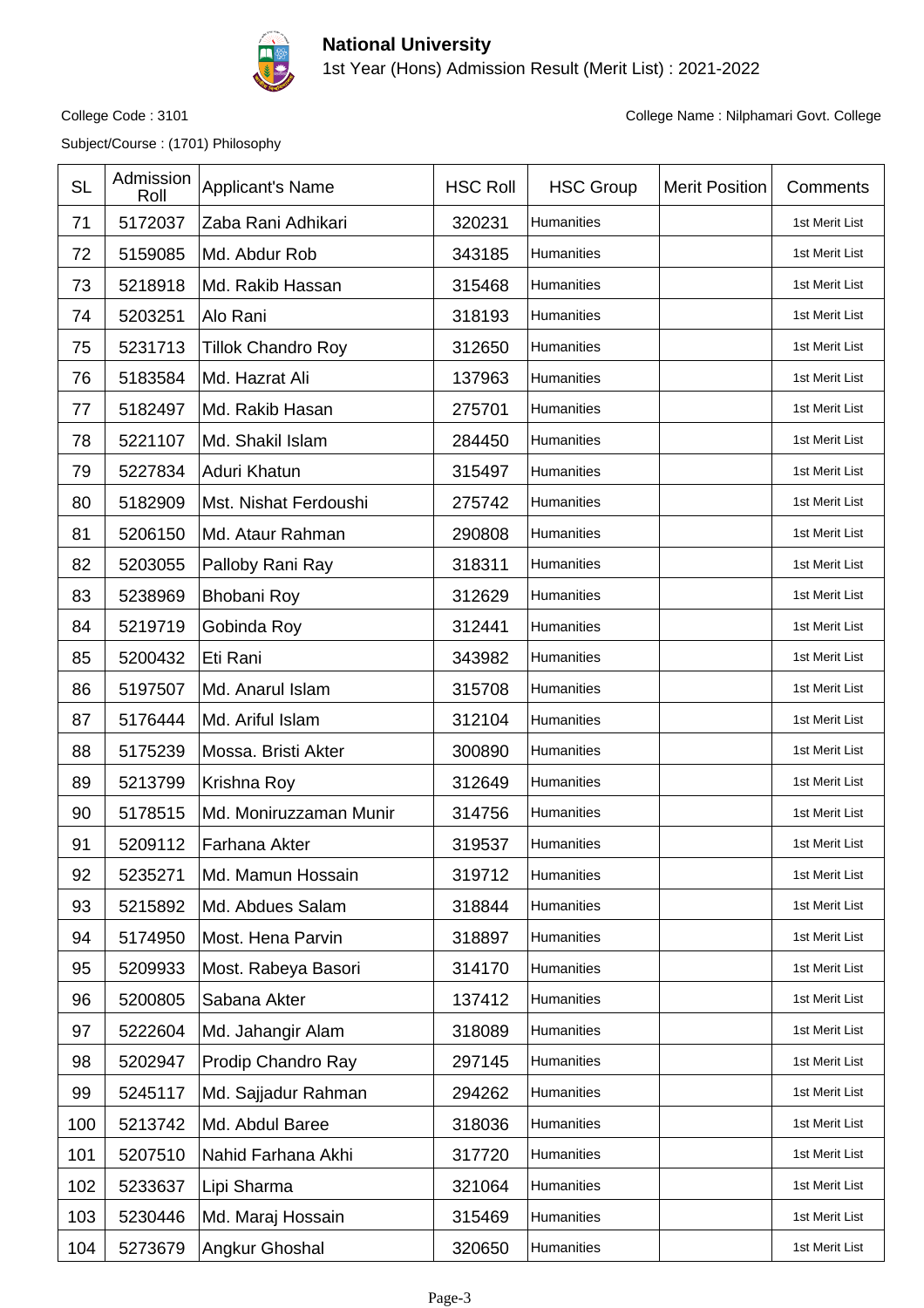

1st Year (Hons) Admission Result (Merit List) : 2021-2022

Subject/Course : (1701) Philosophy

| <b>SL</b> | Admission<br>Roll | Applicant's Name                  | <b>HSC Roll</b> | <b>HSC Group</b> | <b>Merit Position</b> | Comments       |
|-----------|-------------------|-----------------------------------|-----------------|------------------|-----------------------|----------------|
| 105       | 5270785           | Narayani Debi Adhikari<br>Nondita | 318229          | Humanities       |                       | 1st Merit List |
| 106       | 5263551           | <b>Bazrul Islam</b>               | 137876          | Humanities       |                       | 1st Merit List |
| 107       | 5270842           | Md. Samrat Ali                    | 315956          | Humanities       |                       | 1st Merit List |
| 108       | 5013226           | Md. Sumon Hosen                   | 314098          | Humanities       |                       | 1st Merit List |
| 109       | 5029406           | Nilloy Chandra Ray                | 319791          | Humanities       |                       | 1st Merit List |
| 110       | 5012724           | Firoz Islam                       | 295701          | Humanities       |                       | 1st Merit List |
| 111       | 5011757           | Runa Akter                        | 315375          | Humanities       |                       | 1st Merit List |
| 112       | 5015048           | Shahin Islam                      | 355742          | Humanities       |                       | 1st Merit List |
| 113       | 5003223           | Rejoyana Jeba                     | 294646          | Humanities       |                       | 1st Merit List |
| 114       | 5021298           | Riyamoni Akter                    | 343474          | Humanities       |                       | 1st Merit List |
| 115       | 5016457           | Akash Chandra Roy                 | 312474          | Humanities       |                       | 1st Merit List |
| 116       | 5006936           | Juyana Akter                      | 137809          | Humanities       |                       | 1st Merit List |
| 117       | 5011793           | Md. Sahin Alam                    | 300784          | Humanities       |                       | 1st Merit List |
| 118       | 5003264           | Md. Zikrul Haque                  | 708098          | Humanities       |                       | 1st Merit List |
| 119       | 5015707           | Md. Sumon Islam                   | 300717          | Humanities       |                       | 1st Merit List |
| 120       | 5016708           | Md. Nasir Uddin                   | 317533          | Humanities       |                       | 1st Merit List |
| 121       | 5035039           | Mst. Anjona Khatun                | 312841          | Humanities       |                       | 1st Merit List |
| 122       | 5038915           | Md. Josim Uddin                   | 343408          | Humanities       |                       | 1st Merit List |
| 123       | 5032717           | Nasrin Akther                     | 301096          | Humanities       |                       | 1st Merit List |
| 124       | 5019202           | Kabita Rani Roy                   | 312837          | Humanities       |                       | 1st Merit List |
| 125       | 5046905           | Mim Akhter                        | 355906          | Humanities       |                       | 1st Merit List |
| 126       | 5046484           | Arthi Akter                       | 355796          | Humanities       |                       | 1st Merit List |
| 127       | 5046992           | Gobindo Roy                       | 300902          | Humanities       |                       | 1st Merit List |
| 128       | 5033444           | Taposhi Rani                      | 343310          | Humanities       |                       | 1st Merit List |
| 129       | 5064966           | Md. Mahinur Jaman                 | 276218          | Humanities       |                       | 1st Merit List |
| 130       | 5054395           | Mina Begum                        | 316793          | Humanities       |                       | 1st Merit List |
| 131       | 5062692           | Antor Chandra Barman              | 300683          | Humanities       |                       | 1st Merit List |
| 132       | 5071116           | Nur Amin                          | 313567          | Humanities       |                       | 1st Merit List |
| 133       | 5056447           | Mamata Roy                        | 312699          | Humanities       |                       | 1st Merit List |
| 134       | 5044144           | Most. Bithi Aktar                 | 313640          | Humanities       |                       | 1st Merit List |
| 135       | 5055443           | Shirajom Monira                   | 316786          | Humanities       |                       | 1st Merit List |
| 136       | 5075074           | Lima Akhter Munni                 | 312957          | Humanities       |                       | 1st Merit List |
| 137       | 5063338           | Md. Sahabul Alom                  | 318396          | Humanities       |                       | 1st Merit List |
| 138       | 5064394           | Md. Jasim Uddin                   | 318027          | Humanities       |                       | 1st Merit List |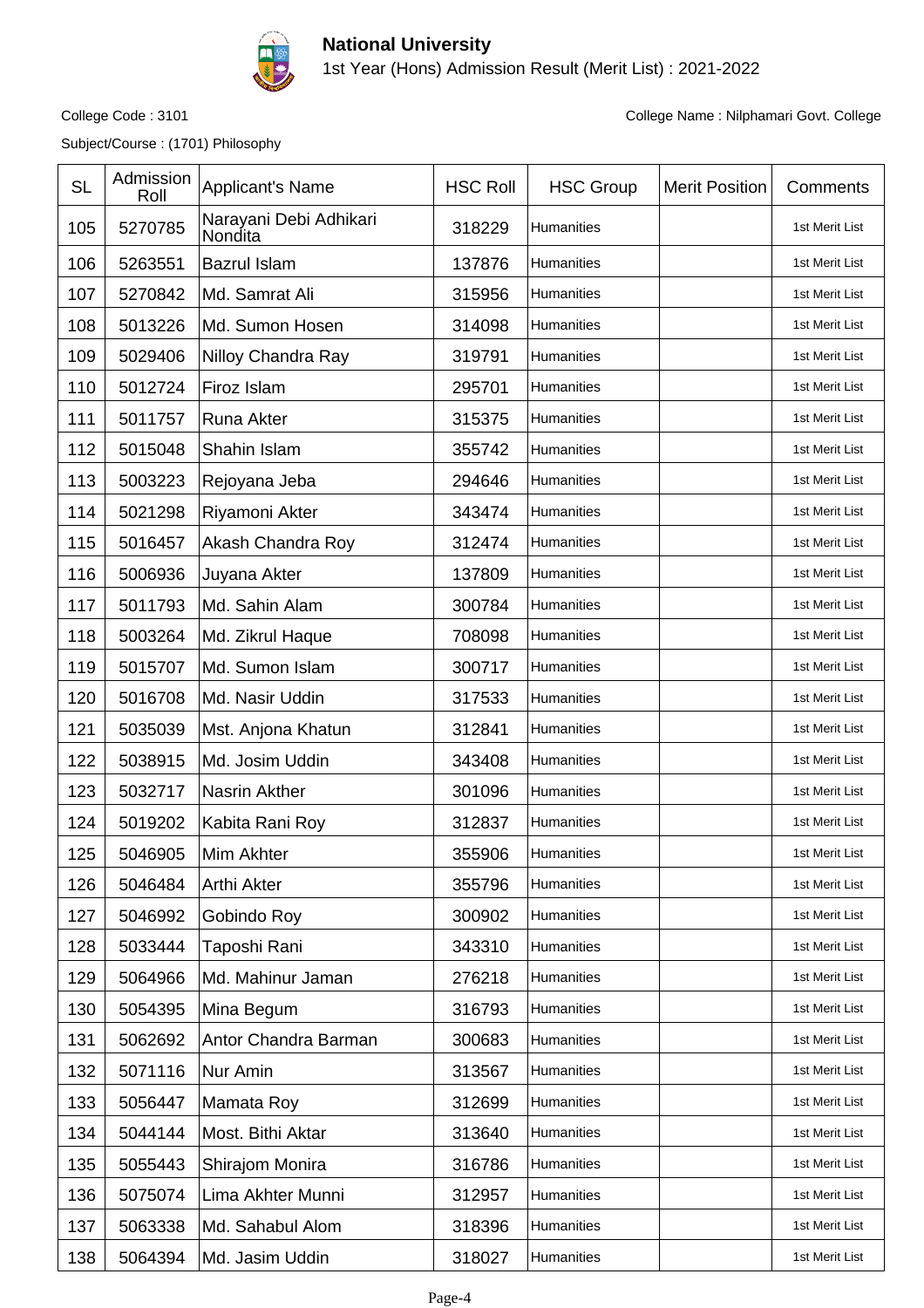

1st Year (Hons) Admission Result (Merit List) : 2021-2022

Subject/Course : (1701) Philosophy

| <b>SL</b> | Admission<br>Roll | <b>Applicant's Name</b>    | <b>HSC Roll</b> | <b>HSC Group</b> | <b>Merit Position</b> | Comments       |
|-----------|-------------------|----------------------------|-----------------|------------------|-----------------------|----------------|
| 139       | 5062683           | Proshanto Roy              | 312436          | Humanities       |                       | 1st Merit List |
| 140       | 5263795           | Nayan Moni                 | 314485          | Humanities       |                       | 1st Merit List |
| 141       | 5295558           | Moyna Akther               | 318332          | Humanities       |                       | 1st Merit List |
| 142       | 5094997           | Md. Abdul Malek            | 319325          | Humanities       |                       | 1st Merit List |
| 143       | 5285533           | Israth Jahan Ripa          | 297236          | Humanities       |                       | 1st Merit List |
| 144       | 5245569           | Md. Majbaul Islam          | 315938          | Humanities       |                       | 1st Merit List |
| 145       | 5292108           | Md. Rouful Islam           | 708233          | Humanities       |                       | 1st Merit List |
| 146       | 5269413           | <b>Tarikul Haque</b>       | 950056          | Humanities       |                       | 1st Merit List |
| 147       | 5281472           | Md. Helal Hosen            | 276558          | Humanities       |                       | 1st Merit List |
| 148       | 5275149           | Md. Momedul Islam          | 297275          | Humanities       |                       | 1st Merit List |
| 149       | 5295268           | Masud Rana                 | 316117          | Humanities       |                       | 1st Merit List |
| 150       | 5288423           | Md. Liton Islam            | 137409          | Humanities       |                       | 1st Merit List |
| 151       | 5265047           | Md. Golam Rabbi            | 300709          | Humanities       |                       | 1st Merit List |
| 152       | 5269810           | Sourav Roy                 | 319470          | Humanities       |                       | 1st Merit List |
| 153       | 5264558           | Miftahul Jannat            | 138891          | Humanities       |                       | 1st Merit List |
| 154       | 5280792           | Sadika Akhter              | 315806          | Humanities       |                       | 1st Merit List |
| 155       | 5045846           | Joychandro Roy             | 313861          | Humanities       |                       | 1st Merit List |
| 156       | 5243651           | Md. Sumon Islam            | 313435          | Humanities       |                       | 1st Merit List |
| 157       | 5300091           | Palash Chandro Ray         | 336084          | Humanities       |                       | 1st Merit List |
| 158       | 5279659           | Md. Arongojeb Somrat       | 295099          | Humanities       |                       | 1st Merit List |
| 159       | 5276733           | Abdullah Al Mamun          | 123219          | Humanities       |                       | 1st Merit List |
| 160       | 5291054           | Samoli Akter               | 138066          | Humanities       |                       | 1st Merit List |
| 161       | 5054445           | Saiful Islam               | 315627          | Humanities       |                       | 1st Merit List |
| 162       | 5100310           | Laiju Akter                | 343285          | Humanities       |                       | 1st Merit List |
| 163       | 5285256           | Rejwana Akhter Runi        | 312864          | Humanities       |                       | 1st Merit List |
| 164       | 5290287           | <b>Tanvir Ahmed</b>        | 290117          | Humanities       |                       | 1st Merit List |
| 165       | 5268525           | Md. Mostakin               | 315720          | Humanities       |                       | 1st Merit List |
| 166       | 5290413           | Dipongkar Ray              | 297157          | Humanities       |                       | 1st Merit List |
| 167       | 5133783           | Bishwjit Ray.              | 315658          | Humanities       |                       | 1st Merit List |
| 168       | 5040172           | Sanjib Roy                 | 294360          | Humanities       |                       | 1st Merit List |
| 169       | 5216079           | Md. Raisul Islam           | 313400          | Humanities       |                       | 1st Merit List |
| 170       | 5087077           | Most. Jahanara Begum Munni | 340891          | Humanities       |                       | 1st Merit List |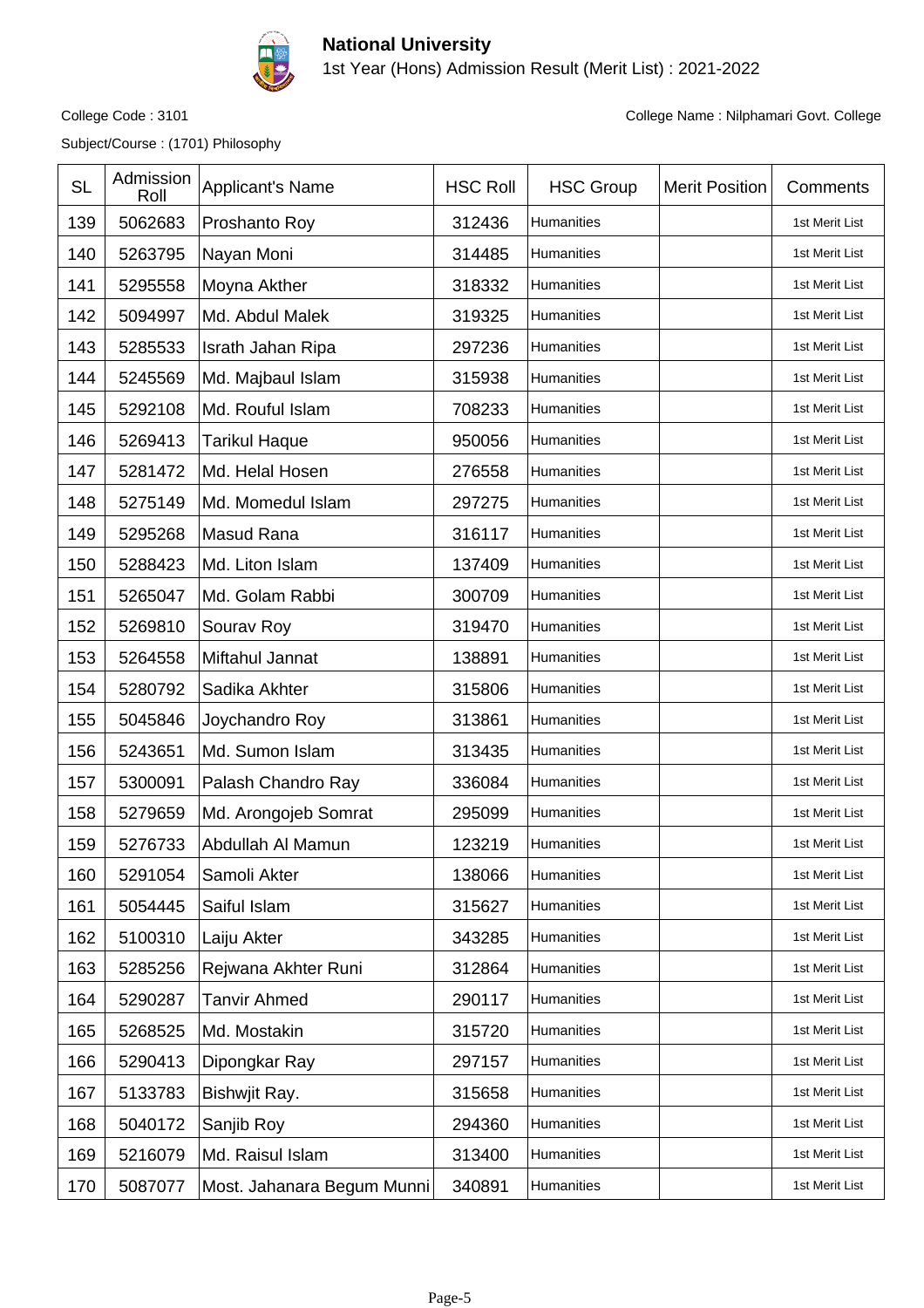

1st Year (Hons) Admission Result (Merit List) : 2021-2022

Subject/Course : (1901) Political Science

| <b>SL</b>       | Admission<br>Roll | Applicant's Name          | <b>HSC Roll</b>  | <b>HSC Group</b>        | <b>Merit Position</b> | Comments       |
|-----------------|-------------------|---------------------------|------------------|-------------------------|-----------------------|----------------|
| 1               | 5085939           | Santona Akter             | 316875           | Humanities              |                       | 1st Merit List |
| $\overline{2}$  | 7031605           | Shamim Ahmed              | 421787           | <b>Business Studies</b> |                       | 1st Merit List |
| 3               | 5098381           | Radia Tuz Johora Dola     | 313247           | Humanities              |                       | 1st Merit List |
| 4               | 5103403           | Mst. Jannatun Ferdaus     | 312869           | Humanities              |                       | 1st Merit List |
| 5               | 5083292           | Mst. Priya Moni           | 312830           | Humanities              |                       | 1st Merit List |
| $6\phantom{1}6$ | 5077012           | Md. Ashikur Islam Ashik   | 288097           | Humanities              |                       | 1st Merit List |
| $\overline{7}$  | 5100989           | Anupom Chandra Ray        | 319746           | Humanities              |                       | 1st Merit List |
| 8               | 5086205           | <b>Bably Akter</b>        | 316211           | Humanities              |                       | 1st Merit List |
| 9               | 5090909           | Anufa Akter               | 315512           | Humanities              |                       | 1st Merit List |
| 10              | 5097144           | Sadi Ahomed Ontor         | 313192           | Humanities              |                       | 1st Merit List |
| 11              | 5098027           | Md. Sahjan Ali            | 318161           | Humanities              |                       | 1st Merit List |
| 12              | 5103252           | Md. Rayhan Ali            | 313113           | Humanities              |                       | 1st Merit List |
| 13              | 5095870           | Most. Farjana Akter Shitu | 313327           | Humanities              |                       | 1st Merit List |
| 14              | 5100489           | Naema Akter Sueti         | 296422           | Humanities              |                       | 1st Merit List |
| 15              | 5096750           | Md. Akkas Ali             | 315615           | Humanities              |                       | 1st Merit List |
| 16              | 5114316           | Mahamuda                  | 313266           | Humanities              |                       | 1st Merit List |
| 17              | 5104545           | Md. Rasel Islam           | 313083           | Humanities              |                       | 1st Merit List |
| 18              | 5116481           | Mst. Sharmin Khatun       | 313299           | Humanities              |                       | 1st Merit List |
| 19              | 5115255           | <b>Beauty Rani</b>        | 317450           | Humanities              |                       | 1st Merit List |
| 20              | 5117766           | Jannati Ferdousi          | 313210           | Humanities              |                       | 1st Merit List |
| 21              | 5114736           | Mst. Umme Kulsum          | 312709           | Humanities              |                       | 1st Merit List |
| 22              | 5114828           | Masuma Akter              | 312859           | Humanities              |                       | 1st Merit List |
| 23              | 5099591           | Taposh Chandra Ray        | 319736           | Humanities              |                       | 1st Merit List |
| 24              | 3045720           | Provas Das                | 458099           | Science                 |                       | 1st Merit List |
| 25              | 5126503           | Sushanto Ray              | 320175           | Humanities              |                       | 1st Merit List |
| 26              | 5125011           | Zihad Hossain             | 317076           | Humanities              |                       | 1st Merit List |
| 27              | 5110522           | Arifa Sultana             | 319429           | Humanities              |                       | 1st Merit List |
| 28              | 5113307           | Md. Shariful Islam        | 133230           | Humanities              |                       | 1st Merit List |
| 29              | 5119643           | Tajrin Akter              | 319883           | Humanities              |                       | 1st Merit List |
| 30              | 5122364           | Jahinur Islam             | 315695           | Humanities              |                       | 1st Merit List |
| 31              | 7046797           | Susmita Rani Lipa         | 421880           | <b>Business Studies</b> |                       | 1st Merit List |
| 32              | 5129282           | Lima Akhter               | 313336           | Humanities              |                       | 1st Merit List |
| 33              | 5132383           | Mst. Jhumu Akter          | 313342           | Humanities              |                       | 1st Merit List |
| 34              | 5115113           | <b>Umor Faruk</b>         | 317011           | Humanities              |                       | 1st Merit List |
| 35              | 5131583           | Khadijatul Kubra          | 313340<br>Page-1 | Humanities              |                       | 1st Merit List |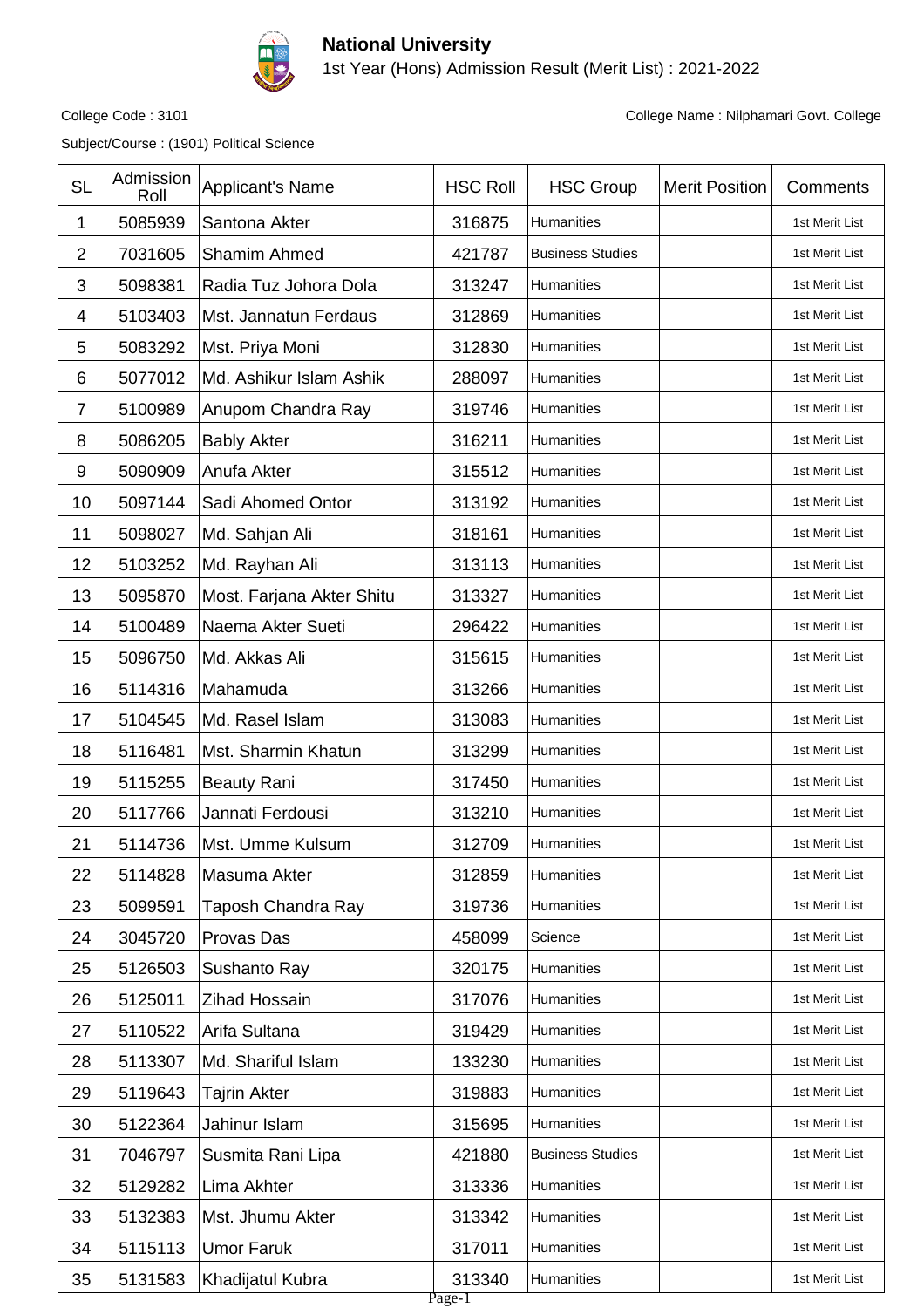

1st Year (Hons) Admission Result (Merit List) : 2021-2022

Subject/Course : (1901) Political Science

| <b>SL</b> | Admission<br>Roll | Applicant's Name         | <b>HSC Roll</b> | <b>HSC Group</b>        | <b>Merit Position</b> | Comments       |
|-----------|-------------------|--------------------------|-----------------|-------------------------|-----------------------|----------------|
| 36        | 5120580           | Faharia Tun Nesa         | 291926          | Humanities              |                       | 1st Merit List |
| 37        | 5119012           | Atoshi Mohanto           | 295050          | Humanities              |                       | 1st Merit List |
| 38        | 5135971           | Md. Sujon Ahammed        | 299222          | Humanities              |                       | 1st Merit List |
| 39        | 5155767           | Abdur Rahim              | 313168          | Humanities              |                       | 1st Merit List |
| 40        | 5146952           | Shethila Farzana Ritheta | 312772          | Humanities              |                       | 1st Merit List |
| 41        | 5139221           | Najmun Naher             | 313060          | Humanities              |                       | 1st Merit List |
| 42        | 3056022           | Md. Najmul Islam         | 146980          | Science                 |                       | 1st Merit List |
| 43        | 5149319           | Most. Sintheya Akter     | 317928          | Humanities              |                       | 1st Merit List |
| 44        | 5147512           | Vuban Roy                | 313151          | Humanities              |                       | 1st Merit List |
| 45        | 5145610           | Swapon Chandra Ray       | 295121          | Humanities              |                       | 1st Merit List |
| 46        | 3072843           | Tania Afrin Toma         | 145861          | Science                 |                       | 1st Merit List |
| 47        | 5140240           | Shahida Akter            | 319852          | Humanities              |                       | 1st Merit List |
| 48        | 5159359           | <b>Moriom Jannat</b>     | 313049          | Humanities              |                       | 1st Merit List |
| 49        | 5144615           | <b>Nusrat Zahan</b>      | 312722          | Humanities              |                       | 1st Merit List |
| 50        | 5155520           | Sathi Akter              | 316537          | Humanities              |                       | 1st Merit List |
| 51        | 5160441           | Monera Aktar             | 355548          | Humanities              |                       | 1st Merit List |
| 52        | 5155848           | Sabiha Akther            | 138278          | Humanities              |                       | 1st Merit List |
| 53        | 5176227           | Abu Kalam                | 313149          | Humanities              |                       | 1st Merit List |
| 54        | 7063654           | Md. Rana Islam           | 419401          | <b>Business Studies</b> |                       | 1st Merit List |
| 55        | 5155828           | Md. Azizul Islam         | 318678          | Humanities              |                       | 1st Merit List |
| 56        | 5173072           | Md. Kifat Sarkar         | 316568          | Humanities              |                       | 1st Merit List |
| 57        | 3070778           | Joyi Rani Roy            | 145875          | Science                 |                       | 1st Merit List |
| 58        | 5157141           | Poritosh Chandra Biswas  | 318615          | Humanities              |                       | 1st Merit List |
| 59        | 5165660           | Md. Sahinur Rahman       | 319812          | Humanities              |                       | 1st Merit List |
| 60        | 5160349           | Sujon Chandra Ray        | 294956          | Humanities              |                       | 1st Merit List |
| 61        | 5159099           | Sumaya Akter             | 315360          | Humanities              |                       | 1st Merit List |
| 62        | 5151742           | Md. Hafizul Islam        | 313187          | Humanities              |                       | 1st Merit List |
| 63        | 5172585           | Sumi Rani                | 260298          | Humanities              |                       | 1st Merit List |
| 64        | 5193265           | Yasmin Akhter            | 138938          | Humanities              |                       | 1st Merit List |
| 65        | 5220150           | Sagorika Bishwas         | 318299          | Humanities              |                       | 1st Merit List |
| 66        | 5161060           | Md. Sharif Hossain       | 233555          | Humanities              |                       | 1st Merit List |
| 67        | 3071769           | Shahariyar Sharmin Moyna | 145857          | Science                 |                       | 1st Merit List |
| 68        | 5210069           | Md. Ripon Islam          | 316206          | Humanities              |                       | 1st Merit List |
| 69        | 5195586           | Methu Mone               | 320259          | Humanities              |                       | 1st Merit List |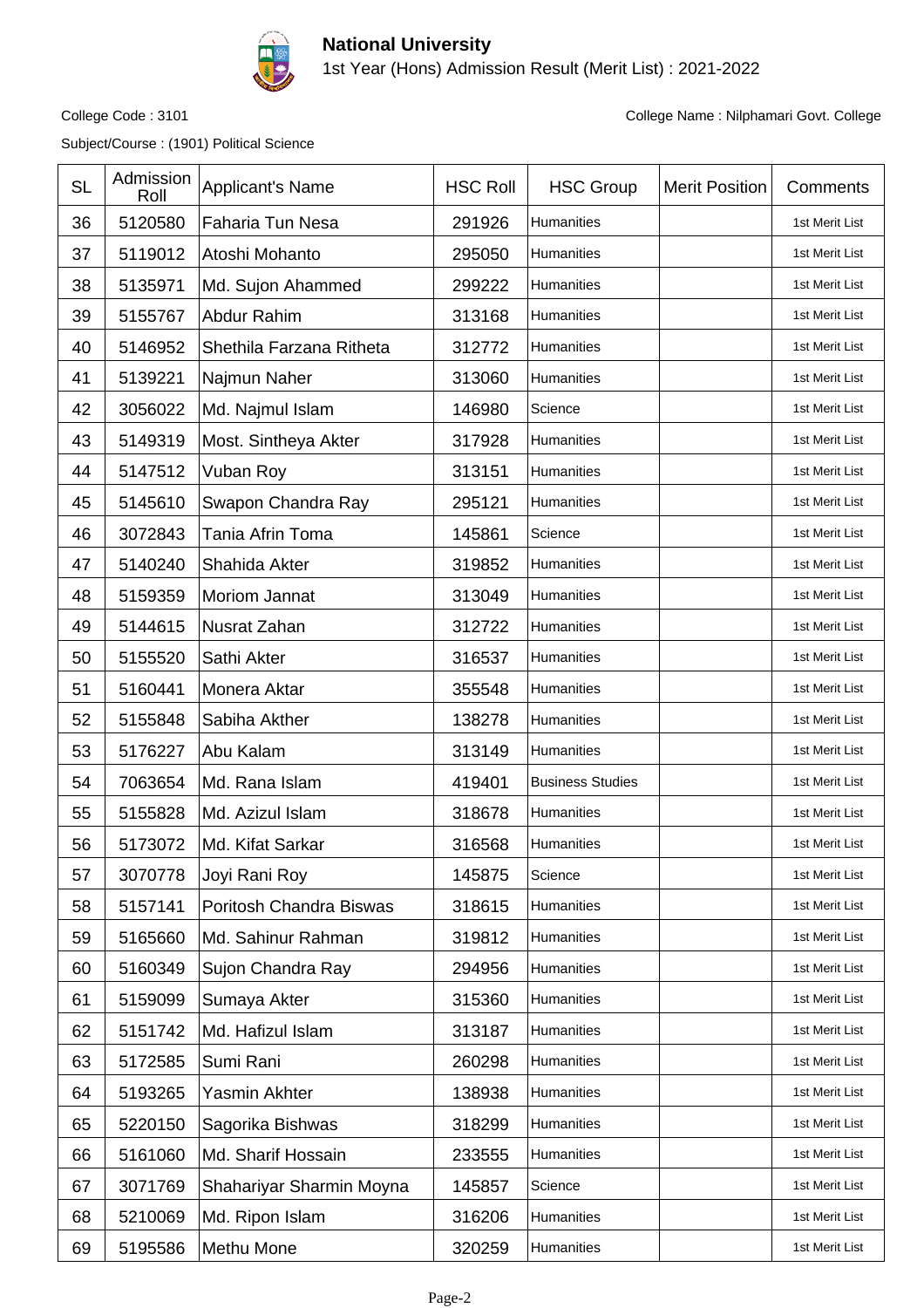

1st Year (Hons) Admission Result (Merit List) : 2021-2022

Subject/Course : (1901) Political Science

| <b>SL</b> | Admission<br>Roll | Applicant's Name               | <b>HSC Roll</b> | <b>HSC Group</b>  | <b>Merit Position</b> | Comments       |
|-----------|-------------------|--------------------------------|-----------------|-------------------|-----------------------|----------------|
| 70        | 5177731           | Md. Mostak Shahriar<br>Shochoo | 290118          | Humanities        |                       | 1st Merit List |
| 71        | 5224715           | Most. Fatema Rahman Lisha      | 229568          | <b>Humanities</b> |                       | 1st Merit List |
| 72        | 5189968           | Most. Hamida Akter             | 318912          | Humanities        |                       | 1st Merit List |
| 73        | 5177490           | Md. Saiful Islam Nibir         | 313101          | Humanities        |                       | 1st Merit List |
| 74        | 5207178           | Montajul Islam                 | 355679          | Humanities        |                       | 1st Merit List |
| 75        | 5166935           | Jannatun Akhter                | 312363          | Humanities        |                       | 1st Merit List |
| 76        | 5165117           | Md. Sharif Hossain             | 313135          | Humanities        |                       | 1st Merit List |
| 77        | 5177937           | <b>Yessir Arafat Abir</b>      | 313097          | Humanities        |                       | 1st Merit List |
| 78        | 5224559           | Most. Tania Akter Nurani       | 313322          | Humanities        |                       | 1st Merit List |
| 79        | 5170866           | Elifa Akter                    | 320383          | Humanities        |                       | 1st Merit List |
| 80        | 5191874           | Ratna Akther                   | 294514          | Humanities        |                       | 1st Merit List |
| 81        | 3103221           | Md. Hajir Ali                  | 140248          | Science           |                       | 1st Merit List |
| 82        | 5232450           | Chayan Kumer Ray               | 313088          | Humanities        |                       | 1st Merit List |
| 83        | 5223002           | Abdus Salam                    | 333503          | Humanities        |                       | 1st Merit List |
| 84        | 5230646           | Md. Rakibul Islam Rakib        | 313397          | Humanities        |                       | 1st Merit List |
| 85        | 5199474           | Most. Jesmin Akter Jui         | 313228          | Humanities        |                       | 1st Merit List |
| 86        | 5192854           | Mostakima Akther               | 343822          | Humanities        |                       | 1st Merit List |
| 87        | 5200074           | Most. Hafiza Khatun            | 343830          | Humanities        |                       | 1st Merit List |
| 88        | 5177165           | Almira Akter                   | 292250          | Humanities        |                       | 1st Merit List |
| 89        | 5224164           | Kazli Akter                    | 316553          | Humanities        |                       | 1st Merit List |
| 90        | 5232398           | Jahima Akther                  | 313294          | Humanities        |                       | 1st Merit List |
| 91        | 5193948           | <b>Bidush Chandro Roy</b>      | 313573          | Humanities        |                       | 1st Merit List |
| 92        | 5176923           | Shamim Islam                   | 320214          | Humanities        |                       | 1st Merit List |
| 93        | 5220581           | Md. Mahfuj Alam Joy            | 276545          | Humanities        |                       | 1st Merit List |
| 94        | 5178803           | Liza Akther Kiron              | 314932          | Humanities        |                       | 1st Merit List |
| 95        | 5217334           | Pappu Chondro Roy              | 334806          | Humanities        |                       | 1st Merit List |
| 96        | 5211934           | Md. Rubel Islam                | 317908          | Humanities        |                       | 1st Merit List |
| 97        | 5215654           | Mosharaf Hossain               | 710803          | Humanities        |                       | 1st Merit List |
| 98        | 5185124           | Kamrunnahar Kakuli             | 292244          | Humanities        |                       | 1st Merit List |
| 99        | 5223999           | Ismat Jaren Mim                | 292253          | Humanities        |                       | 1st Merit List |
| 100       | 3115690           | Md. Sabbir Alam                | 458171          | Science           |                       | 1st Merit List |
| 101       | 5247695           | Md. Shoriful Islam             | 313193          | Humanities        |                       | 1st Merit List |
| 102       | 5221507           | Najmin Nahar Nishi             | 313339          | Humanities        |                       | 1st Merit List |
| 103       | 5196463           | Mumthahina Sikder Mave         | 312777          | Humanities        |                       | 1st Merit List |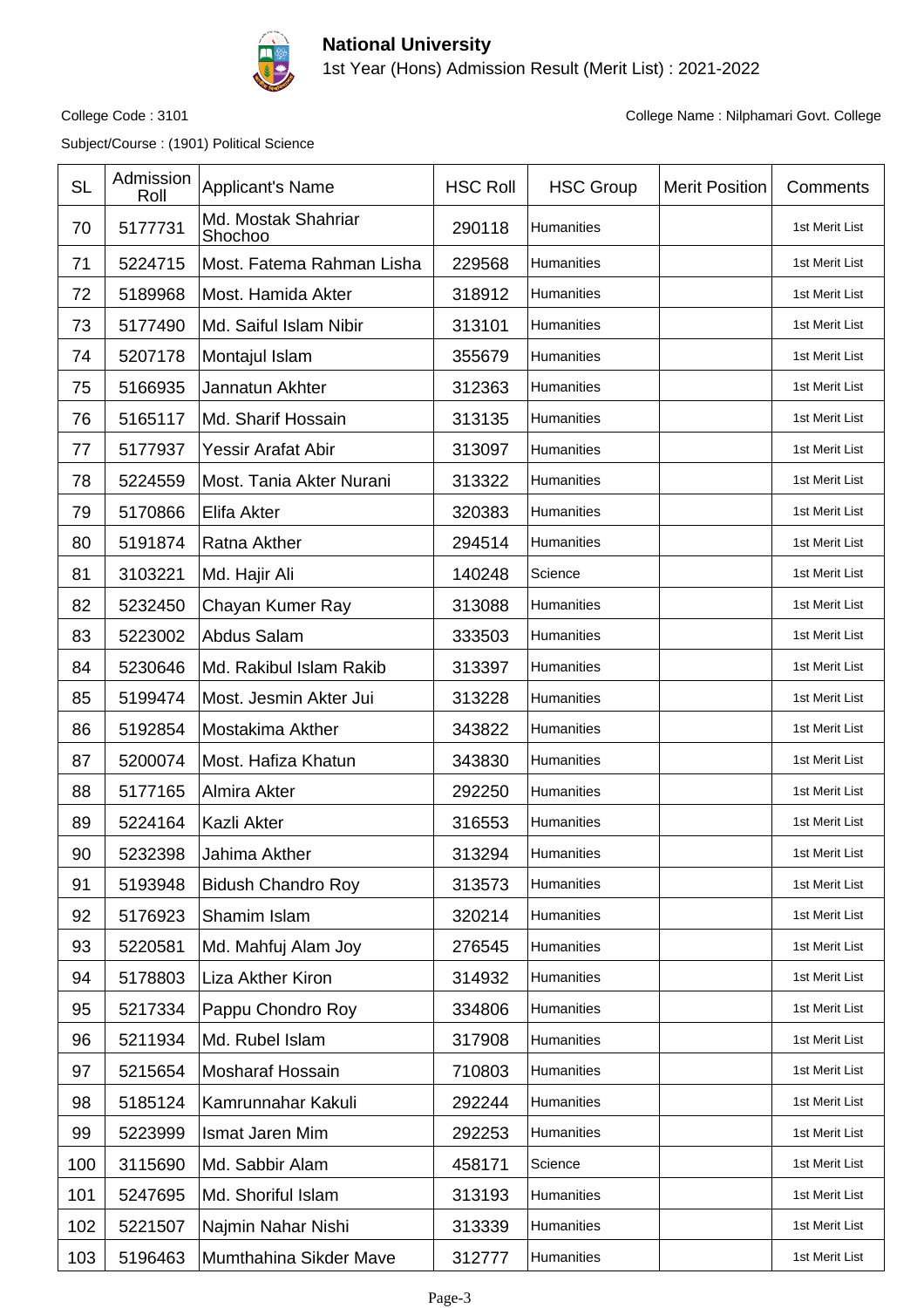

1st Year (Hons) Admission Result (Merit List) : 2021-2022

Subject/Course : (1901) Political Science

| <b>SL</b> | Admission<br>Roll | Applicant's Name             | <b>HSC Roll</b> | <b>HSC Group</b>        | <b>Merit Position</b> | Comments       |
|-----------|-------------------|------------------------------|-----------------|-------------------------|-----------------------|----------------|
| 104       | 5186206           | Faizunnahar Shithi           | 320441          | Humanities              |                       | 1st Merit List |
| 105       | 5248602           | Md. Arif Hossain             | 319738          | Humanities              |                       | 1st Merit List |
| 106       | 5240868           | Taslima Akter                | 313306          | Humanities              |                       | 1st Merit List |
| 107       | 5241019           | Somppa Akter                 | 313305          | <b>Humanities</b>       |                       | 1st Merit List |
| 108       | 5296728           | <b>Sharmin Akter</b>         | 313213          | Humanities              |                       | 1st Merit List |
| 109       | 7099835           | Md. Mahamudul Hasan<br>Akash | 421774          | <b>Business Studies</b> |                       | 1st Merit List |
| 110       | 5280220           | Mahindro Nath Adhikary       | 313133          | Humanities              |                       | 1st Merit List |
| 111       | 5271910           | <b>Abul Khair Rocky</b>      | 291803          | Humanities              |                       | 1st Merit List |
| 112       | 7073320           | Mst. Nasima Akter            | 421887          | <b>Business Studies</b> |                       | 1st Merit List |
| 113       | 5265250           | Manik Chandro Ray            | 315640          | <b>Humanities</b>       |                       | 1st Merit List |
| 114       | 5233698           | Md. Rashed Islam             | 273270          | Humanities              |                       | 1st Merit List |
| 115       | 5301603           | Moniza Akter                 | 137388          | Humanities              |                       | 1st Merit List |
| 116       | 5241094           | Mst. Sharifa Khatun          | 313300          | Humanities              |                       | 1st Merit List |
| 117       | 5264860           | Monira Aktar                 | 313284          | Humanities              |                       | 1st Merit List |
| 118       | 5012336           | Md. Sharif Hossain           | 298405          | Humanities              |                       | 1st Merit List |
| 119       | 5267301           | Nazma Aktar                  | 312782          | Humanities              |                       | 1st Merit List |
| 120       | 5009484           | Shopon Ray                   | 294949          | Humanities              |                       | 1st Merit List |
| 121       | 5263492           | Md. Shahin Islam             | 313195          | Humanities              |                       | 1st Merit List |
| 122       | 5010851           | Rakib Hossain                | 315696          | Humanities              |                       | 1st Merit List |
| 123       | 5015618           | Md. Sobuj Ali                | 313171          | Humanities              |                       | 1st Merit List |
| 124       | 5009770           | Subarna Akter Jenia          | 312874          | <b>Humanities</b>       |                       | 1st Merit List |
| 125       | 5008667           | Rokon Islam                  | 316191          | Humanities              |                       | 1st Merit List |
| 126       | 5036919           | Zannatun Nayem               | 316654          | Humanities              |                       | 1st Merit List |
| 127       | 5040374           | Mst. Munni Akter             | 343452          | Humanities              |                       | 1st Merit List |
| 128       | 5042449           | Momata Roy                   | 316405          | Humanities              |                       | 1st Merit List |
| 129       | 5032380           | Babita Rani                  | 313310          | Humanities              |                       | 1st Merit List |
| 130       | 5028100           | Habiba Begum                 | 316407          | Humanities              |                       | 1st Merit List |
| 131       | 5050872           | Mst. Motahara Yasmin Priya   | 316318          | Humanities              |                       | 1st Merit List |
| 132       | 5027531           | Md. Abdul Malek              | 315717          | Humanities              |                       | 1st Merit List |
| 133       | 5042097           | <b>Sharmin Aktar</b>         | 313634          | Humanities              |                       | 1st Merit List |
| 134       | 5039616           | Mitu                         | 355805          | Humanities              |                       | 1st Merit List |
| 135       | 5040304           | Md. Shakib Islam             | 315689          | Humanities              |                       | 1st Merit List |
| 136       | 5043638           | Aspiya Akther                | 317436          | Humanities              |                       | 1st Merit List |
| 137       | 5056145           | Mst. Nasrin Akter            | 312868          | Humanities              |                       | 1st Merit List |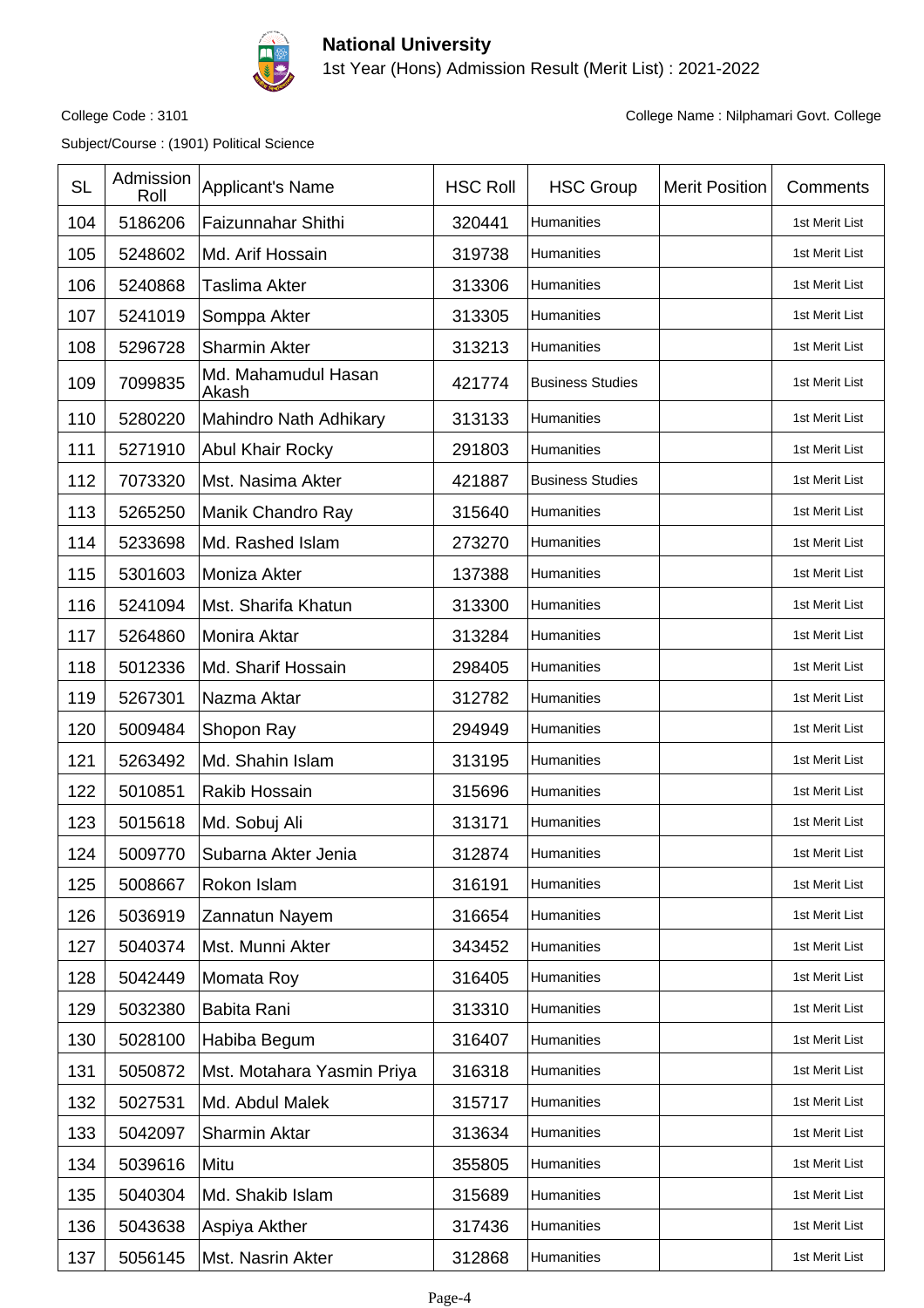

1st Year (Hons) Admission Result (Merit List) : 2021-2022

Subject/Course : (1901) Political Science

| <b>SL</b> | Admission<br>Roll | Applicant's Name          | <b>HSC Roll</b>  | <b>HSC Group</b>        | <b>Merit Position</b> | Comments       |
|-----------|-------------------|---------------------------|------------------|-------------------------|-----------------------|----------------|
| 138       | 5038673           | Monika Akter              | 319433           | Humanities              |                       | 1st Merit List |
| 139       | 3025457           | Md. Mahafujar Rahman      | 950038           | Science                 |                       | 1st Merit List |
| 140       | 5037471           | Samvi Islam Shila         | 318240           | Humanities              |                       | 1st Merit List |
| 141       | 5041531           | Fatema Aktar              | 313633           | Humanities              |                       | 1st Merit List |
| 142       | 5063456           | Krishno Chandro Roy       | 313179           | Humanities              |                       | 1st Merit List |
| 143       | 5054003           | Shadin Islam              | 315690           | Humanities              |                       | 1st Merit List |
| 144       | 5057260           | <b>Muttakin Sakib</b>     | 355681           | Humanities              |                       | 1st Merit List |
| 145       | 5070522           | Khadiza Akhter            | 312860           | Humanities              |                       | 1st Merit List |
| 146       | 3022146           | Md. Mosiur Rahoman Manik  | 145785           | Science                 |                       | 1st Merit List |
| 147       | 5070612           | Mst. Farjana Akther       | 320386           | Humanities              |                       | 1st Merit List |
| 148       | 5073444           | Sohel Islam               | 353637           | Humanities              |                       | 1st Merit List |
| 149       | 5063458           | Md. Anisur Rahman         | 313112           | Humanities              |                       | 1st Merit List |
| 150       | 5071703           | Mst. Tanzila Akter        | 313071           | Humanities              |                       | 1st Merit List |
| 151       | 5068798           | Md. Habibur Rahman        | 319760           | Humanities              |                       | 1st Merit List |
| 152       | 5083250           | Mst. Monika Akter         | 313259           | Humanities              |                       | 1st Merit List |
| 153       | 5082579           | Lovelu Islam              | 315623           | Humanities              |                       | 1st Merit List |
| 154       | 5080396           | Anifa Banu                | 315799           | Humanities              |                       | 1st Merit List |
| 155       | 5051754           | Marjan Akther             | 313255           | Humanities              |                       | 1st Merit List |
| 156       | 5061100           | <b>Faria Akhter</b>       | 319871           | Humanities              |                       | 1st Merit List |
| 157       | 5058143           | Prodip Chandro Roy        | 313164           | Humanities              |                       | 1st Merit List |
| 158       | 5083483           | Runa Akter                | 315749           | Humanities              |                       | 1st Merit List |
| 159       | 5069352           | Mst. Rumi Akter           | 319287           | Humanities              |                       | 1st Merit List |
| 160       | 5286729           | Hosne-ara                 | 313341           | Humanities              |                       | 1st Merit List |
| 161       | 5067402           | Mst. Mostarina Keya       | 317920           | <b>Humanities</b>       |                       | 1st Merit List |
| 162       | 5082436           | Opu Chandro               | 313077           | Humanities              |                       | 1st Merit List |
| 163       | 7031305           | Sharmin Akther            | 421897           | <b>Business Studies</b> |                       | 1st Merit List |
| 164       | 5079445           | Md. Jahangir Alam         | 313191           | Humanities              |                       | 1st Merit List |
| 165       | 5242251           | Most. Rabbi Akhter        | 297559           | Humanities              |                       | 1st Merit List |
| 166       | 5289171           | Kazi Jannati Akther Lucky | 312774           | Humanities              |                       | 1st Merit List |
| 167       | 5296410           | Al-amin                   | 313452           | Humanities              |                       | 1st Merit List |
| 168       | 3169988           | Md. Arefin Islam          | 140284           | Science                 |                       | 1st Merit List |
| 169       | 5294301           | Habiba Akhter             | 313272           | <b>Humanities</b>       |                       | 1st Merit List |
| 170       | 7119544           | Md. Mahabur Islam         | 421794           | <b>Business Studies</b> |                       | 1st Merit List |
| 171       | 5276677           | Tamanna Tithi             | 313230           | Humanities              |                       | 1st Merit List |
| 172       | 5292255           | Runa Akter                | 137389<br>Page-5 | Humanities              |                       | 1st Merit List |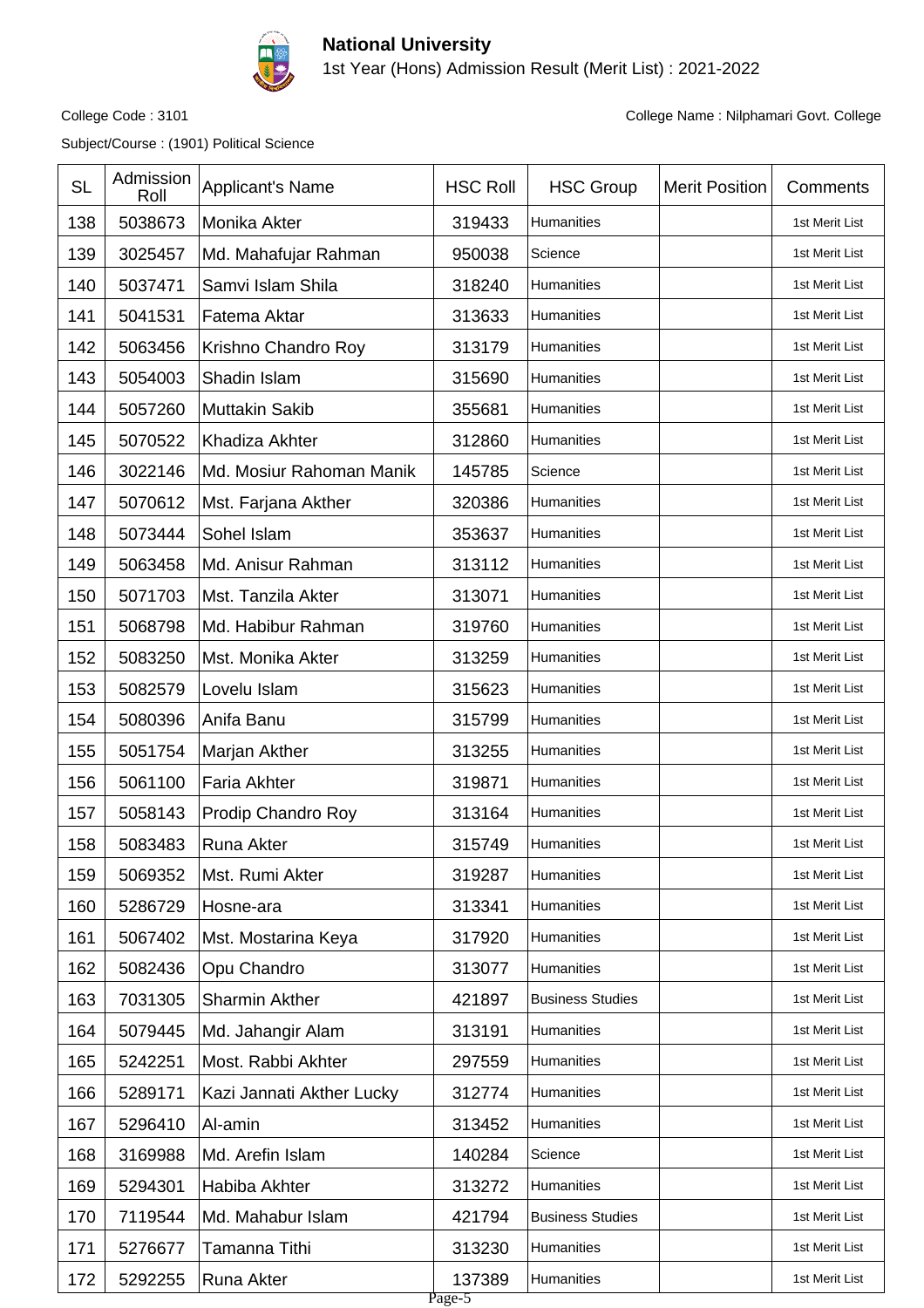

1st Year (Hons) Admission Result (Merit List) : 2021-2022

Subject/Course : (1901) Political Science

| <b>SL</b> | Admission<br>Roll | Applicant's Name     | <b>HSC Roll</b> | <b>HSC Group</b>        | <b>Merit Position</b> | Comments       |
|-----------|-------------------|----------------------|-----------------|-------------------------|-----------------------|----------------|
| 173       | 5249965           | <b>Khusi Akther</b>  | 138307          | Humanities              |                       | 1st Merit List |
| 174       | 5278763           | Md. Siddikur Rhman   | 313114          | Humanities              |                       | 1st Merit List |
| 175       | 7119890           | Md. Asraful Islam    | 421854          | <b>Business Studies</b> |                       | 1st Merit List |
| 176       | 5241167           | Md. Deloar Hossain   | 320012          | Humanities              |                       | 1st Merit List |
| 177       | 5248356           | Brishti Rani Roy     | 313267          | Humanities              |                       | 1st Merit List |
| 178       | 5296925           | Most. Rabeya         | 710433          | <b>Humanities</b>       |                       | 1st Merit List |
| 179       | 5272851           | Md. Ridoy Islam      | 320128          | Humanities              |                       | 1st Merit List |
| 180       | 5277709           | <b>Shirin Aktar</b>  | 318237          | Humanities              |                       | 1st Merit List |
| 181       | 5282802           | Shakil Mahmud        | 313196          | <b>Humanities</b>       |                       | 1st Merit List |
| 182       | 5265915           | Md. Sumon Hossain    | 319474          | Humanities              |                       | 1st Merit List |
| 183       | 5292024           | Md. Sohraf Hossin    | 313169          | Humanities              |                       | 1st Merit List |
| 184       | 5245241           | Rohema Akter Airen   | 318349          | <b>Humanities</b>       |                       | 1st Merit List |
| 185       | 7012657           | Shakib Islam         | 421786          | <b>Business Studies</b> |                       | 1st Merit List |
| 186       | 5283193           | Mst. Halima Yesmin   | 275389          | Humanities              |                       | 1st Merit List |
| 187       | 5294150           | Md. Monir Uddin      | 317066          | <b>Humanities</b>       |                       | 1st Merit List |
| 188       | 5086646           | Khorsada Akter       | 316837          | Humanities              |                       | 1st Merit List |
| 189       | 5268645           | Upoma Snigdha Rani   | 343336          | Humanities              |                       | 1st Merit List |
| 190       | 7092669           | Md. Nurnobi Islam    | 421814          | <b>Business Studies</b> |                       | 1st Merit List |
| 191       | 5295911           | Akhimoni             | 319879          | Humanities              |                       | 1st Merit List |
| 192       | 5100879           | Md. Bdsha Mia        | 319752          | Humanities              |                       | 1st Merit List |
| 193       | 5126564           | Borkot Udjaman       | 314084          | Humanities              |                       | 1st Merit List |
| 194       | 5298181           | Tamanna Tabassum     | 339025          | Humanities              |                       | 1st Merit List |
| 195       | 5051196           | Mst. Suraiya         | 316319          | Humanities              |                       | 1st Merit List |
| 196       | 5214375           | Md. Wadud            | 288093          | Humanities              |                       | 1st Merit List |
| 197       | 5099496           | <b>Ruku Mone</b>     | 312707          | Humanities              |                       | 1st Merit List |
| 198       | 5266457           | Md. Abdulla Al Maruf | 313080          | Humanities              |                       | 1st Merit List |
| 199       | 5040640           | Doli Rani Ray        | 315795          | Humanities              |                       | 1st Merit List |
| 200       | 5271788           | Most. Minnatara      | 319884          | Humanities              |                       | 1st Merit List |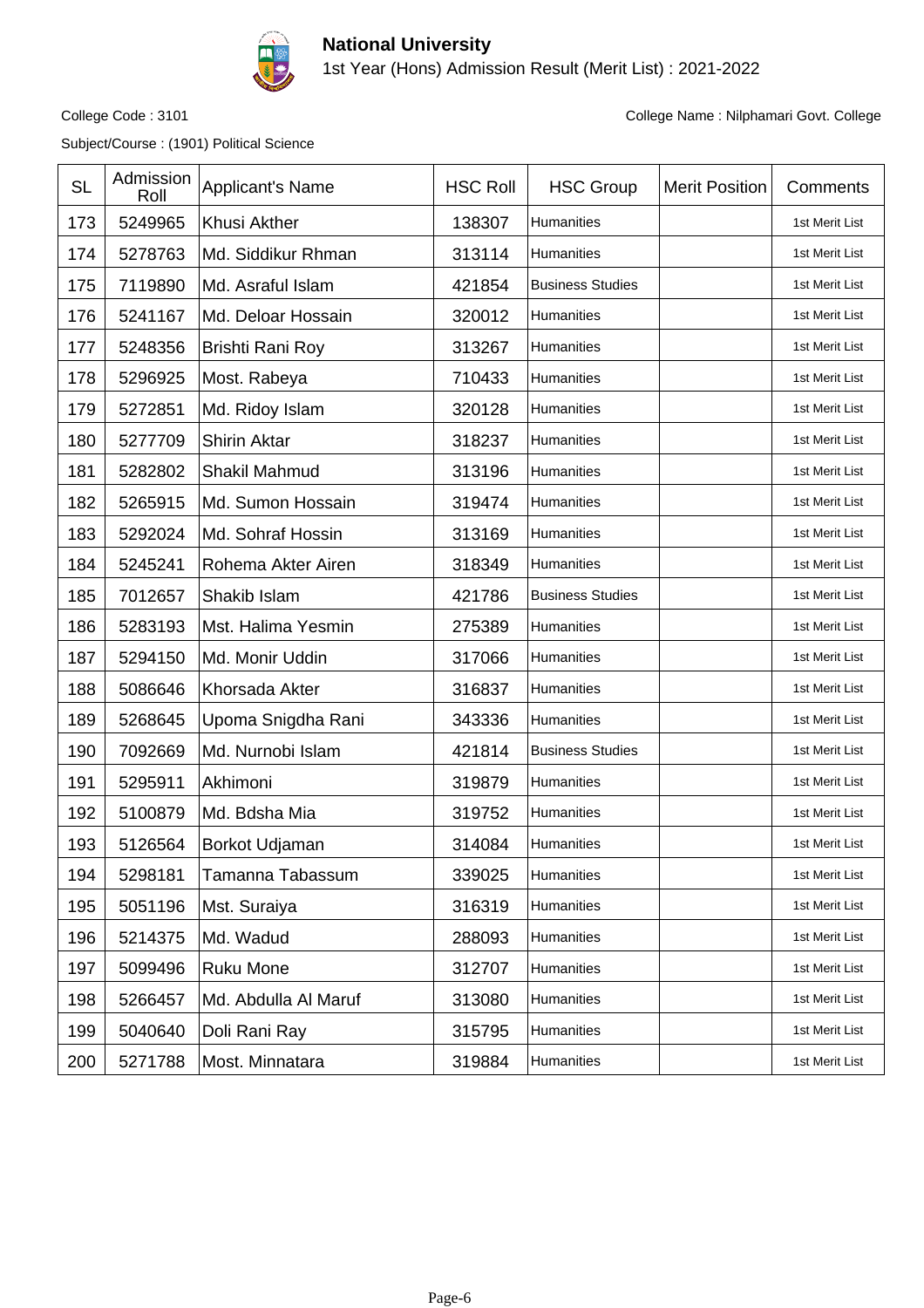

1st Year (Hons) Admission Result (Merit List) : 2021-2022

Subject/Course : (2201) Economics

| <b>SL</b>      | Admission<br>Roll | <b>Applicant's Name</b>   | <b>HSC Roll</b>  | <b>HSC Group</b>        | <b>Merit Position</b> | Comments       |
|----------------|-------------------|---------------------------|------------------|-------------------------|-----------------------|----------------|
| 1              | 7033963           | Md. Tafsirul Islam Shahin | 417372           | <b>Business Studies</b> |                       | 1st Merit List |
| $\overline{2}$ | 7040147           | Sadia Akter Fiya          | 422066           | <b>Business Studies</b> |                       | 1st Merit List |
| 3              | 5100192           | Md. Mottakim Hasan        | 312488           | Humanities              |                       | 1st Merit List |
| 4              | 7040524           | Amena Khatun              | 422067           | <b>Business Studies</b> |                       | 1st Merit List |
| 5              | 5079784           | Chitra Roy                | 314557           | Humanities              |                       | 1st Merit List |
| 6              | 5100035           | Protap Chandra Ray        | 319772           | Humanities              |                       | 1st Merit List |
| $\overline{7}$ | 5107775           | Md. Miftahul Islam        | 352784           | Humanities              |                       | 1st Merit List |
| 8              | 5102537           | Md. Monir Hossen          | 315845           | Humanities              |                       | 1st Merit List |
| 9              | 5108482           | Most. Israt Zahan Nishi   | 313003           | Humanities              |                       | 1st Merit List |
| 10             | 5104551           | Md. Minal Hosen           | 312449           | Humanities              |                       | 1st Merit List |
| 11             | 5095952           | Mamin Badsha Miraz        | 319125           | Humanities              |                       | 1st Merit List |
| 12             | 5104893           | Most. Maimuna Akter       | 314488           | Humanities              |                       | 1st Merit List |
| 13             | 5095106           | Dipu Roy                  | 312627           | Humanities              |                       | 1st Merit List |
| 14             | 5112140           | Lizu                      | 316258           | Humanities              |                       | 1st Merit List |
| 15             | 5101000           | Ridoy Chandra Roy         | 355663           | Humanities              |                       | 1st Merit List |
| 16             | 5109389           | Most. Monika Akter Ritu   | 313007           | Humanities              |                       | 1st Merit List |
| 17             | 5105095           | Nazmun Nahar              | 314269           | Humanities              |                       | 1st Merit List |
| 18             | 5128293           | Md. Shuvo Mia             | 315261           | Humanities              |                       | 1st Merit List |
| 19             | 5124063           | Mst. Asfia Ara            | 294610           | Humanities              |                       | 1st Merit List |
| 20             | 7050699           | <b>Ripon Roy</b>          | 421806           | <b>Business Studies</b> |                       | 1st Merit List |
| 21             | 5105086           | <b>Kakuly Roy</b>         | 319885           | <b>Humanities</b>       |                       | 1st Merit List |
| 22             | 5134463           | Sumi Akther               | 320238           | Humanities              |                       | 1st Merit List |
| 23             | 5130274           | Sumona Akhter Liza        | 312863           | Humanities              |                       | 1st Merit List |
| 24             | 5113485           | Md. Najmul Hossain        | 133231           | <b>Humanities</b>       |                       | 1st Merit List |
| 25             | 5146120           | Anarul Islam              | 312417           | Humanities              |                       | 1st Merit List |
| 26             | 5151281           | Adnan Rahman              | 313087           | Humanities              |                       | 1st Merit List |
| 27             | 5121028           | Naima Akter               | 314504           | Humanities              |                       | 1st Merit List |
| 28             | 5135956           | Md. Abdul Kuddes Munna    | 314442           | Humanities              |                       | 1st Merit List |
| 29             | 5144142           | Md. Merajul Islam         | 314629           | Humanities              |                       | 1st Merit List |
| 30             | 5149420           | Md. Sumon Mia             | 284446           | Humanities              |                       | 1st Merit List |
| 31             | 7060775           | Md. Ariful Islam          | 421751           | <b>Business Studies</b> |                       | 1st Merit List |
| 32             | 5130313           | Ragia Sultana             | 304752           | Humanities              |                       | 1st Merit List |
| 33             | 5146538           | Momiton Khatun            | 294679           | Humanities              |                       | 1st Merit List |
| 34             | 5151074           | Adom Sufi                 | 312440           | Humanities              |                       | 1st Merit List |
| 35             | 5134654           | Md. Atikur Rahaman        | 312450<br>Page-1 | Humanities              |                       | 1st Merit List |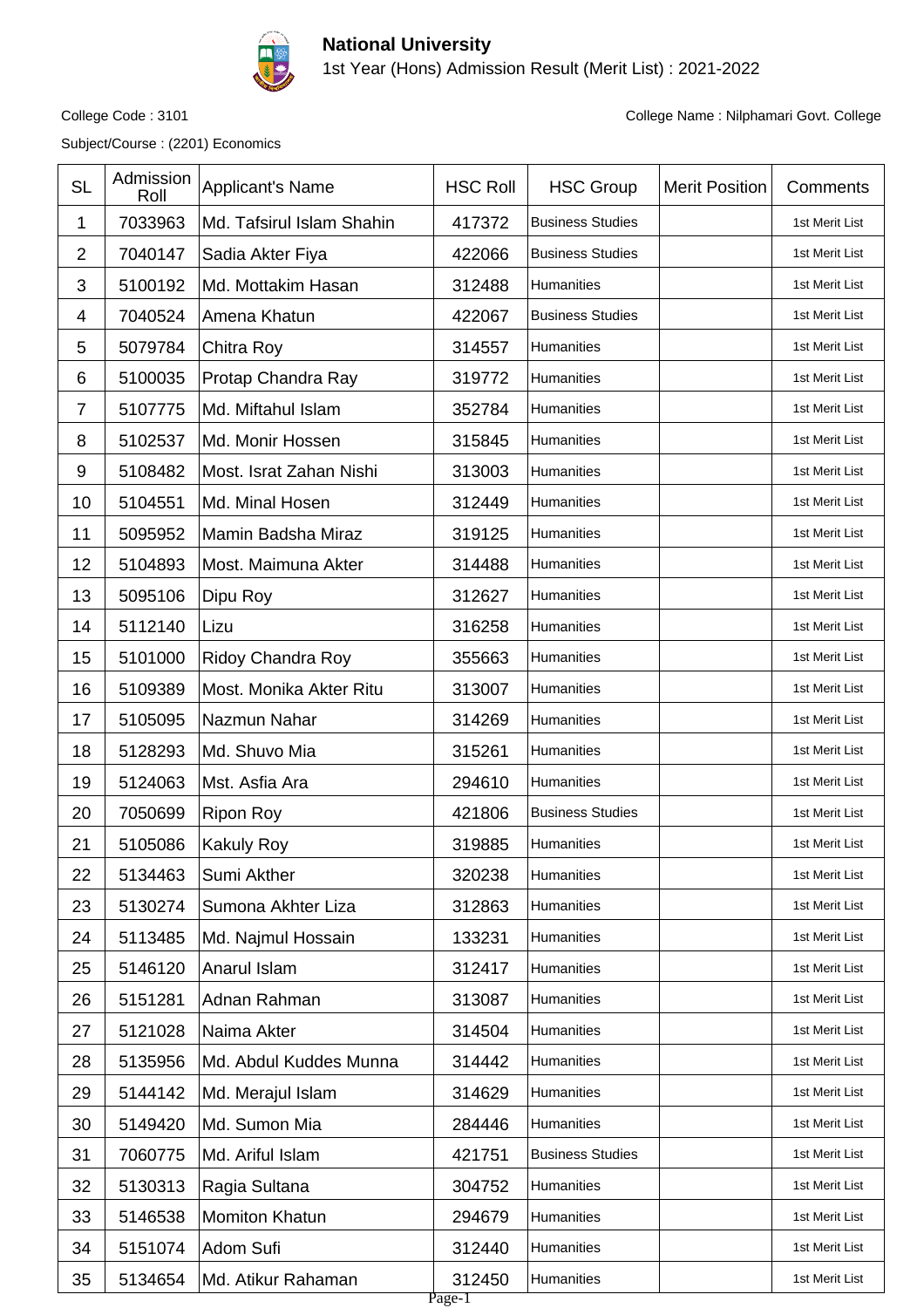

1st Year (Hons) Admission Result (Merit List) : 2021-2022

Subject/Course : (2201) Economics

| <b>SL</b> | Admission<br>Roll | Applicant's Name       | <b>HSC Roll</b>  | <b>HSC Group</b>        | <b>Merit Position</b> | Comments       |
|-----------|-------------------|------------------------|------------------|-------------------------|-----------------------|----------------|
| 36        | 5146377           | Mst. Marufa Akter      | 312913           | Humanities              |                       | 1st Merit List |
| 37        | 5157820           | <b>Ruma Akther</b>     | 312996           | Humanities              |                       | 1st Merit List |
| 38        | 3065749           | Ashraful Islam         | 603033           | Science                 |                       | 1st Merit List |
| 39        | 5160537           | Palas Chandra Ray      | 313589           | Humanities              |                       | 1st Merit List |
| 40        | 5155862           | Md. Easin Ali          | 319982           | Humanities              |                       | 1st Merit List |
| 41        | 5155284           | Tithi Rani             | 316478           | Humanities              |                       | 1st Merit List |
| 42        | 5158950           | Md. Ashikur Rahman     | 312489           | Humanities              |                       | 1st Merit List |
| 43        | 5142776           | Md. Afzal Hossain      | 299544           | Humanities              |                       | 1st Merit List |
| 44        | 5158805           | Md. Moniruzzaman Rbin  | 313186           | Humanities              |                       | 1st Merit List |
| 45        | 5159383           | Lima Akhter            | 313046           | Humanities              |                       | 1st Merit List |
| 46        | 5153236           | Md. Ashraful Islam     | 317854           | Humanities              |                       | 1st Merit List |
| 47        | 5155495           | Manik Hossain          | 314082           | Humanities              |                       | 1st Merit List |
| 48        | 5159942           | <b>Badrul Alom</b>     | 319819           | Humanities              |                       | 1st Merit List |
| 49        | 7063392           | Md. Rafiqul Islam      | 422569           | <b>Business Studies</b> |                       | 1st Merit List |
| 50        | 5160048           | Urmila Akther Tumpa    | 312807           | Humanities              |                       | 1st Merit List |
| 51        | 5167799           | <b>Biplab Roy</b>      | 288098           | Humanities              |                       | 1st Merit List |
| 52        | 5159037           | Jenifar Yesmin Jely    | 320446           | Humanities              |                       | 1st Merit List |
| 53        | 5170834           | Joy Roy                | 291813           | Humanities              |                       | 1st Merit List |
| 54        | 3079811           | Asadujjaman Rakib      | 146012           | Science                 |                       | 1st Merit List |
| 55        | 5170731           | Rana Rahman.           | 300360           | Humanities              |                       | 1st Merit List |
| 56        | 7063728           | Md. Ariful Islam       | 417674           | <b>Business Studies</b> |                       | 1st Merit List |
| 57        | 5169075           | Md. Mehedi Hossain     | 315665           | Humanities              |                       | 1st Merit List |
| 58        | 7076479           | Md. Wahiduzzaman Rohid | 421835           | <b>Business Studies</b> |                       | 1st Merit List |
| 59        | 5224284           | Most. Nazmin Nahar     | 314567           | Humanities              |                       | 1st Merit List |
| 60        | 5175769           | Forida Yasmin          | 312786           | Humanities              |                       | 1st Merit List |
| 61        | 3081031           | Sujan Ray              | 458116           | Science                 |                       | 1st Merit List |
| 62        | 5214921           | Shahin Islam           | 314664           | Humanities              |                       | 1st Merit List |
| 63        | 5217131           | Md. Arman Ali          | 312386           | Humanities              |                       | 1st Merit List |
| 64        | 5213199           | Abu Bakkar Siddik      | 317073           | Humanities              |                       | 1st Merit List |
| 65        | 3083199           | Md. Jowel Islam Sarkar | 458095           | Science                 |                       | 1st Merit List |
| 66        | 3087804           | Borsha Akter           | 145872           | Science                 |                       | 1st Merit List |
| 67        | 5194369           | Md. Rakibul Islam      | 313690           | Humanities              |                       | 1st Merit List |
| 68        | 5194615           | Labib Hosen            | 346707           | Humanities              |                       | 1st Merit List |
| 69        | 5201727           | Most. Roujatun Nahar   | 347041           | Humanities              |                       | 1st Merit List |
| 70        | 5230152           | Kabita Akther          | 296358<br>Page-2 | Humanities              |                       | 1st Merit List |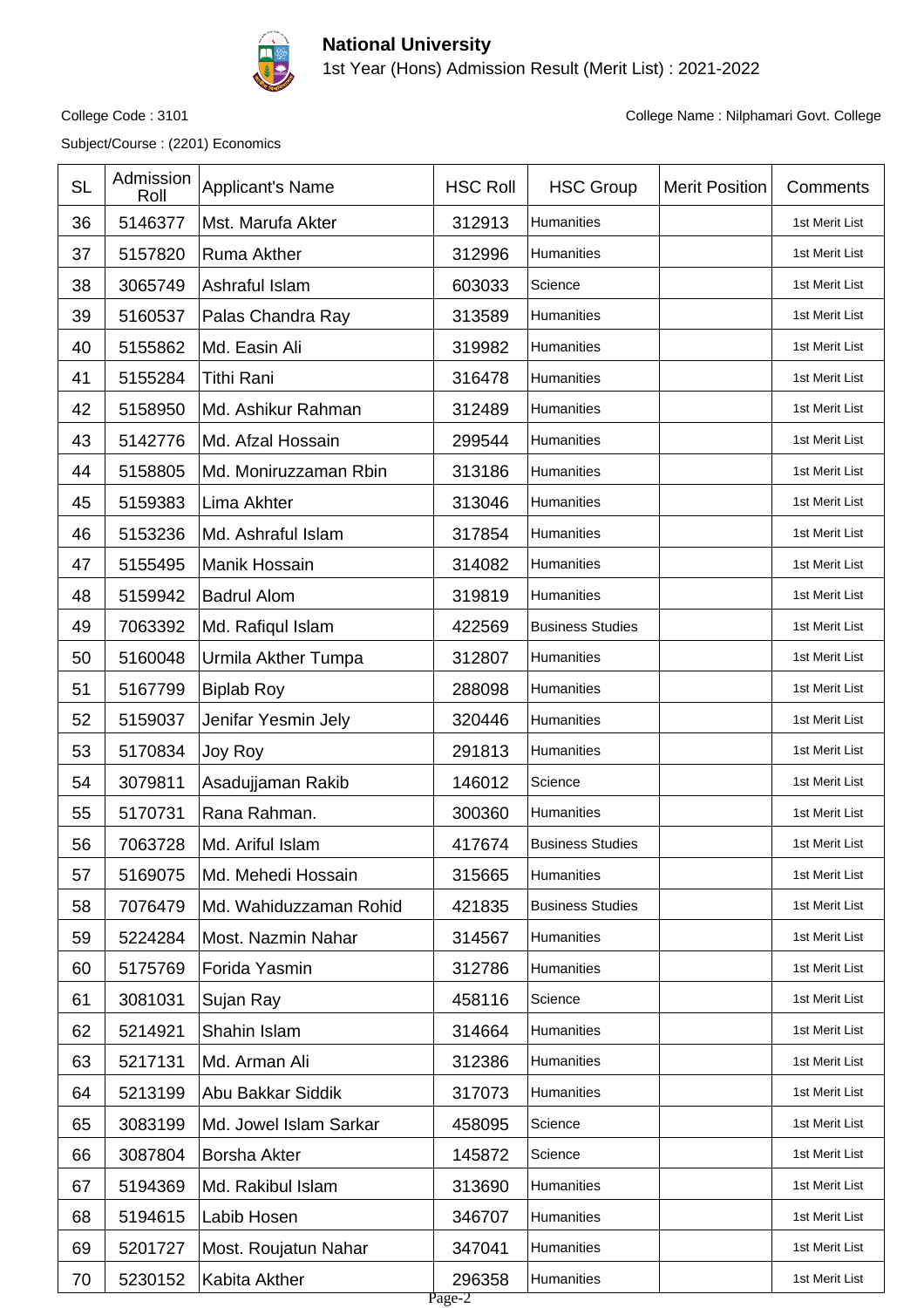

1st Year (Hons) Admission Result (Merit List) : 2021-2022

Subject/Course : (2201) Economics

| 5222408<br>312998<br>71<br>Ferdouse<br>Humanities<br>1st Merit List<br>72<br>3077719<br><b>Faysal Ahmed Fahim</b><br>458113<br>Science<br>1st Merit List<br>73<br>7074856<br>Saiful Hosen Anower<br>421863<br><b>Business Studies</b><br>1st Merit List<br>5223257<br>335974<br>74<br>Md. Nurujjaman<br>1st Merit List<br>Humanities<br>5193206<br>Hamim Rahman<br>317132<br>75<br>Humanities<br>1st Merit List |  |
|-----------------------------------------------------------------------------------------------------------------------------------------------------------------------------------------------------------------------------------------------------------------------------------------------------------------------------------------------------------------------------------------------------------------|--|
|                                                                                                                                                                                                                                                                                                                                                                                                                 |  |
|                                                                                                                                                                                                                                                                                                                                                                                                                 |  |
|                                                                                                                                                                                                                                                                                                                                                                                                                 |  |
|                                                                                                                                                                                                                                                                                                                                                                                                                 |  |
|                                                                                                                                                                                                                                                                                                                                                                                                                 |  |
| 76<br>5178213<br>Al-amin Hossain<br>315624<br>Humanities<br>1st Merit List                                                                                                                                                                                                                                                                                                                                      |  |
| 5240591<br>Konika Rani Roy<br>312665<br>77<br>Humanities<br>1st Merit List                                                                                                                                                                                                                                                                                                                                      |  |
| 5169367<br>318092<br>78<br>Sourav Roy<br>Humanities<br>1st Merit List                                                                                                                                                                                                                                                                                                                                           |  |
| 136373<br>3098554<br>Khaled Bin Khokon<br>79<br>1st Merit List<br>Science                                                                                                                                                                                                                                                                                                                                       |  |
| 5214292<br>319704<br>80<br><b>Bidhan Ray</b><br>Humanities<br>1st Merit List                                                                                                                                                                                                                                                                                                                                    |  |
| 5190096<br><b>Uttam Roy Bilash</b><br>312457<br>81<br>Humanities<br>1st Merit List                                                                                                                                                                                                                                                                                                                              |  |
| 82<br>5215977<br>Md. Mohosin Haque Shah<br>312421<br>Humanities<br>1st Merit List                                                                                                                                                                                                                                                                                                                               |  |
| 5193450<br>Md. Abdul Momin Mollah<br>314765<br>83<br>Humanities<br>1st Merit List                                                                                                                                                                                                                                                                                                                               |  |
| 7082689<br>422058<br>84<br>Anika Akram Rima<br><b>Business Studies</b><br>1st Merit List                                                                                                                                                                                                                                                                                                                        |  |
| 85<br>5206347<br>Champa Rani Roy<br>312901<br>Humanities<br>1st Merit List                                                                                                                                                                                                                                                                                                                                      |  |
| 5226633<br>Mst. Papri Akter<br>313276<br>86<br>Humanities<br>1st Merit List                                                                                                                                                                                                                                                                                                                                     |  |
| 5190319<br>Biplob Hossain.<br>315660<br>87<br>Humanities<br>1st Merit List                                                                                                                                                                                                                                                                                                                                      |  |
| 88<br>5170843<br>Most. Arifa Easmin Eity<br>314382<br>Humanities<br>1st Merit List                                                                                                                                                                                                                                                                                                                              |  |
| 5213691<br>Md. Shamim Hosain<br>138270<br>89<br>Humanities<br>1st Merit List                                                                                                                                                                                                                                                                                                                                    |  |
| 5176101<br>312934<br>90<br>Krishna Roy<br>Humanities<br>1st Merit List                                                                                                                                                                                                                                                                                                                                          |  |
| 91<br>5222381<br>Manisa Akter<br>312152<br>Humanities<br>1st Merit List                                                                                                                                                                                                                                                                                                                                         |  |
| 312908<br>Humanities<br>92<br>5246599<br>Resma Akther<br>1st Merit List                                                                                                                                                                                                                                                                                                                                         |  |
| 93<br>3099470<br>Sattan Chandra Roy<br>147890<br>Science<br>1st Merit List                                                                                                                                                                                                                                                                                                                                      |  |
| 7087075<br>Ashik Hosen<br>94<br>421827<br><b>Business Studies</b><br>1st Merit List                                                                                                                                                                                                                                                                                                                             |  |
| 3129920<br>Md. Abdur Rahim<br>458163<br>1st Merit List<br>95<br>Science                                                                                                                                                                                                                                                                                                                                         |  |
| 96<br>7072474<br>Most. Jiyasmin Aktar Juli<br>421899<br><b>Business Studies</b><br>1st Merit List                                                                                                                                                                                                                                                                                                               |  |
| 5300463<br>Md. Samiur Rahman<br>314088<br>97<br>Humanities<br>1st Merit List                                                                                                                                                                                                                                                                                                                                    |  |
| 5245175<br>Md. Morsalin Islam<br>296282<br>Humanities<br>98<br>1st Merit List                                                                                                                                                                                                                                                                                                                                   |  |
| 99<br>5247100<br>Sadhona Rani Roy<br>312987<br>Humanities<br>1st Merit List                                                                                                                                                                                                                                                                                                                                     |  |
| 5247284<br>Shewli Akther<br>313002<br>Humanities<br>100<br>1st Merit List                                                                                                                                                                                                                                                                                                                                       |  |
| 5242139<br>Md. Ashikur Rahman<br>312485<br>Humanities<br>101<br>1st Merit List                                                                                                                                                                                                                                                                                                                                  |  |
| 102<br>5242774<br>Bhabani Roy<br>300901<br>Humanities<br>1st Merit List                                                                                                                                                                                                                                                                                                                                         |  |
| Khushi Akther<br>294548<br>103<br>5245747<br>Humanities<br>1st Merit List                                                                                                                                                                                                                                                                                                                                       |  |
| 3126206<br>458101<br>104<br>Saju Islam<br>Science<br>1st Merit List                                                                                                                                                                                                                                                                                                                                             |  |
| Mst. Ummay Salma<br>105<br>7107985<br>421893<br><b>Business Studies</b><br>1st Merit List<br>Page-3                                                                                                                                                                                                                                                                                                             |  |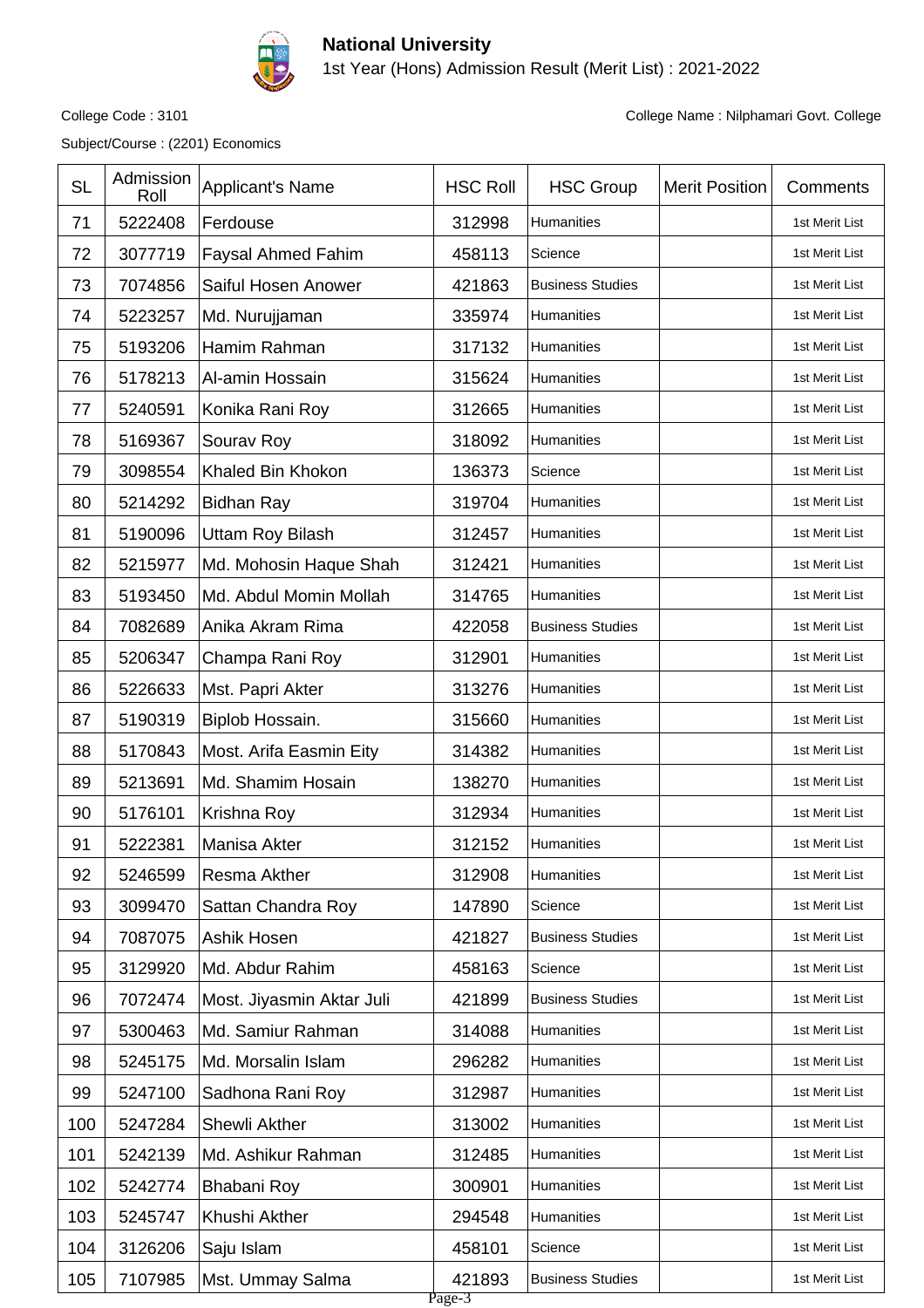

1st Year (Hons) Admission Result (Merit List) : 2021-2022

Subject/Course : (2201) Economics

| <b>SL</b> | Admission<br>Roll | <b>Applicant's Name</b> | <b>HSC Roll</b>  | <b>HSC Group</b>        | <b>Merit Position</b> | Comments       |
|-----------|-------------------|-------------------------|------------------|-------------------------|-----------------------|----------------|
| 106       | 5246977           | Asmaul Husna Mouri      | 312763           | Humanities              |                       | 1st Merit List |
| 107       | 5002869           | Md. Shakil Mia          | 317524           | Humanities              |                       | 1st Merit List |
| 108       | 5009002           | Selim Babu              | 317038           | Humanities              |                       | 1st Merit List |
| 109       | 5278968           | Jewel Rahoman           | 317051           | Humanities              |                       | 1st Merit List |
| 110       | 5271547           | Laboni Roy              | 343721           | Humanities              |                       | 1st Merit List |
| 111       | 7002102           | Md. Morsalin Islam      | 421869           | <b>Business Studies</b> |                       | 1st Merit List |
| 112       | 5011696           | Md. Shishir Islam Sumon | 950476           | Humanities              |                       | 1st Merit List |
| 113       | 5009526           | Md. Maruf Billah        | 297282           | Humanities              |                       | 1st Merit List |
| 114       | 5006718           | Most. Asma Begum        | 355888           | Humanities              |                       | 1st Merit List |
| 115       | 5011500           | Robiul Islam            | 318408           | Humanities              |                       | 1st Merit List |
| 116       | 3005877           | Nahina Mahfuz Toma      | 142464           | Science                 |                       | 1st Merit List |
| 117       | 5009787           | Alamin Islam            | 315671           | Humanities              |                       | 1st Merit List |
| 118       | 5005936           | Lima Akter              | 313063           | Humanities              |                       | 1st Merit List |
| 119       | 5015142           | Afsana Asika Nurani     | 316914           | Humanities              |                       | 1st Merit List |
| 120       | 5009806           | Sourov Roy              | 355665           | Humanities              |                       | 1st Merit List |
| 121       | 5038202           | Shahjahan Ali           | 336002           | Humanities              |                       | 1st Merit List |
| 122       | 5016539           | Hasmin Akter            | 313270           | Humanities              |                       | 1st Merit List |
| 123       | 5036120           | <b>Rimu Aktar</b>       | 318239           | Humanities              |                       | 1st Merit List |
| 124       | 5030629           | Fatema Akter            | 312977           | Humanities              |                       | 1st Merit List |
| 125       | 5021040           | Mst. Nasrin Khanam      | 312833           | Humanities              |                       | 1st Merit List |
| 126       | 5032361           | Lima Akter              | 312991           | Humanities              |                       | 1st Merit List |
| 127       | 5045085           | Kamrun Nahar Kona       | 312751           | Humanities              |                       | 1st Merit List |
| 128       | 5032048           | Popi Akter              | 312995           | Humanities              |                       | 1st Merit List |
| 129       | 5037545           | Dipti Rani Ray          | 343322           | Humanities              |                       | 1st Merit List |
| 130       | 5035499           | Afsana Yesmin Ritu      | 312771           | Humanities              |                       | 1st Merit List |
| 131       | 3018038           | Shaeid Khan             | 137275           | Science                 |                       | 1st Merit List |
| 132       | 5053376           | Md. Asraful Islam       | 319097           | Humanities              |                       | 1st Merit List |
| 133       | 5056443           | Md. Amit Hasan          | 300703           | Humanities              |                       | 1st Merit List |
| 134       | 5055983           | Md. Masud Rana          | 296291           | Humanities              |                       | 1st Merit List |
| 135       | 5062198           | Pitambor Chandro Ray    | 320178           | Humanities              |                       | 1st Merit List |
| 136       | 5062429           | Md. Naime Islam         | 300779           | Humanities              |                       | 1st Merit List |
| 137       | 5062438           | Md. Nur Alam            | 314092           | Humanities              |                       | 1st Merit List |
| 138       | 7025497           | Md. Nahidul Islam Nisan | 421919           | <b>Business Studies</b> |                       | 1st Merit List |
| 139       | 5077393           | Rajiya Sulthana         | 312944           | Humanities              |                       | 1st Merit List |
| 140       | 5064490           | Shudanshu Kumar Ray     | 315639<br>Page-4 | Humanities              |                       | 1st Merit List |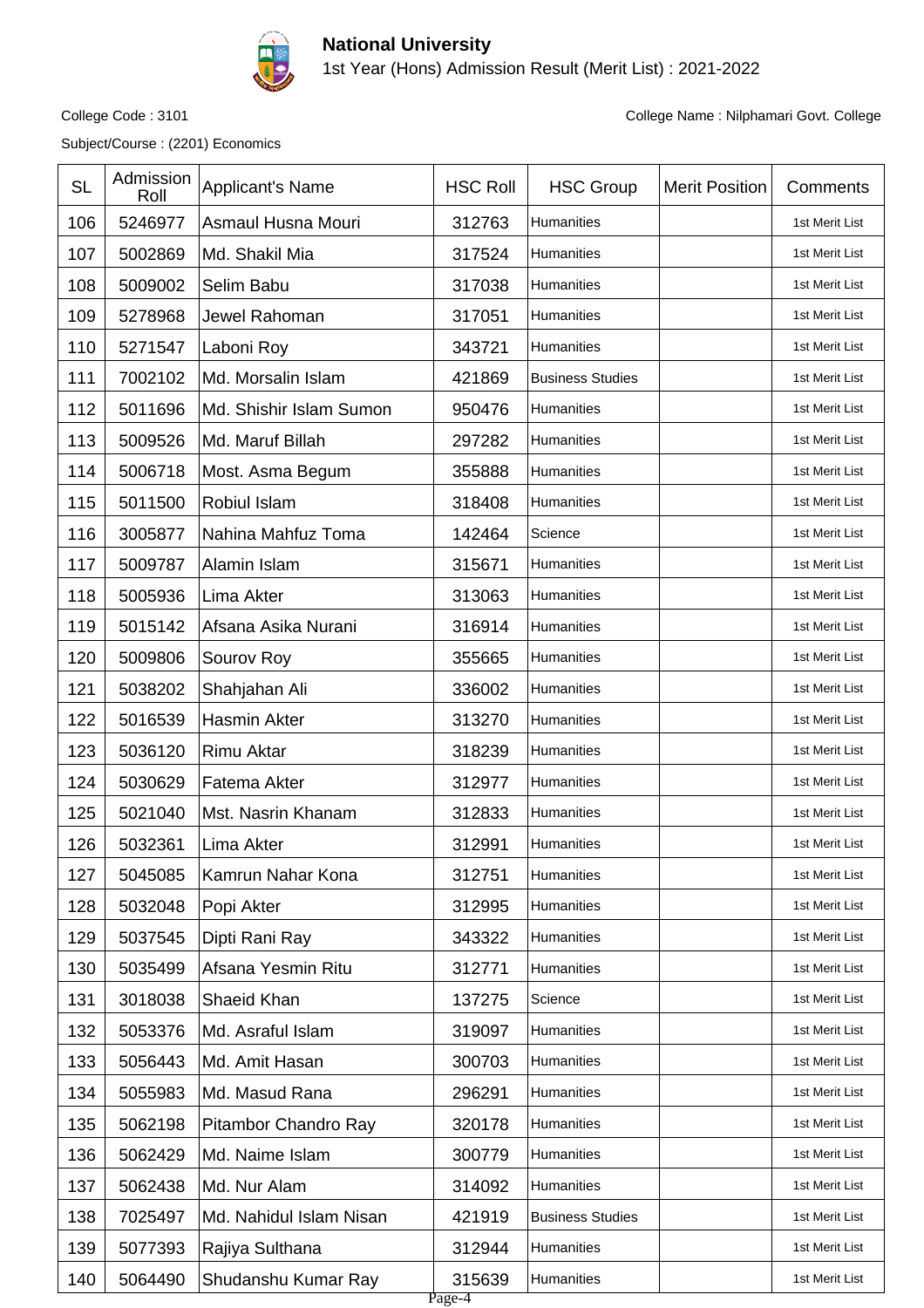

1st Year (Hons) Admission Result (Merit List) : 2021-2022

Subject/Course : (2201) Economics

| 5087444<br>141<br>Mst. Narjuma Khatun<br>318444<br>Humanities<br>1st Merit List<br>142<br>5074856<br>Md. Raknuzzaman<br>318093<br>Humanities<br>1st Merit List<br>143<br>3025545<br>Adila Israt Antu<br>140104<br>Science<br>1st Merit List<br>144<br>5279608<br>314096<br>Joynto Roy<br>Humanities<br>1st Merit List<br>145<br>5267126<br>Ronjina Akter<br>316145<br>Humanities<br>1st Merit List<br>3174666<br>146<br>Md. Ariful Islam Nobin<br>145435<br>Science<br>1st Merit List<br>147<br>5290931<br>343182<br>Polash Roy<br>Humanities<br>1st Merit List<br>148<br>5300271<br>Khadija Akter<br>312970<br>Humanities<br>1st Merit List<br>314770<br>149<br>5274552<br>Saju Islam<br>Humanities<br>1st Merit List<br>7113831<br>Ananda Chandra<br>419153<br>150<br><b>Business Studies</b><br>1st Merit List<br>151<br>5300442<br>Nirmol Chandra Roy<br>316577<br>Humanities<br>1st Merit List<br>152<br>Md. Masud Rana<br>5274824<br>291812<br>Humanities<br>1st Merit List<br>153<br>7124246<br>422642<br>Mahabuba Khatun<br><b>Business Studies</b><br>1st Merit List<br>5285334<br>290119<br>154<br>Md. Kamrul Hasan Sourav<br>Humanities<br>1st Merit List<br>155<br>5242712<br>Nitai Roy<br>297482<br>Humanities<br>1st Merit List<br>156<br>5300834<br>291809<br>Humanities<br>Md. Amiruzzaman Bappy<br>1st Merit List<br>7107202<br>157<br>Md. Taijuddin<br>421755<br><b>Business Studies</b><br>1st Merit List<br>158<br>5298526<br>Himanshu Chandro Ray<br>315191<br>Humanities<br>1st Merit List<br>159<br>5269346<br>Md. Pearul Islam<br>294889<br>Humanities<br>1st Merit List<br>160<br>3161412<br>140536<br>Tabassum Mostarin Mrittika<br>Science<br>1st Merit List<br>161<br>5278881<br>314628<br>Proshanto Kumar Roy<br>Humanities<br>1st Merit List<br>162<br>5271291<br>Humanities<br>Mst. Ayasha Siddika<br>312158<br>1st Merit List<br>163<br>5272443<br>316245<br>Tomalika Khanom Rinky<br>Humanities<br>1st Merit List<br>164<br>5267515<br>Md. Sopon Islam<br>275029<br>Humanities<br>1st Merit List<br>165<br>5074608<br>Md. Fazle Rabbi<br>289506<br>Humanities<br>1st Merit List<br>166<br>5277029<br>Md. Ahosan Habib Saju<br>313182<br>Humanities<br>1st Merit List<br>5186269<br>167<br>Liakat Ali<br>295398<br>Humanities<br>1st Merit List<br>168<br>3162507<br>Md. Rafiq Uddin<br>147890<br>Science<br>1st Merit List<br>169<br>5267485<br>316613<br>Ramjan Ali<br>1st Merit List<br>Humanities<br>Pail Kaniz Shuchi<br>312706<br>170<br>5290760<br>Humanities<br>1st Merit List<br>5285028<br>Hridoy Kundu<br>314772<br>Humanities<br>171<br>1st Merit List<br>5129703<br>Sushmita Roy Rely<br>294696<br>172<br>Humanities<br>1st Merit List<br>173<br>3090324<br>Most. Sanjida Khatun<br>136054<br>Science<br>1st Merit List<br>3096347<br>Coyan Chandra Roy<br>458015<br>174<br>Science<br>1st Merit List<br>5204009<br>Md. Rayhan Islam<br>315949<br>175<br>Humanities<br>1st Merit List | <b>SL</b> | Admission<br>Roll | Applicant's Name | <b>HSC Roll</b> | <b>HSC Group</b> | <b>Merit Position</b> | Comments |
|------------------------------------------------------------------------------------------------------------------------------------------------------------------------------------------------------------------------------------------------------------------------------------------------------------------------------------------------------------------------------------------------------------------------------------------------------------------------------------------------------------------------------------------------------------------------------------------------------------------------------------------------------------------------------------------------------------------------------------------------------------------------------------------------------------------------------------------------------------------------------------------------------------------------------------------------------------------------------------------------------------------------------------------------------------------------------------------------------------------------------------------------------------------------------------------------------------------------------------------------------------------------------------------------------------------------------------------------------------------------------------------------------------------------------------------------------------------------------------------------------------------------------------------------------------------------------------------------------------------------------------------------------------------------------------------------------------------------------------------------------------------------------------------------------------------------------------------------------------------------------------------------------------------------------------------------------------------------------------------------------------------------------------------------------------------------------------------------------------------------------------------------------------------------------------------------------------------------------------------------------------------------------------------------------------------------------------------------------------------------------------------------------------------------------------------------------------------------------------------------------------------------------------------------------------------------------------------------------------------------------------------------------------------------------------------------------------------------------------------------------------------------------------------------------------------------------------------------------------------------------------------------------------------------------------|-----------|-------------------|------------------|-----------------|------------------|-----------------------|----------|
|                                                                                                                                                                                                                                                                                                                                                                                                                                                                                                                                                                                                                                                                                                                                                                                                                                                                                                                                                                                                                                                                                                                                                                                                                                                                                                                                                                                                                                                                                                                                                                                                                                                                                                                                                                                                                                                                                                                                                                                                                                                                                                                                                                                                                                                                                                                                                                                                                                                                                                                                                                                                                                                                                                                                                                                                                                                                                                                                    |           |                   |                  |                 |                  |                       |          |
|                                                                                                                                                                                                                                                                                                                                                                                                                                                                                                                                                                                                                                                                                                                                                                                                                                                                                                                                                                                                                                                                                                                                                                                                                                                                                                                                                                                                                                                                                                                                                                                                                                                                                                                                                                                                                                                                                                                                                                                                                                                                                                                                                                                                                                                                                                                                                                                                                                                                                                                                                                                                                                                                                                                                                                                                                                                                                                                                    |           |                   |                  |                 |                  |                       |          |
|                                                                                                                                                                                                                                                                                                                                                                                                                                                                                                                                                                                                                                                                                                                                                                                                                                                                                                                                                                                                                                                                                                                                                                                                                                                                                                                                                                                                                                                                                                                                                                                                                                                                                                                                                                                                                                                                                                                                                                                                                                                                                                                                                                                                                                                                                                                                                                                                                                                                                                                                                                                                                                                                                                                                                                                                                                                                                                                                    |           |                   |                  |                 |                  |                       |          |
|                                                                                                                                                                                                                                                                                                                                                                                                                                                                                                                                                                                                                                                                                                                                                                                                                                                                                                                                                                                                                                                                                                                                                                                                                                                                                                                                                                                                                                                                                                                                                                                                                                                                                                                                                                                                                                                                                                                                                                                                                                                                                                                                                                                                                                                                                                                                                                                                                                                                                                                                                                                                                                                                                                                                                                                                                                                                                                                                    |           |                   |                  |                 |                  |                       |          |
|                                                                                                                                                                                                                                                                                                                                                                                                                                                                                                                                                                                                                                                                                                                                                                                                                                                                                                                                                                                                                                                                                                                                                                                                                                                                                                                                                                                                                                                                                                                                                                                                                                                                                                                                                                                                                                                                                                                                                                                                                                                                                                                                                                                                                                                                                                                                                                                                                                                                                                                                                                                                                                                                                                                                                                                                                                                                                                                                    |           |                   |                  |                 |                  |                       |          |
|                                                                                                                                                                                                                                                                                                                                                                                                                                                                                                                                                                                                                                                                                                                                                                                                                                                                                                                                                                                                                                                                                                                                                                                                                                                                                                                                                                                                                                                                                                                                                                                                                                                                                                                                                                                                                                                                                                                                                                                                                                                                                                                                                                                                                                                                                                                                                                                                                                                                                                                                                                                                                                                                                                                                                                                                                                                                                                                                    |           |                   |                  |                 |                  |                       |          |
|                                                                                                                                                                                                                                                                                                                                                                                                                                                                                                                                                                                                                                                                                                                                                                                                                                                                                                                                                                                                                                                                                                                                                                                                                                                                                                                                                                                                                                                                                                                                                                                                                                                                                                                                                                                                                                                                                                                                                                                                                                                                                                                                                                                                                                                                                                                                                                                                                                                                                                                                                                                                                                                                                                                                                                                                                                                                                                                                    |           |                   |                  |                 |                  |                       |          |
|                                                                                                                                                                                                                                                                                                                                                                                                                                                                                                                                                                                                                                                                                                                                                                                                                                                                                                                                                                                                                                                                                                                                                                                                                                                                                                                                                                                                                                                                                                                                                                                                                                                                                                                                                                                                                                                                                                                                                                                                                                                                                                                                                                                                                                                                                                                                                                                                                                                                                                                                                                                                                                                                                                                                                                                                                                                                                                                                    |           |                   |                  |                 |                  |                       |          |
|                                                                                                                                                                                                                                                                                                                                                                                                                                                                                                                                                                                                                                                                                                                                                                                                                                                                                                                                                                                                                                                                                                                                                                                                                                                                                                                                                                                                                                                                                                                                                                                                                                                                                                                                                                                                                                                                                                                                                                                                                                                                                                                                                                                                                                                                                                                                                                                                                                                                                                                                                                                                                                                                                                                                                                                                                                                                                                                                    |           |                   |                  |                 |                  |                       |          |
|                                                                                                                                                                                                                                                                                                                                                                                                                                                                                                                                                                                                                                                                                                                                                                                                                                                                                                                                                                                                                                                                                                                                                                                                                                                                                                                                                                                                                                                                                                                                                                                                                                                                                                                                                                                                                                                                                                                                                                                                                                                                                                                                                                                                                                                                                                                                                                                                                                                                                                                                                                                                                                                                                                                                                                                                                                                                                                                                    |           |                   |                  |                 |                  |                       |          |
|                                                                                                                                                                                                                                                                                                                                                                                                                                                                                                                                                                                                                                                                                                                                                                                                                                                                                                                                                                                                                                                                                                                                                                                                                                                                                                                                                                                                                                                                                                                                                                                                                                                                                                                                                                                                                                                                                                                                                                                                                                                                                                                                                                                                                                                                                                                                                                                                                                                                                                                                                                                                                                                                                                                                                                                                                                                                                                                                    |           |                   |                  |                 |                  |                       |          |
|                                                                                                                                                                                                                                                                                                                                                                                                                                                                                                                                                                                                                                                                                                                                                                                                                                                                                                                                                                                                                                                                                                                                                                                                                                                                                                                                                                                                                                                                                                                                                                                                                                                                                                                                                                                                                                                                                                                                                                                                                                                                                                                                                                                                                                                                                                                                                                                                                                                                                                                                                                                                                                                                                                                                                                                                                                                                                                                                    |           |                   |                  |                 |                  |                       |          |
|                                                                                                                                                                                                                                                                                                                                                                                                                                                                                                                                                                                                                                                                                                                                                                                                                                                                                                                                                                                                                                                                                                                                                                                                                                                                                                                                                                                                                                                                                                                                                                                                                                                                                                                                                                                                                                                                                                                                                                                                                                                                                                                                                                                                                                                                                                                                                                                                                                                                                                                                                                                                                                                                                                                                                                                                                                                                                                                                    |           |                   |                  |                 |                  |                       |          |
|                                                                                                                                                                                                                                                                                                                                                                                                                                                                                                                                                                                                                                                                                                                                                                                                                                                                                                                                                                                                                                                                                                                                                                                                                                                                                                                                                                                                                                                                                                                                                                                                                                                                                                                                                                                                                                                                                                                                                                                                                                                                                                                                                                                                                                                                                                                                                                                                                                                                                                                                                                                                                                                                                                                                                                                                                                                                                                                                    |           |                   |                  |                 |                  |                       |          |
|                                                                                                                                                                                                                                                                                                                                                                                                                                                                                                                                                                                                                                                                                                                                                                                                                                                                                                                                                                                                                                                                                                                                                                                                                                                                                                                                                                                                                                                                                                                                                                                                                                                                                                                                                                                                                                                                                                                                                                                                                                                                                                                                                                                                                                                                                                                                                                                                                                                                                                                                                                                                                                                                                                                                                                                                                                                                                                                                    |           |                   |                  |                 |                  |                       |          |
|                                                                                                                                                                                                                                                                                                                                                                                                                                                                                                                                                                                                                                                                                                                                                                                                                                                                                                                                                                                                                                                                                                                                                                                                                                                                                                                                                                                                                                                                                                                                                                                                                                                                                                                                                                                                                                                                                                                                                                                                                                                                                                                                                                                                                                                                                                                                                                                                                                                                                                                                                                                                                                                                                                                                                                                                                                                                                                                                    |           |                   |                  |                 |                  |                       |          |
|                                                                                                                                                                                                                                                                                                                                                                                                                                                                                                                                                                                                                                                                                                                                                                                                                                                                                                                                                                                                                                                                                                                                                                                                                                                                                                                                                                                                                                                                                                                                                                                                                                                                                                                                                                                                                                                                                                                                                                                                                                                                                                                                                                                                                                                                                                                                                                                                                                                                                                                                                                                                                                                                                                                                                                                                                                                                                                                                    |           |                   |                  |                 |                  |                       |          |
|                                                                                                                                                                                                                                                                                                                                                                                                                                                                                                                                                                                                                                                                                                                                                                                                                                                                                                                                                                                                                                                                                                                                                                                                                                                                                                                                                                                                                                                                                                                                                                                                                                                                                                                                                                                                                                                                                                                                                                                                                                                                                                                                                                                                                                                                                                                                                                                                                                                                                                                                                                                                                                                                                                                                                                                                                                                                                                                                    |           |                   |                  |                 |                  |                       |          |
|                                                                                                                                                                                                                                                                                                                                                                                                                                                                                                                                                                                                                                                                                                                                                                                                                                                                                                                                                                                                                                                                                                                                                                                                                                                                                                                                                                                                                                                                                                                                                                                                                                                                                                                                                                                                                                                                                                                                                                                                                                                                                                                                                                                                                                                                                                                                                                                                                                                                                                                                                                                                                                                                                                                                                                                                                                                                                                                                    |           |                   |                  |                 |                  |                       |          |
|                                                                                                                                                                                                                                                                                                                                                                                                                                                                                                                                                                                                                                                                                                                                                                                                                                                                                                                                                                                                                                                                                                                                                                                                                                                                                                                                                                                                                                                                                                                                                                                                                                                                                                                                                                                                                                                                                                                                                                                                                                                                                                                                                                                                                                                                                                                                                                                                                                                                                                                                                                                                                                                                                                                                                                                                                                                                                                                                    |           |                   |                  |                 |                  |                       |          |
|                                                                                                                                                                                                                                                                                                                                                                                                                                                                                                                                                                                                                                                                                                                                                                                                                                                                                                                                                                                                                                                                                                                                                                                                                                                                                                                                                                                                                                                                                                                                                                                                                                                                                                                                                                                                                                                                                                                                                                                                                                                                                                                                                                                                                                                                                                                                                                                                                                                                                                                                                                                                                                                                                                                                                                                                                                                                                                                                    |           |                   |                  |                 |                  |                       |          |
|                                                                                                                                                                                                                                                                                                                                                                                                                                                                                                                                                                                                                                                                                                                                                                                                                                                                                                                                                                                                                                                                                                                                                                                                                                                                                                                                                                                                                                                                                                                                                                                                                                                                                                                                                                                                                                                                                                                                                                                                                                                                                                                                                                                                                                                                                                                                                                                                                                                                                                                                                                                                                                                                                                                                                                                                                                                                                                                                    |           |                   |                  |                 |                  |                       |          |
|                                                                                                                                                                                                                                                                                                                                                                                                                                                                                                                                                                                                                                                                                                                                                                                                                                                                                                                                                                                                                                                                                                                                                                                                                                                                                                                                                                                                                                                                                                                                                                                                                                                                                                                                                                                                                                                                                                                                                                                                                                                                                                                                                                                                                                                                                                                                                                                                                                                                                                                                                                                                                                                                                                                                                                                                                                                                                                                                    |           |                   |                  |                 |                  |                       |          |
|                                                                                                                                                                                                                                                                                                                                                                                                                                                                                                                                                                                                                                                                                                                                                                                                                                                                                                                                                                                                                                                                                                                                                                                                                                                                                                                                                                                                                                                                                                                                                                                                                                                                                                                                                                                                                                                                                                                                                                                                                                                                                                                                                                                                                                                                                                                                                                                                                                                                                                                                                                                                                                                                                                                                                                                                                                                                                                                                    |           |                   |                  |                 |                  |                       |          |
|                                                                                                                                                                                                                                                                                                                                                                                                                                                                                                                                                                                                                                                                                                                                                                                                                                                                                                                                                                                                                                                                                                                                                                                                                                                                                                                                                                                                                                                                                                                                                                                                                                                                                                                                                                                                                                                                                                                                                                                                                                                                                                                                                                                                                                                                                                                                                                                                                                                                                                                                                                                                                                                                                                                                                                                                                                                                                                                                    |           |                   |                  |                 |                  |                       |          |
|                                                                                                                                                                                                                                                                                                                                                                                                                                                                                                                                                                                                                                                                                                                                                                                                                                                                                                                                                                                                                                                                                                                                                                                                                                                                                                                                                                                                                                                                                                                                                                                                                                                                                                                                                                                                                                                                                                                                                                                                                                                                                                                                                                                                                                                                                                                                                                                                                                                                                                                                                                                                                                                                                                                                                                                                                                                                                                                                    |           |                   |                  |                 |                  |                       |          |
|                                                                                                                                                                                                                                                                                                                                                                                                                                                                                                                                                                                                                                                                                                                                                                                                                                                                                                                                                                                                                                                                                                                                                                                                                                                                                                                                                                                                                                                                                                                                                                                                                                                                                                                                                                                                                                                                                                                                                                                                                                                                                                                                                                                                                                                                                                                                                                                                                                                                                                                                                                                                                                                                                                                                                                                                                                                                                                                                    |           |                   |                  |                 |                  |                       |          |
|                                                                                                                                                                                                                                                                                                                                                                                                                                                                                                                                                                                                                                                                                                                                                                                                                                                                                                                                                                                                                                                                                                                                                                                                                                                                                                                                                                                                                                                                                                                                                                                                                                                                                                                                                                                                                                                                                                                                                                                                                                                                                                                                                                                                                                                                                                                                                                                                                                                                                                                                                                                                                                                                                                                                                                                                                                                                                                                                    |           |                   |                  |                 |                  |                       |          |
|                                                                                                                                                                                                                                                                                                                                                                                                                                                                                                                                                                                                                                                                                                                                                                                                                                                                                                                                                                                                                                                                                                                                                                                                                                                                                                                                                                                                                                                                                                                                                                                                                                                                                                                                                                                                                                                                                                                                                                                                                                                                                                                                                                                                                                                                                                                                                                                                                                                                                                                                                                                                                                                                                                                                                                                                                                                                                                                                    |           |                   |                  |                 |                  |                       |          |
|                                                                                                                                                                                                                                                                                                                                                                                                                                                                                                                                                                                                                                                                                                                                                                                                                                                                                                                                                                                                                                                                                                                                                                                                                                                                                                                                                                                                                                                                                                                                                                                                                                                                                                                                                                                                                                                                                                                                                                                                                                                                                                                                                                                                                                                                                                                                                                                                                                                                                                                                                                                                                                                                                                                                                                                                                                                                                                                                    |           |                   |                  |                 |                  |                       |          |
|                                                                                                                                                                                                                                                                                                                                                                                                                                                                                                                                                                                                                                                                                                                                                                                                                                                                                                                                                                                                                                                                                                                                                                                                                                                                                                                                                                                                                                                                                                                                                                                                                                                                                                                                                                                                                                                                                                                                                                                                                                                                                                                                                                                                                                                                                                                                                                                                                                                                                                                                                                                                                                                                                                                                                                                                                                                                                                                                    |           |                   |                  |                 |                  |                       |          |
|                                                                                                                                                                                                                                                                                                                                                                                                                                                                                                                                                                                                                                                                                                                                                                                                                                                                                                                                                                                                                                                                                                                                                                                                                                                                                                                                                                                                                                                                                                                                                                                                                                                                                                                                                                                                                                                                                                                                                                                                                                                                                                                                                                                                                                                                                                                                                                                                                                                                                                                                                                                                                                                                                                                                                                                                                                                                                                                                    |           |                   |                  |                 |                  |                       |          |
|                                                                                                                                                                                                                                                                                                                                                                                                                                                                                                                                                                                                                                                                                                                                                                                                                                                                                                                                                                                                                                                                                                                                                                                                                                                                                                                                                                                                                                                                                                                                                                                                                                                                                                                                                                                                                                                                                                                                                                                                                                                                                                                                                                                                                                                                                                                                                                                                                                                                                                                                                                                                                                                                                                                                                                                                                                                                                                                                    |           |                   |                  |                 |                  |                       |          |
|                                                                                                                                                                                                                                                                                                                                                                                                                                                                                                                                                                                                                                                                                                                                                                                                                                                                                                                                                                                                                                                                                                                                                                                                                                                                                                                                                                                                                                                                                                                                                                                                                                                                                                                                                                                                                                                                                                                                                                                                                                                                                                                                                                                                                                                                                                                                                                                                                                                                                                                                                                                                                                                                                                                                                                                                                                                                                                                                    |           |                   |                  |                 |                  |                       |          |
| Page-5                                                                                                                                                                                                                                                                                                                                                                                                                                                                                                                                                                                                                                                                                                                                                                                                                                                                                                                                                                                                                                                                                                                                                                                                                                                                                                                                                                                                                                                                                                                                                                                                                                                                                                                                                                                                                                                                                                                                                                                                                                                                                                                                                                                                                                                                                                                                                                                                                                                                                                                                                                                                                                                                                                                                                                                                                                                                                                                             |           |                   |                  |                 |                  |                       |          |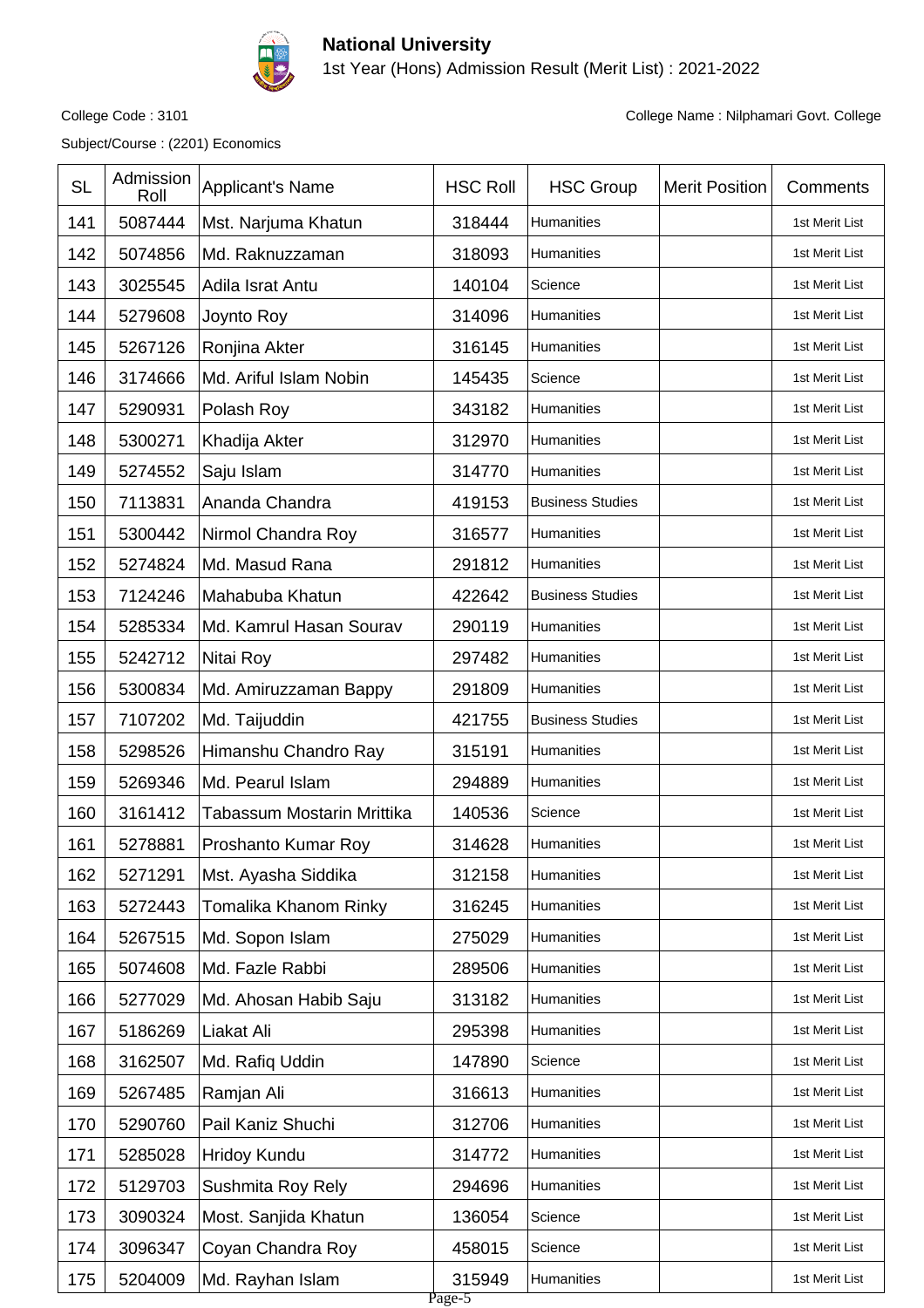

#### **National University** 1st Year (Hons) Admission Result (Merit List) : 2021-2022

Subject/Course : (2201) Economics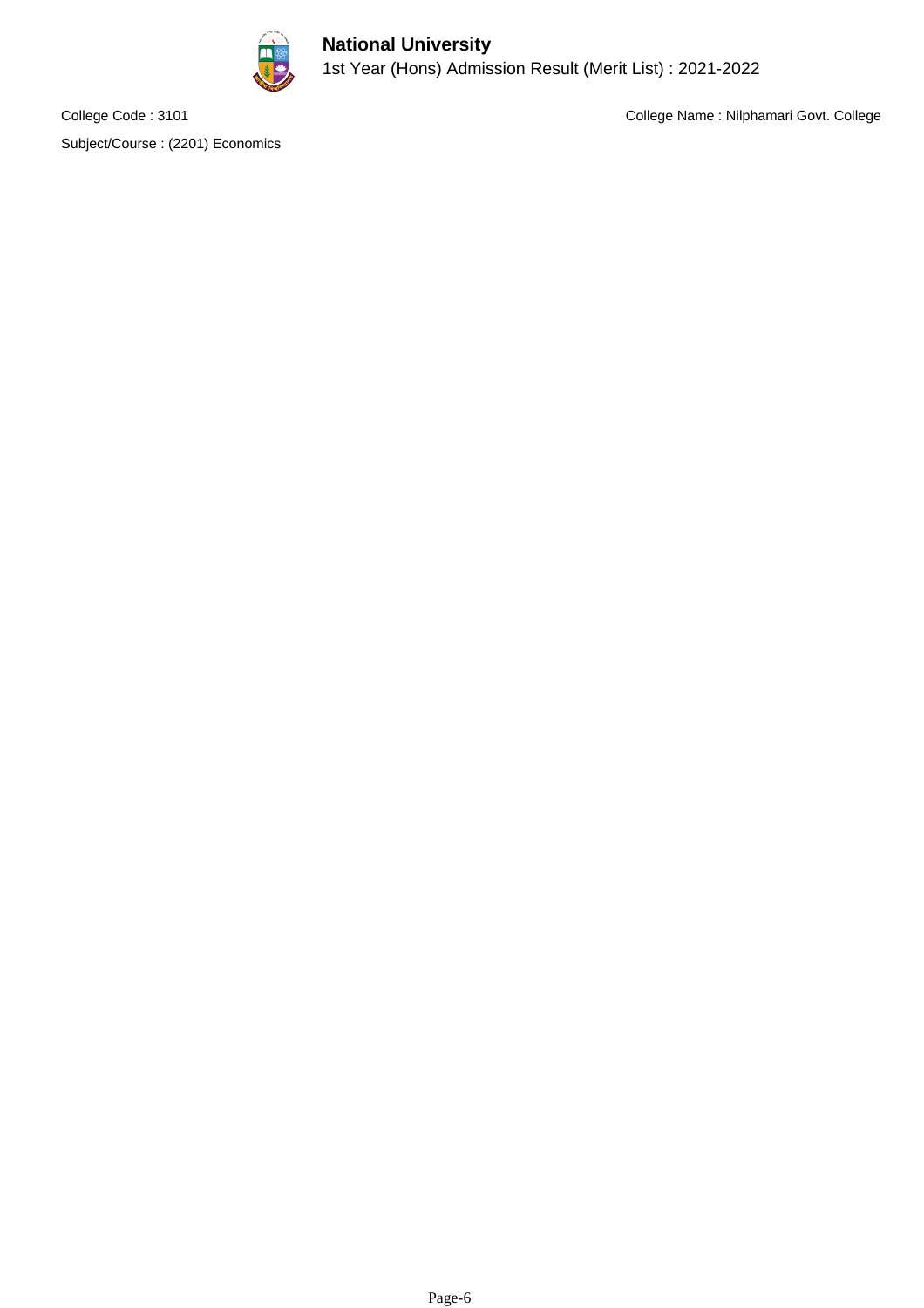

1st Year (Hons) Admission Result (Merit List) : 2021-2022

Subject/Course : (2501) Accounting

| <b>SL</b>      | Admission<br>Roll | Applicant's Name        | <b>HSC Roll</b>  | <b>HSC Group</b>        | <b>Merit Position</b> | Comments       |
|----------------|-------------------|-------------------------|------------------|-------------------------|-----------------------|----------------|
| 1              | 7039259           | Md. Arman Hafiz         | 818496           | <b>Business Studies</b> |                       | 1st Merit List |
| $\overline{2}$ | 7031226           | Md. Siyam Sarker        | 817706           | <b>Business Studies</b> |                       | 1st Merit List |
| 3              | 7036306           | Md. Shihab              | 827976           | <b>Business Studies</b> |                       | 1st Merit List |
| 4              | 7032280           | Md. Siddiqur Rahman     | 814250           | <b>Business Studies</b> |                       | 1st Merit List |
| 5              | 7037136           | Naina Parvin Zeenat     | 422045           | <b>Business Studies</b> |                       | 1st Merit List |
| 6              | 7045272           | Md. Masum Islam         | 811198           | <b>Business Studies</b> |                       | 1st Merit List |
| $\overline{7}$ | 3041569           | Md. Radwanul Islam Rid  | 458182           | Science                 |                       | 1st Merit List |
| 8              | 7038719           | <b>Moksed Ali</b>       | 815400           | <b>Business Studies</b> |                       | 1st Merit List |
| 9              | 7041462           | Nure Jannati.           | 815342           | <b>Business Studies</b> |                       | 1st Merit List |
| 10             | 7044414           | Md. Rakibul Islam       | 827829           | <b>Business Studies</b> |                       | 1st Merit List |
| 11             | 7041103           | Babu Chandra Ray        | 815412           | <b>Business Studies</b> |                       | 1st Merit List |
| 12             | 7047515           | <b>Tasmim Akther</b>    | 813812           | <b>Business Studies</b> |                       | 1st Merit List |
| 13             | 7045046           | Md. Sohel Islam.        | 813759           | <b>Business Studies</b> |                       | 1st Merit List |
| 14             | 7047403           | Rasel Sarkar Ruposh     | 422647           | <b>Business Studies</b> |                       | 1st Merit List |
| 15             | 7051050           | Md. Limon Shah          | 818997           | <b>Business Studies</b> |                       | 1st Merit List |
| 16             | 7050836           | Kamol Chandra Roy       | 827799           | <b>Business Studies</b> |                       | 1st Merit List |
| 17             | 7052163           | Md. Mobaswr Ali         | 422683           | <b>Business Studies</b> |                       | 1st Merit List |
| 18             | 7040116           | Hasibul Islam           | 813963           | <b>Business Studies</b> |                       | 1st Merit List |
| 19             | 7051949           | Pobitro Roy             | 813806           | <b>Business Studies</b> |                       | 1st Merit List |
| 20             | 7046143           | Md. Shoriful Islam      | 422185           | <b>Business Studies</b> |                       | 1st Merit List |
| 21             | 7047636           | <b>Rifat Islam</b>      | 816720           | <b>Business Studies</b> |                       | 1st Merit List |
| 22             | 7046161           | Md. Akram Hossain       | 817609           | <b>Business Studies</b> |                       | 1st Merit List |
| 23             | 7044723           | Sadhan Ray              | 815100           | <b>Business Studies</b> |                       | 1st Merit List |
| 24             | 7046115           | Swopon Kumer            | 813894           | <b>Business Studies</b> |                       | 1st Merit List |
| 25             | 7055405           | Safin Islam             | 815365           | <b>Business Studies</b> |                       | 1st Merit List |
| 26             | 7058597           | Md. Mahmudul Hassan     | 415802           | <b>Business Studies</b> |                       | 1st Merit List |
| 27             | 7051277           | Rofiqul Islam           | 666098           | <b>Business Studies</b> |                       | 1st Merit List |
| 28             | 7056189           | Sadikul Islam           | 815078           | <b>Business Studies</b> |                       | 1st Merit List |
| 29             | 5148723           | Most. Farhana Akter Mim | 316779           | Humanities              |                       | 1st Merit List |
| 30             | 7056155           | Akimone Akther          | 818108           | <b>Business Studies</b> |                       | 1st Merit List |
| 31             | 7057473           | Md. Selim Hossain       | 814686           | <b>Business Studies</b> |                       | 1st Merit List |
| 32             | 7062198           | Liton Mia               | 816275           | <b>Business Studies</b> |                       | 1st Merit List |
| 33             | 7056395           | Ayasha Siddika          | 815242           | <b>Business Studies</b> |                       | 1st Merit List |
| 34             | 7058773           | Md. Rasheduzzaman       | 415804           | <b>Business Studies</b> |                       | 1st Merit List |
| 35             | 7061671           | Robin Islam             | 814116<br>Page-1 | <b>Business Studies</b> |                       | 1st Merit List |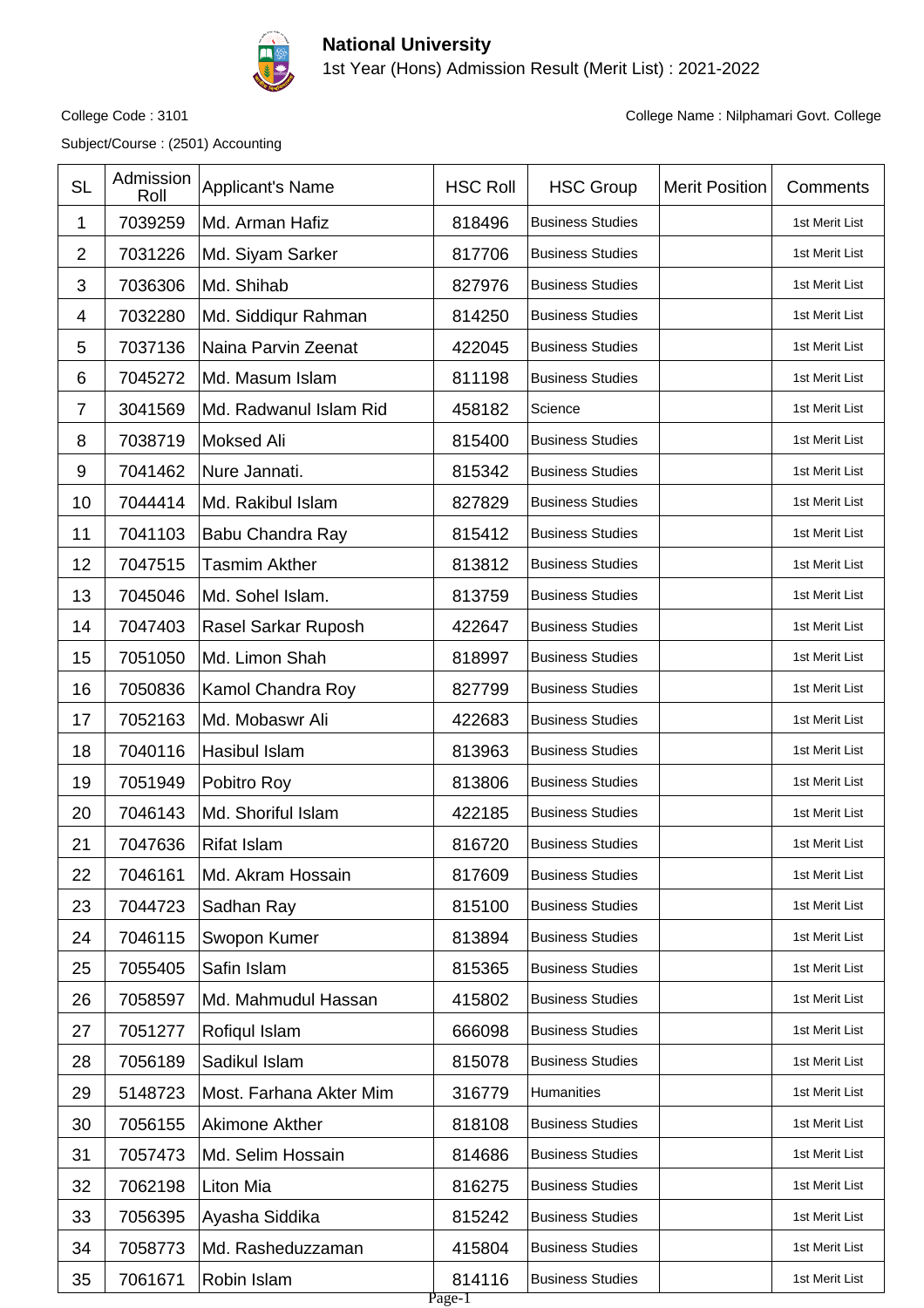

1st Year (Hons) Admission Result (Merit List) : 2021-2022

Subject/Course : (2501) Accounting

| <b>SL</b> | Admission<br>Roll | Applicant's Name              | <b>HSC Roll</b>  | <b>HSC Group</b>        | <b>Merit Position</b> | Comments       |
|-----------|-------------------|-------------------------------|------------------|-------------------------|-----------------------|----------------|
| 36        | 7060369           | Prosanto Roy                  | 807663           | <b>Business Studies</b> |                       | 1st Merit List |
| 37        | 7059746           | Gobindo Baissho               | 665702           | <b>Business Studies</b> |                       | 1st Merit List |
| 38        | 3072660           | Md. Aktaruzzaman              | 458103           | Science                 |                       | 1st Merit List |
| 39        | 7063440           | Md. Toufik Islam              | 665192           | <b>Business Studies</b> |                       | 1st Merit List |
| 40        | 7074272           | Farjana Akter Mim             | 421686           | <b>Business Studies</b> |                       | 1st Merit List |
| 41        | 7068770           | Shahina Akter                 | 814031           | <b>Business Studies</b> |                       | 1st Merit List |
| 42        | 7078020           | <b>Dulal Hossain</b>          | 815613           | <b>Business Studies</b> |                       | 1st Merit List |
| 43        | 7063246           | Most. Shammi Begum            | 817972           | <b>Business Studies</b> |                       | 1st Merit List |
| 44        | 7064426           | Md. Mostakim Shah             | 827798           | <b>Business Studies</b> |                       | 1st Merit List |
| 45        | 7063998           | Md. Mostakim Islam            | 813970           | <b>Business Studies</b> |                       | 1st Merit List |
| 46        | 7092204           | Md. Mehedul Islam             | 816180           | <b>Business Studies</b> |                       | 1st Merit List |
| 47        | 5232830           | Lota Akter                    | 312721           | Humanities              |                       | 1st Merit List |
| 48        | 3104917           | Most. Hafija Akther           | 140082           | Science                 |                       | 1st Merit List |
| 49        | 7063594           | Most. Kamrunnahar Khatun      | 827891           | <b>Business Studies</b> |                       | 1st Merit List |
| 50        | 7079785           | Rafiq Islam                   | 816833           | <b>Business Studies</b> |                       | 1st Merit List |
| 51        | 7072360           | Tapos Roy                     | 813992           | <b>Business Studies</b> |                       | 1st Merit List |
| 52        | 7072370           | Puspo Rani Roy                | 814010           | <b>Business Studies</b> |                       | 1st Merit List |
| 53        | 7064895           | Md. Parvez Mosarof            | 816839           | <b>Business Studies</b> |                       | 1st Merit List |
| 54        | 7094546           | <b>Bipul Chandro</b>          | 816750           | <b>Business Studies</b> |                       | 1st Merit List |
| 55        | 7079403           | Md. Kamrul Hasan              | 818376           | <b>Business Studies</b> |                       | 1st Merit List |
| 56        | 7086993           | Razu Islam                    | 816187           | <b>Business Studies</b> |                       | 1st Merit List |
| 57        | 7087005           | Md. Sumon Mia                 | 814812           | <b>Business Studies</b> |                       | 1st Merit List |
| 58        | 7076486           | Sourav Roy                    | 815825           | <b>Business Studies</b> |                       | 1st Merit List |
| 59        | 7089582           | Md. Golam Rabbani             | 827840           | <b>Business Studies</b> |                       | 1st Merit List |
| 60        | 7084614           | Md. Jamiar Rahman             | 666859           | <b>Business Studies</b> |                       | 1st Merit List |
| 61        | 7070026           | Mst. Jannatul Fardushi Shipra | 830143           | <b>Business Studies</b> |                       | 1st Merit List |
| 62        | 7072558           | <b>Sharmin Aktar</b>          | 817425           | <b>Business Studies</b> |                       | 1st Merit List |
| 63        | 7085835           | Md. Khorshed Alom             | 814139           | <b>Business Studies</b> |                       | 1st Merit List |
| 64        | 7073135           | Md. Ibna Khaldun              | 816168           | <b>Business Studies</b> |                       | 1st Merit List |
| 65        | 7071314           | Md. Moktarul Islam            | 828058           | <b>Business Studies</b> |                       | 1st Merit List |
| 66        | 7085471           | Asmo Tara                     | 818835           | <b>Business Studies</b> |                       | 1st Merit List |
| 67        | 7090442           | Monira Akther                 | 815559           | <b>Business Studies</b> |                       | 1st Merit List |
| 68        | 7081866           | Md. Alamin Billah             | 814681           | <b>Business Studies</b> |                       | 1st Merit List |
| 69        | 7081747           | Tanjila                       | 815611           | <b>Business Studies</b> |                       | 1st Merit List |
| 70        | 7088028           | Md. Tanveer Ahamed            | 816251<br>Page-2 | <b>Business Studies</b> |                       | 1st Merit List |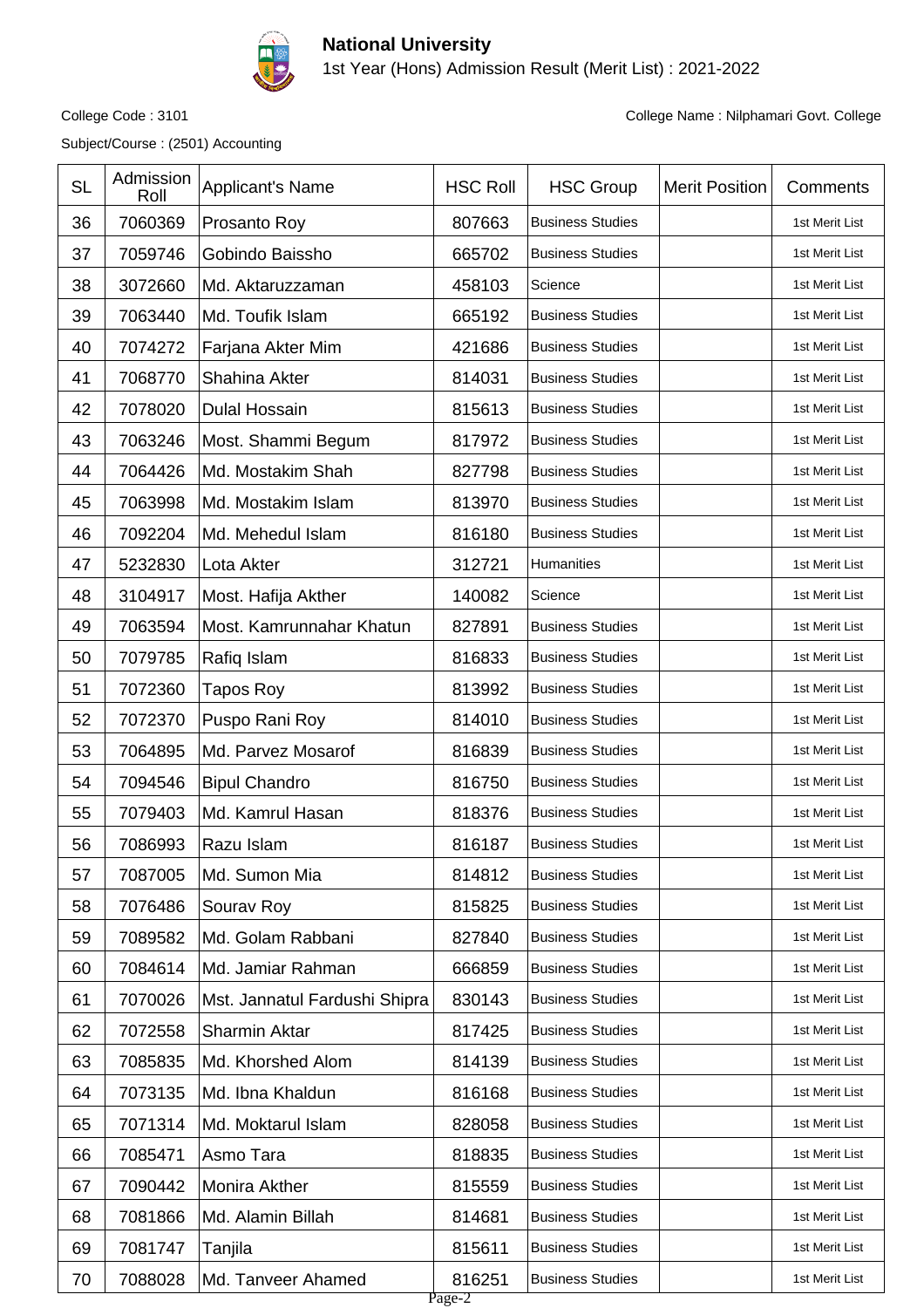

1st Year (Hons) Admission Result (Merit List) : 2021-2022

Subject/Course : (2501) Accounting

| <b>SL</b> | Admission<br>Roll | Applicant's Name        | <b>HSC Roll</b>  | <b>HSC Group</b>        | <b>Merit Position</b> | Comments       |
|-----------|-------------------|-------------------------|------------------|-------------------------|-----------------------|----------------|
| 71        | 7084241           | Mst. Lisa Moni          | 816899           | <b>Business Studies</b> |                       | 1st Merit List |
| 72        | 7072219           | Hasanur Islam           | 827872           | <b>Business Studies</b> |                       | 1st Merit List |
| 73        | 7076739           | Sharjahan Ali           | 814413           | <b>Business Studies</b> |                       | 1st Merit List |
| 74        | 3127354           | Al-amin Hosen Jobayet   | 146568           | Science                 |                       | 1st Merit List |
| 75        | 7087009           | Md. Mahamudul Hasan     | 817653           | <b>Business Studies</b> |                       | 1st Merit List |
| 76        | 7086397           | Nur Islam               | 818914           | <b>Business Studies</b> |                       | 1st Merit List |
| 77        | 7085579           | Gurudas Ray             | 817467           | <b>Business Studies</b> |                       | 1st Merit List |
| 78        | 7111665           | Roksana Akter           | 813999           | <b>Business Studies</b> |                       | 1st Merit List |
| 79        | 7070975           | Protiva Rani Roy        | 814567           | <b>Business Studies</b> |                       | 1st Merit List |
| 80        | 3153658           | Md. Mamunur Rashid      | 101499           | Science                 |                       | 1st Merit List |
| 81        | 7101114           | Ms. Sumi Akter          | 816217           | <b>Business Studies</b> |                       | 1st Merit List |
| 82        | 7005934           | Shapla Akter Shirin     | 667505           | <b>Business Studies</b> |                       | 1st Merit List |
| 83        | 7003714           | Md. Arman Islam         | 814136           | <b>Business Studies</b> |                       | 1st Merit List |
| 84        | 7000291           | Ashikur Jaman           | 815655           | <b>Business Studies</b> |                       | 1st Merit List |
| 85        | 3161943           | Md. Majakul Arfin Refat | 140482           | Science                 |                       | 1st Merit List |
| 86        | 7118235           | Pares Chandro Roy       | 814113           | <b>Business Studies</b> |                       | 1st Merit List |
| 87        | 7006468           | <b>Bidhan Roy</b>       | 814011           | <b>Business Studies</b> |                       | 1st Merit List |
| 88        | 7008600           | <b>Mahamud Hossain</b>  | 814890           | <b>Business Studies</b> |                       | 1st Merit List |
| 89        | 7007086           | Sirajul Islam           | 815350           | <b>Business Studies</b> |                       | 1st Merit List |
| 90        | 7010991           | Most. Ruksana Akter     | 801210           | <b>Business Studies</b> |                       | 1st Merit List |
| 91        | 7013389           | <b>Rinu Akther</b>      | 801240           | <b>Business Studies</b> |                       | 1st Merit List |
| 92        | 7018054           | Mizu Mia                | 815329           | <b>Business Studies</b> |                       | 1st Merit List |
| 93        | 7024168           | Minal Chandra Ray       | 817555           | <b>Business Studies</b> |                       | 1st Merit List |
| 94        | 7018386           | Smriti Rani Ray         | 815456           | <b>Business Studies</b> |                       | 1st Merit List |
| 95        | 7011172           | Md. Mobarak Hossain     | 421956           | <b>Business Studies</b> |                       | 1st Merit List |
| 96        | 7011196           | Most. Afsana Akter      | 422057           | <b>Business Studies</b> |                       | 1st Merit List |
| 97        | 7022889           | Md. Mehedul Islam       | 816935           | <b>Business Studies</b> |                       | 1st Merit List |
| 98        | 7023353           | Md. Rakibul Islam Roni  | 827513           | <b>Business Studies</b> |                       | 1st Merit List |
| 99        | 5042915           | Md. Mehedi Hasan        | 317561           | Humanities              |                       | 1st Merit List |
| 100       | 7023614           | Md. Raihan Islam        | 814756           | <b>Business Studies</b> |                       | 1st Merit List |
| 101       | 7025182           | Mst. Sazi Aktar         | 665354           | <b>Business Studies</b> |                       | 1st Merit List |
| 102       | 7018575           | Md. Milon Islam         | 814683           | <b>Business Studies</b> |                       | 1st Merit List |
| 103       | 7019073           | Masuma Akter            | 815249           | <b>Business Studies</b> |                       | 1st Merit List |
| 104       | 7020698           | Md. Bipul Islam         | 816136           | <b>Business Studies</b> |                       | 1st Merit List |
| 105       | 7026137           | Md. Abdur Rajjak        | 814411<br>Page-3 | <b>Business Studies</b> |                       | 1st Merit List |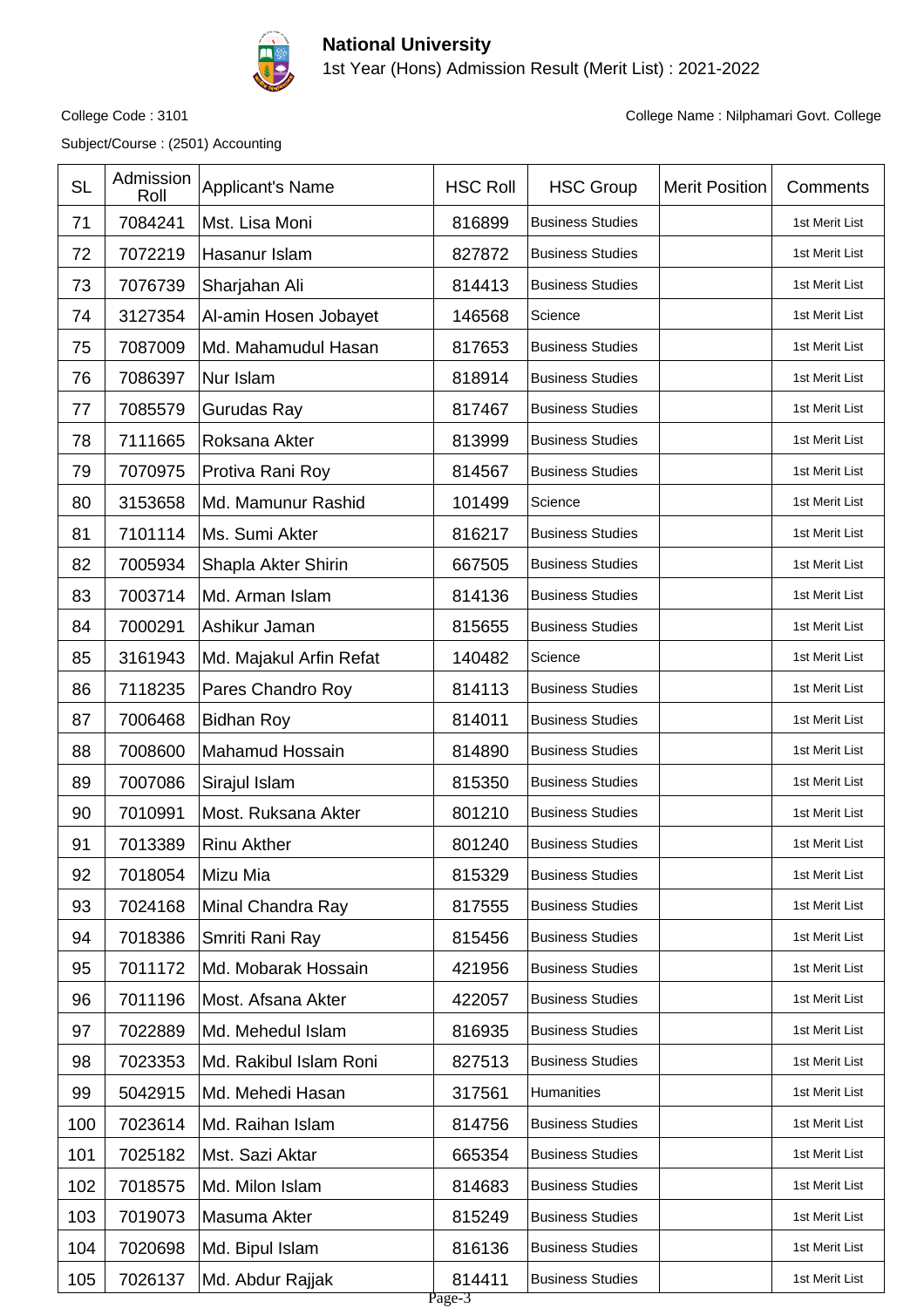

#### **National University** 1st Year (Hons) Admission Result (Merit List) : 2021-2022

Subject/Course : (2501) Accounting

| <b>SL</b> | Admission<br>Roll | <b>Applicant's Name</b>    | <b>HSC Roll</b> | <b>HSC Group</b>        | <b>Merit Position</b> | Comments       |
|-----------|-------------------|----------------------------|-----------------|-------------------------|-----------------------|----------------|
| 106       | 3025439           | Md. Alamgir Hossain        | 154009          | Science                 |                       | 1st Merit List |
| 107       | 7025824           | Ranju Islam                | 816722          | <b>Business Studies</b> |                       | 1st Merit List |
| 108       | 7022502           | Md. Hafiz Al Islam Nishad  | 421840          | <b>Business Studies</b> |                       | 1st Merit List |
| 109       | 7017655           | Most. Esrat Jahan Eme      | 828508          | <b>Business Studies</b> |                       | 1st Merit List |
| 110       | 7027142           | Sharmen Akter              | 814303          | <b>Business Studies</b> |                       | 1st Merit List |
| 111       | 5087401           | Sirajum Monira Akther      | 312945          | Humanities              |                       | 1st Merit List |
| 112       | 7033455           | Md. Sohel Rana             | 818996          | <b>Business Studies</b> |                       | 1st Merit List |
| 113       | 7026133           | Md. Meruf Hossain          | 817894          | <b>Business Studies</b> |                       | 1st Merit List |
| 114       | 7037609           | Prokash Roy                | 815291          | <b>Business Studies</b> |                       | 1st Merit List |
| 115       | 5299763           | Mst. Khatheja Akter        | 312784          | Humanities              |                       | 1st Merit List |
| 116       | 5243895           | Smriti Sharma              | 313001          | Humanities              |                       | 1st Merit List |
| 117       | 7099280           | Md. Nazmul Islam           | 815221          | <b>Business Studies</b> |                       | 1st Merit List |
| 118       | 7113233           | Md. Robiul Islam           | 827894          | <b>Business Studies</b> |                       | 1st Merit List |
| 119       | 7117205           | Md. Mostakim Islam         | 817206          | <b>Business Studies</b> |                       | 1st Merit List |
| 120       | 7117097           | Md. Saiful Islam           | 827640          | <b>Business Studies</b> |                       | 1st Merit List |
| 121       | 7122249           | Dayal Chakrabroti          | 815832          | <b>Business Studies</b> |                       | 1st Merit List |
| 122       | 7112246           | <b>Mostakin Miah Lalin</b> | 814757          | <b>Business Studies</b> |                       | 1st Merit List |
| 123       | 7120588           | Nironjon Roy               | 666500          | <b>Business Studies</b> |                       | 1st Merit List |
| 124       | 7030870           | Md. Mominur Rahman         | 817664          | <b>Business Studies</b> |                       | 1st Merit List |
| 125       | 7041588           | Md. Riyad Hosen            | 817477          | <b>Business Studies</b> |                       | 1st Merit List |
| 126       | 7075622           | Md. Abu Tayeb              | 814277          | <b>Business Studies</b> |                       | 1st Merit List |
| 127       | 5117042           | Md. Rakib Hossain          | 296644          | Humanities              |                       | 1st Merit List |
| 128       | 7084581           | Taposh Adhikari            | 815334          | <b>Business Studies</b> |                       | 1st Merit List |
| 129       | 7092677           | Jayanta Chandro Adhikari   | 816360          | <b>Business Studies</b> |                       | 1st Merit List |
| 130       | 7115204           | Najli Akther               | 814020          | <b>Business Studies</b> |                       | 1st Merit List |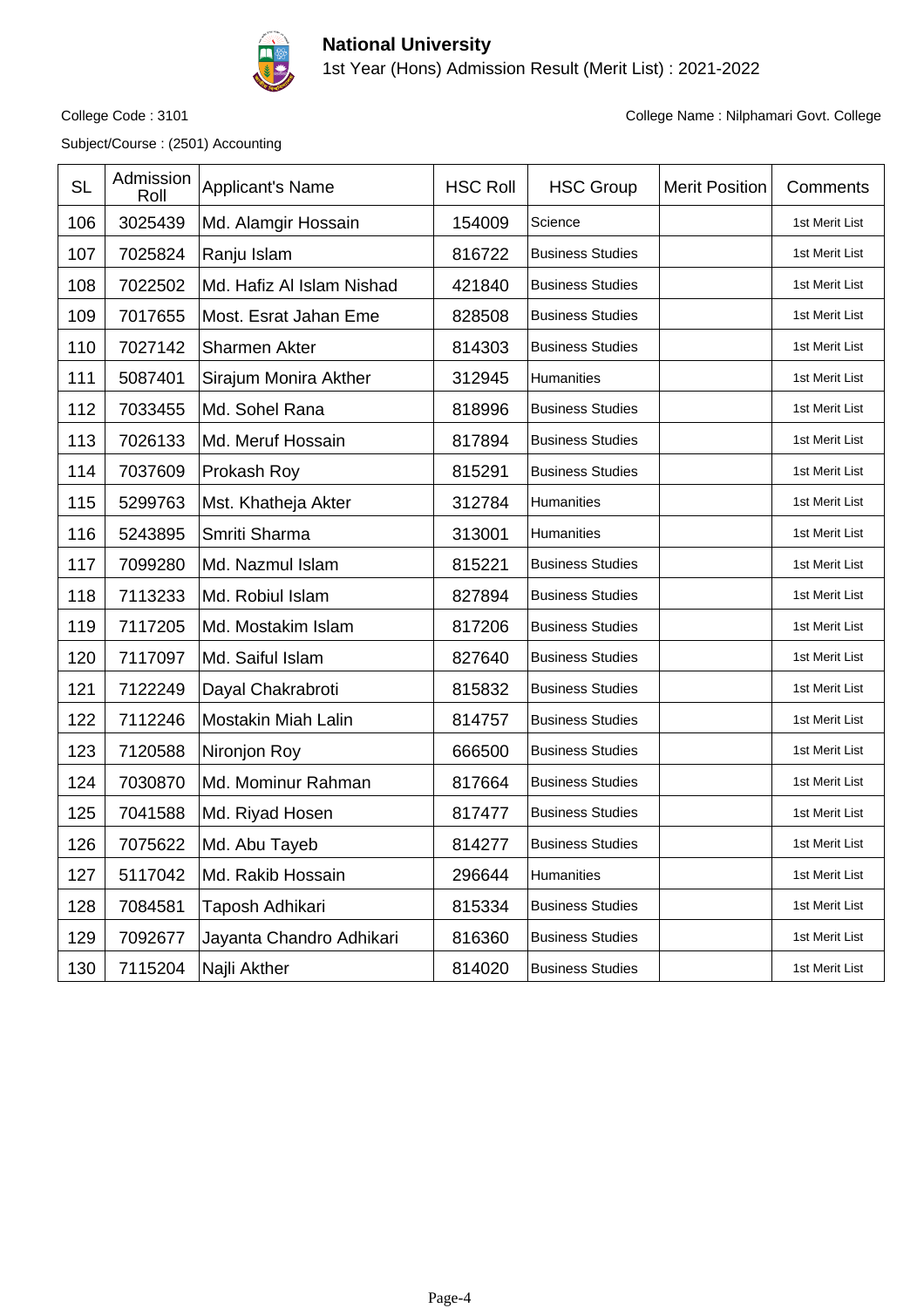

1st Year (Hons) Admission Result (Merit List) : 2021-2022

Subject/Course : (2601) Management

| <b>SL</b>      | Admission<br>Roll | Applicant's Name                  | <b>HSC Roll</b> | <b>HSC Group</b>        | <b>Merit Position</b> | Comments       |
|----------------|-------------------|-----------------------------------|-----------------|-------------------------|-----------------------|----------------|
| 1              | 7039705           | Loknath Ray                       | 817765          | <b>Business Studies</b> |                       | 1st Merit List |
| 2              | 5074118           | Md. Azinur Islam                  | 312088          | Humanities              |                       | 1st Merit List |
| 3              | 7040315           | <b>Beauty Roy</b>                 | 814019          | <b>Business Studies</b> |                       | 1st Merit List |
| 4              | 7040265           | Md. Moshiar Rahman                | 666903          | <b>Business Studies</b> |                       | 1st Merit List |
| 5              | 7039094           | Md. Alomgir Islam                 | 814150          | <b>Business Studies</b> |                       | 1st Merit List |
| 6              | 7040458           | Monoranjon Ray                    | 807871          | <b>Business Studies</b> |                       | 1st Merit List |
| $\overline{7}$ | 5087754           | <b>Sharmin Akter</b>              | 314178          | Humanities              |                       | 1st Merit List |
| 8              | 3034071           | <b>Ripu Roy</b>                   | 458298          | Science                 |                       | 1st Merit List |
| 9              | 7037836           | Md. Ali Hasan Imam Moon           | 419544          | <b>Business Studies</b> |                       | 1st Merit List |
| 10             | 7033041           | Mst. Mosfeka Akter Rumi           | 819070          | <b>Business Studies</b> |                       | 1st Merit List |
| 11             | 7039616           | Ripon Chandro Ray                 | 816304          | <b>Business Studies</b> |                       | 1st Merit List |
| 12             | 7048046           | Md. Muin Al Mojakker<br>Chowdhury | 417803          | <b>Business Studies</b> |                       | 1st Merit List |
| 13             | 7040011           | Doyal Ray                         | 814952          | <b>Business Studies</b> |                       | 1st Merit List |
| 14             | 7043785           | Rashidul Islam                    | 818300          | <b>Business Studies</b> |                       | 1st Merit List |
| 15             | 7038966           | Md. Sagor Ali                     | 816907          | <b>Business Studies</b> |                       | 1st Merit List |
| 16             | 7041123           | Obinash Bowsha                    | 814675          | <b>Business Studies</b> |                       | 1st Merit List |
| 17             | 7041088           | Md. Mahobubur Rasid               | 828040          | <b>Business Studies</b> |                       | 1st Merit List |
| 18             | 7040757           | Md. Nazmul Hoque                  | 817448          | <b>Business Studies</b> |                       | 1st Merit List |
| 19             | 7035878           | Md. Abdus Salam                   | 827567          | <b>Business Studies</b> |                       | 1st Merit List |
| 20             | 7041168           | <b>Bilash Roy Sajib</b>           | 814676          | <b>Business Studies</b> |                       | 1st Merit List |
| 21             | 7039670           | Sumon Chandra Sarker              | 816419          | <b>Business Studies</b> |                       | 1st Merit List |
| 22             | 7040161           | Janok Sarkar                      | 816471          | <b>Business Studies</b> |                       | 1st Merit List |
| 23             | 7041838           | Arif Hossain                      | 815513          | <b>Business Studies</b> |                       | 1st Merit List |
| 24             | 7048660           | <b>Tapon Chandro Ray</b>          | 815449          | <b>Business Studies</b> |                       | 1st Merit List |
| 25             | 7043188           | Habibur Rahman                    | 818302          | <b>Business Studies</b> |                       | 1st Merit List |
| 26             | 7041920           | Md. Abu Zafor                     | 816685          | <b>Business Studies</b> |                       | 1st Merit List |
| 27             | 7044483           | Mst. Riya Moni                    | 665357          | <b>Business Studies</b> |                       | 1st Merit List |
| 28             | 7042947           | Shamima Akther                    | 813993          | <b>Business Studies</b> |                       | 1st Merit List |
| 29             | 7047089           | Farhad Ali                        | 814918          | <b>Business Studies</b> |                       | 1st Merit List |
| 30             | 7048565           | <b>Sweety Akhter</b>              | 801177          | <b>Business Studies</b> |                       | 1st Merit List |
| 31             | 7051022           | Imrat Jahan Eva                   | 816539          | <b>Business Studies</b> |                       | 1st Merit List |
| 32             | 7049739           | Md. Rayhan Islam                  | 421861          | <b>Business Studies</b> |                       | 1st Merit List |
| 33             | 7045209           | Mossa. Sumi Akter.                | 813726          | <b>Business Studies</b> |                       | 1st Merit List |
| 34             | 5113081           | Aporna Rani Roy                   | 315465          | Humanities              |                       | 1st Merit List |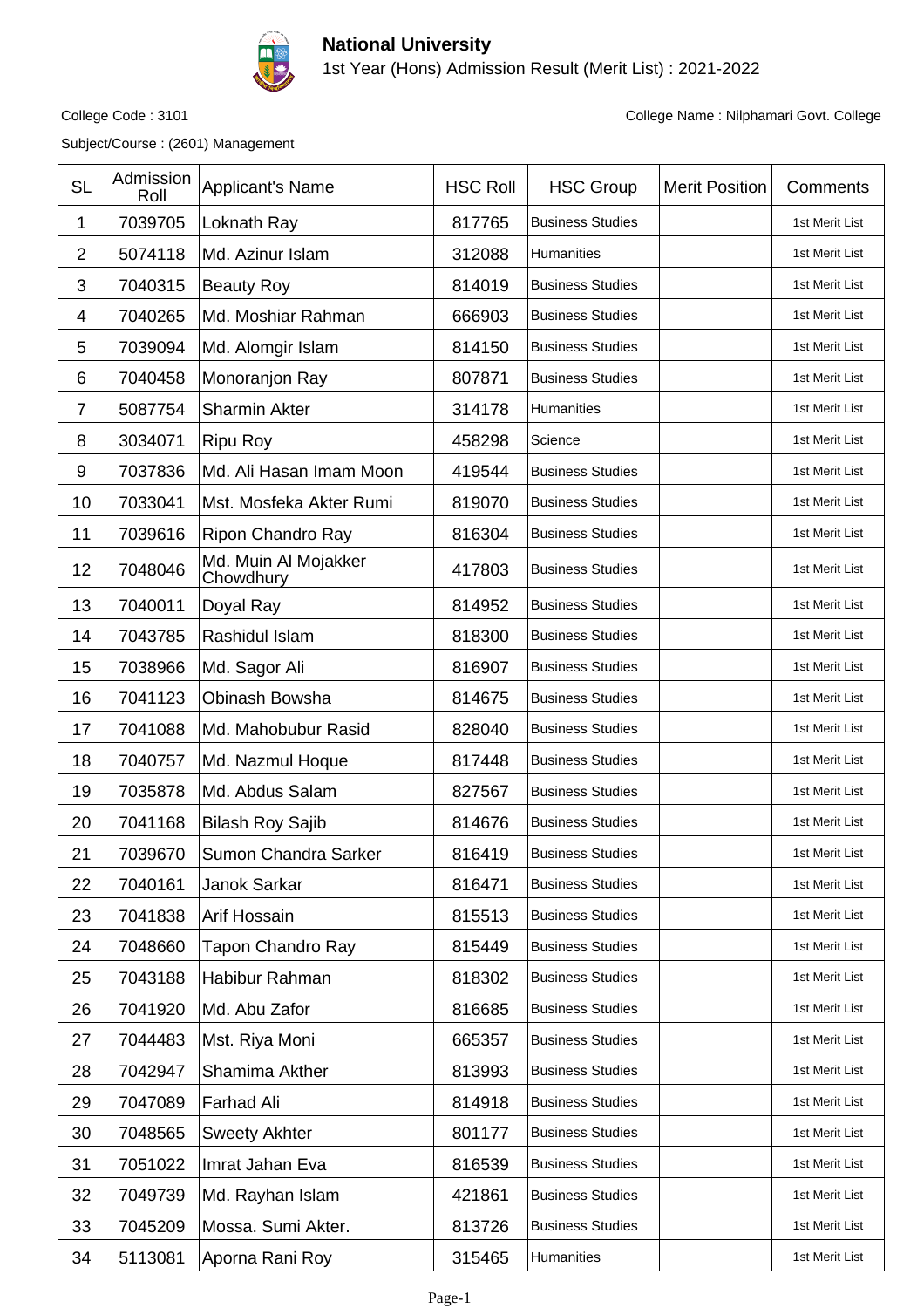

1st Year (Hons) Admission Result (Merit List) : 2021-2022

Subject/Course : (2601) Management

|    |         |                     | <b>HSC Roll</b>  | <b>HSC Group</b>        | <b>Merit Position</b> | Comments       |
|----|---------|---------------------|------------------|-------------------------|-----------------------|----------------|
| 35 | 7049918 | Sohagi Akter        | 813778           | <b>Business Studies</b> |                       | 1st Merit List |
| 36 | 7046510 | Dip Kumer Roy       | 813800           | <b>Business Studies</b> |                       | 1st Merit List |
| 37 | 7052576 | Md. Anowar Hosen    | 817027           | <b>Business Studies</b> |                       | 1st Merit List |
| 38 | 7053877 | <b>Dulal Hasan</b>  | 819102           | <b>Business Studies</b> |                       | 1st Merit List |
| 39 | 7050798 | Ashidul Islam       | 815043           | <b>Business Studies</b> |                       | 1st Merit List |
| 40 | 7052099 | Md. Asadujjaman Nur | 816943           | <b>Business Studies</b> |                       | 1st Merit List |
| 41 | 7054116 | Most. Shiuly Pervin | 827843           | <b>Business Studies</b> |                       | 1st Merit List |
| 42 | 7057535 | Shobuj Mahanta      | 828000           | <b>Business Studies</b> |                       | 1st Merit List |
| 43 | 7066696 | Ali Akbar Gibon     | 819106           | <b>Business Studies</b> |                       | 1st Merit List |
| 44 | 7056270 | Rina Khatun         | 828501           | <b>Business Studies</b> |                       | 1st Merit List |
| 45 | 7056675 | Naibul Islam        | 815093           | <b>Business Studies</b> |                       | 1st Merit List |
| 46 | 7060296 | Md. Sahajan Islam   | 813956           | <b>Business Studies</b> |                       | 1st Merit List |
| 47 | 3057785 | Md. Alef Nur        | 458088           | Science                 |                       | 1st Merit List |
| 48 | 7060425 | Aloka Roy           | 421591           | <b>Business Studies</b> |                       | 1st Merit List |
| 49 | 7063911 | Md. Milon Islam     | 817069           | <b>Business Studies</b> |                       | 1st Merit List |
| 50 | 7060444 | Md. Nur Alahi       | 816331           | <b>Business Studies</b> |                       | 1st Merit List |
| 51 | 7062418 | Minnatara Akter     | 814797           | <b>Business Studies</b> |                       | 1st Merit List |
| 52 | 7064281 | Md. Mostakim Billah | 816393           | <b>Business Studies</b> |                       | 1st Merit List |
| 53 | 7063623 | Anando Roy          | 665621           | <b>Business Studies</b> |                       | 1st Merit List |
| 54 | 7063169 | Md. Imran Khan      | 667515           | <b>Business Studies</b> |                       | 1st Merit List |
| 55 | 7069029 | Md. Rabiul Islam    | 827619           | <b>Business Studies</b> |                       | 1st Merit List |
| 56 | 7068740 | Mitu Akhter         | 815650           | <b>Business Studies</b> |                       | 1st Merit List |
| 57 | 7062769 | Md. Ariful Islam    | 827571           | <b>Business Studies</b> |                       | 1st Merit List |
| 58 | 7066949 | Most. Shahina Akter | 422200           | <b>Business Studies</b> |                       | 1st Merit List |
| 59 | 7063111 | Md. Rakibul Islam   | 665685           | <b>Business Studies</b> |                       | 1st Merit List |
| 60 | 7064249 | Md. Sarwar Hossen   | 816391           | <b>Business Studies</b> |                       | 1st Merit List |
| 61 | 7063581 | <b>Abdul Hakim</b>  | 818546           | <b>Business Studies</b> |                       | 1st Merit List |
| 62 | 7061267 | Nasira Akter Nishi  | 814540           | <b>Business Studies</b> |                       | 1st Merit List |
| 63 | 7062211 | Sheilen Chandra Roy | 811638           | <b>Business Studies</b> |                       | 1st Merit List |
| 64 | 3070643 | Md. Anarul Haque    | 458288           | Science                 |                       | 1st Merit List |
| 65 | 7064229 | Md. Alamin Islam    | 818701           | <b>Business Studies</b> |                       | 1st Merit List |
| 66 | 7064176 | <b>Basanti Roy</b>  | 810125           | <b>Business Studies</b> |                       | 1st Merit List |
| 67 | 7077625 | Jibon Chandra Roy   | 813988           | <b>Business Studies</b> |                       | 1st Merit List |
| 68 | 7071840 | Md. Yousuf Ali      | 817182           | <b>Business Studies</b> |                       | 1st Merit List |
| 69 | 7071039 | <b>Mouly Akther</b> | 814290<br>Page-2 | <b>Business Studies</b> |                       | 1st Merit List |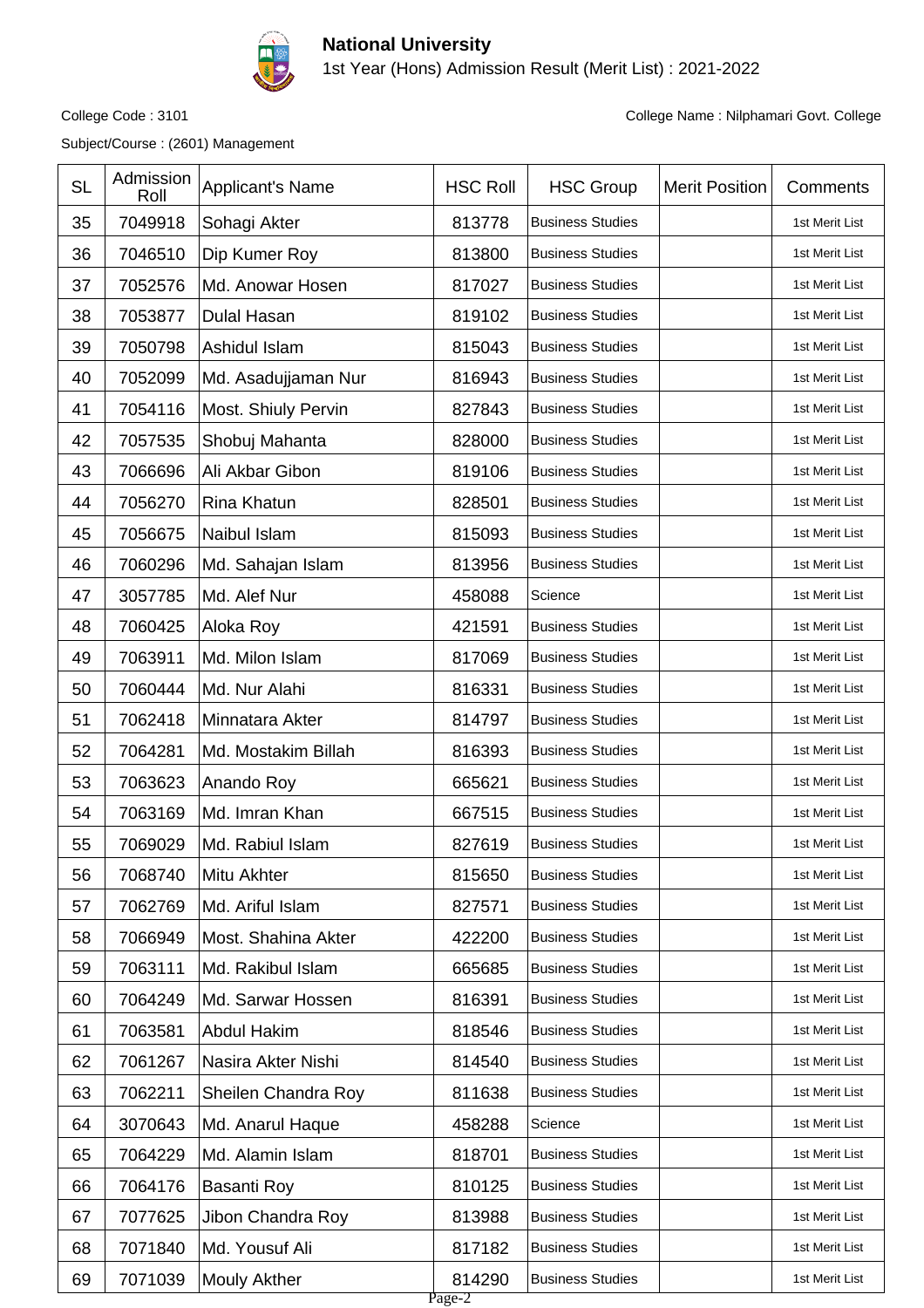

1st Year (Hons) Admission Result (Merit List) : 2021-2022

Subject/Course : (2601) Management

| <b>SL</b> | Admission<br>Roll | Applicant's Name          | <b>HSC Roll</b>  | <b>HSC Group</b>        | <b>Merit Position</b> | Comments       |
|-----------|-------------------|---------------------------|------------------|-------------------------|-----------------------|----------------|
| 70        | 7064681           | Md. Al-amin Islam Ridoy   | 814559           | <b>Business Studies</b> |                       | 1st Merit List |
| 71        | 7081974           | Sayed Islam               | 422451           | <b>Business Studies</b> |                       | 1st Merit List |
| 72        | 7081817           | Dedar Rahman              | 816332           | <b>Business Studies</b> |                       | 1st Merit List |
| 73        | 7075794           | Md. Al Amin               | 814161           | <b>Business Studies</b> |                       | 1st Merit List |
| 74        | 7066175           | Md. Sakib Islam           | 815385           | <b>Business Studies</b> |                       | 1st Merit List |
| 75        | 7063017           | Md. Rasel Rana            | 813804           | <b>Business Studies</b> |                       | 1st Merit List |
| 76        | 7075215           | Tasnina Akter             | 815252           | <b>Business Studies</b> |                       | 1st Merit List |
| 77        | 7087167           | Md. Arshad Hossain        | 817817           | <b>Business Studies</b> |                       | 1st Merit List |
| 78        | 7075714           | Md. Tuhin Islam           | 814206           | <b>Business Studies</b> |                       | 1st Merit List |
| 79        | 7071398           | Zadob Roy                 | 816111           | <b>Business Studies</b> |                       | 1st Merit List |
| 80        | 7070579           | Md. Rawsan Ali            | 816951           | <b>Business Studies</b> |                       | 1st Merit List |
| 81        | 7071670           | Shariful Islam            | 814349           | <b>Business Studies</b> |                       | 1st Merit List |
| 82        | 7077129           | Md. Abdul Kader           | 813674           | <b>Business Studies</b> |                       | 1st Merit List |
| 83        | 5205399           | Md. Raton Islam           | 284055           | Humanities              |                       | 1st Merit List |
| 84        | 7071360           | Asraful Islam             | 815440           | <b>Business Studies</b> |                       | 1st Merit List |
| 85        | 7087586           | Most. Jemi Akter          | 426542           | <b>Business Studies</b> |                       | 1st Merit List |
| 86        | 7080192           | Md. Faridul Islam         | 819039           | <b>Business Studies</b> |                       | 1st Merit List |
| 87        | 3087503           | Md. Noor Shaad Amin       | 101310           | Science                 |                       | 1st Merit List |
| 88        | 7086078           | Achinto Mohonto           | 827637           | <b>Business Studies</b> |                       | 1st Merit List |
| 89        | 7078413           | Md. Rimon Mia             | 818326           | <b>Business Studies</b> |                       | 1st Merit List |
| 90        | 7083764           | Amanur Rahman             | 419907           | <b>Business Studies</b> |                       | 1st Merit List |
| 91        | 7074664           | Pabitra Roy               | 816377           | <b>Business Studies</b> |                       | 1st Merit List |
| 92        | 7087860           | Dipok Kumar Roy           | 814274           | <b>Business Studies</b> |                       | 1st Merit List |
| 93        | 7088517           | Most. Sanjeta Sarmin Lipu | 816422           | <b>Business Studies</b> |                       | 1st Merit List |
| 94        | 5188913           | Md. Nur Nabi Islam        | 319482           | Humanities              |                       | 1st Merit List |
| 95        | 7094580           | Humayun Islam             | 816751           | <b>Business Studies</b> |                       | 1st Merit List |
| 96        | 7084257           | Saba Ferdousi Eva         | 422035           | <b>Business Studies</b> |                       | 1st Merit List |
| 97        | 7083990           | Md. Mamun Hossain         | 674116           | <b>Business Studies</b> |                       | 1st Merit List |
| 98        | 7071388           | Md. Abdul Momin           | 814323           | <b>Business Studies</b> |                       | 1st Merit List |
| 99        | 7072505           | Pongkoze Chandro          | 816250           | <b>Business Studies</b> |                       | 1st Merit List |
| 100       | 7077659           | Md. Raihan Ali            | 817292           | <b>Business Studies</b> |                       | 1st Merit List |
| 101       | 7080521           | Pearul Islam              | 814877           | <b>Business Studies</b> |                       | 1st Merit List |
| 102       | 7068287           | Mst. Maimuna Akter        | 818003           | <b>Business Studies</b> |                       | 1st Merit List |
| 103       | 7077486           | Md. Ruesh Ali             | 814241           | <b>Business Studies</b> |                       | 1st Merit List |
| 104       | 7093537           | Md. Manowar Hossen        | 814330<br>Page-3 | <b>Business Studies</b> |                       | 1st Merit List |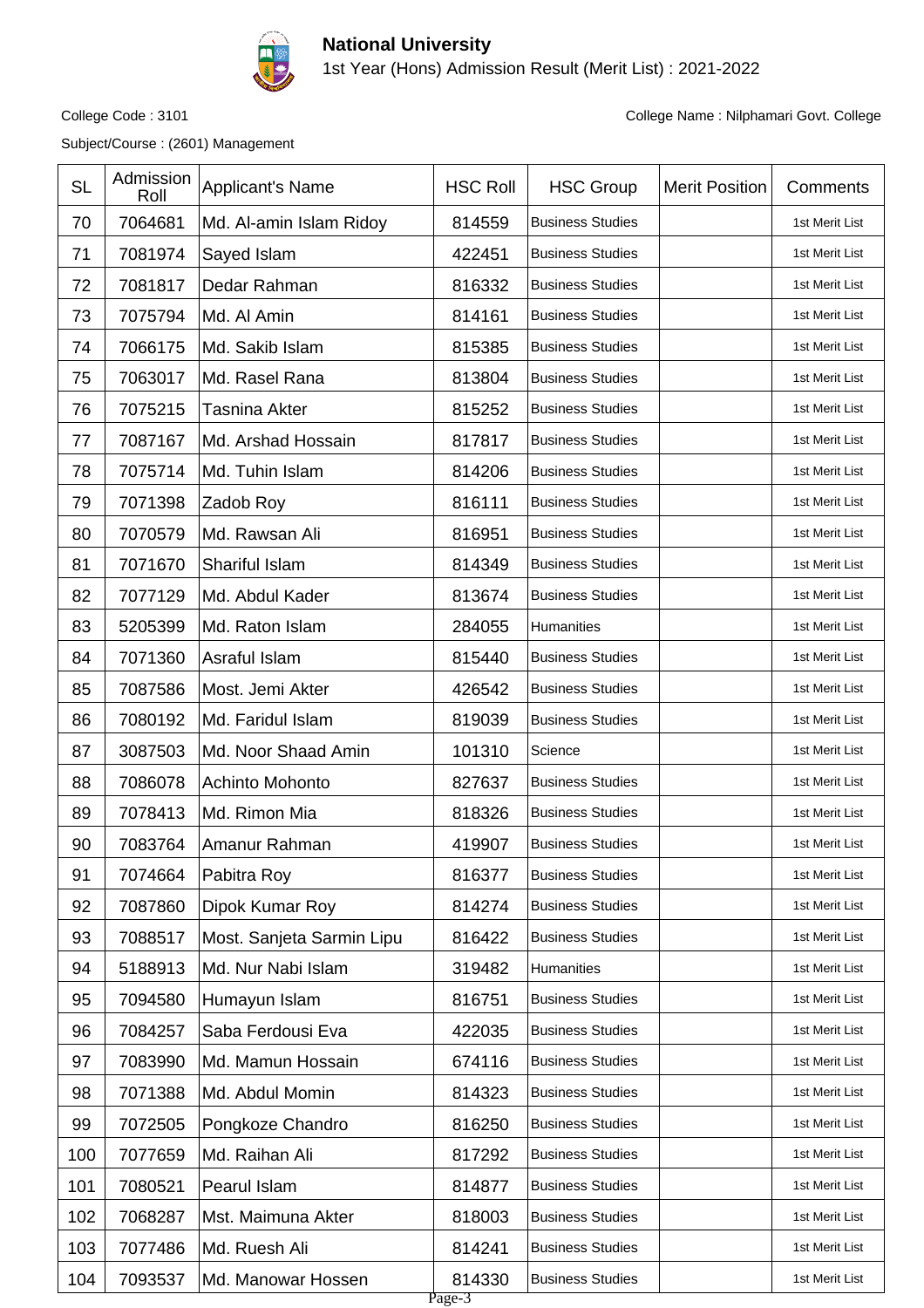

1st Year (Hons) Admission Result (Merit List) : 2021-2022

Subject/Course : (2601) Management

College Code : 3101 College Name : Nilphamari Govt. College

| <b>SL</b> | Admission<br>Roll | Applicant's Name       | <b>HSC Roll</b>  | <b>HSC Group</b>        | <b>Merit Position</b> | Comments       |
|-----------|-------------------|------------------------|------------------|-------------------------|-----------------------|----------------|
| 105       | 7091956           | Md. Sumon Miya         | 673746           | <b>Business Studies</b> |                       | 1st Merit List |
| 106       | 7077229           | Merajul Islam          | 815095           | <b>Business Studies</b> |                       | 1st Merit List |
| 107       | 7079860           | Md. Guljar Rahaman     | 814270           | <b>Business Studies</b> |                       | 1st Merit List |
| 108       | 7096655           | Md. Lablu Mia          | 818870           | <b>Business Studies</b> |                       | 1st Merit List |
| 109       | 7088202           | Sumon Islam            | 814965           | <b>Business Studies</b> |                       | 1st Merit List |
| 110       | 7072675           | <b>Balaram Ray</b>     | 813949           | <b>Business Studies</b> |                       | 1st Merit List |
| 111       | 7082515           | Md. Monjurul Islam     | 816329           | <b>Business Studies</b> |                       | 1st Merit List |
| 112       | 7087260           | Md. Abdul Hakim        | 818688           | <b>Business Studies</b> |                       | 1st Merit List |
| 113       | 7093612           | Mia Hossen             | 816179           | <b>Business Studies</b> |                       | 1st Merit List |
| 114       | 7074279           | Morsalin Islam         | 813962           | <b>Business Studies</b> |                       | 1st Merit List |
| 115       | 7077548           | Md. Maruf Hossain      | 421858           | <b>Business Studies</b> |                       | 1st Merit List |
| 116       | 5174407           | Sujon Islam            | 313463           | Humanities              |                       | 1st Merit List |
| 117       | 3098133           | Md. Maruf Islam        | 458274           | Science                 |                       | 1st Merit List |
| 118       | 7089938           | Md. Rabiul Islam       | 421856           | <b>Business Studies</b> |                       | 1st Merit List |
| 119       | 7124109           | Md. Rakib Hosen        | 665697           | <b>Business Studies</b> |                       | 1st Merit List |
| 120       | 7117538           | Ram Chandro Ray        | 814909           | <b>Business Studies</b> |                       | 1st Merit List |
| 121       | 3129720           | Monabbirul Islam Shuvo | 458185           | Science                 |                       | 1st Merit List |
| 122       | 7090454           | Habiba Akhter          | 815264           | <b>Business Studies</b> |                       | 1st Merit List |
| 123       | 7114178           | Anika Parvin           | 422064           | <b>Business Studies</b> |                       | 1st Merit List |
| 124       | 7072033           | Most. Rinky Parvin     | 422313           | <b>Business Studies</b> |                       | 1st Merit List |
| 125       | 7109131           | Md. Lilu Babu          | 422611           | <b>Business Studies</b> |                       | 1st Merit List |
| 126       | 7070971           | Md. Sumon Islam        | 817730           | <b>Business Studies</b> |                       | 1st Merit List |
| 127       | 7113731           | Suzon Mia              | 816330           | <b>Business Studies</b> |                       | 1st Merit List |
| 128       | 7115230           | Md. Easin Ali          | 814114           | <b>Business Studies</b> |                       | 1st Merit List |
| 129       | 7120067           | Md. Sumon Islam        | 817056           | <b>Business Studies</b> |                       | 1st Merit List |
| 130       | 7119248           | Sagufta Parvin Roshny  | 422044           | <b>Business Studies</b> |                       | 1st Merit List |
| 131       | 7002802           | Arshadul Islam         | 819119           | <b>Business Studies</b> |                       | 1st Merit List |
| 132       | 7003792           | Md. Sozib Hasan        | 816927           | <b>Business Studies</b> |                       | 1st Merit List |
| 133       | 7005291           | Sujon Roy              | 421915           | <b>Business Studies</b> |                       | 1st Merit List |
| 134       | 7107856           | Farjana Akter          | 426548           | <b>Business Studies</b> |                       | 1st Merit List |
| 135       | 7008284           | Md. Shoriful Islam     | 816495           | <b>Business Studies</b> |                       | 1st Merit List |
| 136       | 7001062           | Md. Arman Sarker       | 818472           | <b>Business Studies</b> |                       | 1st Merit List |
| 137       | 7004543           | Iqbal Hasan            | 815324           | <b>Business Studies</b> |                       | 1st Merit List |
| 138       | 7010102           | Md. Mahabul Shah       | 827967           | <b>Business Studies</b> |                       | 1st Merit List |
| 139       | 7005522           | Md. Tarek Rahman       | 814289<br>Page-4 | <b>Business Studies</b> |                       | 1st Merit List |

Page-4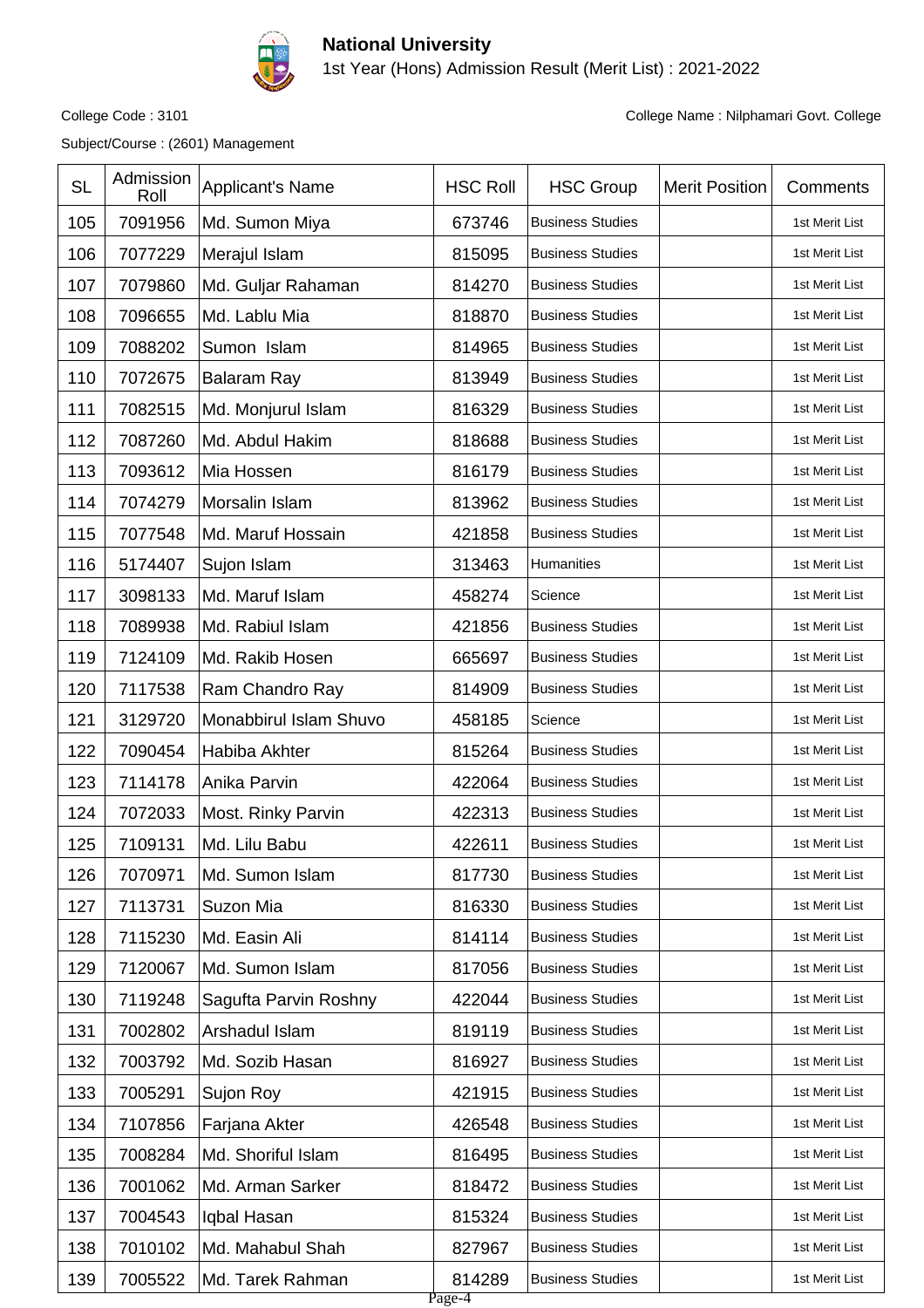

1st Year (Hons) Admission Result (Merit List) : 2021-2022

Subject/Course : (2601) Management

| <b>SL</b> | Admission<br>Roll | Applicant's Name          | <b>HSC Roll</b>  | <b>HSC Group</b>        | <b>Merit Position</b> | Comments       |
|-----------|-------------------|---------------------------|------------------|-------------------------|-----------------------|----------------|
| 140       | 7107829           | Most. Anika Begum Moysume | 818223           | <b>Business Studies</b> |                       | 1st Merit List |
| 141       | 7015349           | <b>Bakul Islam</b>        | 815260           | <b>Business Studies</b> |                       | 1st Merit List |
| 142       | 7015012           | Monisha Akter             | 421879           | <b>Business Studies</b> |                       | 1st Merit List |
| 143       | 7015452           | Nazmul Hossen             | 814922           | <b>Business Studies</b> |                       | 1st Merit List |
| 144       | 7015177           | Samima                    | 818854           | <b>Business Studies</b> |                       | 1st Merit List |
| 145       | 7011406           | Shantona Rani Roy         | 811633           | <b>Business Studies</b> |                       | 1st Merit List |
| 146       | 7013922           | Most. Sabiha Akter        | 421680           | <b>Business Studies</b> |                       | 1st Merit List |
| 147       | 7012113           | Hrisikesh Ray             | 818600           | <b>Business Studies</b> |                       | 1st Merit List |
| 148       | 7011803           | Karuna Kanto              | 817611           | <b>Business Studies</b> |                       | 1st Merit List |
| 149       | 7019174           | Sarmin Akter              | 818837           | <b>Business Studies</b> |                       | 1st Merit List |
| 150       | 7020350           | Liza Akhter               | 818589           | <b>Business Studies</b> |                       | 1st Merit List |
| 151       | 7023765           | Md. Abdul Baset           | 818686           | <b>Business Studies</b> |                       | 1st Merit List |
| 152       | 7024591           | Md. Suzon Islam           | 814236           | <b>Business Studies</b> |                       | 1st Merit List |
| 153       | 7025006           | Zakaria Islam             | 814266           | <b>Business Studies</b> |                       | 1st Merit List |
| 154       | 7017956           | Tasmina Akter             | 815077           | <b>Business Studies</b> |                       | 1st Merit List |
| 155       | 7018404           | Md. Shariar Pramanik      | 814883           | <b>Business Studies</b> |                       | 1st Merit List |
| 156       | 7017285           | Mst. Ayesha Khatun        | 422311           | <b>Business Studies</b> |                       | 1st Merit List |
| 157       | 3014653           | Manik Islam               | 458280           | Science                 |                       | 1st Merit List |
| 158       | 7019971           | Farhana Akther            | 422094           | <b>Business Studies</b> |                       | 1st Merit List |
| 159       | 7023301           | <b>Tazinur Islam</b>      | 818593           | <b>Business Studies</b> |                       | 1st Merit List |
| 160       | 7019143           | Md. Mamun Islam           | 815427           | <b>Business Studies</b> |                       | 1st Merit List |
| 161       | 7019224           | Md. Hilu Islam            | 815426           | <b>Business Studies</b> |                       | 1st Merit List |
| 162       | 3028740           | Md. Hanif Islam           | 458275           | Science                 |                       | 1st Merit List |
| 163       | 7026289           | Md. Raton Islam           | 814642           | <b>Business Studies</b> |                       | 1st Merit List |
| 164       | 7026337           | Lakhan Chandoa Roy        | 816403           | <b>Business Studies</b> |                       | 1st Merit List |
| 165       | 7026099           | Sree. Mithon Roy          | 816298           | <b>Business Studies</b> |                       | 1st Merit List |
| 166       | 3025505           | Md. Shohan Mia            | 132570           | Science                 |                       | 1st Merit List |
| 167       | 5064448           | Ramjanul Haque Mithu      | 316614           | Humanities              |                       | 1st Merit List |
| 168       | 7033144           | Md. Rafiullah             | 814866           | <b>Business Studies</b> |                       | 1st Merit List |
| 169       | 7029452           | <b>Fider Rahman</b>       | 814973           | <b>Business Studies</b> |                       | 1st Merit List |
| 170       | 7027143           | Nazrul Islam              | 815293           | <b>Business Studies</b> |                       | 1st Merit List |
| 171       | 7026305           | Lokhon Chandro Roy        | 816464           | <b>Business Studies</b> |                       | 1st Merit List |
| 172       | 7116885           | Md. Asadujjaman           | 817447           | <b>Business Studies</b> |                       | 1st Merit List |
| 173       | 5263944           | Most. Shampa Akter        | 313026           | Humanities              |                       | 1st Merit List |
| 174       | 7118556           | Mst. Romana Akter         | 828353<br>Page-5 | <b>Business Studies</b> |                       | 1st Merit List |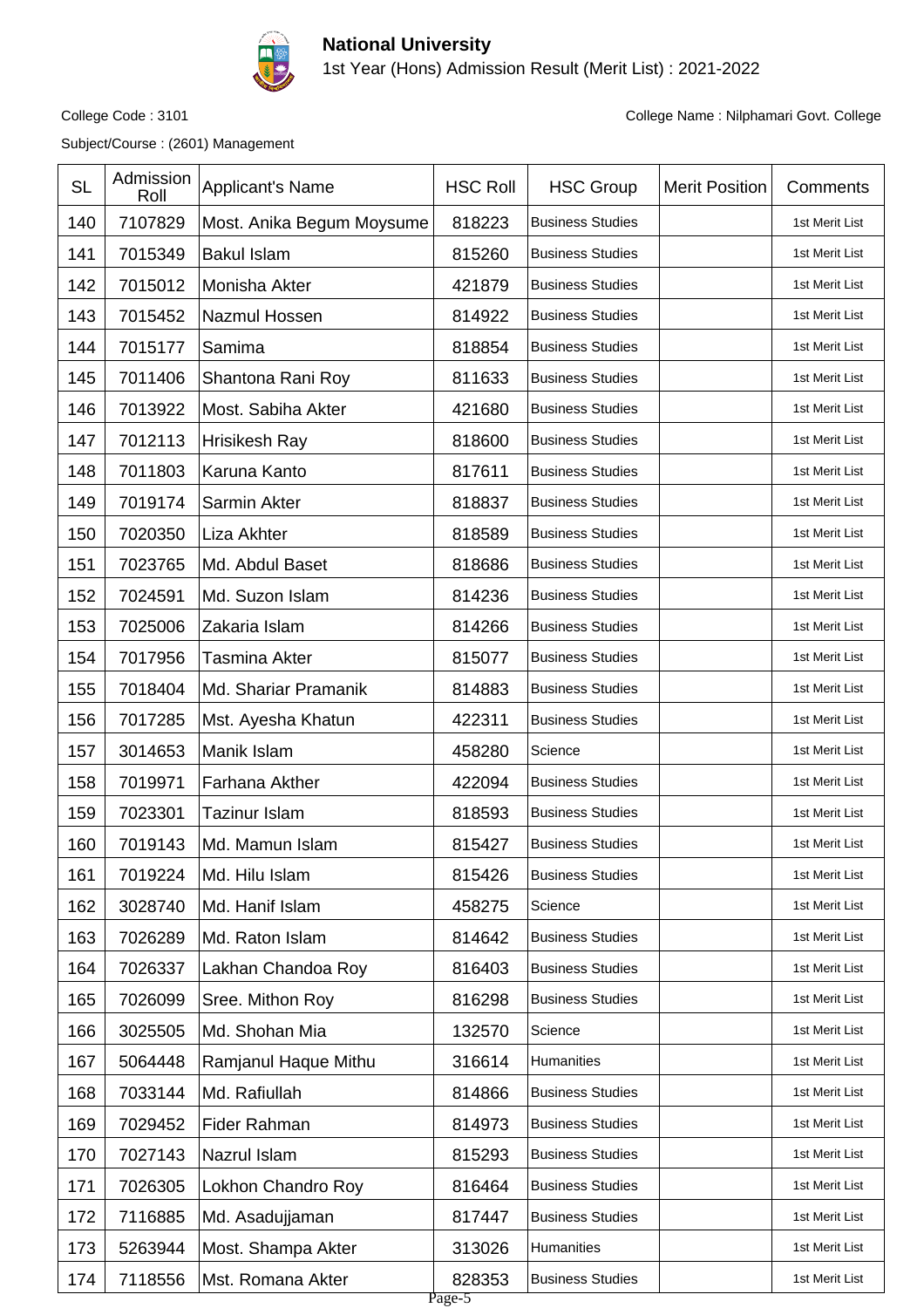

1st Year (Hons) Admission Result (Merit List) : 2021-2022

Subject/Course : (2601) Management

| <b>SL</b> | Admission<br>Roll | <b>Applicant's Name</b> | <b>HSC Roll</b> | <b>HSC Group</b>        | <b>Merit Position</b> | Comments       |
|-----------|-------------------|-------------------------|-----------------|-------------------------|-----------------------|----------------|
| 175       | 7027647           | Md. Mamunur Rashid      | 815022          | <b>Business Studies</b> |                       | 1st Merit List |
| 176       | 7116752           | Meherun Nesa Mou        | 419529          | <b>Business Studies</b> |                       | 1st Merit List |
| 177       | 7108457           | Md. Arif Islam          | 814474          | <b>Business Studies</b> |                       | 1st Merit List |
| 178       | 7112193           | Md. Nasir Uddin         | 816183          | <b>Business Studies</b> |                       | 1st Merit List |
| 179       | 7119997           | Md. Mahmudul Hasan      | 812375          | <b>Business Studies</b> |                       | 1st Merit List |
| 180       | 7122758           | Md. Aktaruzzman         | 816157          | <b>Business Studies</b> |                       | 1st Merit List |
| 181       | 7124327           | Sagor Roy               | 807707          | <b>Business Studies</b> |                       | 1st Merit List |
| 182       | 7116245           | Farzana Akhter          | 801190          | <b>Business Studies</b> |                       | 1st Merit List |
| 183       | 7109411           | Md. Pallab Mia          | 814706          | <b>Business Studies</b> |                       | 1st Merit List |
| 184       | 7099357           | Md. Sahinur Islam       | 421836          | <b>Business Studies</b> |                       | 1st Merit List |
| 185       | 7118718           | <b>Rina Akter</b>       | 814529          | <b>Business Studies</b> |                       | 1st Merit List |
| 186       | 7121577           | Md. Mosiur Rahman       | 814766          | <b>Business Studies</b> |                       | 1st Merit List |
| 187       | 7107777           | Md. Mehedi Hassan       | 816326          | <b>Business Studies</b> |                       | 1st Merit List |
| 188       | 7110824           | Sagor Roy               | 817534          | <b>Business Studies</b> |                       | 1st Merit List |
| 189       | 7113229           | Golapi Akther           | 815378          | <b>Business Studies</b> |                       | 1st Merit List |
| 190       | 7108366           | Diphok Mohonto          | 827480          | <b>Business Studies</b> |                       | 1st Merit List |
| 191       | 7107720           | Prodip Chandro Roy      | 816096          | <b>Business Studies</b> |                       | 1st Merit List |
| 192       | 3164689           | Md. Harun-or-rashid     | 458277          | Science                 |                       | 1st Merit List |
| 193       | 7123510           | <b>Bristy Rani</b>      | 818217          | <b>Business Studies</b> |                       | 1st Merit List |
| 194       | 5277531           | Susmita Roy Poly        | 313212          | Humanities              |                       | 1st Merit List |
| 195       | 7119022           | Al-amin Islam           | 817925          | <b>Business Studies</b> |                       | 1st Merit List |
| 196       | 7111892           | Md. Rubel Islam         | 817740          | <b>Business Studies</b> |                       | 1st Merit List |
| 197       | 7122113           | Md. Nasir Khan          | 817255          | <b>Business Studies</b> |                       | 1st Merit List |
| 198       | 7050067           | Md. Abdul Kaiyoum       | 818380          | <b>Business Studies</b> |                       | 1st Merit List |
| 199       | 7071856           | Md. Mahedi Hasan        | 818374          | <b>Business Studies</b> |                       | 1st Merit List |
| 200       | 7117410           | Md. Shakil Hossain      | 421799          | <b>Business Studies</b> |                       | 1st Merit List |
| 201       | 7041551           | Md. Morshad Alam        | 816427          | <b>Business Studies</b> |                       | 1st Merit List |
| 202       | 7122921           | Asraful Islam           | 815404          | <b>Business Studies</b> |                       | 1st Merit List |
| 203       | 7089048           | Md. Jayarul Islam       | 814376          | <b>Business Studies</b> |                       | 1st Merit List |
| 204       | 7094018           | Md. Sahinur Islam       | 814318          | <b>Business Studies</b> |                       | 1st Merit List |
| 205       | 5076278           | Mst. Ferdousi Akther    | 312545          | Humanities              |                       | 1st Merit List |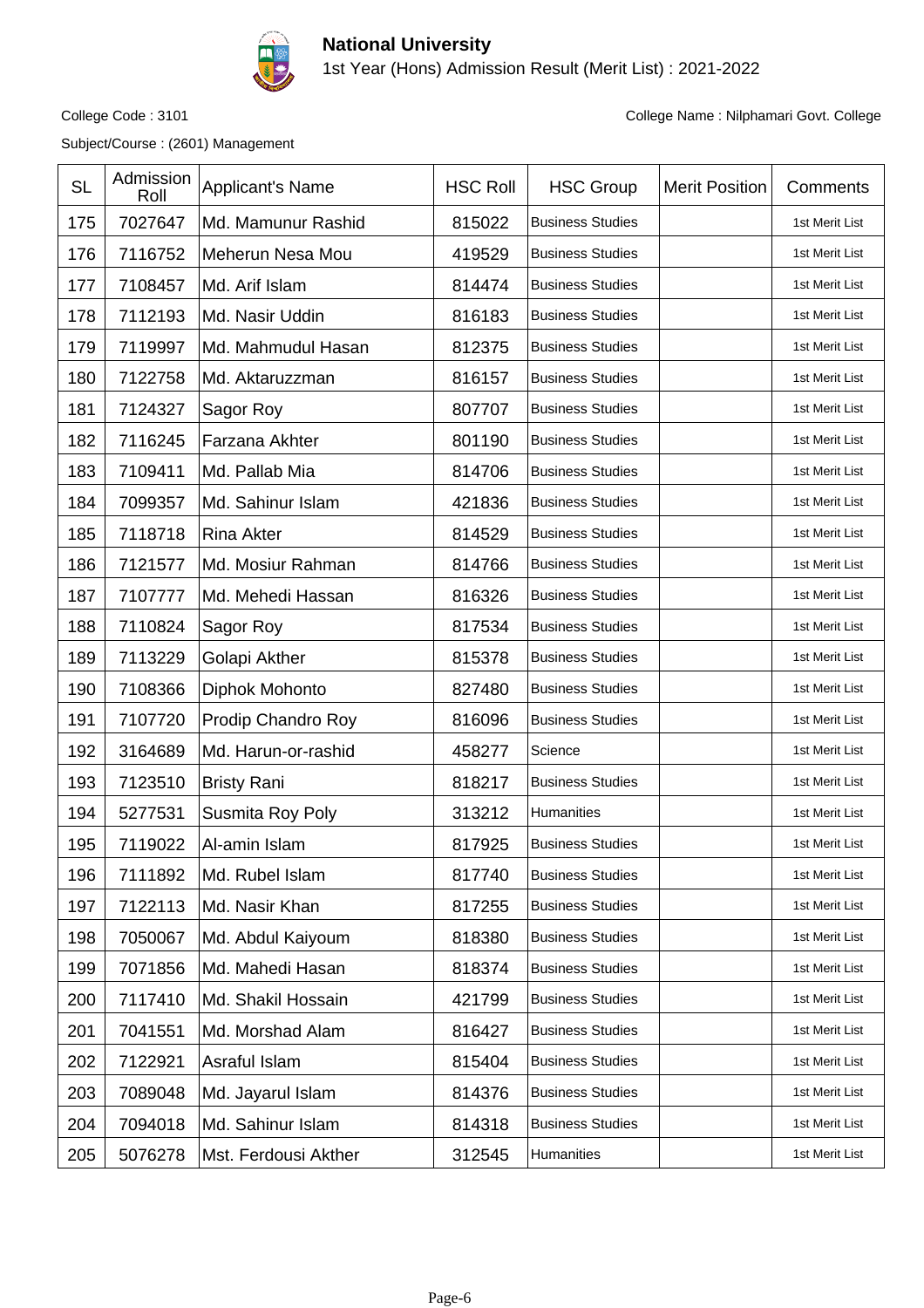

1st Year (Hons) Admission Result (Merit List) : 2021-2022

Subject/Course : (2701) Physics

| <b>SL</b>      | Admission<br>Roll | Applicant's Name            | <b>HSC Roll</b>  | <b>HSC Group</b> | <b>Merit Position</b> | Comments       |
|----------------|-------------------|-----------------------------|------------------|------------------|-----------------------|----------------|
| 1              | 3037946           | Md. Anisur Rahman           | 146625           | Science          |                       | 1st Merit List |
| $\overline{2}$ | 3044378           | Morsedur Rahman             | 145463           | Science          |                       | 1st Merit List |
| 3              | 3043691           | <b>Shariar Ahamed Ripon</b> | 136622           | Science          |                       | 1st Merit List |
| 4              | 3047526           | Sheraza Akter               | 136232           | Science          |                       | 1st Merit List |
| 5              | 3052764           | <b>Goutom Chandro Roy</b>   | 147349           | Science          |                       | 1st Merit List |
| 6              | 3052191           | Maliha Mumtaz Mim           | 146380           | Science          |                       | 1st Merit List |
| $\overline{7}$ | 3048652           | Arif Islam                  | 146607           | Science          |                       | 1st Merit List |
| 8              | 3054357           | <b>Israt Jahan Bornaly</b>  | 147919           | Science          |                       | 1st Merit List |
| 9              | 3048261           | Jagonnath Ray               | 148066           | Science          |                       | 1st Merit List |
| 10             | 3041750           | Md. Tarikuzzaman            | 137141           | Science          |                       | 1st Merit List |
| 11             | 3052688           | Md. Ariful Islam            | 140599           | Science          |                       | 1st Merit List |
| 12             | 3050476           | Sabuj Chaandro Ray          | 142093           | Science          |                       | 1st Merit List |
| 13             | 3071835           | Md Sajeebhossain Doler      | 146004           | Science          |                       | 1st Merit List |
| 14             | 3063922           | Marufa Akter                | 141001           | Science          |                       | 1st Merit List |
| 15             | 3066950           | Md. Morshed Ali             | 146061           | Science          |                       | 1st Merit List |
| 16             | 3062328           | Sakib Islam                 | 147385           | Science          |                       | 1st Merit List |
| 17             | 3074199           | Md. Ashiqur Rahman          | 137084           | Science          |                       | 1st Merit List |
| 18             | 3074496           | Mst. Ashrafi Akter Jue      | 134688           | Science          |                       | 1st Merit List |
| 19             | 3075083           | Md. Alif Uddin              | 147888           | Science          |                       | 1st Merit List |
| 20             | 3071277           | Md. Sakib Islam Sakil       | 147585           | Science          |                       | 1st Merit List |
| 21             | 3107306           | Md. Mosabber Hossain        | 141500           | Science          |                       | 1st Merit List |
| 22             | 3072358           | Md. Abdur Razzak            | 145458           | Science          |                       | 1st Merit List |
| 23             | 3094930           | Md. Rubel Islam Sakib       | 152703           | Science          |                       | 1st Merit List |
| 24             | 3113929           | Chandro Mohon Roy           | 147380           | Science          |                       | 1st Merit List |
| 25             | 3083708           | Md. Sakil Hossain           | 146584           | Science          |                       | 1st Merit List |
| 26             | 3109409           | Md. Maskut Shrif            | 141097           | Science          |                       | 1st Merit List |
| 27             | 3109455           | Md. Anamul Haque            | 141101           | Science          |                       | 1st Merit List |
| 28             | 3100791           | <b>Barkat Ullah</b>         | 124823           | Science          |                       | 1st Merit List |
| 29             | 3080511           | Priyangka Rani Roy          | 148147           | Science          |                       | 1st Merit List |
| 30             | 3091627           | Md. Ashad Ali               | 141120           | Science          |                       | 1st Merit List |
| 31             | 3104106           | Moslema Akter               | 457953           | Science          |                       | 1st Merit List |
| 32             | 3124693           | Shikh Shakhowat Hossain     | 146579           | Science          |                       | 1st Merit List |
| 33             | 3107169           | Md. Alamgir Islam           | 458266           | Science          |                       | 1st Merit List |
| 34             | 3078929           | Most. Mobas Shirin Akther   | 148152           | Science          |                       | 1st Merit List |
| 35             | 3099880           | Mst. Alo Akther             | 145541<br>Page-1 | Science          |                       | 1st Merit List |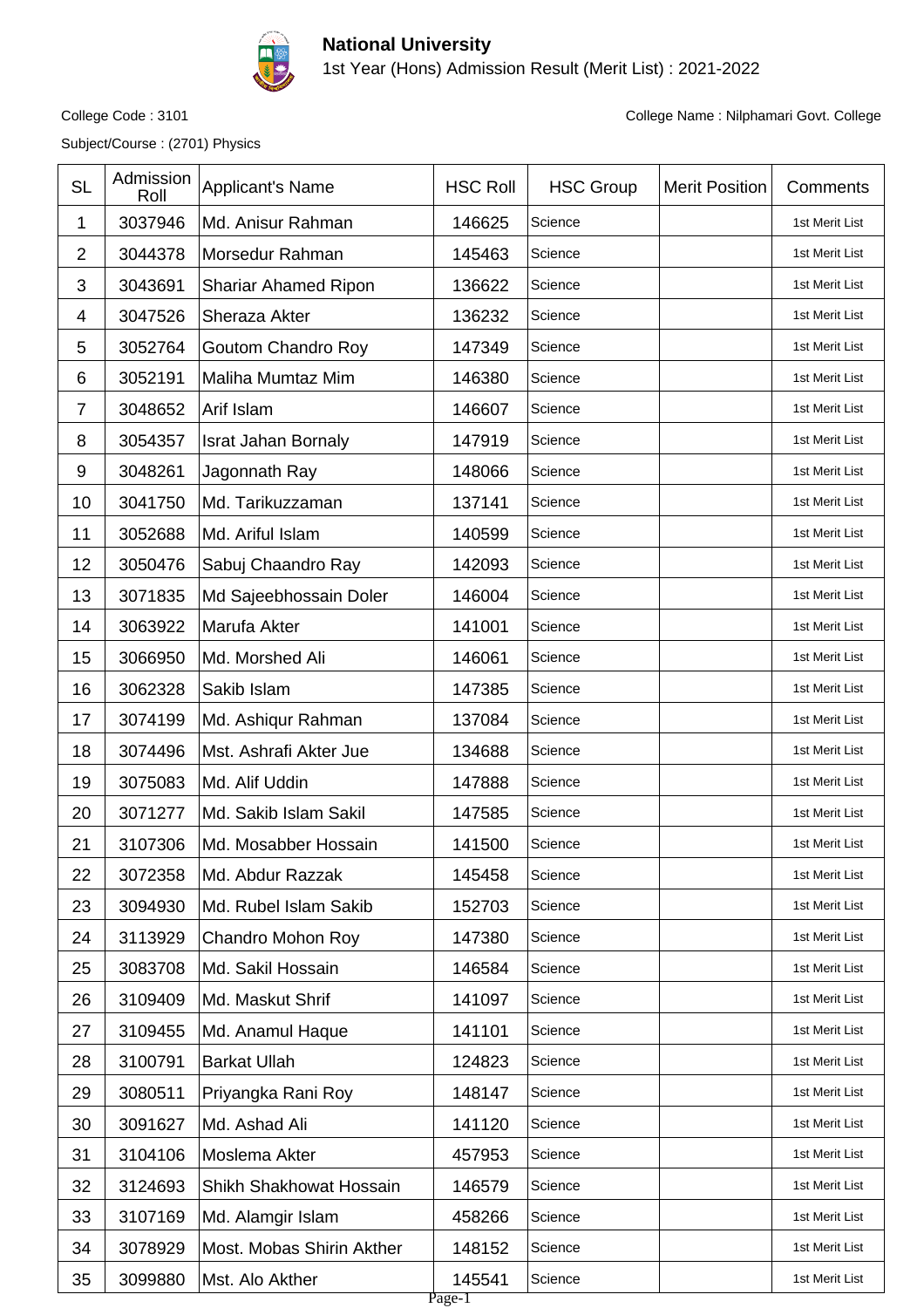

1st Year (Hons) Admission Result (Merit List) : 2021-2022

Subject/Course : (2701) Physics

| <b>SL</b> | Admission<br>Roll | Applicant's Name               | <b>HSC Roll</b> | <b>HSC Group</b> | <b>Merit Position</b> | Comments       |
|-----------|-------------------|--------------------------------|-----------------|------------------|-----------------------|----------------|
| 36        | 3101978           | Zihad Islam                    | 147663          | Science          |                       | 1st Merit List |
| 37        | 3078571           | Rubaiya Akter                  | 146529          | Science          |                       | 1st Merit List |
| 38        | 3110069           | Md. Sahib Alam                 | 147710          | Science          |                       | 1st Merit List |
| 39        | 3118825           | Proshanta Roy                  | 147582          | Science          |                       | 1st Merit List |
| 40        | 3121810           | Al-amin Islam                  | 141106          | Science          |                       | 1st Merit List |
| 41        | 3082915           | Md. Shamim Hossain             | 146627          | Science          |                       | 1st Merit List |
| 42        | 3091406           | Manik Chandro Roy              | 137713          | Science          |                       | 1st Merit List |
| 43        | 3092928           | Md. Tahmilur Rahman<br>Shyamol | 158552          | Science          |                       | 1st Merit List |
| 44        | 3089929           | Rakimul Islam                  | 142408          | Science          |                       | 1st Merit List |
| 45        | 3107400           | Md. Arifuzzaman Sarkar         | 458282          | Science          |                       | 1st Merit List |
| 46        | 3100443           | Muhai Menul Hoque              | 149108          | Science          |                       | 1st Merit List |
| 47        | 3103631           | Janok Ray                      | 151316          | Science          |                       | 1st Merit List |
| 48        | 3096776           | Md. Maruf Hossain              | 146000          | Science          |                       | 1st Merit List |
| 49        | 3081948           | Sanatan Roy                    | 140098          | Science          |                       | 1st Merit List |
| 50        | 3105131           | Most. Sharmin Zannat           | 147843          | Science          |                       | 1st Merit List |
| 51        | 3083781           | Md. Shakib Hasan               | 132680          | Science          |                       | 1st Merit List |
| 52        | 3131489           | Md. Rafikul Islam              | 145437          | Science          |                       | 1st Merit List |
| 53        | 3144822           | <b>Uttom Kumar Roy</b>         | 142386          | Science          |                       | 1st Merit List |
| 54        | 3080059           | <b>Belal Hosen</b>             | 174130          | Science          |                       | 1st Merit List |
| 55        | 3128734           | Md. Ariful Islam Arif          | 147561          | Science          |                       | 1st Merit List |
| 56        | 3145823           | Tanjila Hossen                 | 141043          | Science          |                       | 1st Merit List |
| 57        | 3125347           | Md. Jahangir Alom              | 458289          | Science          |                       | 1st Merit List |
| 58        | 3170277           | Japrin Sultana Lopa            | 145971          | Science          |                       | 1st Merit List |
| 59        | 3161112           | Md. Shah Kibriya Popular       | 203741          | Science          |                       | 1st Merit List |
| 60        | 3123415           | Md. Shadhin Islam              | 147584          | Science          |                       | 1st Merit List |
| 61        | 3159970           | Md. Raihanul Islam Ullash      | 145666          | Science          |                       | 1st Merit List |
| 62        | 3157212           | Forhad Hosen Babu              | 145937          | Science          |                       | 1st Merit List |
| 63        | 3006481           | Ripon Islam                    | 148020          | Science          |                       | 1st Merit List |
| 64        | 3004729           | Md. Mahadi Hasan               | 145925          | Science          |                       | 1st Merit List |
| 65        | 3002771           | Md. Rasheduzzaman              | 136160          | Science          |                       | 1st Merit List |
| 66        | 3003536           | Jakaria Hossen                 | 147308          | Science          |                       | 1st Merit List |
| 67        | 3004231           | Jahangir Alom                  | 305099          | Science          |                       | 1st Merit List |
| 68        | 3013372           | Afroja Khatun Helen            | 950457          | Science          |                       | 1st Merit List |
| 69        | 3007661           | Md. Rezaul Karim               | 140321          | Science          |                       | 1st Merit List |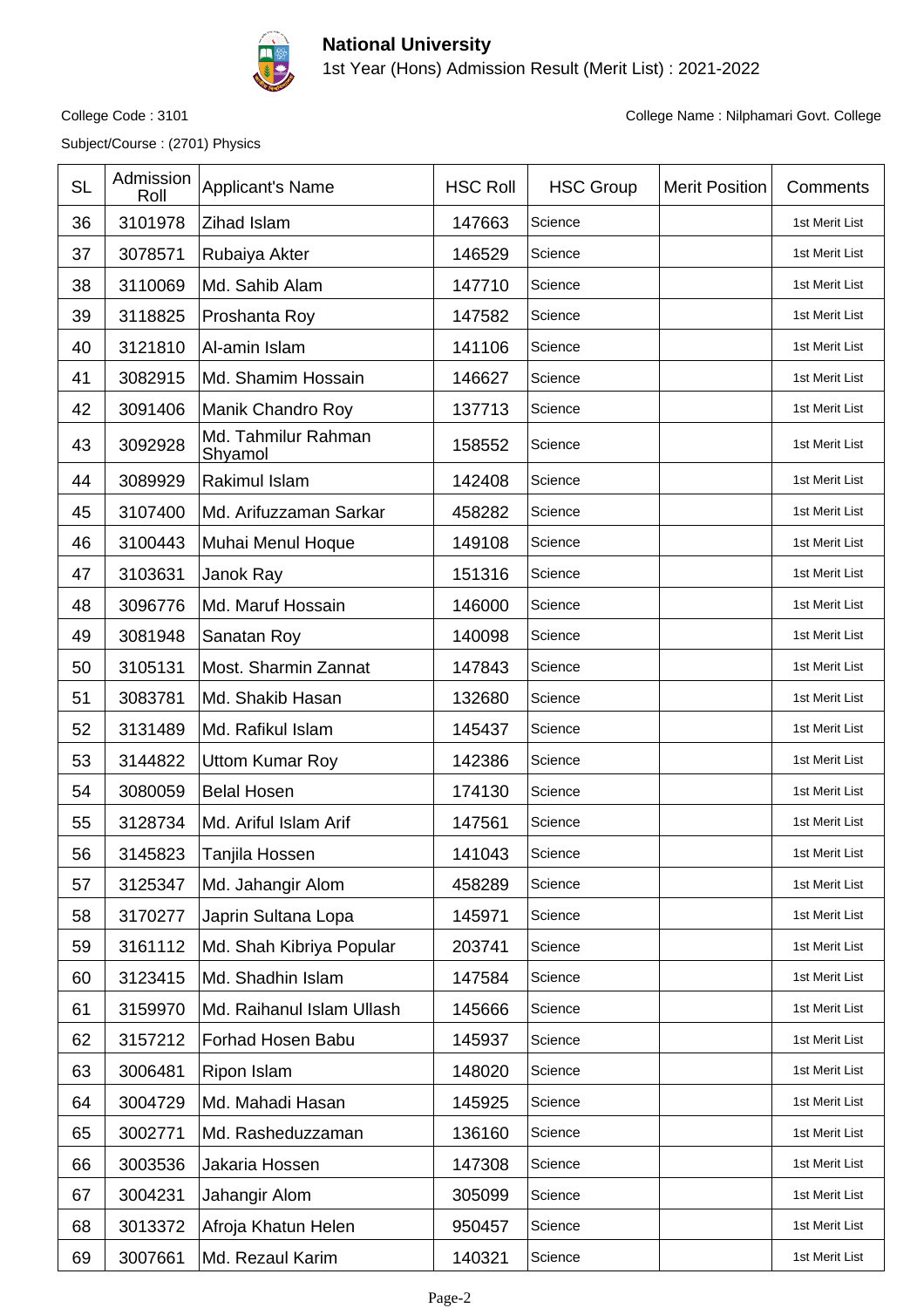

1st Year (Hons) Admission Result (Merit List) : 2021-2022

Subject/Course : (2701) Physics

| <b>SL</b> | Admission<br>Roll | Applicant's Name                  | <b>HSC Roll</b> | <b>HSC Group</b> | <b>Merit Position</b> | Comments       |
|-----------|-------------------|-----------------------------------|-----------------|------------------|-----------------------|----------------|
| 70        | 3017096           | Md. Abdour-rouf                   | 146588          | Science          |                       | 1st Merit List |
| 71        | 3020921           | Md. Sumon Islam                   | 133013          | Science          |                       | 1st Merit List |
| 72        | 3025256           | Shuvo Roy                         | 159006          | Science          |                       | 1st Merit List |
| 73        | 3024592           | Md. Ariful Islam Arif             | 141101          | Science          |                       | 1st Merit List |
| 74        | 3026098           | Md. Shafikullah.                  | 148129          | Science          |                       | 1st Merit List |
| 75        | 3024804           | Md. Rasel Islam                   | 147260          | Science          |                       | 1st Merit List |
| 76        | 3034522           | Md. Sakhawat Hossain<br>Chowdhury | 141788          | Science          |                       | 1st Merit List |
| 77        | 3030105           | <b>Rezaul Karim</b>               | 305095          | Science          |                       | 1st Merit List |
| 78        | 3028936           | Sumi Akter                        | 145554          | Science          |                       | 1st Merit List |
| 79        | 3164006           | Most. Zannathy Akhtar Liza        | 146539          | Science          |                       | 1st Merit List |
| 80        | 3161373           | Md. Mushfiqur Rahman<br>Muhid     | 145729          | Science          |                       | 1st Merit List |
| 81        | 3168808           | Md. Azizul Islam                  | 142181          | Science          |                       | 1st Merit List |
| 82        | 3175602           | S. M. Faisal Abdullah             | 141218          | Science          |                       | 1st Merit List |
| 83        | 3180032           | Nahid Ahamed Roman                | 145668          | Science          |                       | 1st Merit List |
| 84        | 3131177           | Md. Shakil Islam                  | 146565          | Science          |                       | 1st Merit List |
| 85        | 3148004           | Polash Kumar Ray Krishno          | 147885          | Science          |                       | 1st Merit List |
| 86        | 3159263           | Abde Manakked Al Farooqui         | 145658          | Science          |                       | 1st Merit List |
| 87        | 3163153           | Md. Ariyan Islam Juwel            | 147384          | Science          |                       | 1st Merit List |
| 88        | 3159152           | Roksana Akter                     | 457959          | Science          |                       | 1st Merit List |
| 89        | 3160390           | Sajib Ray                         | 145913          | Science          |                       | 1st Merit List |
| 90        | 3070327           | Suiti Rani                        | 148107          | Science          |                       | 1st Merit List |
| 91        | 3174262           | Tanjila Akther Tania              | 145829          | Science          |                       | 1st Merit List |
| 92        | 3170078           | Joydep Roy                        | 603703          | Science          |                       | 1st Merit List |
| 93        | 3049526           | Mst. Rehena Parvin Sumi           | 147813          | Science          |                       | 1st Merit List |
| 94        | 3176742           | Md. Monirul Islam                 | 141129          | Science          |                       | 1st Merit List |
| 95        | 3058420           | <b>Bekrom Chondro Mohonto</b>     | 135721          | Science          |                       | 1st Merit List |
| 96        | 3071544           | Md. Arif Hossain                  | 145452          | Science          |                       | 1st Merit List |
| 97        | 3152148           | Md. Sohel Rana                    | 147464          | Science          |                       | 1st Merit List |
| 98        | 3013399           | Meghna Akhtar                     | 305082          | Science          |                       | 1st Merit List |
| 99        | 3093198           | Md. Labu Shah                     | 147667          | Science          |                       | 1st Merit List |
| 100       | 3173118           | Pronav Roy Plabon                 | 145961          | Science          |                       | 1st Merit List |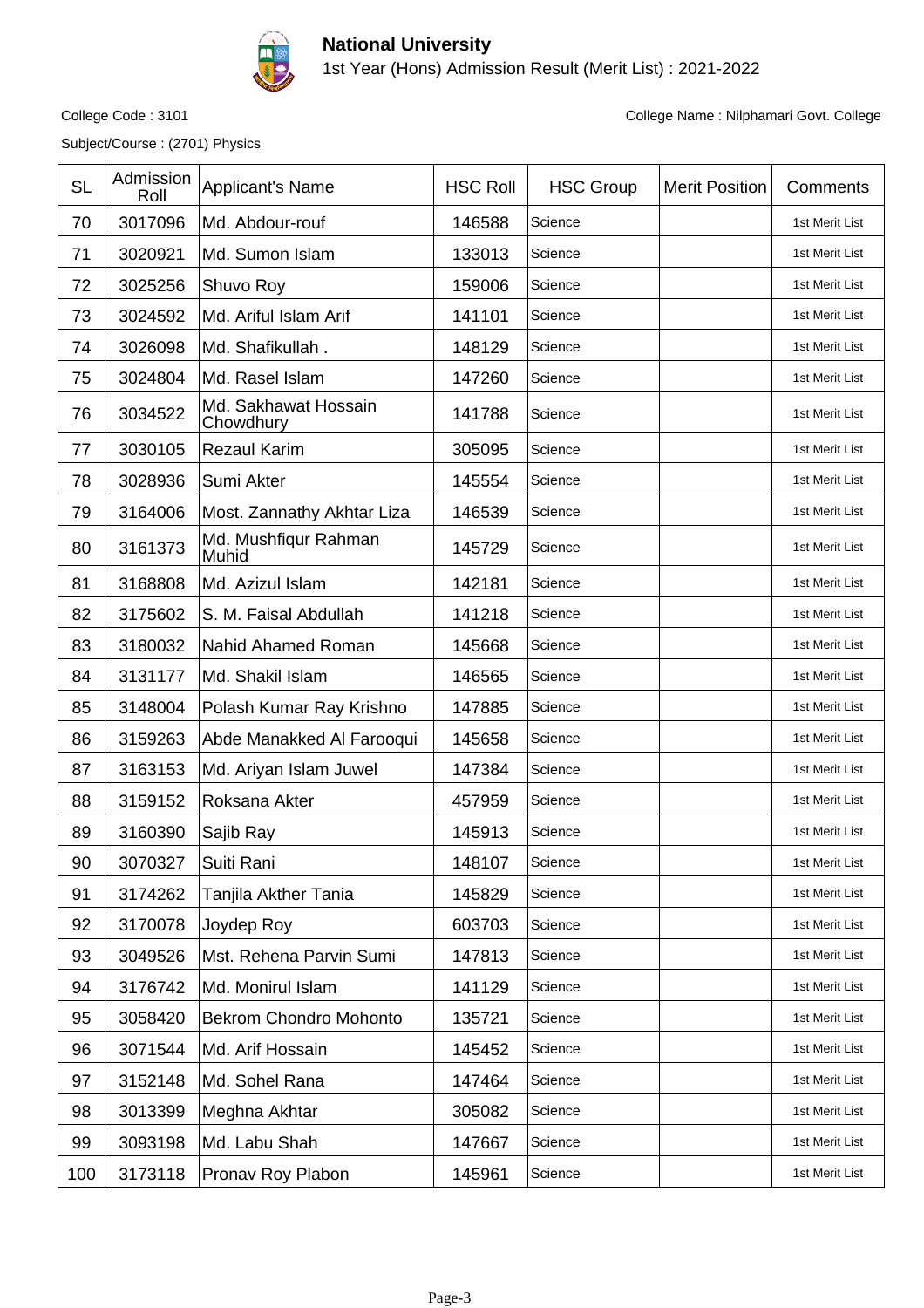

1st Year (Hons) Admission Result (Merit List) : 2021-2022

Subject/Course : (2801) Chemistry

| <b>SL</b>      | Admission<br>Roll | Applicant's Name          | <b>HSC Roll</b>  | <b>HSC Group</b> | <b>Merit Position</b> | Comments       |
|----------------|-------------------|---------------------------|------------------|------------------|-----------------------|----------------|
| 1              | 3038281           | Md. Milon Korani          | 147933           | Science          |                       | 1st Merit List |
| $\overline{2}$ | 3030072           | Md. Sohel Rana            | 147937           | Science          |                       | 1st Merit List |
| 3              | 3039634           | Md. Shamim Hossain        | 147341           | Science          |                       | 1st Merit List |
| 4              | 3038902           | Anirban Chandro Barmon    | 154890           | Science          |                       | 1st Merit List |
| 5              | 3039959           | <b>Tusar Ali</b>          | 159080           | Science          |                       | 1st Merit List |
| 6              | 3044625           | Maruf Hasan               | 153938           | Science          |                       | 1st Merit List |
| $\overline{7}$ | 3038091           | Ferdousi Akter            | 316800           | Science          |                       | 1st Merit List |
| 8              | 3041173           | Promita Ray               | 147275           | Science          |                       | 1st Merit List |
| 9              | 3039129           | Apu Roy                   | 145468           | Science          |                       | 1st Merit List |
| 10             | 3039593           | Imran Islam               | 142279           | Science          |                       | 1st Merit List |
| 11             | 3038689           | Md. Bayzid Bustami        | 141405           | Science          |                       | 1st Merit List |
| 12             | 3044892           | Umme Habiba Rumi          | 145572           | Science          |                       | 1st Merit List |
| 13             | 3040364           | Md. Romanuzzaman          | 147474           | Science          |                       | 1st Merit List |
| 14             | 3039562           | Rabiul Islam              | 147297           | Science          |                       | 1st Merit List |
| 15             | 3051635           | Sowrov Roy                | 146769           | Science          |                       | 1st Merit List |
| 16             | 3041805           | <b>Badol Roy</b>          | 458180           | Science          |                       | 1st Merit List |
| 17             | 3053630           | Md. Shayon Mia            | 142381           | Science          |                       | 1st Merit List |
| 18             | 3058476           | Md. Mishuk Shahriar       | 140252           | Science          |                       | 1st Merit List |
| 19             | 3056144           | Md. Jahenur Rahman        | 147321           | Science          |                       | 1st Merit List |
| 20             | 3049779           | Barikuzzaman              | 305091           | Science          |                       | 1st Merit List |
| 21             | 3057146           | Sumaiya Akter Sume        | 147481           | Science          |                       | 1st Merit List |
| 22             | 3065971           | Moktadir Rahman           | 145995           | Science          |                       | 1st Merit List |
| 23             | 3065625           | <b>Uttom Kumar Bormon</b> | 137872           | Science          |                       | 1st Merit List |
| 24             | 3060701           | Md. Arif Foysal           | 136155           | Science          |                       | 1st Merit List |
| 25             | 3068087           | Sabura Akter              | 145634           | Science          |                       | 1st Merit List |
| 26             | 3066423           | Lutfun Naher Liza         | 146805           | Science          |                       | 1st Merit List |
| 27             | 3062097           | Mst. Masuda Akther        | 148108           | Science          |                       | 1st Merit List |
| 28             | 3066127           | Papri Rani                | 158942           | Science          |                       | 1st Merit List |
| 29             | 3066984           | Robiul Islam              | 147314           | Science          |                       | 1st Merit List |
| 30             | 3075220           | Md. Mahofijul Islam       | 146205           | Science          |                       | 1st Merit List |
| 31             | 3071303           | Mosrafa Akther            | 142298           | Science          |                       | 1st Merit List |
| 32             | 3071919           | Mahamud Al-hasan          | 147397           | Science          |                       | 1st Merit List |
| 33             | 3072117           | Rayhan Badsha             | 148031           | Science          |                       | 1st Merit List |
| 34             | 3072592           | Md. Morsalin Islam        | 142463           | Science          |                       | 1st Merit List |
| 35             | 3085266           | Deependro Debnath Deepu   | 147763<br>Page-1 | Science          |                       | 1st Merit List |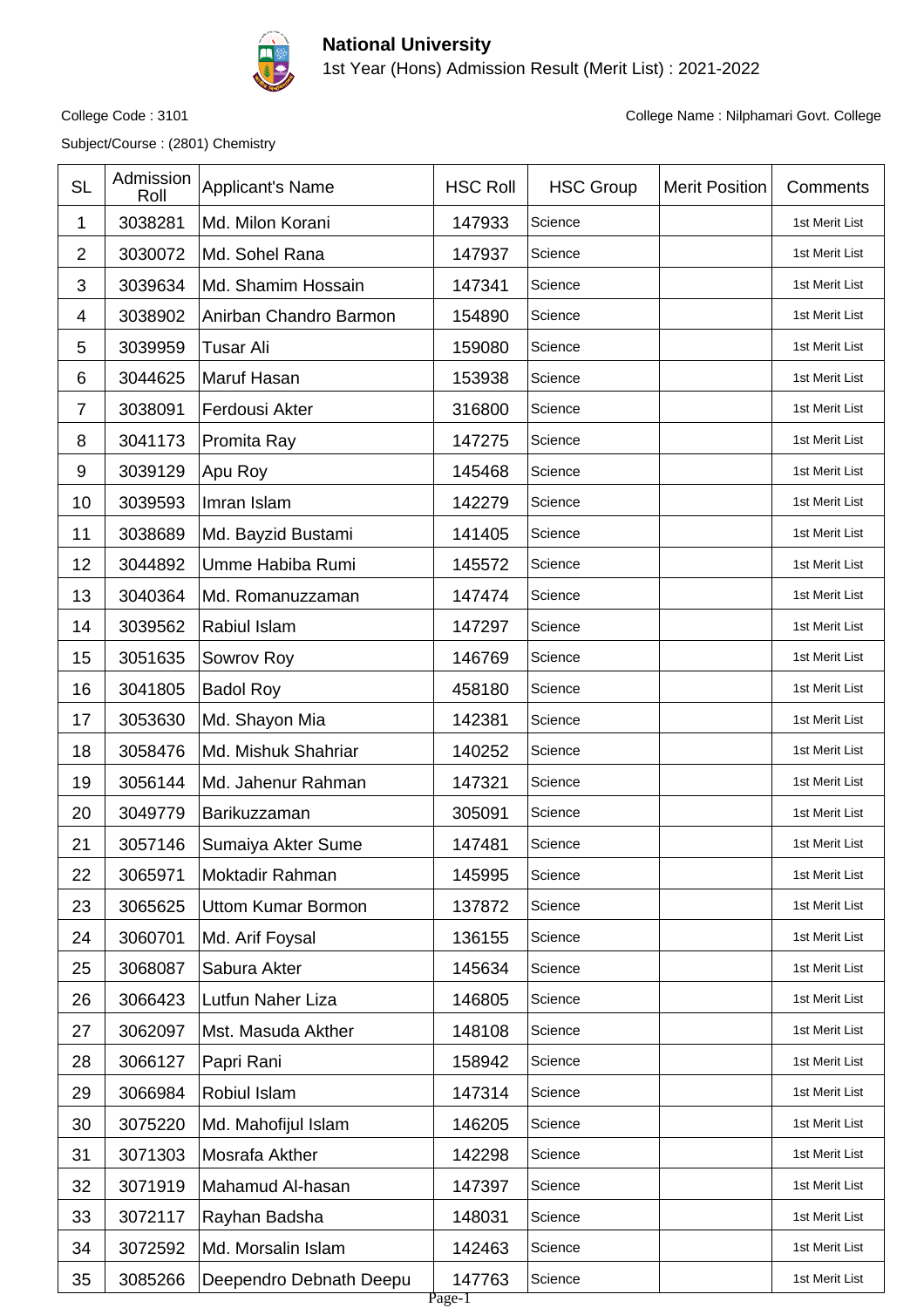

1st Year (Hons) Admission Result (Merit List) : 2021-2022

Subject/Course : (2801) Chemistry

| <b>SL</b> | Admission<br>Roll | <b>Applicant's Name</b> | <b>HSC Roll</b>  | <b>HSC Group</b> | <b>Merit Position</b> | Comments       |
|-----------|-------------------|-------------------------|------------------|------------------|-----------------------|----------------|
| 36        | 3087975           | Md. Tomijar Rahman      | 145717           | Science          |                       | 1st Merit List |
| 37        | 3078667           | Gour Das Ray            | 147504           | Science          |                       | 1st Merit List |
| 38        | 3071206           | Nayon Chundro Roy       | 147563           | Science          |                       | 1st Merit List |
| 39        | 3086649           | Md. Mizanur Rahman      | 603060           | Science          |                       | 1st Merit List |
| 40        | 3116150           | Mst. Mitila             | 148125           | Science          |                       | 1st Merit List |
| 41        | 3085462           | Sushanto Kumar Roy      | 147785           | Science          |                       | 1st Merit List |
| 42        | 3075551           | Md. Sajjad Hossain      | 146199           | Science          |                       | 1st Merit List |
| 43        | 3101722           | S. M. Al Nayem Sultan   | 145924           | Science          |                       | 1st Merit List |
| 44        | 3089737           | Hasna Samma             | 140678           | Science          |                       | 1st Merit List |
| 45        | 3109142           | Abdul Monayam Maruf     | 141085           | Science          |                       | 1st Merit List |
| 46        | 3083287           | Mst. Panna Sarker       | 133836           | Science          |                       | 1st Merit List |
| 47        | 3097009           | Md. Saifur Rahman       | 136149           | Science          |                       | 1st Merit List |
| 48        | 3091036           | Santona Rani Roy        | 157061           | Science          |                       | 1st Merit List |
| 49        | 3112694           | Md. Roushanul Ferdous   | 134482           | Science          |                       | 1st Merit List |
| 50        | 3081760           | Farhana Jannatul Aktar  | 148097           | Science          |                       | 1st Merit List |
| 51        | 3114506           | Md. Nazimul Islam       | 147580           | Science          |                       | 1st Merit List |
| 52        | 3077380           | Md. Mister Rana         | 147883           | Science          |                       | 1st Merit List |
| 53        | 3082950           | Abu Rayhan              | 159004           | Science          |                       | 1st Merit List |
| 54        | 3087649           | Md. Alif Ur Akif        | 145719           | Science          |                       | 1st Merit List |
| 55        | 3124529           | Md. Aiub Ali            | 203672           | Science          |                       | 1st Merit List |
| 56        | 3120345           | Md. Fardin Islam        | 145922           | Science          |                       | 1st Merit List |
| 57        | 3087155           | Md. Suruj Mia           | 133081           | Science          |                       | 1st Merit List |
| 58        | 3102898           | Md. Moniroz Zaman       | 140048           | Science          |                       | 1st Merit List |
| 59        | 3105246           | Md. Sunmoon Islam Riad  | 133011           | Science          |                       | 1st Merit List |
| 60        | 3087575           | Abdullah-al-azgar Mim   | 141700           | Science          |                       | 1st Merit List |
| 61        | 3124310           | Mizanur Rahman          | 147259           | Science          |                       | 1st Merit List |
| 62        | 3128474           | Most. Tasserin Akter    | 145865           | Science          |                       | 1st Merit List |
| 63        | 3153136           | Dhiman Roy              | 140223           | Science          |                       | 1st Merit List |
| 64        | 3132967           | Shangkor Kumer Ray      | 147311           | Science          |                       | 1st Merit List |
| 65        | 3088217           | Sumon Islam             | 145700           | Science          |                       | 1st Merit List |
| 66        | 3122553           | Md. Nasim Islam         | 151428           | Science          |                       | 1st Merit List |
| 67        | 3088114           | Fahim Islam             | 145467           | Science          |                       | 1st Merit List |
| 68        | 3095013           | Md. Shifat Rana         | 141105           | Science          |                       | 1st Merit List |
| 69        | 3104039           | Surovi Akter            | 147478           | Science          |                       | 1st Merit List |
| 70        | 3156181           | Jannatul Ferdousy       | 145593<br>Page-2 | Science          |                       | 1st Merit List |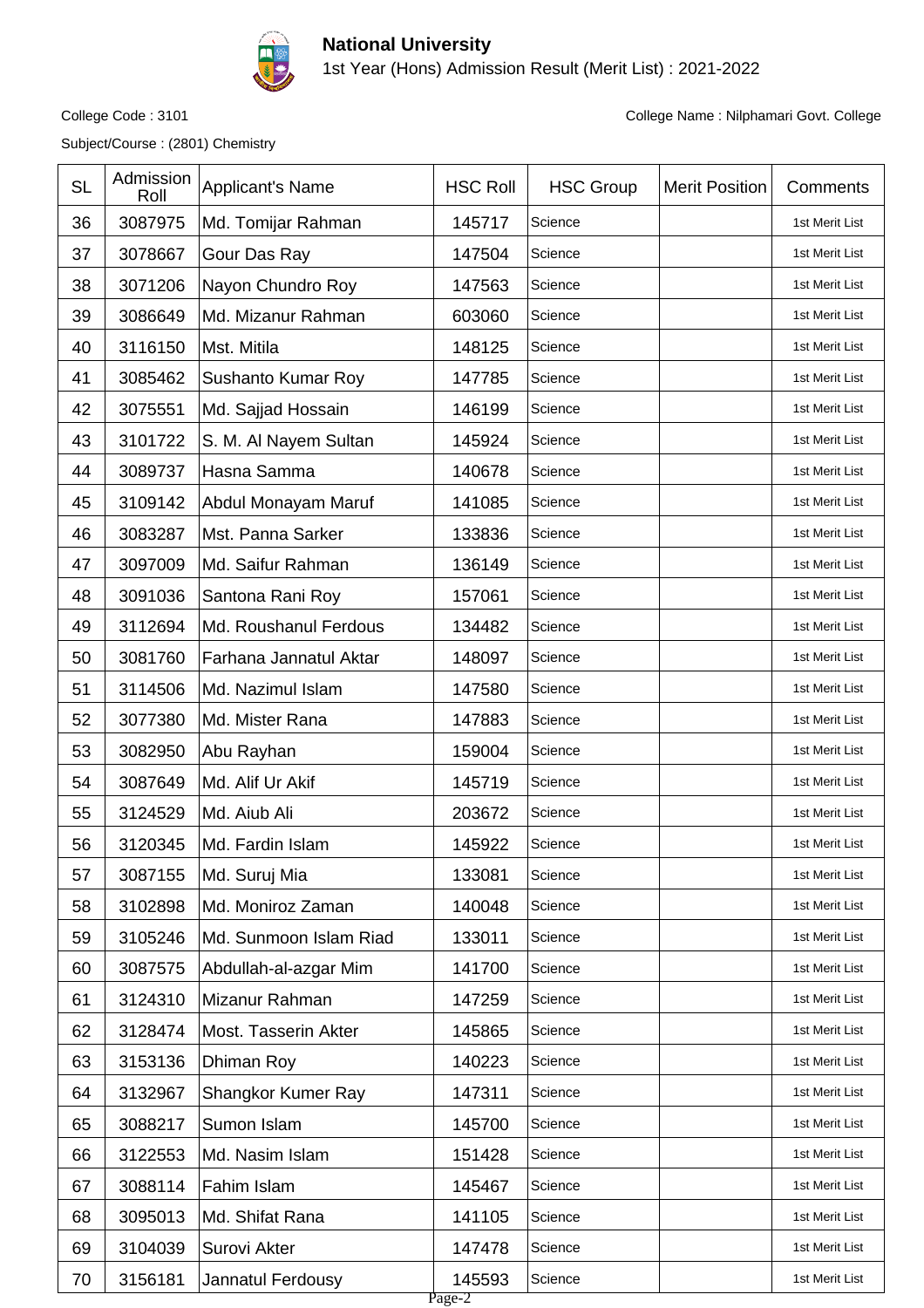

1st Year (Hons) Admission Result (Merit List) : 2021-2022

Subject/Course : (2801) Chemistry

| <b>SL</b> | Admission<br>Roll | <b>Applicant's Name</b>  | <b>HSC Roll</b>  | <b>HSC Group</b> | <b>Merit Position</b> | Comments       |
|-----------|-------------------|--------------------------|------------------|------------------|-----------------------|----------------|
| 71        | 3118411           | Anamica Biswas Trisha    | 140112           | Science          |                       | 1st Merit List |
| 72        | 3096534           | Pabitro Chandro Ray      | 142095           | Science          |                       | 1st Merit List |
| 73        | 3133684           | Md. Hosen Ali            | 141236           | Science          |                       | 1st Merit List |
| 74        | 3175024           | Alrazi Islam Anik        | 141056           | Science          |                       | 1st Merit List |
| 75        | 3117288           | Md. Shahinur Alom        | 145723           | Science          |                       | 1st Merit List |
| 76        | 3006042           | Md. Ashif Hassan         | 141219           | Science          |                       | 1st Merit List |
| 77        | 3004328           | Md. Sakib Islam          | 145453           | Science          |                       | 1st Merit List |
| 78        | 3001276           | Samsi Ara Mim            | 141247           | Science          |                       | 1st Merit List |
| 79        | 3016513           | Md. Riyad Hossen         | 147467           | Science          |                       | 1st Merit List |
| 80        | 3009648           | Kamol Chandra Ray        | 148039           | Science          |                       | 1st Merit List |
| 81        | 3015408           | <b>Keshob Debnath</b>    | 147316           | Science          |                       | 1st Merit List |
| 82        | 3020071           | Tamanna Akter Mala       | 147553           | Science          |                       | 1st Merit List |
| 83        | 3015737           | Abdur Razzak             | 147335           | Science          |                       | 1st Merit List |
| 84        | 3022326           | Md. Shariful Islam       | 141744           | Science          |                       | 1st Merit List |
| 85        | 3021337           | <b>Minal Hoque</b>       | 133032           | Science          |                       | 1st Merit List |
| 86        | 3018176           | Prodip Ray               | 147312           | Science          |                       | 1st Merit List |
| 87        | 3018726           | Situ Roy Tithi           | 140627           | Science          |                       | 1st Merit List |
| 88        | 3024281           | Md. Shakib Hossin        | 140614           | Science          |                       | 1st Merit List |
| 89        | 3026634           | Mithun Karmokar          | 136045           | Science          |                       | 1st Merit List |
| 90        | 3024197           | Md. Rahmat Ali           | 137689           | Science          |                       | 1st Merit List |
| 91        | 3024708           | Rajib Islam              | 140287           | Science          |                       | 1st Merit List |
| 92        | 3024777           | <b>Uzzol Roy</b>         | 147296           | Science          |                       | 1st Merit List |
| 93        | 3022806           | Md. Asaduzzaman          | 147476           | Science          |                       | 1st Merit List |
| 94        | 3024677           | Md. Ramjanur Rahman      | 135779           | Science          |                       | 1st Merit List |
| 95        | 3029825           | Dipu Roy                 | 140263           | Science          |                       | 1st Merit List |
| 96        | 3027159           | Joy Chandro Roy          | 146046           | Science          |                       | 1st Merit List |
| 97        | 3178445           | Atika Maliha Himi        | 146811           | Science          |                       | 1st Merit List |
| 98        | 3164977           | Rimon Islam              | 145471           | Science          |                       | 1st Merit List |
| 99        | 3160321           | Chapal Adhikari          | 147581           | Science          |                       | 1st Merit List |
| 100       | 3178303           | Syful Azam Borson        | 140262           | Science          |                       | 1st Merit List |
| 101       | 3153162           | Md. Baijid Bosonia Bappy | 142415           | Science          |                       | 1st Merit List |
| 102       | 3156820           | Mst. Taniya Akther       | 145879           | Science          |                       | 1st Merit List |
| 103       | 3146029           | Md. Mozahid Islam        | 145945           | Science          |                       | 1st Merit List |
| 104       | 3133232           | Md. Al-amin Rocky        | 146031           | Science          |                       | 1st Merit List |
| 105       | 3170648           | Md. Nayeem Islam         | 145470<br>Page-3 | Science          |                       | 1st Merit List |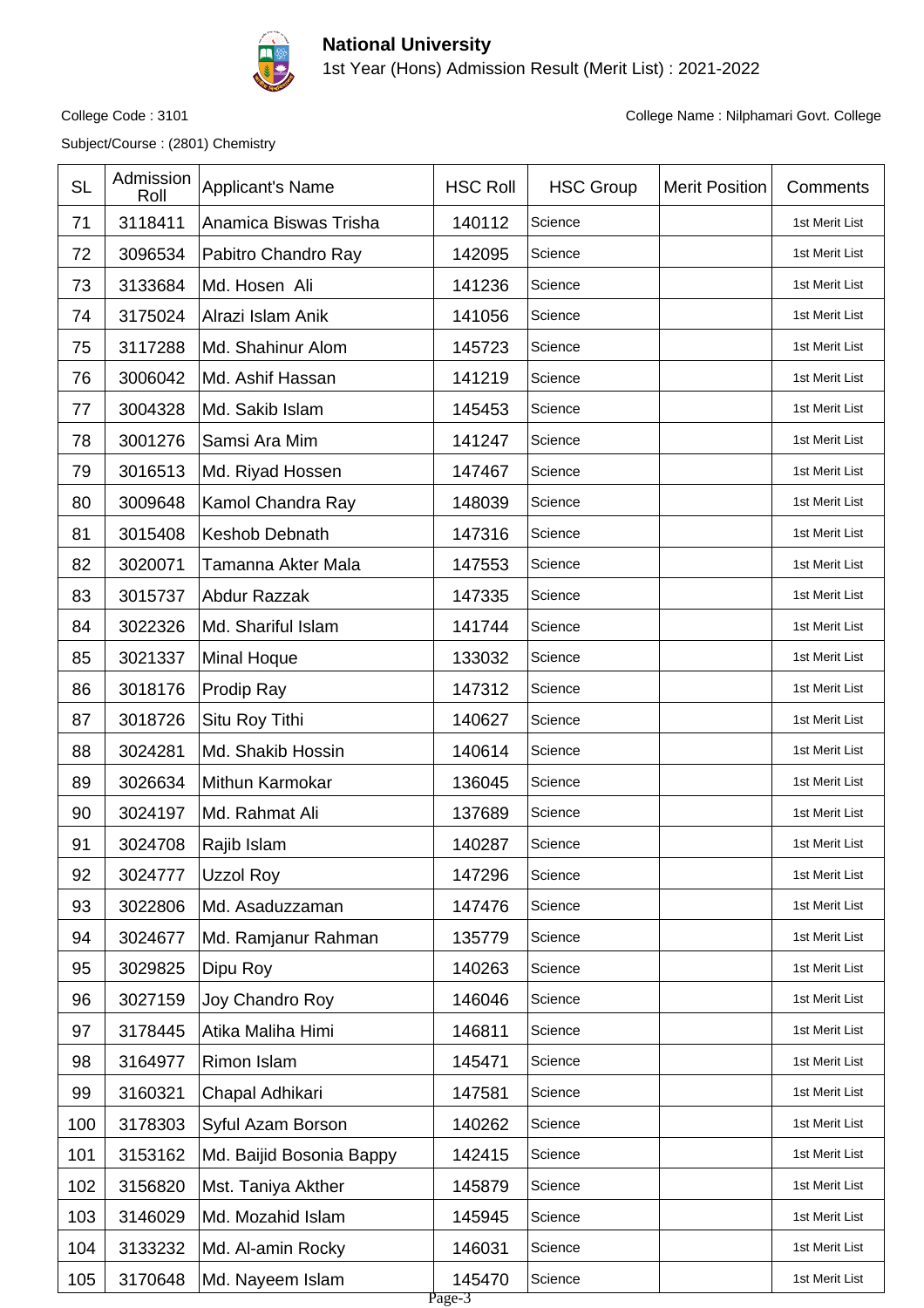

1st Year (Hons) Admission Result (Merit List) : 2021-2022

Subject/Course : (2801) Chemistry

| <b>SL</b> | Admission<br>Roll | Applicant's Name       | <b>HSC Roll</b> | <b>HSC Group</b> | <b>Merit Position</b> | Comments       |
|-----------|-------------------|------------------------|-----------------|------------------|-----------------------|----------------|
| 106       | 3148491           | Ovijit Adhikari        | 159068          | Science          |                       | 1st Merit List |
| 107       | 3174039           | Most. Dipa Akhter      | 140660          | Science          |                       | 1st Merit List |
| 108       | 3168767           | Md. Sharif Sorkar      | 145431          | Science          |                       | 1st Merit List |
| 109       | 3175083           | Md. Hasan              | 145647          | Science          |                       | 1st Merit List |
| 110       | 3167775           | IMd. Jahid Ibne Sabbir | 148137          | Science          |                       | 1st Merit List |
| 111       | 3173750           | Sayedi Hasan Rasel     | 145709          | Science          |                       | 1st Merit List |
| 112       | 3069523           | Kingkong Roy           | 145462          | Science          |                       | 1st Merit List |
| 113       | 3113754           | Most. Rupa Akter       | 145818          | Science          |                       | 1st Merit List |
| 114       | 3020571           | lMst. Kamrunnahar Anu  | 145966          | Science          |                       | 1st Merit List |
| 115       | 3093196           | Md. Salim Beg          | 147473          | Science          |                       | 1st Merit List |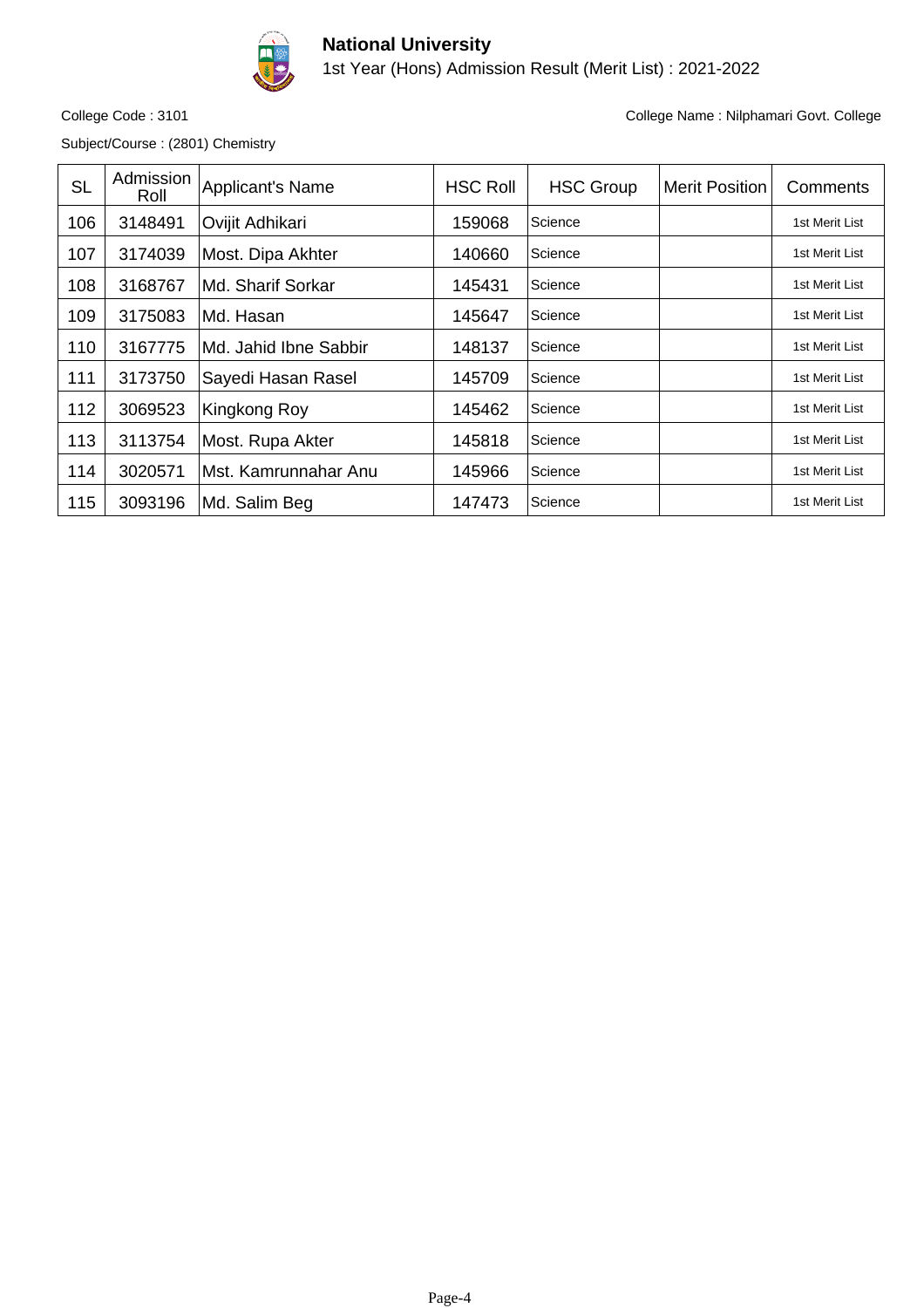

1st Year (Hons) Admission Result (Merit List) : 2021-2022

Subject/Course : (3001) Botany

| <b>SL</b>      | Admission<br>Roll | <b>Applicant's Name</b>     | <b>HSC Roll</b>  | <b>HSC Group</b> | <b>Merit Position</b> | Comments       |
|----------------|-------------------|-----------------------------|------------------|------------------|-----------------------|----------------|
| 1              | 3040531           | Md. Sajib Islam             | 152159           | Science          |                       | 1st Merit List |
| $\overline{2}$ | 3034023           | Most. Aysha Khatun          | 141350           | Science          |                       | 1st Merit List |
| 3              | 3029554           | Most. Jibon Nahar Zannati   | 146148           | Science          |                       | 1st Merit List |
| 4              | 3039008           | Md. Habibur Rahman          | 458093           | Science          |                       | 1st Merit List |
| 5              | 3038455           | Moniur Rahman               | 147346           | Science          |                       | 1st Merit List |
| 6              | 3041115           | Md. Sofikul Islam           | 159007           | Science          |                       | 1st Merit List |
| $\overline{7}$ | 3040192           | Md. Motiur Rahman           | 148006           | Science          |                       | 1st Merit List |
| 8              | 3032174           | <b>Touhidul Islam</b>       | 458117           | Science          |                       | 1st Merit List |
| 9              | 3041353           | Prosenjit Ray               | 147313           | Science          |                       | 1st Merit List |
| 10             | 3039370           | <b>Ummatun Nishat</b>       | 146526           | Science          |                       | 1st Merit List |
| 11             | 3047386           | Ajmin Akter                 | 147743           | Science          |                       | 1st Merit List |
| 12             | 3044521           | Md. Nayem Islam             | 148057           | Science          |                       | 1st Merit List |
| 13             | 3044885           | Md. Azizul Islam            | 603653           | Science          |                       | 1st Merit List |
| 14             | 3043668           | <b>Miskat Afrin Mitu</b>    | 140415           | Science          |                       | 1st Merit List |
| 15             | 3047433           | Roksena Akther              | 148115           | Science          |                       | 1st Merit List |
| 16             | 3038643           | Md. Mahmudul Hasan Asif     | 148023           | Science          |                       | 1st Merit List |
| 17             | 3040367           | Most. Lima Akter            | 147995           | Science          |                       | 1st Merit List |
| 18             | 3047665           | Aysha Siddika Akhi          | 133190           | Science          |                       | 1st Merit List |
| 19             | 3051387           | Runa Akther Ratana          | 145549           | Science          |                       | 1st Merit List |
| 20             | 3046235           | Akash Ray                   | 458098           | Science          |                       | 1st Merit List |
| 21             | 3047328           | Md. Nishad Rumman           | 145661           | Science          |                       | 1st Merit List |
| 22             | 3050218           | Jannatul Ferdoushi          | 147737           | Science          |                       | 1st Merit List |
| 23             | 3061322           | Mst. Roshni Khatun          | 146497           | Science          |                       | 1st Merit List |
| 24             | 3070446           | Md. Radid Rosan             | 141240           | Science          |                       | 1st Merit List |
| 25             | 3054145           | Mohotarima Islam Promi      | 142290           | Science          |                       | 1st Merit List |
| 26             | 3054170           | Ayeasha Siddika Moni        | 142295           | Science          |                       | 1st Merit List |
| 27             | 3060021           | Narayan Chandro Debnath     | 145998           | Science          |                       | 1st Merit List |
| 28             | 3066794           | Md. Abu Tahar Islam         | 145911           | Science          |                       | 1st Merit List |
| 29             | 3065009           | Aloke Debnath               | 146045           | Science          |                       | 1st Merit List |
| 30             | 3074679           | Most. Smapti Akter          | 145811           | Science          |                       | 1st Merit List |
| 31             | 3066658           | Tomalika Ray                | 132814           | Science          |                       | 1st Merit List |
| 32             | 3069250           | Most. Ayesha Siddika Jhorna | 142218           | Science          |                       | 1st Merit List |
| 33             | 3067084           | Alinur Rahman Anin          | 145939           | Science          |                       | 1st Merit List |
| 34             | 3067197           | Md. Sakib Khan              | 458002           | Science          |                       | 1st Merit List |
| 35             | 3071078           | Md. Nibras Uddin Sabit      | 147293<br>Page-1 | Science          |                       | 1st Merit List |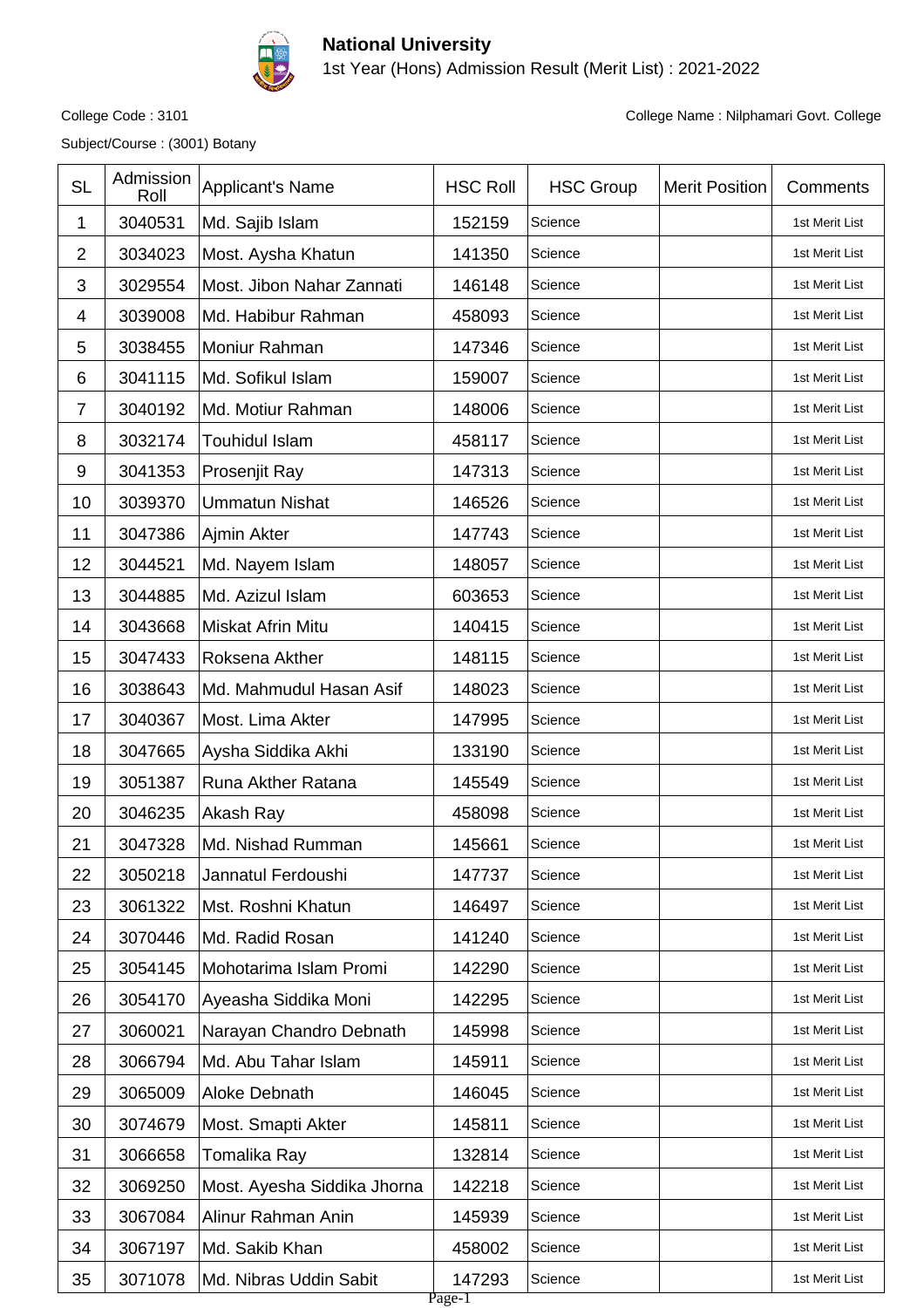

1st Year (Hons) Admission Result (Merit List) : 2021-2022

Subject/Course : (3001) Botany

| 36<br>3072365<br>141898<br>Shibu Ram Ray<br>1st Merit List<br>Science<br>37<br>3070074<br>Md. Samiul Islam<br>142390<br>Science<br>1st Merit List<br>38<br>3065248<br>142385<br>Sumon Ray<br>Science<br>1st Merit List<br>3077145<br>Md. Milon Islam<br>458104<br>39<br>Science<br>1st Merit List<br>40<br>3071994<br>Gourango Ray<br>458004<br>Science<br>1st Merit List<br>41<br>3077552<br>Maruf Islam<br>458293<br>Science<br>1st Merit List<br>42<br>3074926<br>145846<br>Mahabuba Israt Mita<br>Science<br>1st Merit List<br>43<br>3069883<br>145965<br>Most. Mithila Akthar<br>Science<br>1st Merit List<br>44<br>3094664<br>Jesmin Akter<br>145540<br>Science<br>1st Merit List<br>3081317<br>147530<br>45<br>Rumi Akter<br>Science<br>1st Merit List<br>46<br>3107867<br>Shayan Chandra Roy<br>147520<br>Science<br>1st Merit List<br>3093724<br>Zannatul Adon<br>140424<br>47<br>Science<br>1st Merit List<br>48<br>3108171<br>147518<br>Sadesh Chandra Roy<br>Science<br>1st Merit List | Comments |
|----------------------------------------------------------------------------------------------------------------------------------------------------------------------------------------------------------------------------------------------------------------------------------------------------------------------------------------------------------------------------------------------------------------------------------------------------------------------------------------------------------------------------------------------------------------------------------------------------------------------------------------------------------------------------------------------------------------------------------------------------------------------------------------------------------------------------------------------------------------------------------------------------------------------------------------------------------------------------------------------------|----------|
|                                                                                                                                                                                                                                                                                                                                                                                                                                                                                                                                                                                                                                                                                                                                                                                                                                                                                                                                                                                                    |          |
|                                                                                                                                                                                                                                                                                                                                                                                                                                                                                                                                                                                                                                                                                                                                                                                                                                                                                                                                                                                                    |          |
|                                                                                                                                                                                                                                                                                                                                                                                                                                                                                                                                                                                                                                                                                                                                                                                                                                                                                                                                                                                                    |          |
|                                                                                                                                                                                                                                                                                                                                                                                                                                                                                                                                                                                                                                                                                                                                                                                                                                                                                                                                                                                                    |          |
|                                                                                                                                                                                                                                                                                                                                                                                                                                                                                                                                                                                                                                                                                                                                                                                                                                                                                                                                                                                                    |          |
|                                                                                                                                                                                                                                                                                                                                                                                                                                                                                                                                                                                                                                                                                                                                                                                                                                                                                                                                                                                                    |          |
|                                                                                                                                                                                                                                                                                                                                                                                                                                                                                                                                                                                                                                                                                                                                                                                                                                                                                                                                                                                                    |          |
|                                                                                                                                                                                                                                                                                                                                                                                                                                                                                                                                                                                                                                                                                                                                                                                                                                                                                                                                                                                                    |          |
|                                                                                                                                                                                                                                                                                                                                                                                                                                                                                                                                                                                                                                                                                                                                                                                                                                                                                                                                                                                                    |          |
|                                                                                                                                                                                                                                                                                                                                                                                                                                                                                                                                                                                                                                                                                                                                                                                                                                                                                                                                                                                                    |          |
|                                                                                                                                                                                                                                                                                                                                                                                                                                                                                                                                                                                                                                                                                                                                                                                                                                                                                                                                                                                                    |          |
|                                                                                                                                                                                                                                                                                                                                                                                                                                                                                                                                                                                                                                                                                                                                                                                                                                                                                                                                                                                                    |          |
|                                                                                                                                                                                                                                                                                                                                                                                                                                                                                                                                                                                                                                                                                                                                                                                                                                                                                                                                                                                                    |          |
| 3100846<br>49<br>Md. Rezwan Islam<br>101500<br>Science<br>1st Merit List                                                                                                                                                                                                                                                                                                                                                                                                                                                                                                                                                                                                                                                                                                                                                                                                                                                                                                                           |          |
| 3070620<br>50<br>Hayatun Nechha Hasi<br>147528<br>Science<br>1st Merit List                                                                                                                                                                                                                                                                                                                                                                                                                                                                                                                                                                                                                                                                                                                                                                                                                                                                                                                        |          |
| 3092462<br>Shahina Akter<br>146528<br>51<br>Science<br>1st Merit List                                                                                                                                                                                                                                                                                                                                                                                                                                                                                                                                                                                                                                                                                                                                                                                                                                                                                                                              |          |
| 52<br>3125143<br>135518<br>Nusrat Jahan<br>Science<br>1st Merit List                                                                                                                                                                                                                                                                                                                                                                                                                                                                                                                                                                                                                                                                                                                                                                                                                                                                                                                               |          |
| 53<br>3116804<br>146679<br>Most. Rifat Afrose Mim<br>Science<br>1st Merit List                                                                                                                                                                                                                                                                                                                                                                                                                                                                                                                                                                                                                                                                                                                                                                                                                                                                                                                     |          |
| 3085618<br>54<br>Sagorika Khatun<br>203740<br>Science<br>1st Merit List                                                                                                                                                                                                                                                                                                                                                                                                                                                                                                                                                                                                                                                                                                                                                                                                                                                                                                                            |          |
| 3111417<br>147644<br>55<br>Most. Rumana Jahan Rumi<br>Science<br>1st Merit List                                                                                                                                                                                                                                                                                                                                                                                                                                                                                                                                                                                                                                                                                                                                                                                                                                                                                                                    |          |
| 56<br>3106775<br>147516<br><b>Prahallad Roy</b><br>Science<br>1st Merit List                                                                                                                                                                                                                                                                                                                                                                                                                                                                                                                                                                                                                                                                                                                                                                                                                                                                                                                       |          |
| 3081966<br>305042<br>57<br>Sonaly Akter<br>Science<br>1st Merit List                                                                                                                                                                                                                                                                                                                                                                                                                                                                                                                                                                                                                                                                                                                                                                                                                                                                                                                               |          |
| Md. Omor Faruk<br>146131<br>58<br>3098200<br>Science<br>1st Merit List                                                                                                                                                                                                                                                                                                                                                                                                                                                                                                                                                                                                                                                                                                                                                                                                                                                                                                                             |          |
| 3081671<br>Md. Rubel Hosen<br>140286<br>59<br>Science<br>1st Merit List                                                                                                                                                                                                                                                                                                                                                                                                                                                                                                                                                                                                                                                                                                                                                                                                                                                                                                                            |          |
| 3096166<br>Md. Khusbu Hasan Mahedi<br>137550<br>1st Merit List<br>60<br>Science                                                                                                                                                                                                                                                                                                                                                                                                                                                                                                                                                                                                                                                                                                                                                                                                                                                                                                                    |          |
| Md. Ikhlas Uddin<br>61<br>3078236<br>458102<br>1st Merit List<br>Science                                                                                                                                                                                                                                                                                                                                                                                                                                                                                                                                                                                                                                                                                                                                                                                                                                                                                                                           |          |
| Md. Alamin Islam<br>3083265<br>142357<br>62<br>Science<br>1st Merit List                                                                                                                                                                                                                                                                                                                                                                                                                                                                                                                                                                                                                                                                                                                                                                                                                                                                                                                           |          |
| 3097515<br>Mobasshera Akter<br>305060<br>63<br>Science<br>1st Merit List                                                                                                                                                                                                                                                                                                                                                                                                                                                                                                                                                                                                                                                                                                                                                                                                                                                                                                                           |          |
| 3082240<br>Md. Ariful Islam<br>148077<br>1st Merit List<br>64<br>Science                                                                                                                                                                                                                                                                                                                                                                                                                                                                                                                                                                                                                                                                                                                                                                                                                                                                                                                           |          |
| 3098389<br>Prodip Roy<br>101231<br>Science<br>65<br>1st Merit List                                                                                                                                                                                                                                                                                                                                                                                                                                                                                                                                                                                                                                                                                                                                                                                                                                                                                                                                 |          |
| 3117192<br>141150<br>66<br>Sumitra Rani Roy<br>Science<br>1st Merit List                                                                                                                                                                                                                                                                                                                                                                                                                                                                                                                                                                                                                                                                                                                                                                                                                                                                                                                           |          |
| 3101717<br>67<br>Mst. Israt Jahan Jui<br>145513<br>1st Merit List<br>Science                                                                                                                                                                                                                                                                                                                                                                                                                                                                                                                                                                                                                                                                                                                                                                                                                                                                                                                       |          |
| 3125955<br>603634<br>68<br>Mst. Sumaiya Akter Sayma<br>Science<br>1st Merit List                                                                                                                                                                                                                                                                                                                                                                                                                                                                                                                                                                                                                                                                                                                                                                                                                                                                                                                   |          |
| 3104382<br>Most. Asma-ul Husna<br>147991<br>69<br>Science<br>1st Merit List                                                                                                                                                                                                                                                                                                                                                                                                                                                                                                                                                                                                                                                                                                                                                                                                                                                                                                                        |          |
| 3103739<br>Mst. Suma Banu<br>70<br>146105<br>Science<br>1st Merit List<br>Page-2                                                                                                                                                                                                                                                                                                                                                                                                                                                                                                                                                                                                                                                                                                                                                                                                                                                                                                                   |          |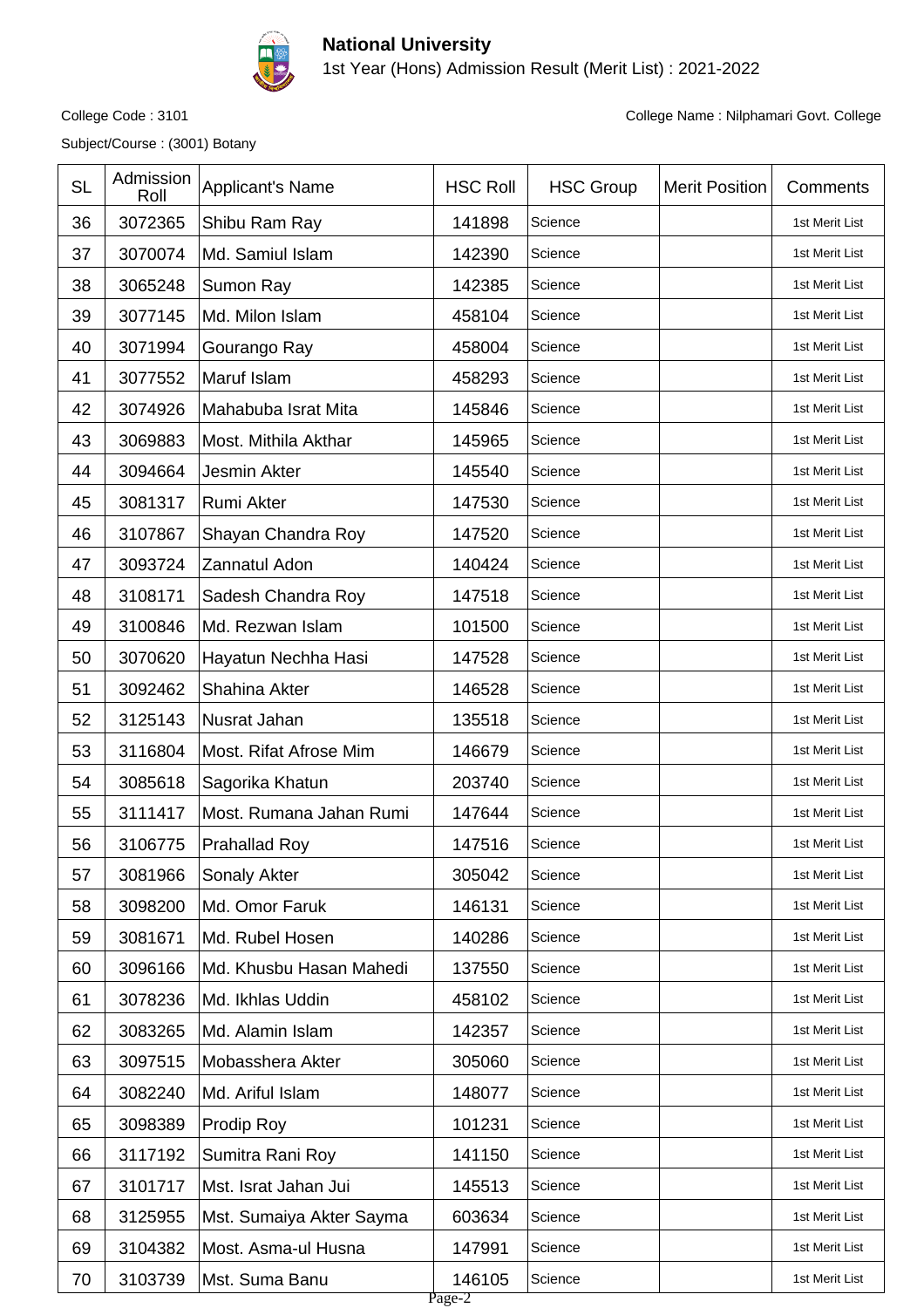

1st Year (Hons) Admission Result (Merit List) : 2021-2022

Subject/Course : (3001) Botany

| <b>SL</b> | Admission<br>Roll | <b>Applicant's Name</b>      | <b>HSC Roll</b>  | <b>HSC Group</b> | <b>Merit Position</b> | Comments       |
|-----------|-------------------|------------------------------|------------------|------------------|-----------------------|----------------|
| 71        | 3096171           | Rabbina                      | 147605           | Science          |                       | 1st Merit List |
| 72        | 3099192           | Md. Mijanur Rahaman          | 604123           | Science          |                       | 1st Merit List |
| 73        | 3102472           | Jaba Akter                   | 457946           | Science          |                       | 1st Merit List |
| 74        | 3079321           | Fahomida Akter               | 147500           | Science          |                       | 1st Merit List |
| 75        | 3089219           | <b>Shakib Ahmed</b>          | 140563           | Science          |                       | 1st Merit List |
| 76        | 3080333           | Md. Tanvir Islam             | 148051           | Science          |                       | 1st Merit List |
| 77        | 3099568           | Sharmin Akter Sorna          | 950433           | Science          |                       | 1st Merit List |
| 78        | 3119323           | Kajol Roy                    | 145931           | Science          |                       | 1st Merit List |
| 79        | 3100689           | Md. Oyayej Kurani Arfat Alif | 141145           | Science          |                       | 1st Merit List |
| 80        | 3126533           | Sulochona Kundu              | 145817           | Science          |                       | 1st Merit List |
| 81        | 3080241           | Monira Akter                 | 147494           | Science          |                       | 1st Merit List |
| 82        | 3083068           | Airim Akter Sohagi           | 457944           | Science          |                       | 1st Merit List |
| 83        | 3092237           | <b>Rikta Roy</b>             | 147501           | Science          |                       | 1st Merit List |
| 84        | 3100775           | Most. Farhana Yesmin Prema   | 157805           | Science          |                       | 1st Merit List |
| 85        | 3088180           | Kamrun Nahar                 | 141046           | Science          |                       | 1st Merit List |
| 86        | 3100652           | Md. Mahabur Rahman           | 142308           | Science          |                       | 1st Merit List |
| 87        | 3083895           | Bipika Rani Roy              | 154935           | Science          |                       | 1st Merit List |
| 88        | 3097734           | Shahadat Hossen              | 136157           | Science          |                       | 1st Merit List |
| 89        | 3091337           | Mst. Akhi Akter              | 457940           | Science          |                       | 1st Merit List |
| 90        | 3128366           | Sree . Arjun Mohonto         | 140646           | Science          |                       | 1st Merit List |
| 91        | 3090868           | Tanjila Akther Jami          | 142155           | Science          |                       | 1st Merit List |
| 92        | 3086767           | Most. Nadia Naznin Jim       | 140640           | Science          |                       | 1st Merit List |
| 93        | 3135447           | Shirazum Monira              | 147424           | Science          |                       | 1st Merit List |
| 94        | 3134629           | Md. Sakil                    | 145721           | Science          |                       | 1st Merit List |
| 95        | 3087941           | Farzana Islam                | 140130           | Science          |                       | 1st Merit List |
| 96        | 3126433           | Puspita Das                  | 145887           | Science          |                       | 1st Merit List |
| 97        | 3150091           | Most. Shirina Akter          | 140971           | Science          |                       | 1st Merit List |
| 98        | 3129050           | Md. Maruf Hossain            | 101517           | Science          |                       | 1st Merit List |
| 99        | 3114272           | Md. Layon Islam              | 147505           | Science          |                       | 1st Merit List |
| 100       | 3081528           | Md. Nasmus Sakib Rifat       | 140483           | Science          |                       | 1st Merit List |
| 101       | 3122279           | Md. Abdur Rahman Manik       | 147876           | Science          |                       | 1st Merit List |
| 102       | 3103125           | Aysha Siddika                | 457937           | Science          |                       | 1st Merit List |
| 103       | 3169778           | Md. Sahin Ali                | 458162           | Science          |                       | 1st Merit List |
| 104       | 3163890           | Muboshir Reza Niloy          | 145688           | Science          |                       | 1st Merit List |
| 105       | 3127364           | Most. Parul Akter            | 147841<br>Page-3 | Science          |                       | 1st Merit List |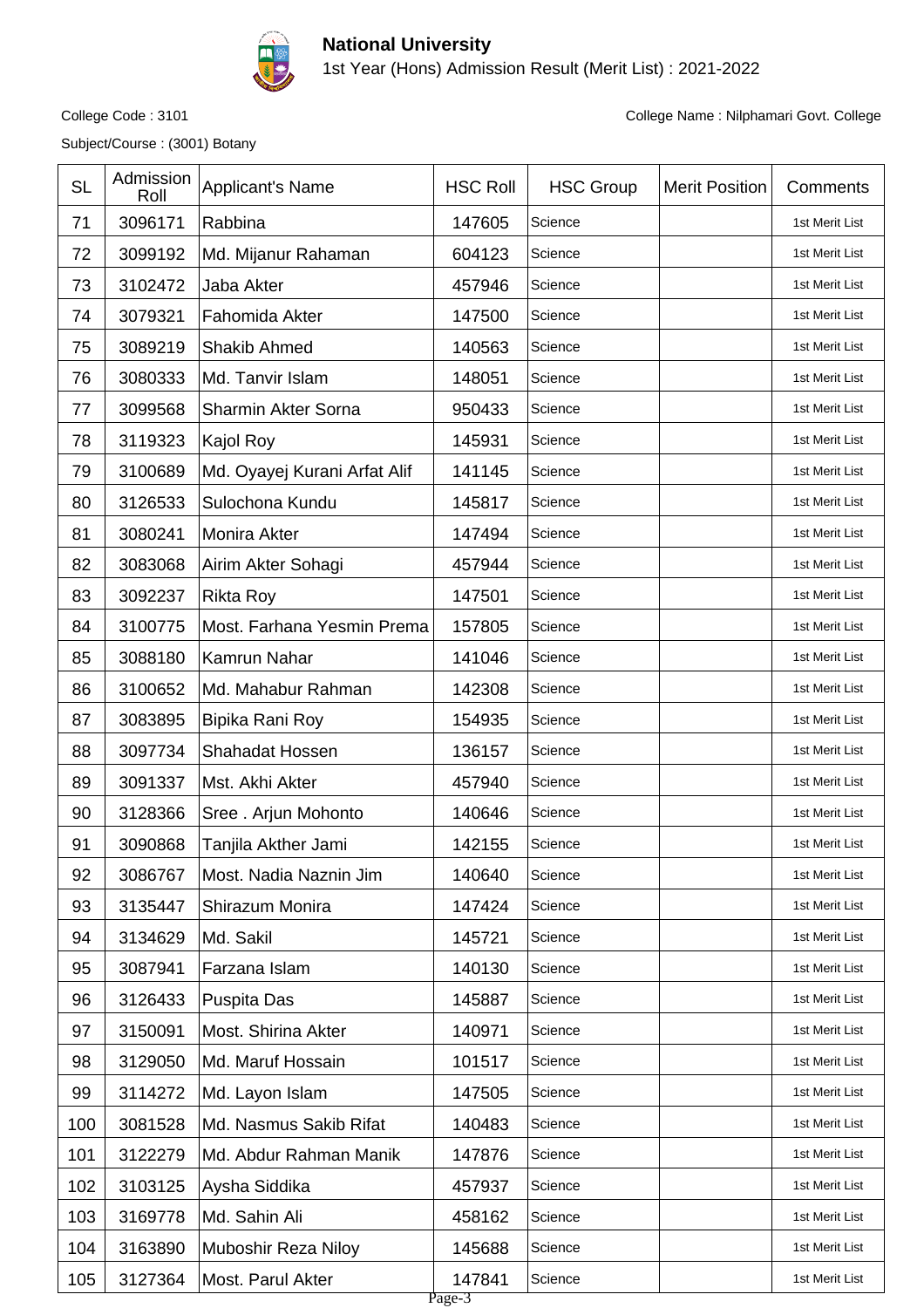

1st Year (Hons) Admission Result (Merit List) : 2021-2022

Subject/Course : (3001) Botany

| <b>SL</b> | Admission<br>Roll | <b>Applicant's Name</b>    | <b>HSC Roll</b>  | <b>HSC Group</b> | <b>Merit Position</b> | Comments       |
|-----------|-------------------|----------------------------|------------------|------------------|-----------------------|----------------|
| 106       | 3127184           | Md. Nur Alam               | 148067           | Science          |                       | 1st Merit List |
| 107       | 3102554           | Shejuti Aktar              | 457935           | Science          |                       | 1st Merit List |
| 108       | 3117485           | <b>Rina Akther</b>         | 457960           | Science          |                       | 1st Merit List |
| 109       | 3165895           | <b>Umme Salma</b>          | 142442           | Science          |                       | 1st Merit List |
| 110       | 3153960           | Rifa Tasnia Risha Prodhan  | 145575           | Science          |                       | 1st Merit List |
| 111       | 3159767           | Lata Rani Debnath          | 154932           | Science          |                       | 1st Merit List |
| 112       | 3127627           | Ruba Akter                 | 145602           | Science          |                       | 1st Merit List |
| 113       | 3167347           | Md. Moshiar Rahman         | 142323           | Science          |                       | 1st Merit List |
| 114       | 3145506           | Md. Rabbi Islam Abdullah   | 458276           | Science          |                       | 1st Merit List |
| 115       | 3123281           | Monira Akter Monne         | 305129           | Science          |                       | 1st Merit List |
| 116       | 3004988           | Md. Najeul Islam           | 147592           | Science          |                       | 1st Merit List |
| 117       | 3013465           | Rofika Akter               | 305036           | Science          |                       | 1st Merit List |
| 118       | 3015302           | <b>Sweety Akter</b>        | 142201           | Science          |                       | 1st Merit List |
| 119       | 3018398           | Md. Atoar Rahaman          | 148138           | Science          |                       | 1st Merit List |
| 120       | 3021930           | Mst. Kamini Akter          | 147858           | Science          |                       | 1st Merit List |
| 121       | 3025633           | Masum Billa                | 603674           | Science          |                       | 1st Merit List |
| 122       | 3023069           | Rujeena Akhter Eela        | 145812           | Science          |                       | 1st Merit List |
| 123       | 3023207           | Mithi Aktar                | 147419           | Science          |                       | 1st Merit List |
| 124       | 3025566           | Sumona Akther              | 141158           | Science          |                       | 1st Merit List |
| 125       | 3150786           | <b>Bhoirobi Rani</b>       | 140148           | Science          |                       | 1st Merit List |
| 126       | 3032705           | Al-amin Islam              | 458114           | Science          |                       | 1st Merit List |
| 127       | 3029246           | Mosharrof Islam            | 458290           | Science          |                       | 1st Merit List |
| 128       | 3032706           | Md. Rana Ahmed             | 145980           | Science          |                       | 1st Merit List |
| 129       | 3032529           | Abbas Islam                | 458173           | Science          |                       | 1st Merit List |
| 130       | 3038221           | Borsha Roy                 | 145991           | Science          |                       | 1st Merit List |
| 131       | 3032354           | Sohel Rana                 | 458105           | Science          |                       | 1st Merit List |
| 132       | 3032851           | Tushar Roy                 | 145979           | Science          |                       | 1st Merit List |
| 133       | 3163944           | Mst. Iffat Ara Mohona      | 146543           | Science          |                       | 1st Merit List |
| 134       | 3178407           | Abdullah Al Mamun          | 203671           | Science          |                       | 1st Merit List |
| 135       | 3168700           | Siam Ahmed                 | 101407           | Science          |                       | 1st Merit List |
| 136       | 3169372           | Sonamoni Akter             | 145636           | Science          |                       | 1st Merit List |
| 137       | 3168043           | Nurzahan Akter             | 134710           | Science          |                       | 1st Merit List |
| 138       | 3150303           | Mahfuja Akter              | 305059           | Science          |                       | 1st Merit List |
| 139       | 3132791           | Jakia Akter Juli           | 145534           | Science          |                       | 1st Merit List |
| 140       | 3168744           | Md. Mottahedul Kabir Mishu | 147677<br>Page-4 | Science          |                       | 1st Merit List |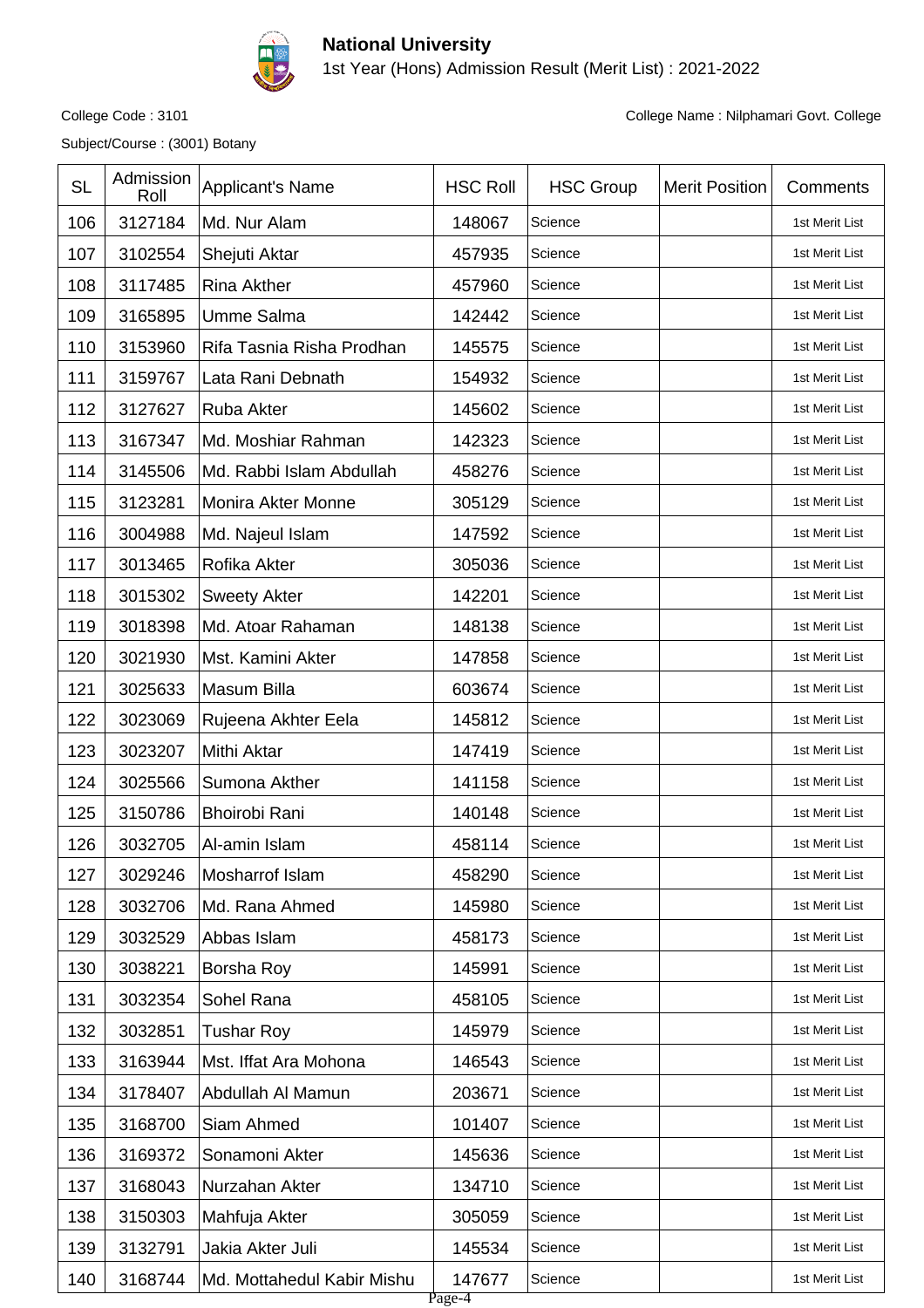

1st Year (Hons) Admission Result (Merit List) : 2021-2022

Subject/Course : (3001) Botany

| <b>SL</b> | Admission<br>Roll | Applicant's Name           | <b>HSC Roll</b> | <b>HSC Group</b> | <b>Merit Position</b> | Comments       |
|-----------|-------------------|----------------------------|-----------------|------------------|-----------------------|----------------|
| 141       | 3162821           | <b>Ariful Alam Niloy</b>   | 140293          | Science          |                       | 1st Merit List |
| 142       | 3160996           | Jannatul Fardousi Sajuty   | 145536          | Science          |                       | 1st Merit List |
| 143       | 3176430           | Most. Lume Akter Munni     | 146111          | Science          |                       | 1st Merit List |
| 144       | 3160236           | Md. Mettaul Bari           | 147866          | Science          |                       | 1st Merit List |
| 145       | 3169553           | Shakib Islam               | 140027          | Science          |                       | 1st Merit List |
| 146       | 3150269           | Sumaia Akter               | 305063          | Science          |                       | 1st Merit List |
| 147       | 3180241           | Madina Yasmin              | 135736          | Science          |                       | 1st Merit List |
| 148       | 3006449           | Md. Shoyaibur Rahman Sabuj | 142111          | Science          |                       | 1st Merit List |
| 149       | 3004057           | Md. Parves Hosen           | 133005          | Science          |                       | 1st Merit List |
| 150       | 3052913           | Shadesh Chandro Roy        | 136154          | Science          |                       | 1st Merit List |
| 151       | 3169449           | Moksuda Khatun             | 305045          | Science          |                       | 1st Merit List |
| 152       | 3123707           | Md. Rasel Islam            | 148055          | Science          |                       | 1st Merit List |
| 153       | 3152294           | Eti Aktar                  | 203618          | Science          |                       | 1st Merit List |
| 154       | 3000132           | Shuvo Sharma               | 148149          | Science          |                       | 1st Merit List |
| 155       | 3079269           | Sumi Akter                 | 147495          | Science          |                       | 1st Merit List |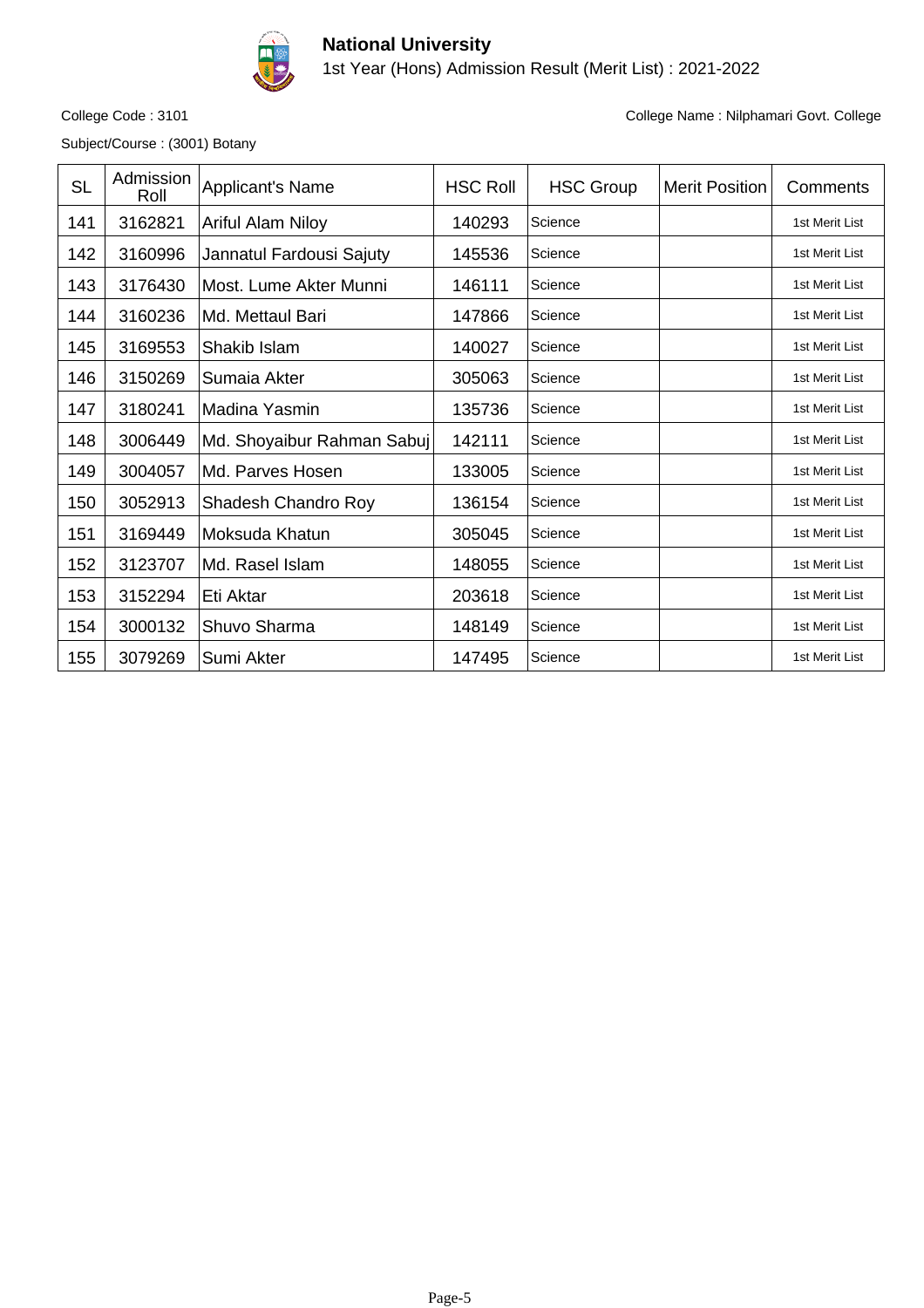

1st Year (Hons) Admission Result (Merit List) : 2021-2022

Subject/Course : (3101) Zoology

| <b>SL</b>      | Admission<br>Roll | Applicant's Name               | <b>HSC Roll</b> | <b>HSC Group</b> | <b>Merit Position</b> | Comments       |
|----------------|-------------------|--------------------------------|-----------------|------------------|-----------------------|----------------|
| 1              | 3036641           | Mourin                         | 140680          | Science          |                       | 1st Merit List |
| $\overline{2}$ | 3037794           | Mst. Mouri Akter               | 137603          | Science          |                       | 1st Merit List |
| 3              | 3040825           | Md. Kamruzzaman                | 148042          | Science          |                       | 1st Merit List |
| 4              | 3037356           | Afsana Tuba                    | 147552          | Science          |                       | 1st Merit List |
| 5              | 3047676           | Shahena Akter Liza             | 145573          | Science          |                       | 1st Merit List |
| 6              | 3037751           | Md. Bijoy Islam                | 147981          | Science          |                       | 1st Merit List |
| $\overline{7}$ | 3043265           | Md. Azharul Islam              | 147352          | Science          |                       | 1st Merit List |
| 8              | 3047608           | Majidul Islam                  | 305132          | Science          |                       | 1st Merit List |
| 9              | 3047693           | Md. Abu Aiub Ansari Labu       | 305131          | Science          |                       | 1st Merit List |
| 10             | 3046512           | Shubah Tabasshumjahan<br>Sriti | 145838          | Science          |                       | 1st Merit List |
| 11             | 3041616           | Md. Shahadat Hassan            | 101417          | Science          |                       | 1st Merit List |
| 12             | 3043463           | Most. Khurshid Jahan Bithi     | 145598          | Science          |                       | 1st Merit List |
| 13             | 3048462           | Sumaiya Ansari                 | 141275          | Science          |                       | 1st Merit List |
| 14             | 3038017           | Most. Rojy Akter               | 147547          | Science          |                       | 1st Merit List |
| 15             | 3049807           | <b>Bishah Tasnim Oishy</b>     | 141306          | Science          |                       | 1st Merit List |
| 16             | 3050102           | Anika Afrin Chumky             | 141296          | Science          |                       | 1st Merit List |
| 17             | 3052892           | Akram Hossain                  | 147303          | Science          |                       | 1st Merit List |
| 18             | 3050000           | <b>Moriom Akter</b>            | 141287          | Science          |                       | 1st Merit List |
| 19             | 3048257           | Tanzila Khatun                 | 137759          | Science          |                       | 1st Merit List |
| 20             | 3050222           | Mrs. Salma Anjum Sinthia       | 141269          | Science          |                       | 1st Merit List |
| 21             | 3059516           | Azima Sultana Beauty           | 142300          | Science          |                       | 1st Merit List |
| 22             | 3056468           | Md. Ferdous Rahaman            | 147720          | Science          |                       | 1st Merit List |
| 23             | 3052940           | Md. Rakibul Hasan              | 141289          | Science          |                       | 1st Merit List |
| 24             | 3052988           | Md. Shakib Mia                 | 147650          | Science          |                       | 1st Merit List |
| 25             | 3057698           | Sumon Roy                      | 458291          | Science          |                       | 1st Merit List |
| 26             | 3060276           | Most. Marufa Akter             | 147839          | Science          |                       | 1st Merit List |
| 27             | 3063973           | Nayeema Khatun Nipa            | 141282          | Science          |                       | 1st Merit List |
| 28             | 3066988           | Nusrat Nawrin Ira              | 145856          | Science          |                       | 1st Merit List |
| 29             | 3053062           | Nondlal Ray                    | 145952          | Science          |                       | 1st Merit List |
| 30             | 3066767           | Md. Firoj Mia                  | 147652          | Science          |                       | 1st Merit List |
| 31             | 3065701           | Moinika Roy                    | 141609          | Science          |                       | 1st Merit List |
| 32             | 3065379           | Md. Moktarul Islam             | 203313          | Science          |                       | 1st Merit List |
| 33             | 3072583           | Abdur Rahim                    | 147517          | Science          |                       | 1st Merit List |
| 34             | 3072372           | Shongkor Ray                   | 148144          | Science          |                       | 1st Merit List |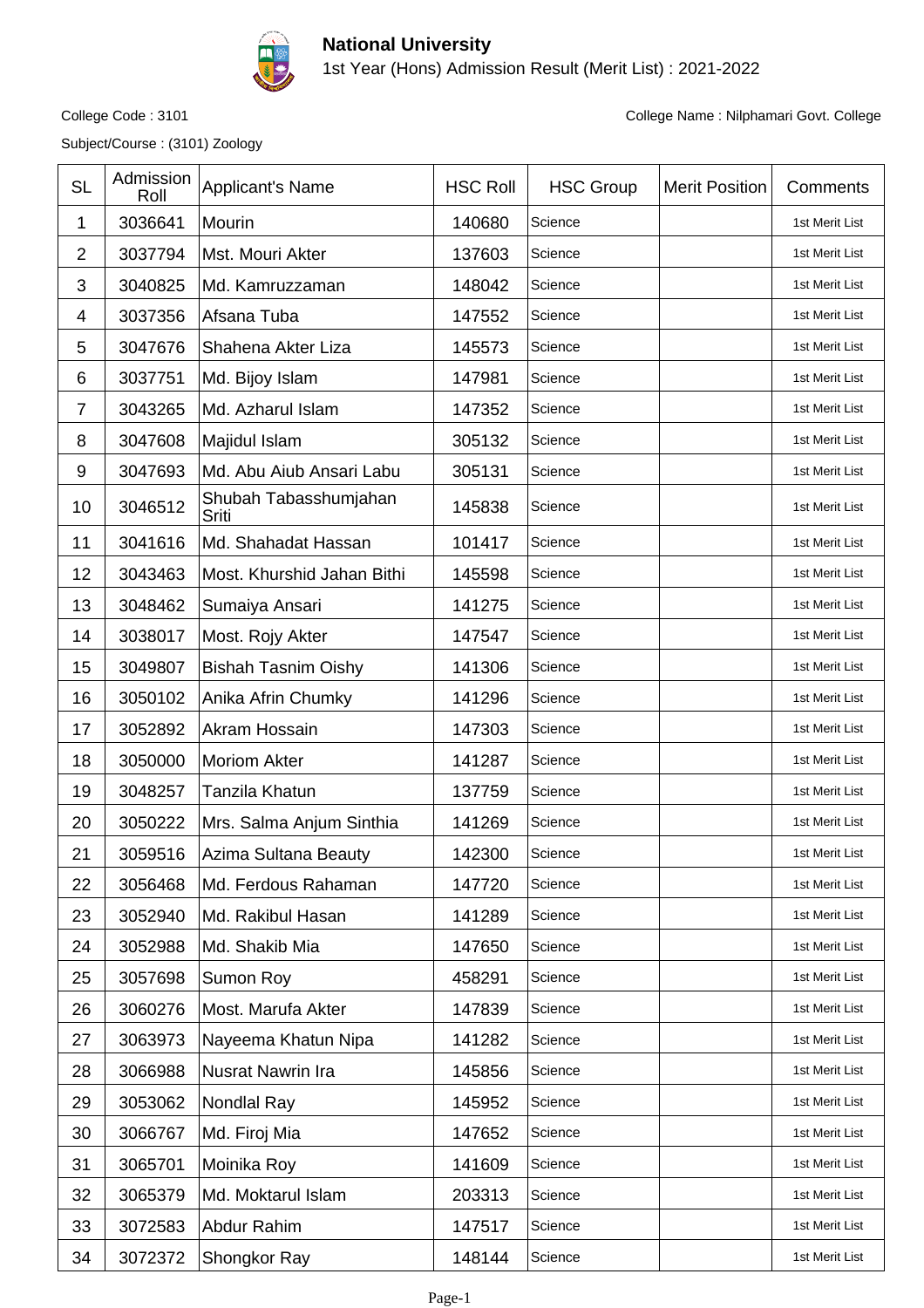

1st Year (Hons) Admission Result (Merit List) : 2021-2022

Subject/Course : (3101) Zoology

| <b>SL</b> | Admission<br>Roll | Applicant's Name            | <b>HSC Roll</b>  | <b>HSC Group</b> | <b>Merit Position</b> | Comments       |
|-----------|-------------------|-----------------------------|------------------|------------------|-----------------------|----------------|
| 35        | 3070823           | Md. Lelin Mia               | 142128           | Science          |                       | 1st Merit List |
| 36        | 3071023           | Tapan Chandra Roy           | 140620           | Science          |                       | 1st Merit List |
| 37        | 3077507           | Hajera Akter                | 147422           | Science          |                       | 1st Merit List |
| 38        | 3070007           | Santo Roy                   | 145459           | Science          |                       | 1st Merit List |
| 39        | 3110289           | Sweety Rani Mohonto         | 147728           | Science          |                       | 1st Merit List |
| 40        | 3069358           | Md. Juwel Rana              | 140318           | Science          |                       | 1st Merit List |
| 41        | 3070219           | Md. Labib Hossen            | 148043           | Science          |                       | 1st Merit List |
| 42        | 3074371           | Firoz Islam                 | 144226           | Science          |                       | 1st Merit List |
| 43        | 3082549           | Most. Rubina Akhter         | 146687           | Science          |                       | 1st Merit List |
| 44        | 3078046           | Eishika Roy                 | 145795           | Science          |                       | 1st Merit List |
| 45        | 3083352           | Khokon Ray                  | 148140           | Science          |                       | 1st Merit List |
| 46        | 3093249           | Md. Omar Faruk              | 147669           | Science          |                       | 1st Merit List |
| 47        | 3098963           | Most. Rimi Akter            | 142374           | Science          |                       | 1st Merit List |
| 48        | 3081450           | Nuruzzaman                  | 305046           | Science          |                       | 1st Merit List |
| 49        | 3111317           | Shanto Roy                  | 458011           | Science          |                       | 1st Merit List |
| 50        | 3106233           | Haripada Roy                | 140478           | Science          |                       | 1st Merit List |
| 51        | 3128980           | Jannatul Ferdoush Toufica   | 147739           | Science          |                       | 1st Merit List |
| 52        | 3086847           | Most. Maksuda Parvin Shrity | 147549           | Science          |                       | 1st Merit List |
| 53        | 3087016           | Tamanna Akter               | 147556           | Science          |                       | 1st Merit List |
| 54        | 3087018           | Most. Sharmin Akther        | 140637           | Science          |                       | 1st Merit List |
| 55        | 3087164           | Kaioum Islam                | 145464           | Science          |                       | 1st Merit List |
| 56        | 3078252           | Ripika Akter                | 147421           | Science          |                       | 1st Merit List |
| 57        | 3078999           | Most. Umma Salma            | 146660           | Science          |                       | 1st Merit List |
| 58        | 3092119           | Ranzith Mahonto             | 458001           | Science          |                       | 1st Merit List |
| 59        | 3107599           | Muchha Ali                  | 147878           | Science          |                       | 1st Merit List |
| 60        | 3104935           | Md. Firoz Sarder            | 150677           | Science          |                       | 1st Merit List |
| 61        | 3107591           | Milon Roy                   | 142012           | Science          |                       | 1st Merit List |
| 62        | 3082252           | Sadekuzzaman                | 147503           | Science          |                       | 1st Merit List |
| 63        | 3117268           | Rezina Akter                | 145511           | Science          |                       | 1st Merit List |
| 64        | 3101055           | Ahasanul Jubayer Hasib      | 147572           | Science          |                       | 1st Merit List |
| 65        | 3156305           | Most. Bristy                | 603570           | Science          |                       | 1st Merit List |
| 66        | 3148105           | Suborna Rani Roy            | 145632           | Science          |                       | 1st Merit List |
| 67        | 3113783           | Shahriar Rahman             | 140242           | Science          |                       | 1st Merit List |
| 68        | 3081361           | Most. Marufa Akter          | 147645           | Science          |                       | 1st Merit List |
| 69        | 3158855           | <b>Mitaly Chakravartty</b>  | 145529<br>Page-2 | Science          |                       | 1st Merit List |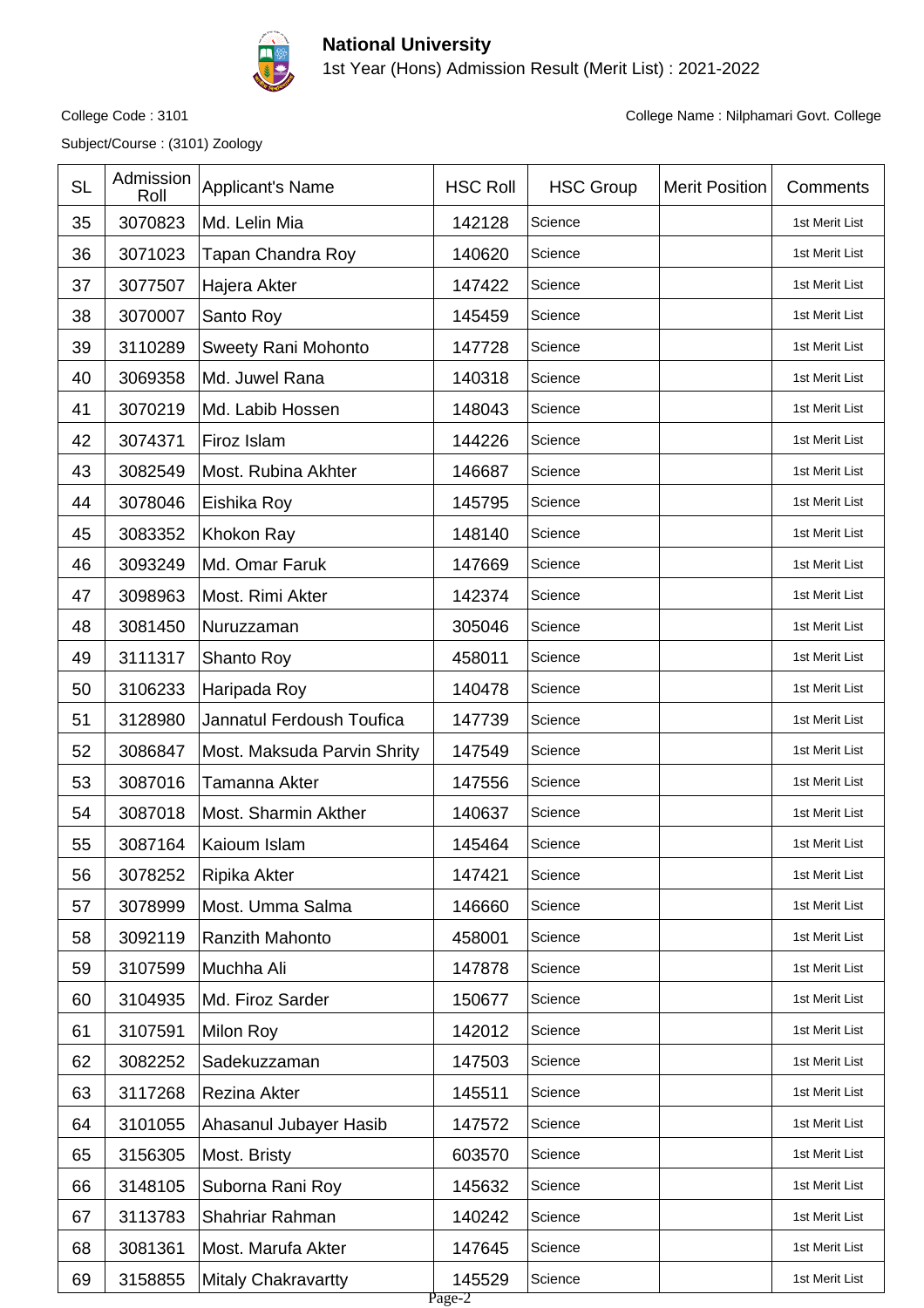

1st Year (Hons) Admission Result (Merit List) : 2021-2022

Subject/Course : (3101) Zoology

| <b>SL</b> | Admission<br>Roll | <b>Applicant's Name</b>    | <b>HSC Roll</b>  | <b>HSC Group</b> | <b>Merit Position</b> | Comments       |
|-----------|-------------------|----------------------------|------------------|------------------|-----------------------|----------------|
| 70        | 3163752           | Md. Arif Hossain           | 140488           | Science          |                       | 1st Merit List |
| 71        | 3127399           | <b>Rima Akter</b>          | 142056           | Science          |                       | 1st Merit List |
| 72        | 3177848           | Afsana Akhter Tithee       | 156648           | Science          |                       | 1st Merit List |
| 73        | 3148346           | Asmaul Husna               | 140154           | Science          |                       | 1st Merit List |
| 74        | 3159258           | Lima Aktar                 | 141908           | Science          |                       | 1st Merit List |
| 75        | 3169317           | Sagor Roy                  | 458159           | Science          |                       | 1st Merit List |
| 76        | 3158694           | Sabekunaher                | 147409           | Science          |                       | 1st Merit List |
| 77        | 3005477           | Md. Al Mahmdul Karim Sakib | 101502           | Science          |                       | 1st Merit List |
| 78        | 3155660           | Mst. Mahi Jahan            | 136037           | Science          |                       | 1st Merit List |
| 79        | 3004692           | Mst. Dulali Akter Alo      | 146815           | Science          |                       | 1st Merit List |
| 80        | 3000591           | Abu Taleb                  | 203653           | Science          |                       | 1st Merit List |
| 81        | 3008864           | Md. Motaher Hosen Sony     | 140504           | Science          |                       | 1st Merit List |
| 82        | 3004586           | Sourov Kumar Mohonto       | 603057           | Science          |                       | 1st Merit List |
| 83        | 3000478           | Hsan Habib                 | 203652           | Science          |                       | 1st Merit List |
| 84        | 3014043           | <b>Dharitree Rani Roy</b>  | 145631           | Science          |                       | 1st Merit List |
| 85        | 3011587           | Monira Begum               | 145590           | Science          |                       | 1st Merit List |
| 86        | 3012144           | <b>Bhumika Rani</b>        | 145589           | Science          |                       | 1st Merit List |
| 87        | 3012159           | Md. Shakib Khan            | 140554           | Science          |                       | 1st Merit List |
| 88        | 3020844           | Sumon Chandra Ray.         | 147324           | Science          |                       | 1st Merit List |
| 89        | 3027090           | Joy Prosad Ray             | 145731           | Science          |                       | 1st Merit List |
| 90        | 3021808           | Mst. Neha Akter            | 146504           | Science          |                       | 1st Merit List |
| 91        | 3025576           | Monalisa Akther            | 148148           | Science          |                       | 1st Merit List |
| 92        | 3025849           | Mritunjoy Ray              | 148003           | Science          |                       | 1st Merit List |
| 93        | 3029354           | Most. Mahafuza Moni        | 141596           | Science          |                       | 1st Merit List |
| 94        | 3025101           | Khadiza Begum              | 140097           | Science          |                       | 1st Merit List |
| 95        | 3147983           | Taslima Akter              | 145551           | Science          |                       | 1st Merit List |
| 96        | 3024883           | Humayun Kobir              | 305133           | Science          |                       | 1st Merit List |
| 97        | 3029188           | Nazmul Hossain             | 141821           | Science          |                       | 1st Merit List |
| 98        | 3171961           | Anamika Roy                | 148682           | Science          |                       | 1st Merit List |
| 99        | 3161345           | Md. Nur Amin               | 140588           | Science          |                       | 1st Merit List |
| 100       | 3179850           | Sumon Islam                | 152495           | Science          |                       | 1st Merit List |
| 101       | 3149078           | Md. Shahinur Islam Shahin  | 458186           | Science          |                       | 1st Merit List |
| 102       | 3175404           | Mst. Habiba Akhter         | 147624           | Science          |                       | 1st Merit List |
| 103       | 3130817           | Marufa Akter               | 146681           | Science          |                       | 1st Merit List |
| 104       | 3132737           | Prodip Ray                 | 145730<br>Page-3 | Science          |                       | 1st Merit List |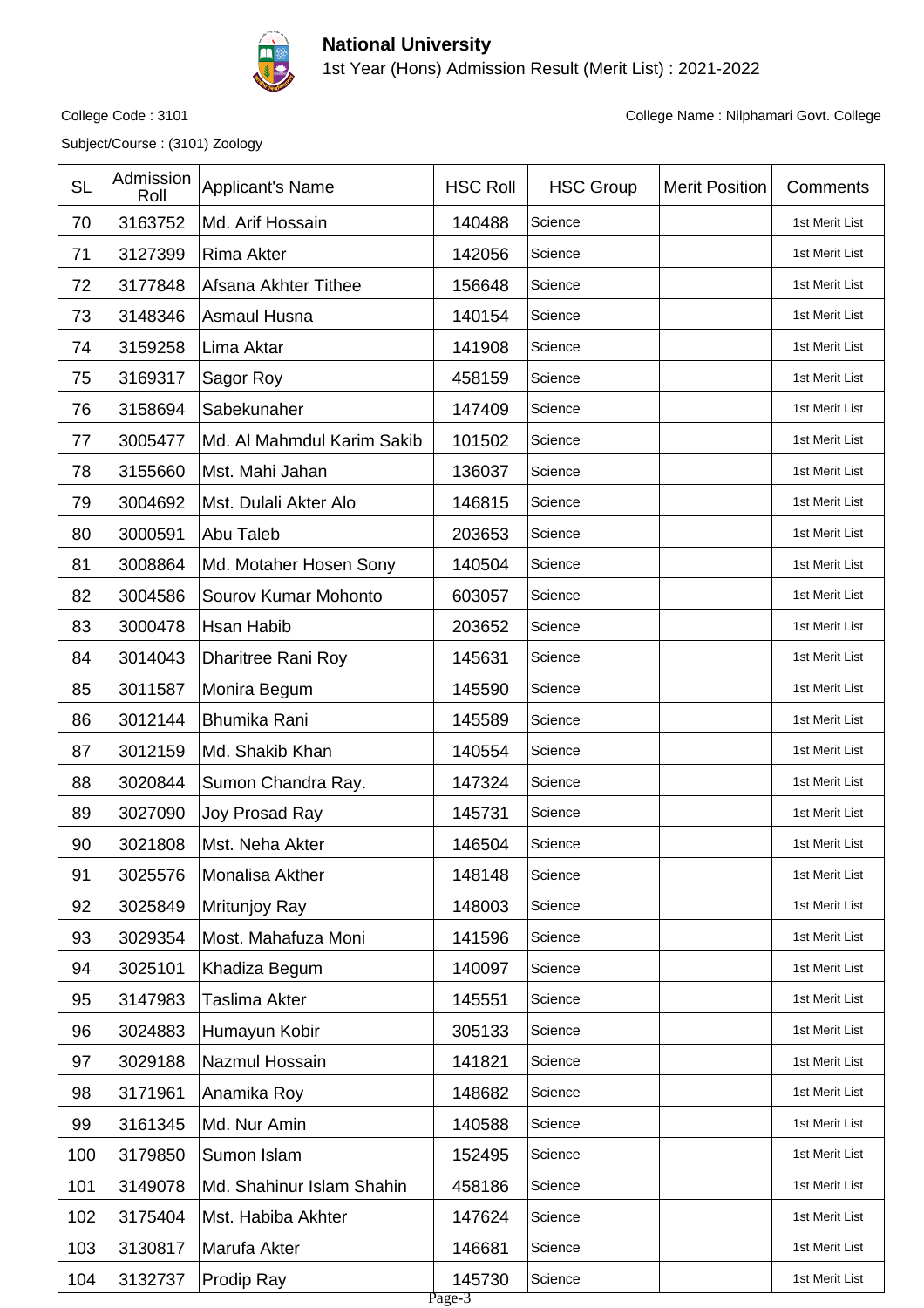

1st Year (Hons) Admission Result (Merit List) : 2021-2022

Subject/Course : (3101) Zoology

| <b>SL</b> | Admission<br>Roll | Applicant's Name        | <b>HSC Roll</b> | <b>HSC Group</b> | <b>Merit Position</b> | Comments       |
|-----------|-------------------|-------------------------|-----------------|------------------|-----------------------|----------------|
| 105       | 3165333           | Mst. Shammi Akter       | 123874          | Science          |                       | 1st Merit List |
| 106       | 3174438           | Masuda Akter Mim        | 145519          | Science          |                       | 1st Merit List |
| 107       | 3130385           | Md. Selim Uddin         | 147339          | Science          |                       | 1st Merit List |
| 108       | 3171134           | <b>Sharmin Akter</b>    | 147606          | Science          |                       | 1st Merit List |
| 109       | 3136075           | Md. Shamim Mahabub      | 142318          | Science          |                       | 1st Merit List |
| 110       | 3027604           | Md. Mosharof Hossain    | 141823          | Science          |                       | 1st Merit List |
| 111       | 3168812           | Md. Abdul Ohab Rubel    | 142249          | Science          |                       | 1st Merit List |
| 112       | 3035529           | Adilah Rahat Washi      | 118924          | Science          |                       | 1st Merit List |
| 113       | 3095633           | Md. Mizanur Rahman      | 458278          | Science          |                       | 1st Merit List |
| 114       | 3097027           | <b>Monira Akter</b>     | 147548          | Science          |                       | 1st Merit List |
| 115       | 3109113           | Md. Khalekuzzaman Sajib | 158732          | Science          |                       | 1st Merit List |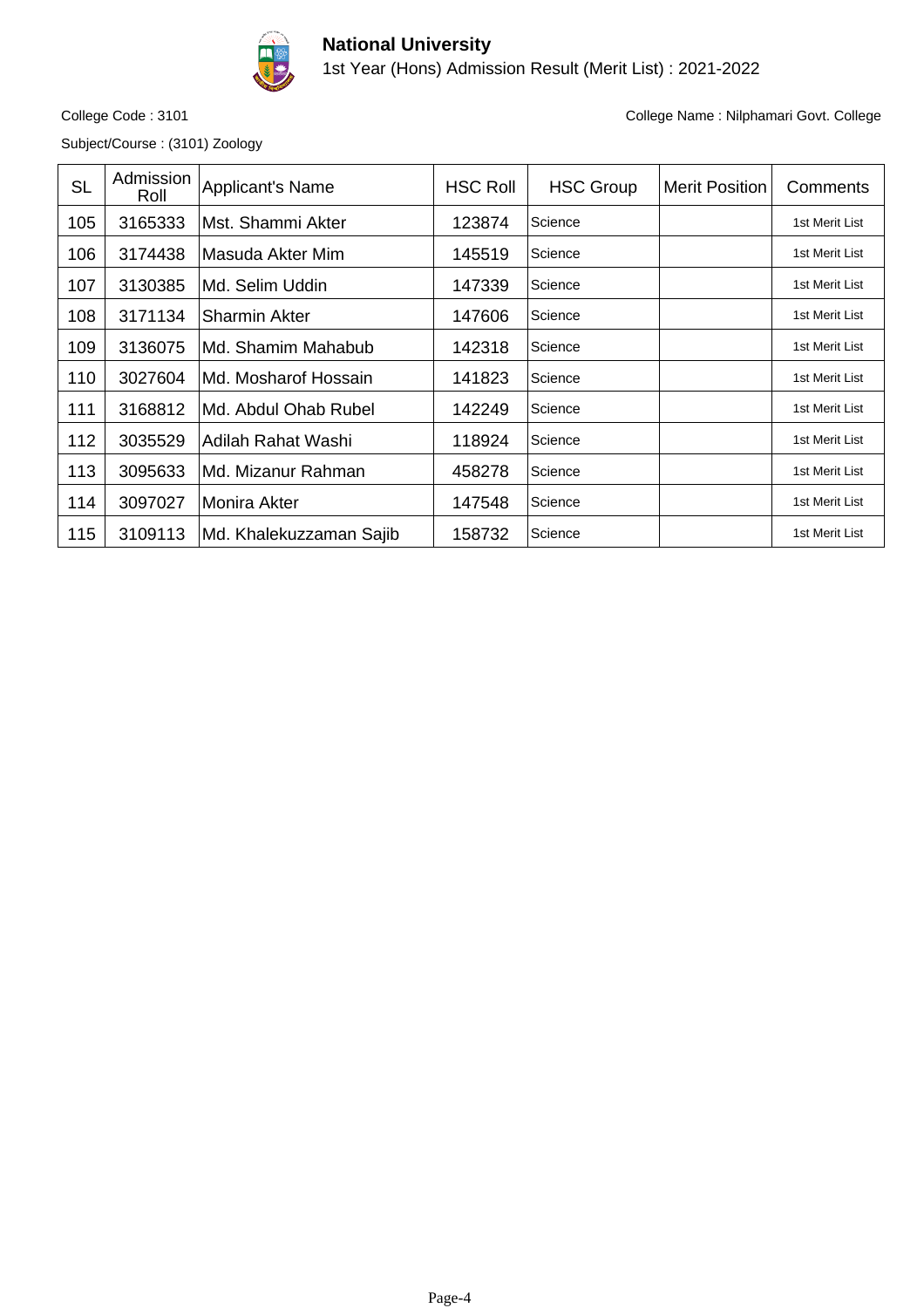

1st Year (Hons) Admission Result (Merit List) : 2021-2022

Subject/Course : (3701) Mathematics

| <b>SL</b>      | Admission<br>Roll | Applicant's Name           | <b>HSC Roll</b>  | <b>HSC Group</b> | <b>Merit Position</b> | Comments       |
|----------------|-------------------|----------------------------|------------------|------------------|-----------------------|----------------|
| 1              | 3039009           | Md. Shariful Islam         | 141834           | Science          |                       | 1st Merit List |
| $\overline{2}$ | 3030332           | Jibon Roy                  | 147938           | Science          |                       | 1st Merit List |
| 3              | 3035305           | Md. Abdul Kader Rubel      | 305034           | Science          |                       | 1st Merit List |
| 4              | 3044116           | Pankaj Roy                 | 140491           | Science          |                       | 1st Merit List |
| 5              | 3038270           | Mustakima Rany             | 141280           | Science          |                       | 1st Merit List |
| 6              | 3041406           | Md. Armin Islam            | 147897           | Science          |                       | 1st Merit List |
| $\overline{7}$ | 3042998           | Md. Abdul Alim             | 148150           | Science          |                       | 1st Merit List |
| 8              | 3040910           | Sujan Chandra Roy          | 158976           | Science          |                       | 1st Merit List |
| 9              | 3041466           | Heronnoykul Ray            | 140498           | Science          |                       | 1st Merit List |
| 10             | 3046901           | Md. Ariful Islam           | 136047           | Science          |                       | 1st Merit List |
| 11             | 3038797           | Md. Kuhin Islam Riad       | 147559           | Science          |                       | 1st Merit List |
| 12             | 3043070           | Md. Nazmul Huda            | 305192           | Science          |                       | 1st Merit List |
| 13             | 3045421           | Most. Rumpa Akter          | 147731           | Science          |                       | 1st Merit List |
| 14             | 3044198           | <b>Chandro Shekhor Roy</b> | 132876           | Science          |                       | 1st Merit List |
| 15             | 3051850           | Laizu Akter                | 145962           | Science          |                       | 1st Merit List |
| 16             | 3043951           | Soriful Islam              | 141807           | Science          |                       | 1st Merit List |
| 17             | 3043543           | Shuda Babu                 | 147363           | Science          |                       | 1st Merit List |
| 18             | 3047236           | Sabuj Islam                | 458178           | Science          |                       | 1st Merit List |
| 19             | 3054711           | Md. Jubair All Ziad        | 158940           | Science          |                       | 1st Merit List |
| 20             | 3047065           | <b>Bidhan Ray</b>          | 145912           | Science          |                       | 1st Merit List |
| 21             | 3053339           | <b>Ripon Chandro Roy</b>   | 147891           | Science          |                       | 1st Merit List |
| 22             | 3054676           | Md. Mosfiqur Rahman.       | 147474           | Science          |                       | 1st Merit List |
| 23             | 3068823           | Liton Chandro Debnath      | 146606           | Science          |                       | 1st Merit List |
| 24             | 3054890           | Md. Katabul Haque          | 145908           | Science          |                       | 1st Merit List |
| 25             | 3062048           | Akash Chandro Roy          | 137702           | Science          |                       | 1st Merit List |
| 26             | 3059915           | Md. Rial Hasan             | 137091           | Science          |                       | 1st Merit List |
| 27             | 3058646           | Ashok Ray                  | 142406           | Science          |                       | 1st Merit List |
| 28             | 3066495           | Atiqul Islam               | 603644           | Science          |                       | 1st Merit List |
| 29             | 3057162           | Monabbul Islam             | 147362           | Science          |                       | 1st Merit List |
| 30             | 3065471           | Md. Moon Badsha            | 147332           | Science          |                       | 1st Merit List |
| 31             | 3065919           | Md. Alal Uddin             | 148083           | Science          |                       | 1st Merit List |
| 32             | 3064093           | Umme Salma Mitu            | 140178           | Science          |                       | 1st Merit List |
| 33             | 3071562           | Morsalin Islam             | 603686           | Science          |                       | 1st Merit List |
| 34             | 3078136           | Md. Rahat Islam            | 146060           | Science          |                       | 1st Merit List |
| 35             | 3071600           | Md. Shoag Islam            | 158984<br>Page-1 | Science          |                       | 1st Merit List |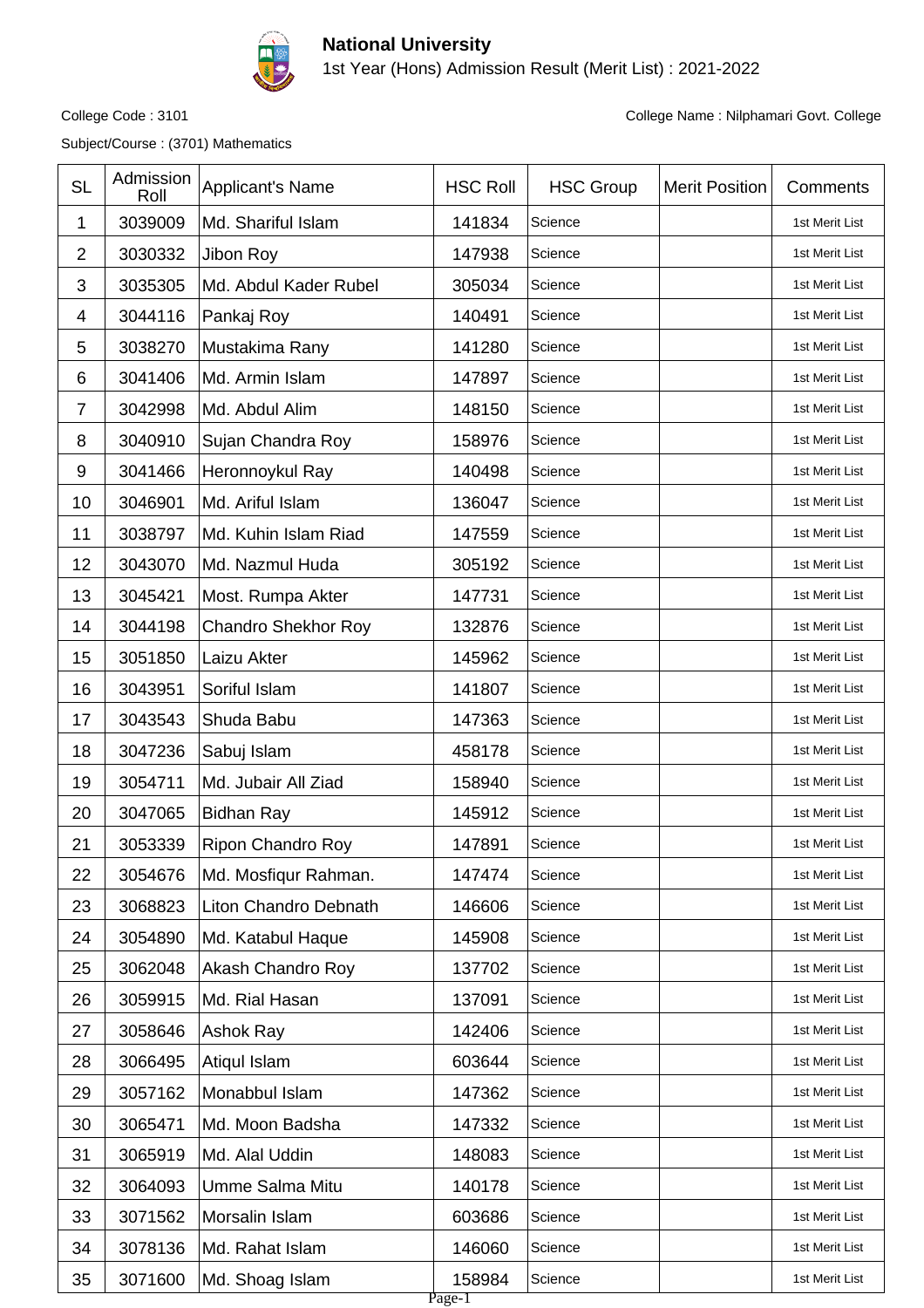

1st Year (Hons) Admission Result (Merit List) : 2021-2022

Subject/Course : (3701) Mathematics

| 36<br>3072655<br>148050<br><b>Uttom Kumar Ray</b><br>1st Merit List<br>Science<br>37<br>3112906<br>458106<br><b>Abdul Aziz</b><br>Science<br>1st Merit List<br>38<br>3081854<br>141064<br>Science<br>Md. Mehedi Hassan Ridoy<br>1st Merit List<br>3071047<br>39<br>203662<br><b>Omar Faruk</b><br>1st Merit List<br>Science<br>40<br>3100488<br>Md. Shahinur Rahman<br>147676<br>Science<br>1st Merit List<br>41<br>3086529<br>142418<br>Md. Riad Babu Joy<br>Science<br>1st Merit List |  |
|-----------------------------------------------------------------------------------------------------------------------------------------------------------------------------------------------------------------------------------------------------------------------------------------------------------------------------------------------------------------------------------------------------------------------------------------------------------------------------------------|--|
|                                                                                                                                                                                                                                                                                                                                                                                                                                                                                         |  |
|                                                                                                                                                                                                                                                                                                                                                                                                                                                                                         |  |
|                                                                                                                                                                                                                                                                                                                                                                                                                                                                                         |  |
|                                                                                                                                                                                                                                                                                                                                                                                                                                                                                         |  |
|                                                                                                                                                                                                                                                                                                                                                                                                                                                                                         |  |
|                                                                                                                                                                                                                                                                                                                                                                                                                                                                                         |  |
| 42<br>3076168<br>Anondo Chandro Roy<br>458279<br>Science<br>1st Merit List                                                                                                                                                                                                                                                                                                                                                                                                              |  |
| 43<br>3083091<br>141068<br>Md. Jidan<br>Science<br>1st Merit List                                                                                                                                                                                                                                                                                                                                                                                                                       |  |
| 44<br>3092762<br>Md. Rifat Islam<br>147459<br>Science<br>1st Merit List                                                                                                                                                                                                                                                                                                                                                                                                                 |  |
| 3087864<br>140620<br>45<br>Md. Arifullah Islam Rafi<br>Science<br>1st Merit List                                                                                                                                                                                                                                                                                                                                                                                                        |  |
| 3081497<br>46<br>Md. Saidi Hossain<br>148087<br>Science<br>1st Merit List                                                                                                                                                                                                                                                                                                                                                                                                               |  |
| 3083119<br>145935<br>47<br>Rabby Islam<br>Science<br>1st Merit List                                                                                                                                                                                                                                                                                                                                                                                                                     |  |
| 3117772<br>Md. Jonaeid Islam<br>145440<br>48<br>Science<br>1st Merit List                                                                                                                                                                                                                                                                                                                                                                                                               |  |
| 49<br>3084528<br>145903<br>Mohibullah Islam<br>Science<br>1st Merit List                                                                                                                                                                                                                                                                                                                                                                                                                |  |
| 3106204<br>Ram Babu<br>158731<br>50<br>Science<br>1st Merit List                                                                                                                                                                                                                                                                                                                                                                                                                        |  |
| 3087971<br>137724<br>51<br>Md. Golam Rabbani<br>Science<br>1st Merit List                                                                                                                                                                                                                                                                                                                                                                                                               |  |
| 52<br>3083827<br>145441<br>Kajol Ray<br>Science<br>1st Merit List                                                                                                                                                                                                                                                                                                                                                                                                                       |  |
| 53<br>3113185<br>Khokon Chandra Roy<br>141970<br>Science<br>1st Merit List                                                                                                                                                                                                                                                                                                                                                                                                              |  |
| 3077061<br>54<br>Md. Anower Hossain Sagor<br>135697<br>Science<br>1st Merit List                                                                                                                                                                                                                                                                                                                                                                                                        |  |
| 3081059<br>55<br>Mst. Mijba Aktar<br>145836<br>Science<br>1st Merit List                                                                                                                                                                                                                                                                                                                                                                                                                |  |
| 56<br>3077219<br>Md. Lablu Islam<br>147762<br>Science<br>1st Merit List                                                                                                                                                                                                                                                                                                                                                                                                                 |  |
| 3083061<br>158980<br>57<br>Pijush Roy<br>Science<br>1st Merit List                                                                                                                                                                                                                                                                                                                                                                                                                      |  |
| 3113267<br>58<br>Rumana Akter<br>146527<br>Science<br>1st Merit List                                                                                                                                                                                                                                                                                                                                                                                                                    |  |
| 3100269<br>Monira Akter<br>145553<br>59<br>1st Merit List<br>Science                                                                                                                                                                                                                                                                                                                                                                                                                    |  |
| 3083394<br>Md. Milon Islam<br>145983<br>1st Merit List<br>60<br>Science                                                                                                                                                                                                                                                                                                                                                                                                                 |  |
| Naimur Islam<br>141697<br>61<br>3077981<br>1st Merit List<br>Science                                                                                                                                                                                                                                                                                                                                                                                                                    |  |
| 3123114<br>Promita Rani Das<br>145530<br>62<br>Science<br>1st Merit List                                                                                                                                                                                                                                                                                                                                                                                                                |  |
| 63<br>3101157<br>Md. Monjurul Islam<br>141813<br>1st Merit List<br>Science                                                                                                                                                                                                                                                                                                                                                                                                              |  |
| 3087504<br>S. M. Kibria<br>64<br>145720<br>1st Merit List<br>Science                                                                                                                                                                                                                                                                                                                                                                                                                    |  |
| 3095180<br>Md. Shafiqul Islam<br>147682<br>65<br>Science<br>1st Merit List                                                                                                                                                                                                                                                                                                                                                                                                              |  |
| 3091513<br>Kallol Chandrow Roy<br>146062<br>66<br>Science<br>1st Merit List                                                                                                                                                                                                                                                                                                                                                                                                             |  |
| 3102413<br>Md. Sakib Islam<br>603619<br>67<br>1st Merit List<br>Science                                                                                                                                                                                                                                                                                                                                                                                                                 |  |
| 3130544<br>Md. Rakib Islam<br>140261<br>68<br>Science<br>1st Merit List                                                                                                                                                                                                                                                                                                                                                                                                                 |  |
| 3104455<br>Md. Sakhawat Hossain Tusar<br>141837<br>69<br>Science<br>1st Merit List                                                                                                                                                                                                                                                                                                                                                                                                      |  |
| 3171339<br>Sumona Akter<br>140426<br>70<br>1st Merit List<br>Science<br>Page-2                                                                                                                                                                                                                                                                                                                                                                                                          |  |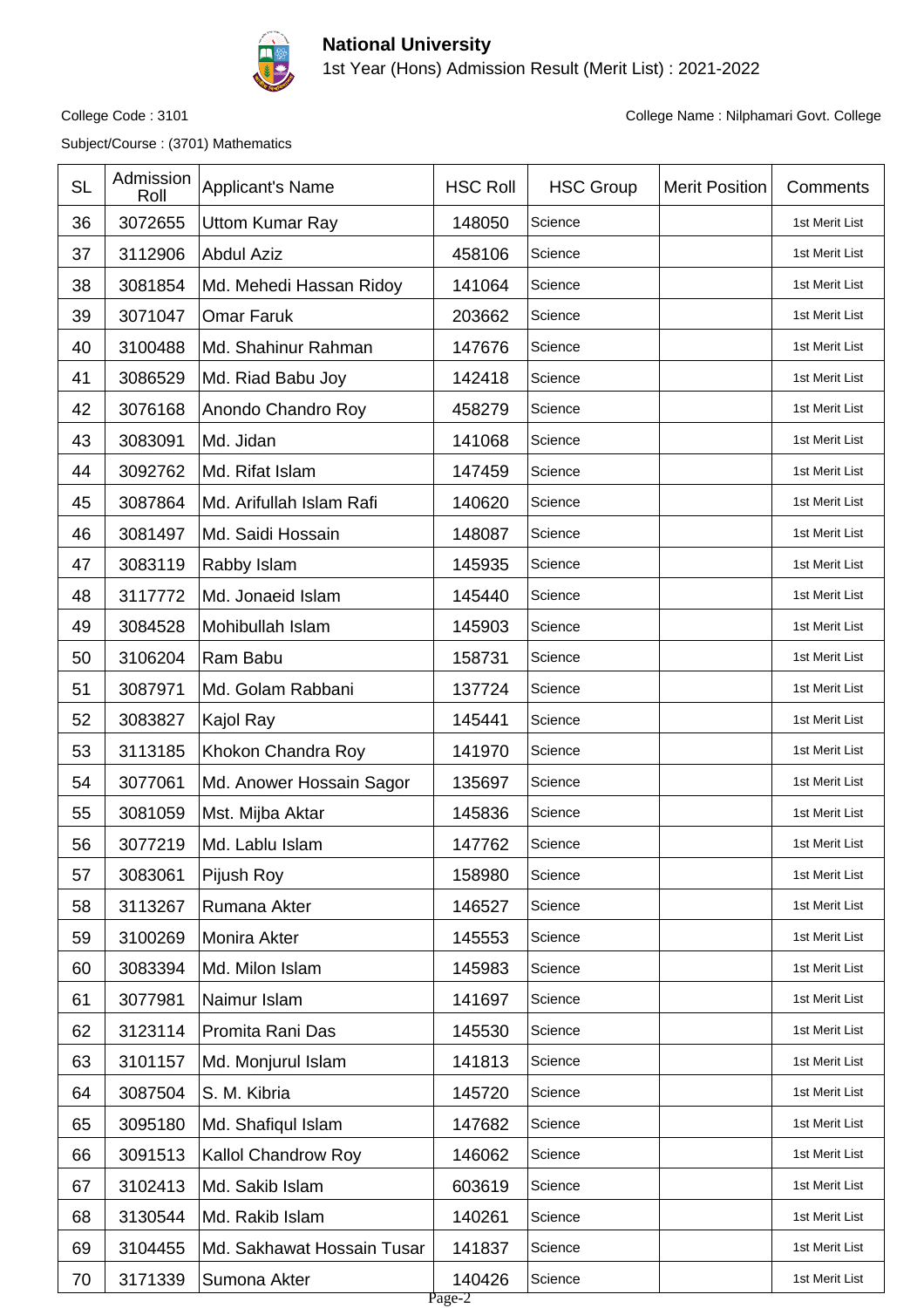

1st Year (Hons) Admission Result (Merit List) : 2021-2022

Subject/Course : (3701) Mathematics

| <b>SL</b> | Admission<br>Roll | <b>Applicant's Name</b>    | <b>HSC Roll</b>  | <b>HSC Group</b> | <b>Merit Position</b> | Comments       |
|-----------|-------------------|----------------------------|------------------|------------------|-----------------------|----------------|
| 71        | 3134680           | Md. Al Mujahid             | 147378           | Science          |                       | 1st Merit List |
| 72        | 3105385           | Most. Sumaya Akter Jannati | 145617           | Science          |                       | 1st Merit List |
| 73        | 3126253           | Most. Sharmin Akther       | 146541           | Science          |                       | 1st Merit List |
| 74        | 3127377           | Most. Arfina Akter         | 147796           | Science          |                       | 1st Merit List |
| 75        | 3153611           | Rafia Akter Rifah          | 145849           | Science          |                       | 1st Merit List |
| 76        | 3164087           | Md. Rokan Islam            | 148062           | Science          |                       | 1st Merit List |
| 77        | 3006202           | Sohel Islam                | 305113           | Science          |                       | 1st Merit List |
| 78        | 3161694           | Md. Nawaz Morshad          | 145941           | Science          |                       | 1st Merit List |
| 79        | 3150093           | Md. Riyaj Wyarechi         | 145497           | Science          |                       | 1st Merit List |
| 80        | 3014220           | Most. Lisha Moni           | 147840           | Science          |                       | 1st Merit List |
| 81        | 3004740           | Monjurul Islam             | 147299           | Science          |                       | 1st Merit List |
| 82        | 3007203           | Atahar Bin Nur Nafi        | 140476           | Science          |                       | 1st Merit List |
| 83        | 3000323           | Most. Fatema Khatun        | 135954           | Science          |                       | 1st Merit List |
| 84        | 3014690           | Md. Ahmanul Haque Sumon    | 146011           | Science          |                       | 1st Merit List |
| 85        | 3010476           | Asikuzzaman Asik           | 147365           | Science          |                       | 1st Merit List |
| 86        | 3015659           | Mosa. Jeasmin Akter        | 147819           | Science          |                       | 1st Merit List |
| 87        | 3009707           | Milon Islam                | 458287           | Science          |                       | 1st Merit List |
| 88        | 3019029           | Al Amin                    | 147361           | Science          |                       | 1st Merit List |
| 89        | 3024125           | Masud Rana                 | 155408           | Science          |                       | 1st Merit List |
| 90        | 3017923           | <b>Bithi Akter</b>         | 603568           | Science          |                       | 1st Merit List |
| 91        | 3016542           | Mostafa Kamal              | 147289           | Science          |                       | 1st Merit List |
| 92        | 3024594           | Shital Chandra Roy         | 158997           | Science          |                       | 1st Merit List |
| 93        | 3041355           | <b>Bishwajit Roy</b>       | 152505           | Science          |                       | 1st Merit List |
| 94        | 3023641           | Md. Rasel Islam            | 458008           | Science          |                       | 1st Merit List |
| 95        | 3153234           | Sanzida Jahan Bristy       | 145537           | Science          |                       | 1st Merit List |
| 96        | 3028741           | Md. Assadulla Sakib        | 204537           | Science          |                       | 1st Merit List |
| 97        | 3023827           | Shanto Roy                 | 140479           | Science          |                       | 1st Merit List |
| 98        | 3025764           | Md. Farhad Hossain Rafique | 458003           | Science          |                       | 1st Merit List |
| 99        | 3022450           | Nando Lal Ray              | 142398           | Science          |                       | 1st Merit List |
| 100       | 3027033           | Md. Sagor Hossen           | 148082           | Science          |                       | 1st Merit List |
| 101       | 3025479           | Sangkar Kumar Roy          | 458177           | Science          |                       | 1st Merit List |
| 102       | 3161621           | Md. Moksadul Islam         | 145917           | Science          |                       | 1st Merit List |
| 103       | 3033372           | Sree. Ratan Adhikari       | 147768           | Science          |                       | 1st Merit List |
| 104       | 3126818           | Joy Chandro Roy            | 146694           | Science          |                       | 1st Merit List |
| 105       | 3129962           | Md. Parvej Islam           | 458013<br>Page-3 | Science          |                       | 1st Merit List |